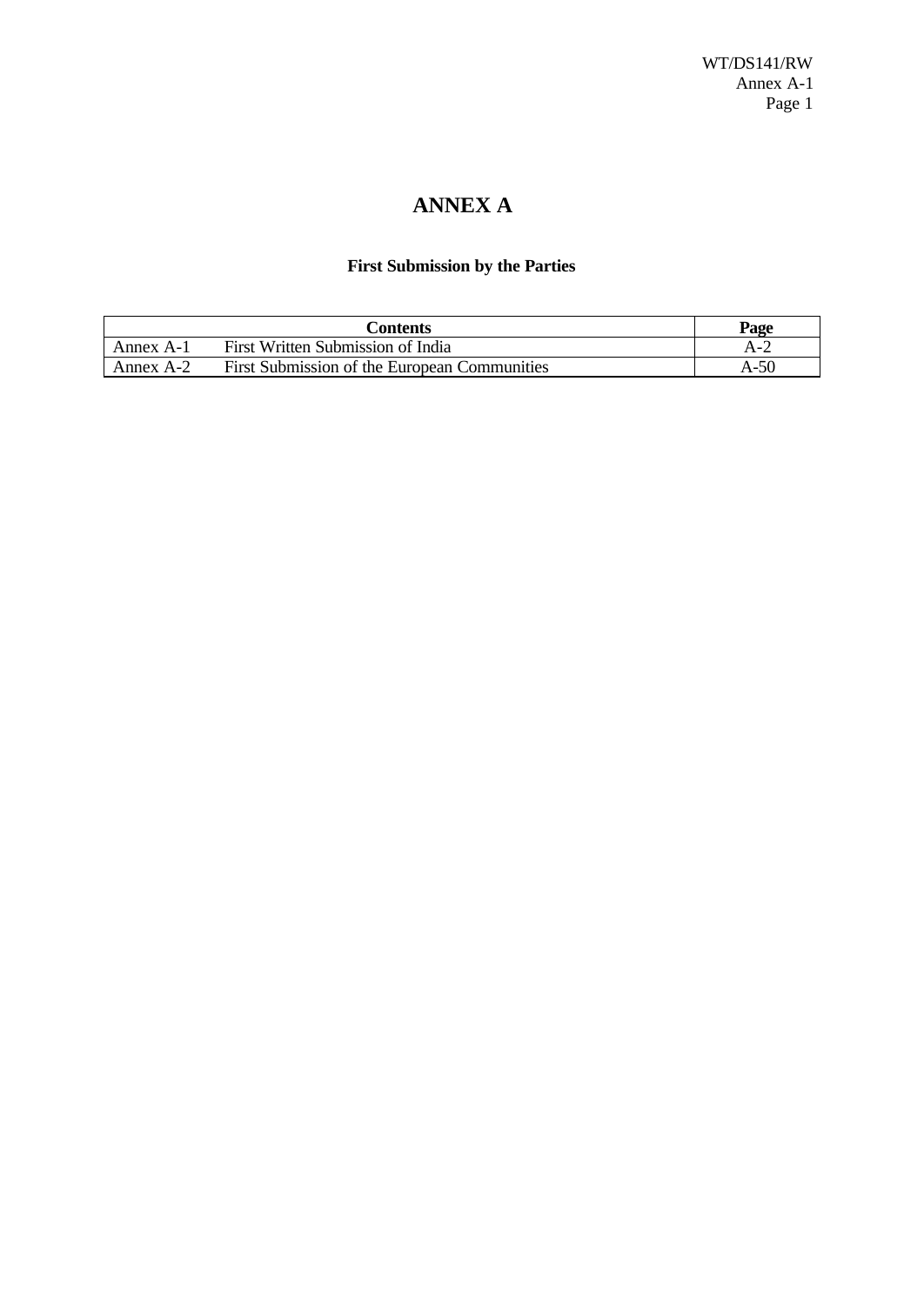# **ANNEX A-1**

# FIRST WRITTEN SUBMISSION OF INDIA

## (15 July 2002)

## SUMMARY TABLE OF CONTENTS

Page

| I.        |                                                                                                                                                                |
|-----------|----------------------------------------------------------------------------------------------------------------------------------------------------------------|
| II.       |                                                                                                                                                                |
| III.      |                                                                                                                                                                |
| IV.       |                                                                                                                                                                |
| A.        |                                                                                                                                                                |
| <b>B.</b> |                                                                                                                                                                |
| C.        |                                                                                                                                                                |
| D.        | The EC 'evaluated' data without even collecting them. The re-determination                                                                                     |
| E.        | The EC improperly 'established' a causal link. The EC disregarded the                                                                                          |
| F.        | The EC did not pay particular attention to the interests of India even though the<br>measures had been subject to dispute settlement. The EC failed to explore |
| V.        | $AA-49$                                                                                                                                                        |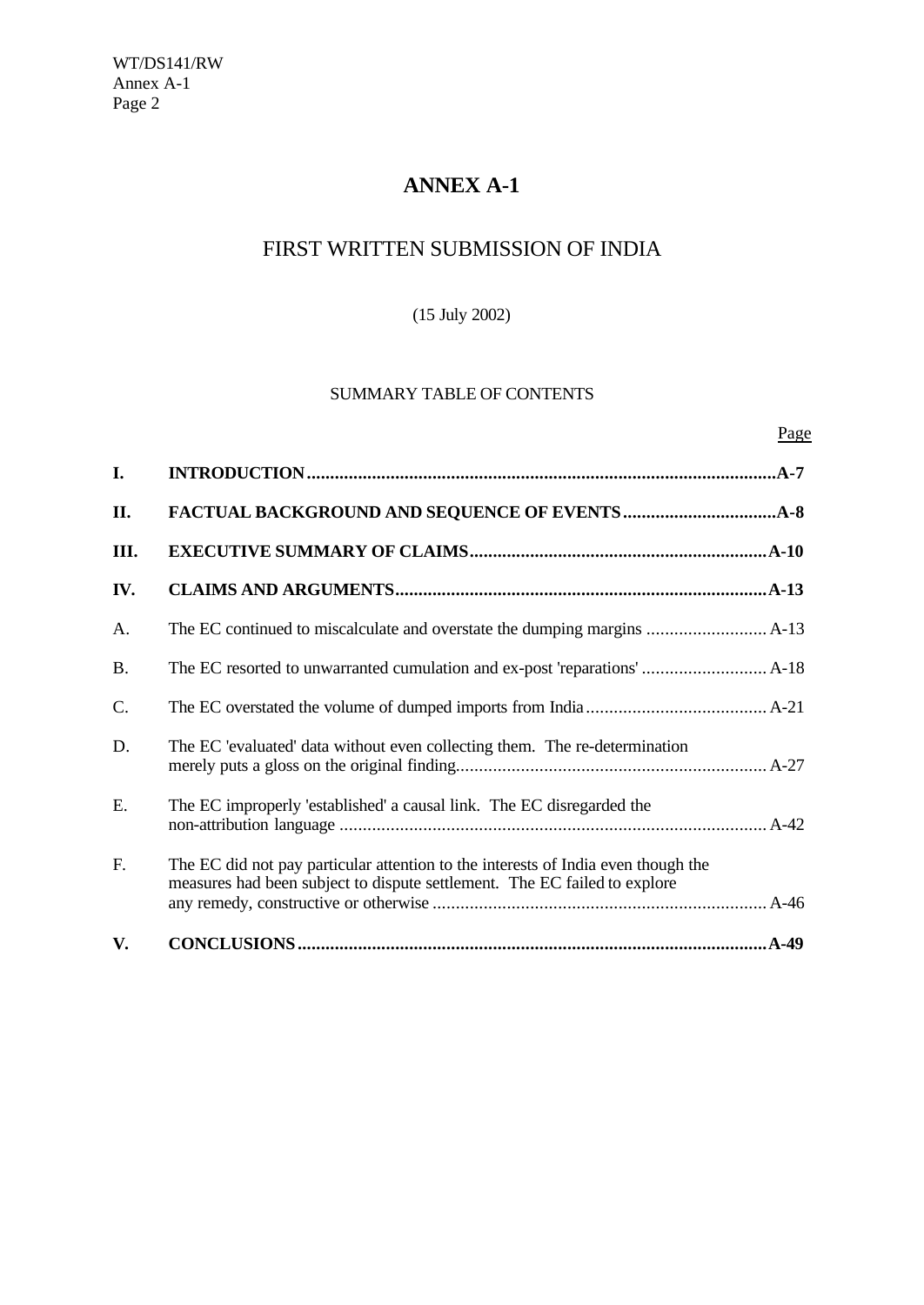## TABLE OF CONTENTS

| I.              |                                                                                    |  |
|-----------------|------------------------------------------------------------------------------------|--|
| II.             |                                                                                    |  |
| III.            |                                                                                    |  |
| IV.             |                                                                                    |  |
| A.              |                                                                                    |  |
| 1.              | Claim 1: The EC acted inconsistently with its obligations under Article 2.2.2(ii)  |  |
|                 | (a)<br>(b)<br>(c)                                                                  |  |
| 2.              |                                                                                    |  |
| <b>B.</b>       |                                                                                    |  |
| 1.              | Claim 2: The EC acted inconsistently with its obligations under Articles 3.1 and   |  |
| 2.              | Claim 3: The EC acted inconsistently with its obligations under Article 5.7 of the |  |
|                 | (a)<br>(b)<br>(c)                                                                  |  |
| 3.              |                                                                                    |  |
| $\mathcal{C}$ . |                                                                                    |  |
| 1.              | Claim 4: The EC acted inconsistently with its obligations under Articles 3.1 and   |  |
|                 | (a)<br>(b)<br>(c)                                                                  |  |
| 2.              |                                                                                    |  |
| D.              | The EC 'evaluated' data without even collecting them. The re-determination         |  |
| 1.              | Claim 5: The EC acted inconsistently with its obligations under Articles 3.1       |  |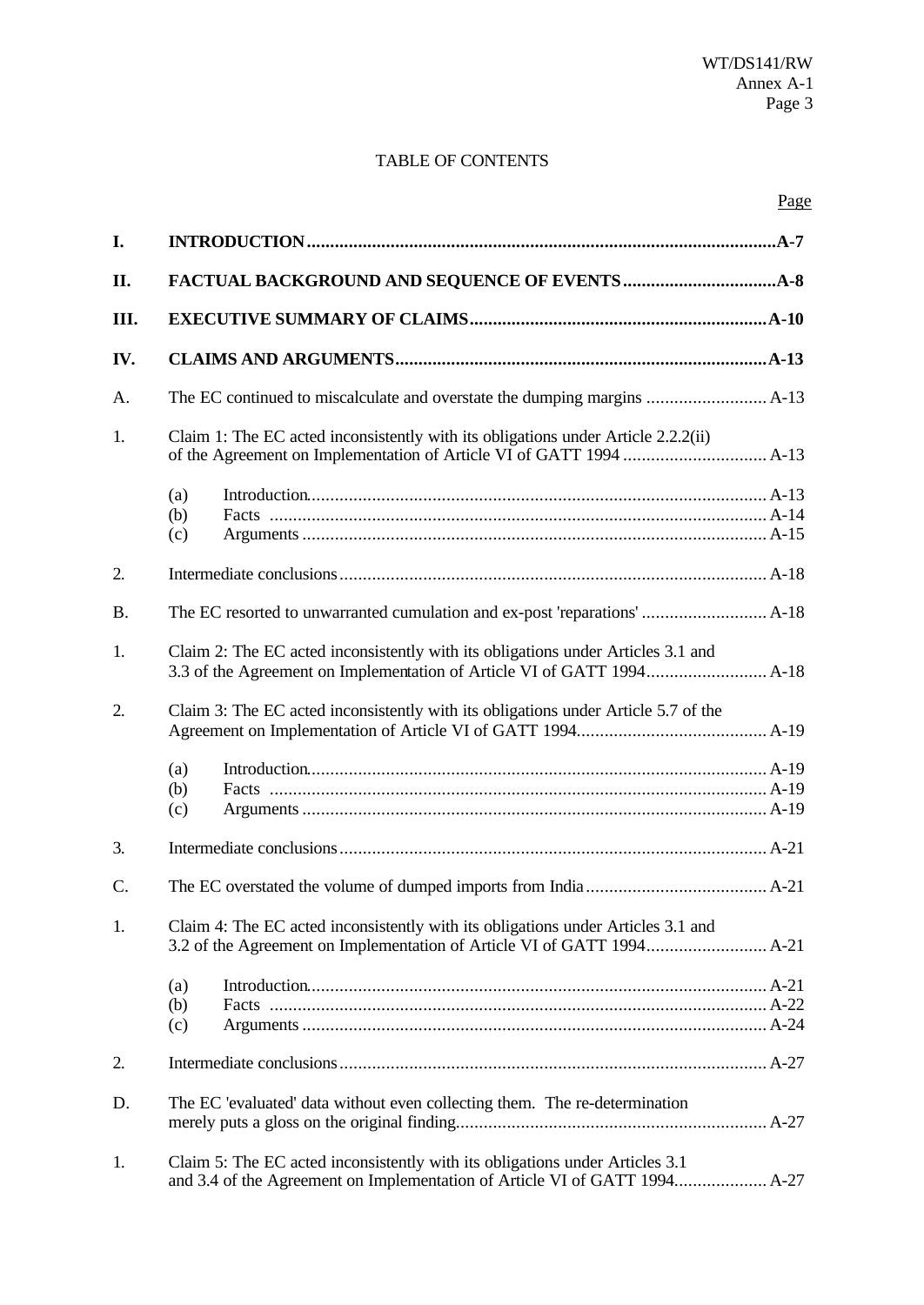|             | (a)<br>(b)<br>(c) |                                                                                                                                                                    |
|-------------|-------------------|--------------------------------------------------------------------------------------------------------------------------------------------------------------------|
| 2.          |                   |                                                                                                                                                                    |
| E.          |                   | The EC improperly 'established' a causal link. The EC disregarded the                                                                                              |
| 1.          |                   | Claim 6: The EC acted inconsistently with its obligations under Article 3.5                                                                                        |
|             | (a)<br>(b)<br>(c) |                                                                                                                                                                    |
| 2.          |                   |                                                                                                                                                                    |
| $F_{\cdot}$ |                   | The EC did not pay particular attention to the interests of India even though the<br>measures had been subject to dispute settlement. The EC failed to explore any |
| 1.          |                   | Claim 7: The EC acted consistently with its obligations under Article 15 of the                                                                                    |
| 2.          | the DSU           | Claim 8: The EC acted inconsistently with its obligations under Article 21.2 of                                                                                    |
|             | (a)<br>(b)        |                                                                                                                                                                    |
| 3.          |                   |                                                                                                                                                                    |
| V.          |                   |                                                                                                                                                                    |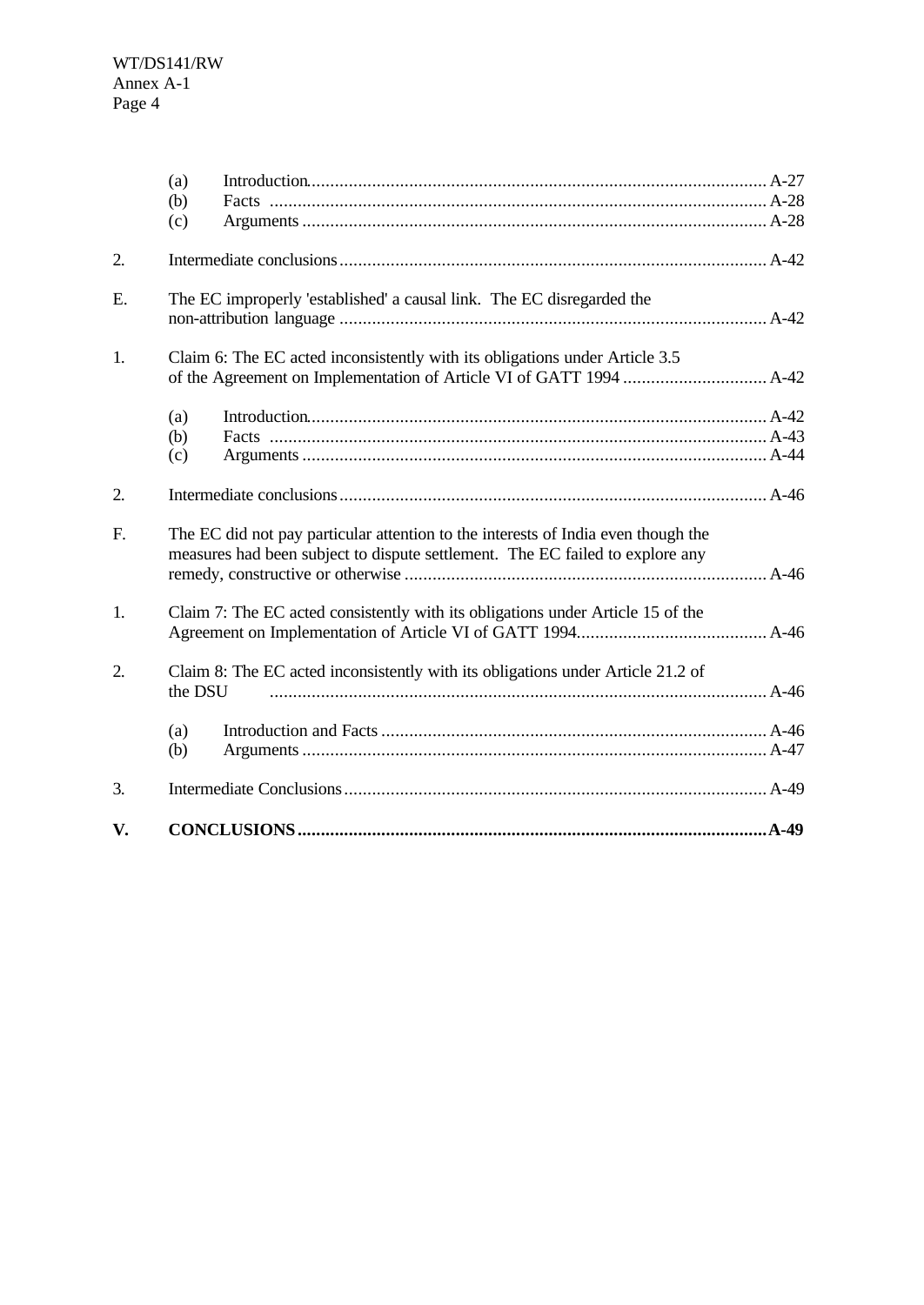## **LIST OF EXHIBITS**

| <b>INDIA-RW-1</b>  | WT/DS141/9 of 22 March 2001                                                                                                                                                                                                                                                                         |
|--------------------|-----------------------------------------------------------------------------------------------------------------------------------------------------------------------------------------------------------------------------------------------------------------------------------------------------|
| <b>INDIA-RW-2</b>  | WT/DS141/10 of 1 May 2001                                                                                                                                                                                                                                                                           |
| <b>INDIA-RW-3</b>  | General disclosure document of 19 June 2001, EC reference 055826                                                                                                                                                                                                                                    |
| <b>INDIA-RW-4</b>  | Fax from TEXPROCIL to EC dated 19 June 2001                                                                                                                                                                                                                                                         |
| <b>INDIA-RW-5</b>  | Fax from EC to law firm with general disclosure document dated 19 June 2001,<br>EC reference 055857                                                                                                                                                                                                 |
| <b>INDIA-RW-6</b>  | Disclosure document of Bombay Dyeing faxed to law firm on 20 June 2001,<br>EC reference 055894                                                                                                                                                                                                      |
| <b>INDIA-RW-7</b>  | Disclosure document of Madhu faxed to law firm on 22 June 2001, EC<br>reference 055945                                                                                                                                                                                                              |
| <b>INDIA-RW-8</b>  | Disclosure document of Omkar faxed to law firm on 22 June 2001, EC<br>reference 055967                                                                                                                                                                                                              |
| <b>INDIA-RW-9</b>  | Disclosure document of Prakash and Anglo-French faxed to law firm on<br>25 June 2001, EC reference 056037                                                                                                                                                                                           |
| <b>INDIA-RW-10</b> | Fax of law firm to EC dated 25 June 2001, reference 47515                                                                                                                                                                                                                                           |
| <b>INDIA-RW-11</b> | Fax of EC to law firm dated 25 June 2001, EC reference 056038                                                                                                                                                                                                                                       |
| <b>INDIA-RW-12</b> | Fax of law firm to EC dated 26 June 2001, reference 47531                                                                                                                                                                                                                                           |
| <b>INDIA-RW-13</b> | Fax of EC to law firm dated 27 June 2001, EC reference 056099                                                                                                                                                                                                                                       |
| <b>INDIA-RW-14</b> | Oral statement presented during hearing of 3 July 2001                                                                                                                                                                                                                                              |
| <b>INDIA-RW-15</b> | Disclosure comments of TEXPROCIL presented on 3 July 2001                                                                                                                                                                                                                                           |
| <b>INDIA-RW-16</b> | Council Regulation (EC) No 1515/2001 of 23 July 2001 on the measures that<br>may be taken by the Community following a report adopted by the WTO<br>Dispute Settlement Body concerning anti-dumping and anti-subsidy matters                                                                        |
| <b>INDIA-RW-17</b> | Fax of EC to TEXPROCIL dated 27 July 2001, EC reference 057638                                                                                                                                                                                                                                      |
| <b>INDIA-RW-18</b> | Council Regulation (EC) No 1644/2001 of 7 August 2001 amending<br>Regulation (EC) No 2398/97, imposing a definitive anti-dumping duty on<br>imports of cotton-type bed linen originating in Egypt, India and Pakistan and<br>suspending its application with regard to imports originating in India |
| <b>INDIA-RW-19</b> | WT/DS141/11 of 21 September 2001                                                                                                                                                                                                                                                                    |
| <b>INDIA-RW-20</b> | WT/DSB/M/108 (relevant paragraphs only)                                                                                                                                                                                                                                                             |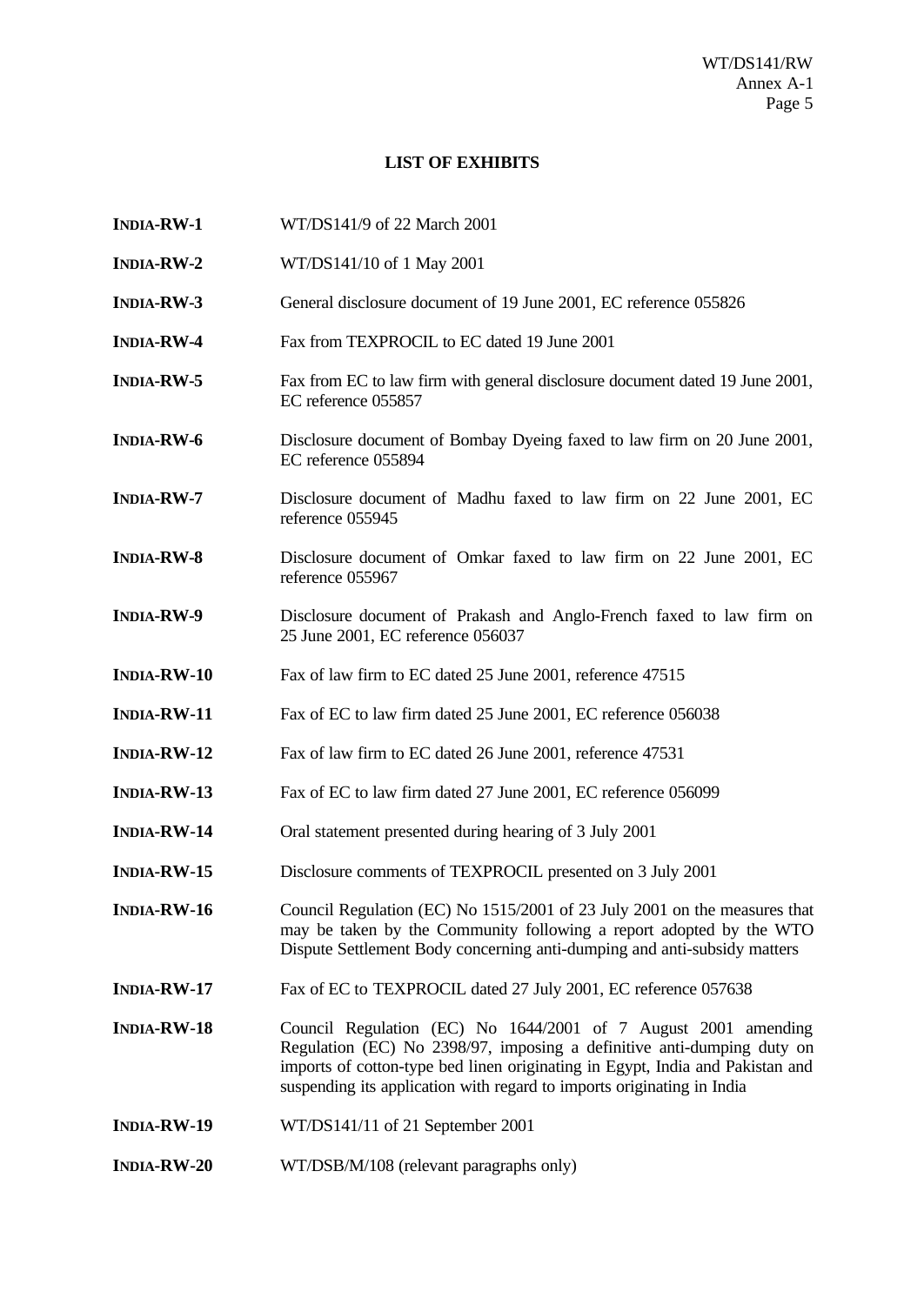WT/DS141/RW Annex A-1 Page 6

- **INDIA-RW-21** Request for review by EUROCOTON of 19 December 2001
- **INDIA-RW-22** Council Regulation (EC) No 160/2002 of 28 January 2002 amending Regulation (EC) No 2398/97 imposing a definitive anti-dumping duty on imports of cotton-type bed linen originating in Egypt, India and Pakistan and terminating the proceeding with regard to imports originating in Pakistan
- **INDIA-RW-23** Notice of initiation of a partial interim review of the anti-dumping measures applicable to imports of cotton-type bed linen originating in India
- **INDIA-RW-24** Notice of the expiry of EC anti-dumping measures against Egypt on 28 February 2002
- **INDIA-RW-25** WT/DS141/12 of 14 March 2002
- **INDIA-RW-26** Fax with disclosure of re-assessed injury findings of EC to law firm dated 14 March 2001, EC reference 052697
- **INDIA-RW-27** Disclosure comments of TEXPROCIL of 25 March 2002
- **INDIA-RW-28** WT/DS141/13 of 5 April 2002
- **INDIA-RW-29** Fax from EC to law firm of 18 April 2002 with reaction to disclosure comments
- **INDIA-RW-30** Regulation No 696/2002 confirming the definitive anti-dumping duty imposed on imports of cotton-type bed linen originating in India
- **INDIA-RW-31** WT/DS141/13/Rev.1 of 8 May 2002
- **INDIA-RW-32** WT/DS141/14 of 2 July 2002, as corrected by WT/DS141/14/Corr.1 of 10 July 2002
- **INDIA-RW-33** Judgment of the European Court of First Instance of 17 July 1998 in Case T-118/96

#### **OLD EXHIBITS**

#### (ATTACHED FOR EASY REFERENCE)

- **INDIA-8** PROVISIONAL REGULATION
- **INDIA-9** DEFINITIVE REGULATION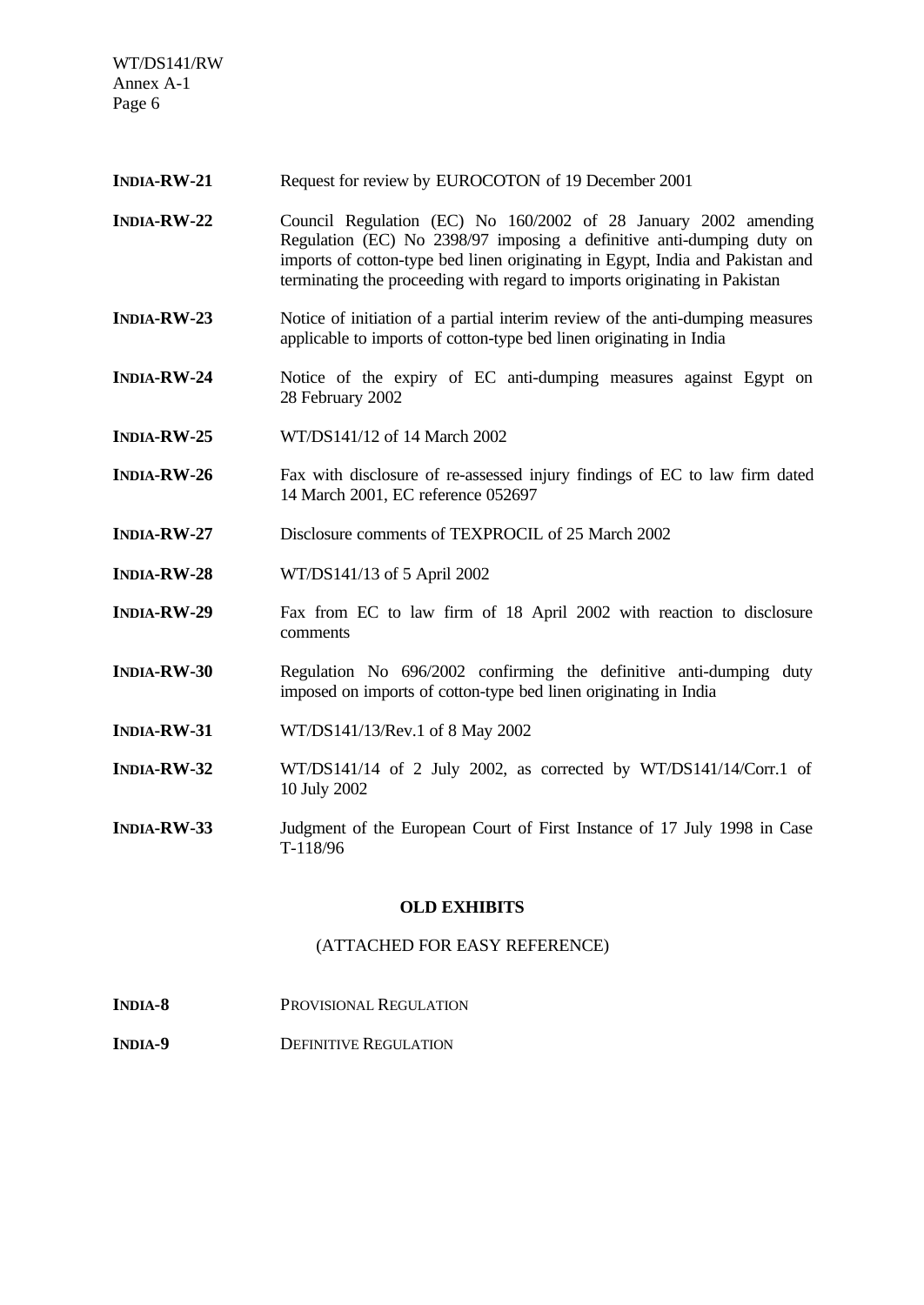## **I. INTRODUCTION**

1. On 12 March 2001, the Dispute Settlement Body (hereinafter: 'DSB') adopted<sup>1</sup> the Appellate Body Report<sup>2</sup> and the Panel Report<sup>3</sup> as modified by the Appellate Body, in the dispute *'European Communities – Anti-Dumping Duties On Imports Of Cotton-Type Bed Linen From India*" (WT/DS141). These Reports concluded that the EC's imposition of definitive anti-dumping duties on imports of Cotton-Type Bed Linen from India had been inconsistent with the Agreement on Implementation of Article VI of the General Agreement on Tariffs and Trade 1994 (hereinafter: "Anti-Dumping Agreement" or "ADA"). Pursuant to the recommendations of these Reports, the DSB requested the European Communities to bring its measure into conformity with its obligations under the Anti-Dumping Agreement.

2. On 26 April 2001, in accordance with Article 21.3(b) of the Understanding on Rules and Procedures Governing the Settlement of Disputes ("DSU"), the EC and India mutually agreed on a reasonable period of five months and two days to implement the recommendations and rulings of the DSB.<sup>4</sup> This reasonable period of time (RPT) expired on 14 August 2001.

3. Regulation 1644/2001*, amending the original definitive anti-dumping duties on Bed Linen from India* (hereinafter: "re-determination" or "Regulation 1644/2001"), adopted by the Council of the European Union on 7 August 2001, and published on 14 August  $2001<sup>5</sup>$ , is the measure taken by the EC, ostensibly to comply with the recommendations and rulings of the DSB, following the proceedings before the Panel and the Appellate Body.

4. In the view of India this re-determination does not, however, bring the EC into compliance with those recommendations and rulings and, moreover, introduces further inconsistencies with the ADA and the DSU, for the reasons that India will explain in detail below. Although the application of the re-determination is currently suspended, this suspension is tantamount to a virtual sword of *Damocles*: since the EC is presently conducting, with full speed, a "partial interim review" of the dumping margins, new results are imminent.<sup>6</sup> Accordingly, once these new dumping margins are confirmed, they can, under EC law, enter into force based on the injury and causality "findings" of the re-determination. This imminent re-introduction of anti-dumping measures will then enable an expiry review to start before 28 November 2002, which, in turn, can extend the duration of the anti-dumping measures with, at least, another five years.

5. Section II will summarize, in chronological form, the factual events following 12 March 2001 and is limited to essential information. More details about the re-determination and the surrounding actions will be provided, as and when needed. Section III contains an executive summary of the claims. Section IV will elaborate these claims in detail. Section V will conclude this Submission.

<sup>&</sup>lt;sup>1</sup> WT/DS141/9 of 22 March 2001, copy attached as Exhibit-India-RW-1.

 $2$  WT/DS141/AB/R of 1 March 2001.

<sup>3</sup> WT/DS141/R of 30 October 2000.

 $4$  WT/DS141/10 of 1 May 2001, copy attached as Exhibit-India-RW-2.

<sup>&</sup>lt;sup>5</sup> Council Regulation (EC) No 1644/2001 of 7 August 2001 amending Regulation (EC) No 2398/97, imposing a definitive anti-dumping duty on imports of cotton-type bed linen originating in Egypt, India and Pakistan and suspending its application with regard to imports originating in India, published in Official Journal of the European Communities of 14 August 2001, L-series, No 219, pages 1-11. Due to the chronology of events, set forth below in Section II, a copy of this Regulation is attached as Exhibit-India-RW-18.

 $6$  The speed with which this review is being conducted is unprecedented. In fact, the EC has already disclosed new dumping margins. Based on calculation techniques with which all Indian exporters take issue, and in direct contradiction with the text of Article 11.2 ADA, it transpires that the EC seeks to impose duties that are even higher than in the original provisional Regulation.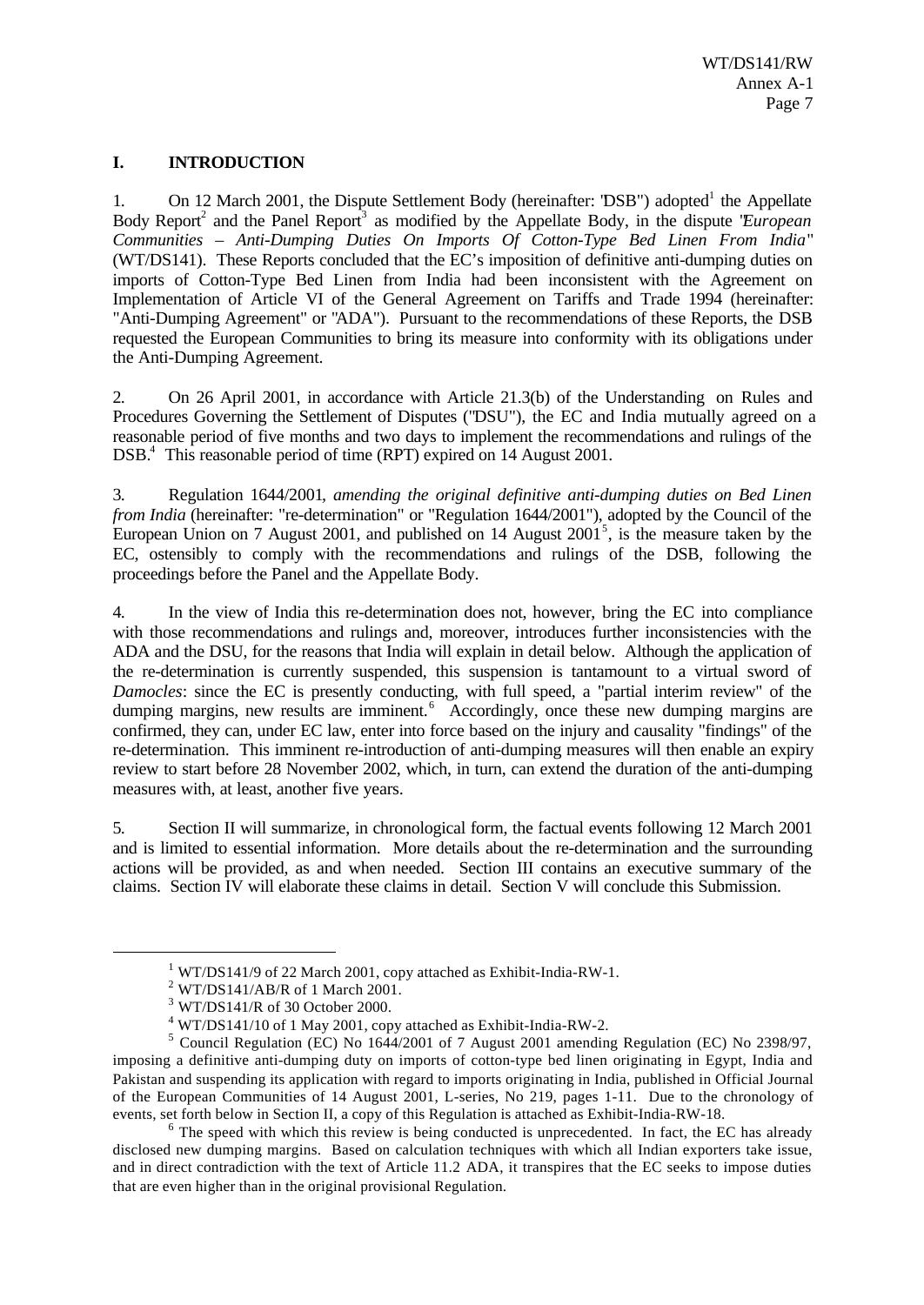#### **II. FACTUAL BACKGROUND AND SEQUENCE OF EVENTS**

6. In this second section, India will summarize, in chronological order, the events that followed the adoption of the Reports on 12 March 2001. Where necessary, further factual details will be provided in the subsequent sections. In light of the fact that the Panel is well aware of the background of this dispute through its work on the original Panel Report, this factual summary omits events from before that date. However, for the sake of easy reference, India attaches additional copies of the original provisional and definitive Regulations.<sup>7</sup>

7. As noted above, on 26 April 2001, in accordance with Article 21.3(b) of the Understanding on Rules and Procedures Governing the Settlement of Disputes ("DSU"), the EC and India mutually agreed on a reasonable period of five months and two days to implement the recommendations and rulings of the  $DSB$ .<sup>8</sup>

8. On 19 June 2001, the Commission Services faxed the general disclosure document to the Indian trade association 'TEXPROCIL<sup> $\theta$ </sup>, with a copy to the Embassy of India in Brussels. Simultaneously, the EC faxed copies of company-specific disclosure documents to the five exporting producers that originally constituted the main sample.<sup>10</sup> In these faxes the Commission Services granted ten days to comment on the disclosure and also inquired whether the law firm involved in the original proceeding was still representing TEXPROCIL and/or any of its members. On the same day, TEXPROCIL clarified that the law firm was still representing it, $^{11}$  and subsequently the EC faxed a copy of the general disclosure document to the law firm. <sup>12</sup>

9. The copies of the company-specific disclosures for Bombay Dyeing, Madhu, Omkar, Prakash, and Anglo-French were faxed to the law firm on, respectively, 20 June 2001<sup>13</sup>, 22 June 2001<sup>14</sup>, 22 June 2001<sup>15</sup>, 25 June 2001<sup>16</sup>, and 25 June 2001.<sup>17</sup>

10. On 25 June 2001 the law firm noted that the rights of defence of its clients were being impeded because of the delay in the transmission of the disclosure documents. In that fax the law firm also requested the detailed dumping calculations for the company Standard Industries of the reserve sample, as well as access to the non-confidential file.<sup>18</sup>

11. In response, the EC sent a fax on the same day in which it stated that the rights of defence were not impeded.<sup>19</sup> The EC also clarified that no dumping calculations existed for Standard Industries, and that the non-confidential files had not been changed since the original investigation.

12. On 26 June 2001 the law firm sent another fax to the EC in which it, *inter alia,* again requested access to the calculation details pertaining to Standard Industries.<sup>20</sup> On 27 June 2001, the

 $<sup>7</sup>$  To avoid confusion these copies are separately attached and carry the same number as the original</sup> Exhibits, *i.e.* Exhibit-India-8 and Exhibit-India-9, respectively.

 $8$  WT/DS141/10 of 1 May 2001, copy attached as Exhibit-India-RW-2.

<sup>&</sup>lt;sup>9</sup> Copy attached as Exhibit-India-RW-3.

<sup>10</sup> *I.e.*, Anglo-French, Bombay Dyeing, Madhu, Omkar, and Prakash.

<sup>11</sup> Copy attached as Exhibit-India-RW-4.

 $12$  Copy attached as Exhibit-India-RW-5.

<sup>13</sup> Copy attached as Exhibit-India-RW-6.

<sup>&</sup>lt;sup>14</sup> Copy attached as Exhibit-India-RW-7.

<sup>&</sup>lt;sup>15</sup> Copy attached as Exhibit-India-RW-8.

<sup>16</sup> Copy attached as Exhibit-India-RW-9.

<sup>&</sup>lt;sup>17</sup> Copy attached as Exhibit-India-RW-9.

<sup>18</sup> Copy attached as Exhibit-India-RW-10.

 $19$  Copy attached as Exhibit-India-RW-11.

<sup>20</sup> Copy attached as Exhibit-India-RW-12.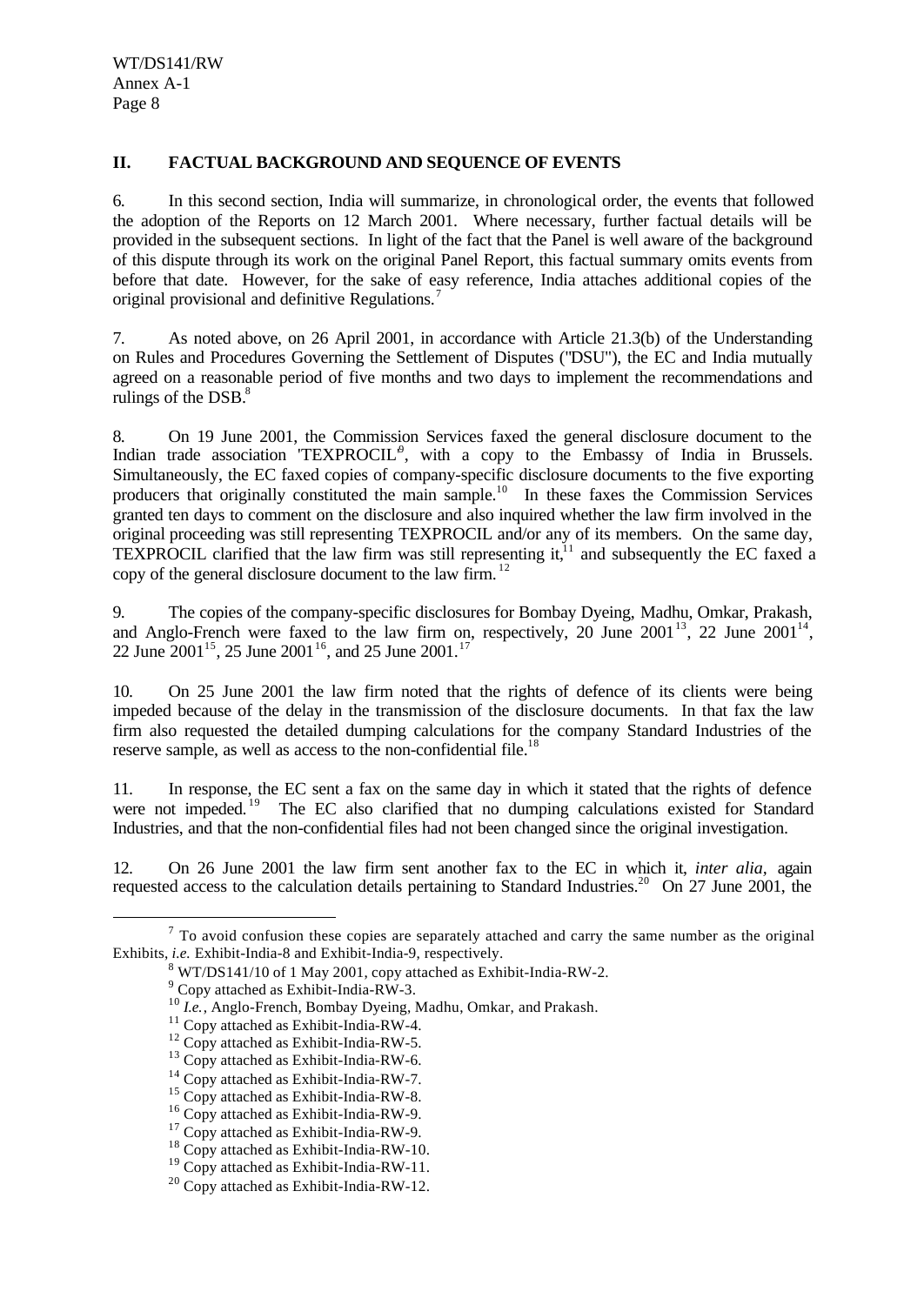EC (finally) released calculation details insofar as they contained information pertaining to Standard Industries. $21$ 

13. On 3 July 2001 a hearing took place. The oral statement presented during that hearing is attached.<sup>22</sup> On the same day, TEXPROCIL also filed its written disclosure comments.<sup>23</sup>

14. On 26 July 2001, the Council of the European Union adopted Council Regulation 1515/2001 on the measures that may be taken by the EC following a report adopted by the Dispute Settlement Body concerning anti-dumping and anti-subsidy matters.<sup>2</sup>

15. On 27 July 2001, the EC sent a fax to TEXPROCIL in which it reacted to the disclosure comments and the arguments presented during the hearing.<sup>25</sup> A copy of this fax was sent to Ministry of Textiles in New Delhi, the Embassy of India in Brussels, and the law firm in Brussels.

16. On 7 August 2001 the Council of the European Union adopted Regulation 1644/2001 amending the original definitive anti-dumping duties on Bed Linen from India, purporting to comply with the DSB's recommendations and rulings, whilst simultaneously suspending its application.<sup>26</sup> This latter measure is hereinafter referred to as the "re-determination". India strongly disagreed that this re-determination complied with the findings of the Panel and Appellate Body.<sup>27</sup>

17. The re-determination, *inter alia*, provided for the expiry of the amended measures within six months after entry into force of the re-determination, unless a review had been initiated before that date. For this reason, and in an attempt to de-escalate the dispute, the matter was laid to rest by India in the belief that the illegal measure would, although clearly outside the 'reasonable period of time', finally, expire by 14 February 2002.

18. On 19 December 2001, the association EUROCOTON filed a request with the EC authorities to re-examine the dumping margins. $28$ 

19. Council Regulation (EC) No 160/2002 of 28 January 2002 terminating the proceeding against Pakistan,<sup>29</sup> amended the re-determination.

l

 $<sup>5</sup>$  Copy attached as Exhibit-India-RW-17.</sup>

 $27$  WT/DS141/11 of 21 September 2001, a copy of which is attached as Exhibit-India-RW-19. WT/DSB/M/108 at paragraph 85, a copy of which is attached as Exhibit-India-RW-20.

<sup>28</sup> Copy attached as Exhibit-India-RW-21.

 $^{21}$  Copy attached as Exhibit-India-RW-13.

 $22$  Copy attached as Exhibit-India-RW-14.

 $23$  Copy attached as Exhibit-India-RW-15.

 $24$  Council Regulation (EC) No 1515/2001 of 23 July 2001 on the measures that may be taken by the Community following a report adopted by the WTO Dispute Settlement Body concerning anti-dumping and anti-subsidy measures, published in Official Journal of the European Communities of 26 July 2001, L-series, No 201, pages 10-11. Copy attached as Exhibit-India-RW-16.

<sup>&</sup>lt;sup>26</sup> Council Regulation (EC) No 1644/2001 of 7 August 2001 amending Regulation (EC) No 2398/97, imposing a definitive anti-dumping duty on imports of cotton-type bed linen originating in Egypt, India and Pakistan and suspending its application with regard to imports originating in India, published in Official Journal of the European Communities of 14 August 2001, L-series, No 219, pages 1-11. Copy attached as Exhibit-India-RW-18.

 $29$  Council Regulation (EC) No 160/2002 of 28 January 2002 amending Regulation (EC) No 2398/97 imposing a definitive anti-dumping duty on imports of cotton-type bed linen originating in Egypt, India and Pakistan and terminating the proceeding with regard to imports originating in Pakistan, published in Official Journal of the European Communities of 30 January 2002, L-series, No 26, pages 1-4. Copy attached as Exhibit-India-RW-22.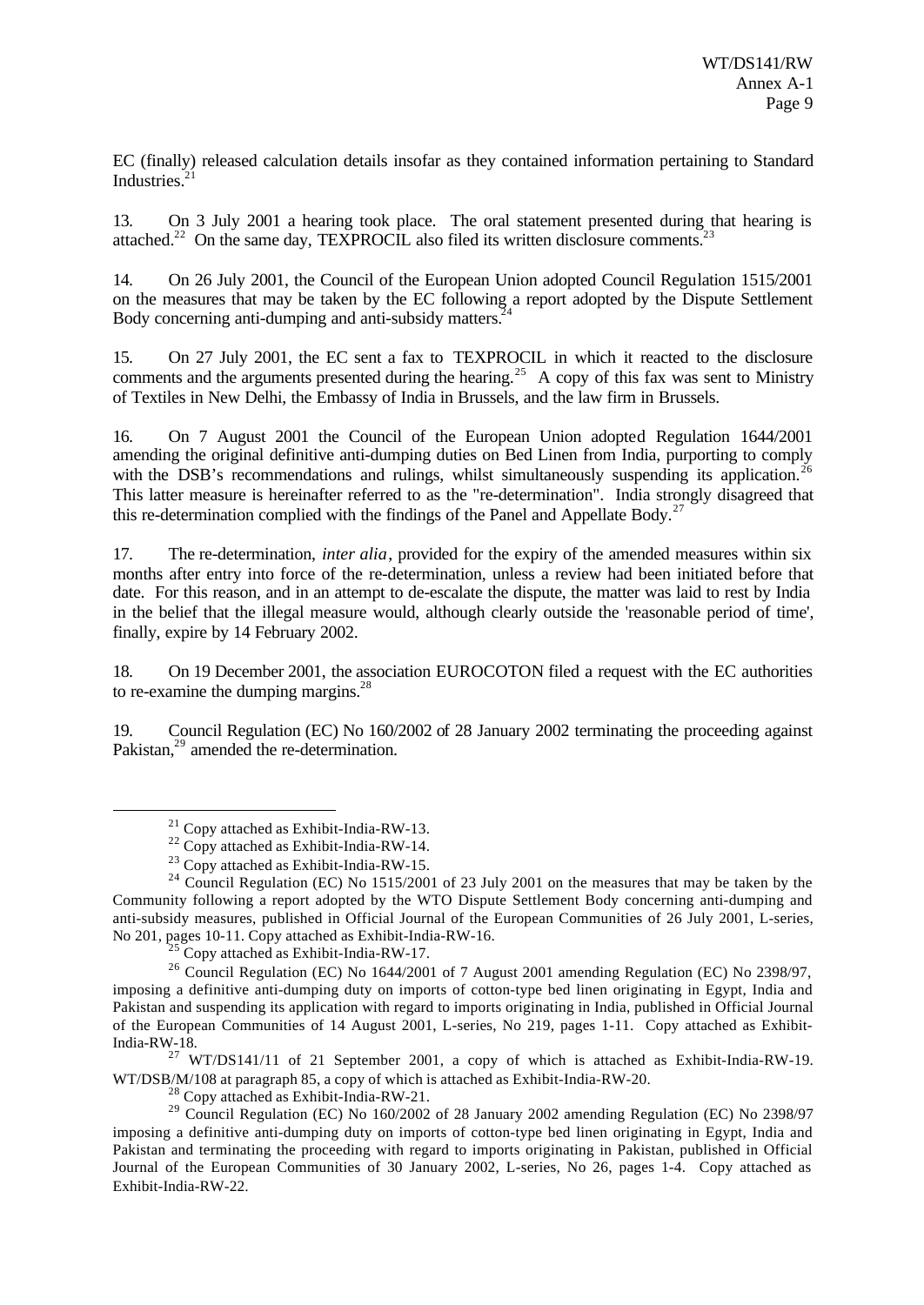20. On 13 February 2002 the EC initiated a so-called "partial interim review" against India.<sup>30</sup>

21. On 28 February 2002 the anti-dumping measures against Egypt expired.<sup>31</sup>

22. On 8 March 2002 India initiated procedures under Article 21.5 of the DSU by requesting the EC to enter into consultations. The request was circulated in document WT/DS141/12 of 14 March 2001. <sup>32</sup>

23. On 14 March 2002 the EC faxed a disclosure of "re-assessed" injury findings to TEXPROCIL and to the law firm in Brussels.<sup>33</sup> On 25 March 2002 TEXPROCIL provided disclosure comments in writing and requested a hearing.<sup>34</sup>

24. On 25 and 26 March 2002 consultations were held in Geneva. In the view of India these consultations failed to settle the dispute. Accordingly, India requested a Panel under the procedures of Article 21.5 DSU on 4 April 2002. <sup>35</sup>

25. On 18 April 2002, the EC faxed a reply to the disclosure comments of TEXPROCIL.<sup>36</sup> On 19 April 2002 a hearing took place in connection with the disclosure provided on 25 March.

26. On 22 April 2002 the Council of the European Union adopted Regulation (EC) No 696/2002 confirming the definitive anti-dumping duty imposed on imports of cotton-type bed linen originating in India by Regulation (EC) No 2398/97, as amended and suspended by Council Regulation (EC) No. 1644/2001.<sup>3</sup>

27. On 7 May 2002 India reiterated its request for the original Panel to be re-convened to examine this issue under Article 21.5 of the DSU.<sup>38</sup> India also requested that the Panel be established with standard terms of reference set out in Article 7 of the DSU.

28. The Panel was established on 22 May 2002.

29. The Panel was composed on 25 June 2002.

## **III. EXECUTIVE SUMMARY OF CLAIMS**

l

30. There is disagreement between India and the EC as to the consistency with the WTO Covered Agreements, including GATT 1994, of measures taken to comply with the recommendations and rulings of the DSB within the meaning of Article 21.5 of the DSU.

 $30$  Notice of initiation of a partial interim review of the anti-dumping measures applicable to imports of cotton-type bed linen originating in India, published in Official Journal of the European Communities of 13 February 2002, C-series, No 39, pages 17-19. Copy attached as Exhibit-India-RW-23.

 $31$  Notice of the expiry of certain anti-dumping measures, published in Official Journal of the European Communities of 14 March 2002, C-series, No 65, page 12. Copy attached as Exhibit-India-RW-24.

<sup>&</sup>lt;sup>32</sup> WT/DS141/12 of 14 March 2002, copy attached as Exhibit-India-RW-25.

<sup>&</sup>lt;sup>33</sup> Fax of 14 March 2002, with EC reference 052697. Copy attached as Exhibit-India-RW-26.

<sup>34</sup> Copy attached as Exhibit-India-RW-27.

<sup>35</sup> WT/DS141/13. Copy attached as Exhibit-India-RW-28.

<sup>36</sup> Copy attached as Exhibit-India-RW-29.

<sup>&</sup>lt;sup>37</sup> Council Regulation (EC) No 696/2002 of 22 April 2002 confirming the definitive anti-dumping duty imposed on imports of cotton-type bed linen originating in India by Regulation (EC) No 2398/97, as amended and suspended by Council Regulation (EC) No 1644/2001, published in Official Journal of the European Communities of 25 April 2002, L-series, No 109, pages 3-13. Copy attached as Exhibit-India-RW-30.

<sup>38</sup> WT/DS141/13/Rev.1. Copy attached as Exhibit-India-RW-31.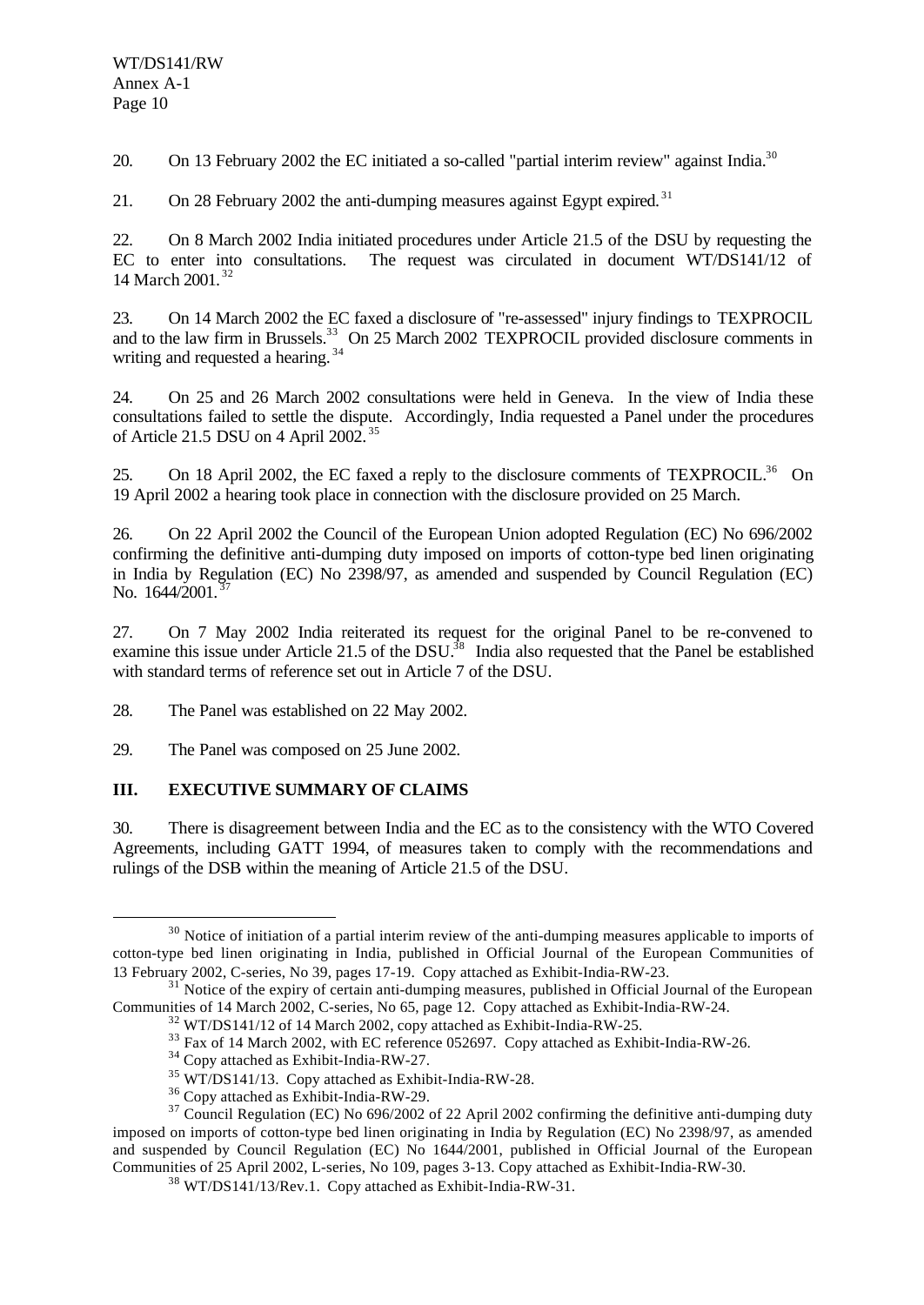31. India is of the opinion that the re-determination, and the surrounding actions, as identified above, did not bring the EC into compliance with the recommendations and rulings of the DSB. The re-determination suffers from similar inconsistencies as regards Articles 2, 3, and 15 of the Anti-Dumping Agreement. Notably, parts of the re-determination took place outside the reasonable period of time, in the form of an amendment or confirmation. Moreover, India is of the view that the redetermination and the other actions have introduced further inconsistencies with the Covered Agreements and the DSU.

32. Accordingly, India has requested that the Panel be established with standard terms of reference set out in Article 7 of the DSU. Pursuant to Article 21.5 of the DSU India has also requested that, if possible, the DSB refer the matter to the original Panel.

33. The mandate of the Panel pursuant to Article 21.5 of the DSU, and in light of Article 17 of the Anti-Dumping Agreement, is

"to examine, in light of the relevant provisions of the covered agreements cited by India in document WT/DS141/13/Rev.1, the matter referred by India to the DSB in that document, and to make such findings as will assist the DSB in making the recommendations or in giving the rulings provided for in those agreements.<sup>139</sup>

34. India will summarize the reasons why it considers that the re-determination failed to comply with the DSB recommendations and rulings by the due date and why the EC's actions are inconsistent with ADA. In particular, India will claim and respectfully request the Panel to find that:

#### **Claim 1: The EC acted inconsistently with its obligations under Article 2.2.2(ii) of the Agreement on Implementation of Article VI of GATT 1994**

The EC did not properly calculate a "weighted average" of amounts for SG&A and profits. By taking an about-turn in the presentation of the relative size of Bombay Dyeing and Standard Industries the EC continued to miscalculate and overstate the dumping margins;

#### **Claim 2: The EC acted inconsistently with its obligations under Articles 3.1 and 3.3 of the Agreement on Implementation of Article VI of GATT 1994**

The EC cumulated Indian imports with those from a country for which no dumping was found;

#### **Claim 3: The EC acted inconsistently with its obligations under Article 5.7 of the Agreement on Implementation of Article VI of GATT 1994**

The EC did not simultaneously consider the evidence of dumping and injury. Instead, the EC resorted to *ex-post* 'reparations', which further undermine the re-determination. Even these reparations took place in various episodes and after the deadline;

#### **Claim 4: The EC acted inconsistently with its obligations under Articles 3.1 and 3.2 of the Agreement on Implementation of Article VI of GATT 1994**

<sup>&</sup>lt;sup>39</sup> WT/DS141/14, as corrected by WT/DS141/14/Corr.1. Copy of both documents attached as Exhibit-India-RW-32.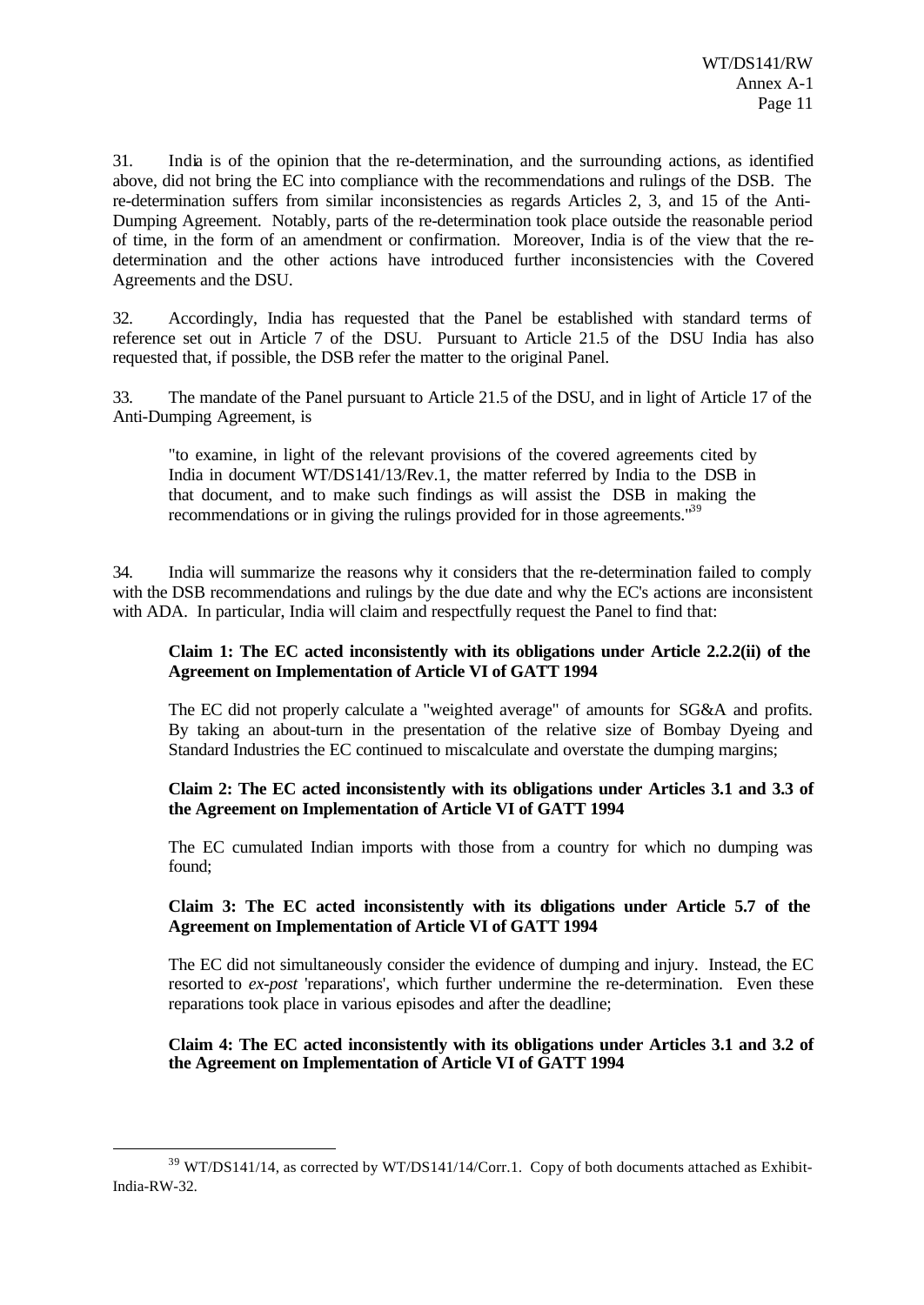The EC did not properly exclude the portion of non-dumped imports from the total volume of Indian imports. By misrepresenting that proportion from the sample that was non-dumped the EC significantly overstated the total volume of dumped imports;

#### **Claim 5: The EC acted inconsistently with its obligations under Articles 3.1 and 3.4 of the Agreement on Implementation of Article VI of GATT 1994**

The EC evaluated factors without even collecting data on them. The re-determination merely puts a gloss on the original finding. A proper implementation of the Panel's findings would have required not a mere recitation of injury factors but an overall reconsideration and analysis of the information in light of the requirements of the Anti-Dumping Agreement;

#### **Claim 6: The EC acted inconsistently with its obligations under Article 3.5 of the Agreement on Implementation of Article VI of GATT 1994**

The EC incorrectly established a causal relationship between dumped imports and injury. The EC disregarded the non-attribution language.

#### **Claim 7: The EC acted consistently with its obligations under Article 15 of the Agreement on Implementation of Article VI of GATT 1994**

The EC did not explore any remedy, constructive or otherwise. Quite on the contrary, a review was initiated and new results, higher than ever, are imminent; and

## **Claim 8: The EC acted inconsistently with its obligations under Article 21.2 of the DSU**

The EC did not pay any particular attention to this matter which affects India and which has been the subject of dispute settlement.

35. For the sake of brevity India will not pursue its claims under Articles 11 and 18 of the ADA, even though it considers that the EC did not respect its obligations under these Articles.<sup>4</sup>

36. In presenting its claims, India is mindful of the standard of review as, for example, clarified in cases such as *US–Hot Rolled Steel*: 41

" … Article 17.6(i) requires panels to make an "assessment of the facts ". The language of this phrase reflects closely the obligation imposed on panels under Article 11 of the DSU to make an "objective assessment of the facts ". Thus the text of both provisions requires panels to "assess" the facts and this, in our view, clearly necessitates an active review or examination of the pertinent facts.

…

l

Panels must assess if the establishment of the facts by the investigating authorities was proper and if the evaluation of those facts by those authorities was unbiased and objective." (Emphasis added)

 $40$  There is therefore no need for the EC to request a preliminary ruling on Articles 11 and 18 ADA, since India's claims under these Articles are not pursued in the context of this Article 21.5 proceeding for the above-mentioned sake.

<sup>41</sup> *US–Hot Rolled Steel,* AB, paras. 55-56.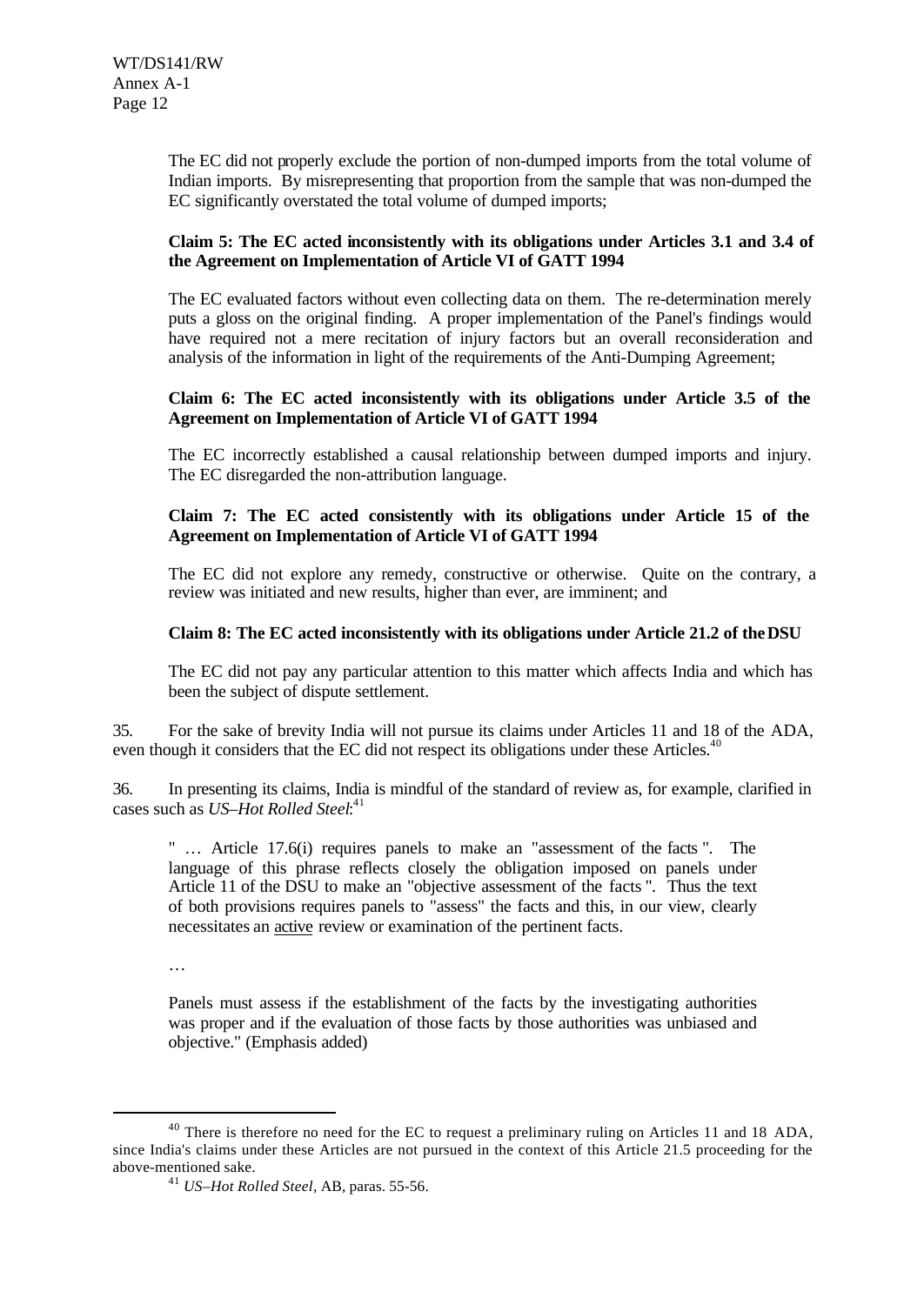37. India is of the view that the EC did not meet those (latter two) broad standards when establishing facts nor when evaluating facts (keeping in mind the interpretative guidance provided under  $17.6$ (ii) ADA).<sup>42</sup>

38. In view of its eight claims presented India is also mindful about the possibility for a Panel to apply judicial economy. In this latter regard however India recalls the case law of the Appellate Body in *Australia–Salmon<sup>43</sup>* where it was made clear that only a partial resolution of the matter would be *false judicial economy.* In this latter light India finds compelling, for example, the findings in other cases where Panels recognized but refused to apply judicial economy.<sup>44</sup> Therefore, India requests the Panel to rule on all eight claims so as to enable the DSB to make sufficiently precise recommendations and rulings. Only that would allow prompt compliance by the EC in order to ensure an effective resolution of this dispute.

- 39. Accordingly, India will, in its conclusions, request the Panel to find that:
	- 1. By failing to withdraw the measures found to be inconsistent with the Anti-Dumping Agreement and to bring its measures into conformity with its obligations under the Anti-Dumping Agreement within the mutually agreed reasonable period of time, the EC has failed to comply with the DSB recommendations and rulings in this dispute; and
	- 2. The re-determination, as amended, and the subsequent actions, as identified above, are inconsistent with the above provisions of the Anti-Dumping Agreement and the DSU.

## **IV. CLAIMS AND ARGUMENTS**

A. THE EC CONTINUED TO MISCALCULATE AND OVERSTATE THE DUMPING MARGINS

#### **1. Claim 1: The EC acted inconsistently with its obligations under Article 2.2.2(ii) of the Agreement on Implementation of Article VI of GATT 1994**

(a) Introduction

l

40. In its re-determination, the EC recalculated the dumping margins for India for the five companies of the main sample.<sup>45</sup> This re-calculation was performed, ostensibly, to comply with the findings of the Panel and the Appellate Body with respect to the correct interpretations of Articles 2.2.2(ii) and 2.4.2. If, however, the re-calculation is scrutinized in greater detail, it becomes clear that the requirement of "weighted average", as stipulated in Article 2.2.2(ii), and as interpreted by the Appellate Body, has not been properly respected.

41. The issue is material. Instead of two companies found not to have dumped in the redetermination, there were in fact *three* companies without dumping. *I.e.*, not only Omkar and

 $42$  India is mindful of the number of cases addressing the question of standard of review. For the sake of brevity India does not here repeat this case law. For a concise overview India refers to, paras. 5.13 thru 5.16 of the recent Panel report in *United States–Countervailing Duties on Certain Corrosion Resistant Carbon Steel Flat Products from Germany*, WT/DS213/R of 3 July 2002. India considers that the additional considerations in those paragraphs apply *mutatis mutandis* to the current dispute.

<sup>43</sup> *Australia–Salmon AB*, para. 223.

<sup>44</sup> *E.g. Brazil–Aircraft 21.5 II,* paras. 5.56 and 5.208.

<sup>&</sup>lt;sup>45</sup> Recitals (5) – (14) of the re-determination.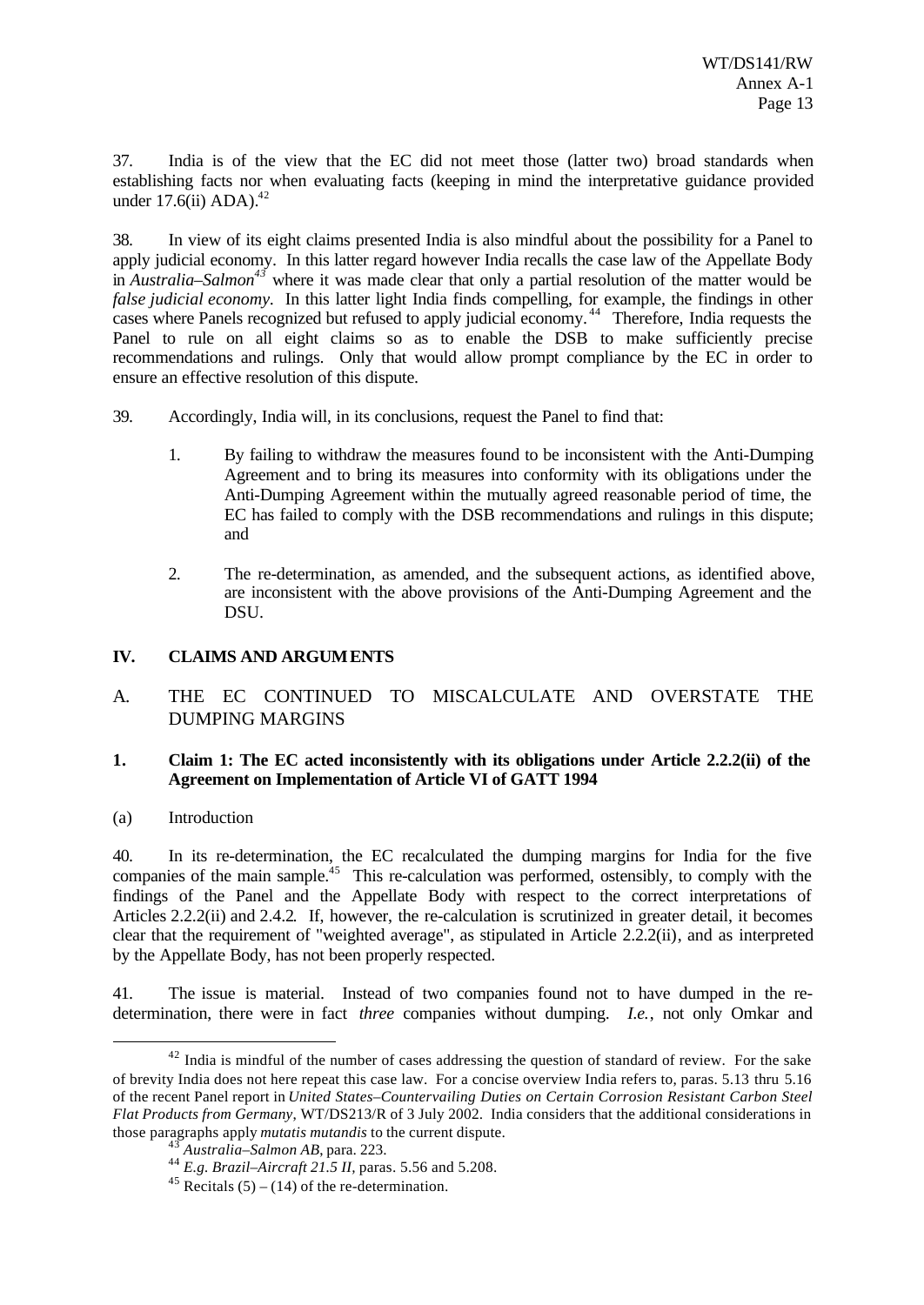WT/DS141/RW Annex A-1 Page 14

Prakash, but also *Madhu* should have been properly attributed its zero margin. Further, the dumping margin for Anglo-French would have been much lower, thereby also affecting the *residual* duty, which would then become based on the margin of Bombay Dyeing. This would also affect the *weighted average* duty, which would then become based on the average of Anglo-French and Bombay Dyeing.

42. More specifically, the differences between the current re-determination and a calculation that properly respects the requirements of Article 2.2.2(ii) can be summarized as follows:

|                                 | EC: dumping margins as per new<br>weighted average of re-<br>determination | India: dumping margins as per<br>weighted average based on<br>previous EC data |
|---------------------------------|----------------------------------------------------------------------------|--------------------------------------------------------------------------------|
| Anglo-French                    | 9.8%                                                                       | 3.8%                                                                           |
| <b>Bombay Dyeing</b>            | 5.5%                                                                       | 5.5%                                                                           |
| Madhu                           | 3.0%                                                                       | $0\%$                                                                          |
| <b>Omkar</b>                    | 0%                                                                         | 0%                                                                             |
| Prakash                         | $0\%$                                                                      | 0%                                                                             |
| Weighted average margin for co- | 5.7%                                                                       | 4.6%                                                                           |
| operating companies             |                                                                            |                                                                                |
| <b>Residual</b>                 | 9.8%                                                                       | 5.5%                                                                           |

43. How these overstatements occurred can, perhaps unfortunately, only be grasped by going into the details of the calculations; those details will reveal the about-turn, between the facts of the original panel proceeding and the facts of the re-calculation, as performed by the EC. Since these details, however, are a pre-requisite for the proper understanding of this claim, we respectfully request the Panel to bear with us, and to review these differences in calculation method. After having unveiled the differences in question, we will explain our claim in further detail and set forth the arguments on the basis of which it will become clear that the EC's method was not permissible.

## (b) Facts

l

44. In the re-determination, the EC has, for producers without sufficient domestic sales, calculated the amounts for SGA and profits, as well as the amounts for allowances to be made to the constructed normal value so arrived at, on the basis of an amalgamation of data. *I.e.*, whilst no longer basing the SGA and profits, and allowances, solely on the data of Bombay Dyeing, the EC has combined the data of Bombay Dyeing and Standard Industries.

45. In so doing, the EC has taken as a basis the following sets of figures:

| Base data as per disclosure <sup>46</sup> | <b>Bombay Dyeing</b> | <b>Standard Industries</b> |
|-------------------------------------------|----------------------|----------------------------|
| <b>SGA</b> percentage                     | 10.39%               | 19.15%                     |
| <b>Profit percentage</b>                  | 12.09%               | $(35.49\%)$                |
| Allowance percentage                      | $(2.23\%)$           | $(0.37\%)$                 |
| <b>Overall addition to COP</b>            | 20.25%               | (16.71)                    |

46. Up to this stage, these figures appear undisputed. $47$ 

<sup>46</sup> Negative amounts are put in brackets.

 $47$  The direct source is page 2 of Exhibit-India-RW-13.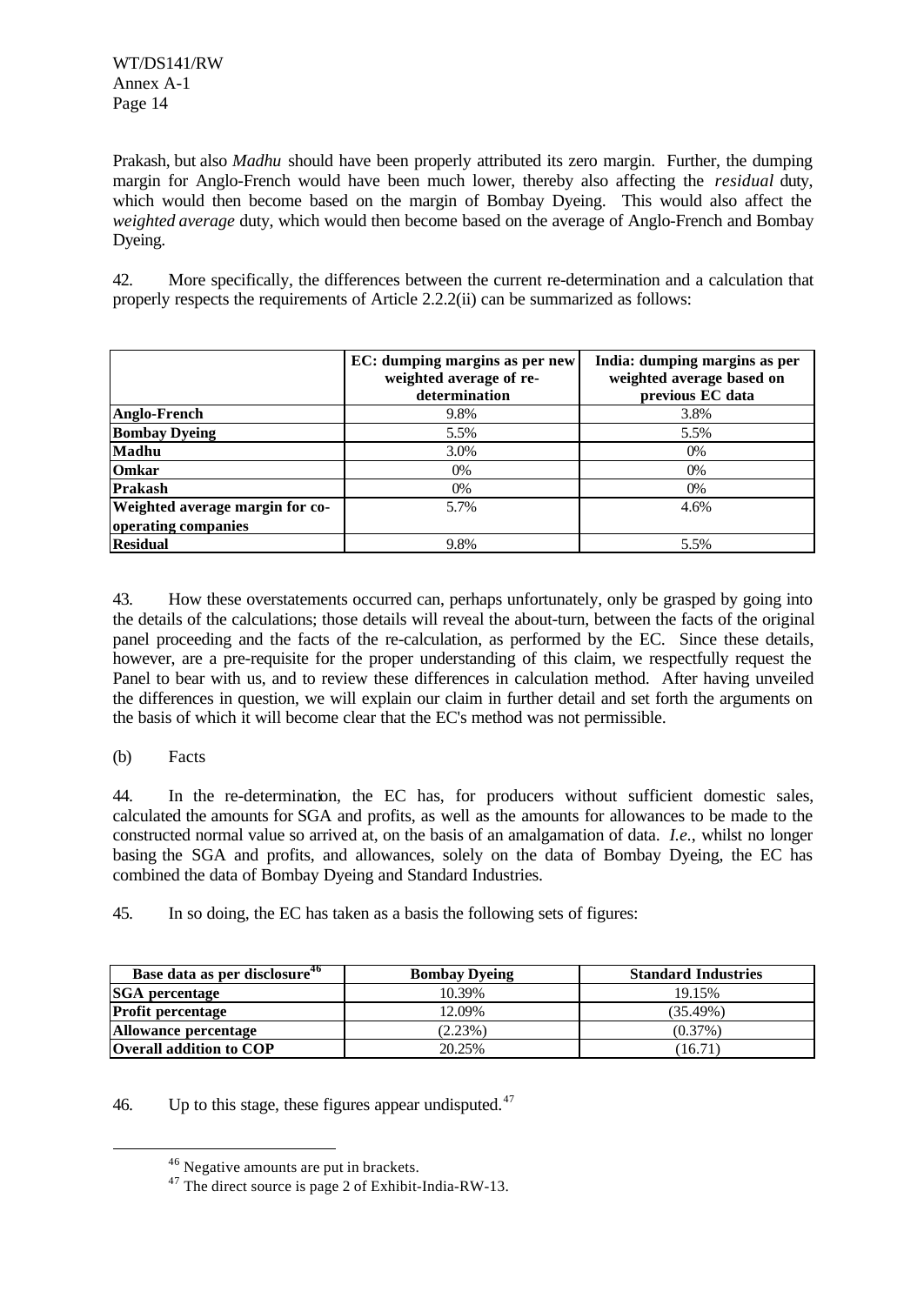47. The divergence of views as to the correct interpretation stems from the manner in which these percentages are to be combined or, more to the point, "weighted". The EC has applied the following proportion in its weighing technique:

| New EC method               | <b>Bombay Dyeing</b> | <b>Standard Industries</b> |
|-----------------------------|----------------------|----------------------------|
| Total net sales value       | 134.154.064          | 13.276.083                 |
| Relative weight in the mean | 91%                  | 9%                         |

Thus, the EC has weighted on the basis of sales value.

48. In the view of India, the correct interpretation, the arguments for which will be provided below, would have necessitated a weighing on the basis of sales quantities, as follows:

| Correct weighted average and<br>previous EC position | <b>Bombay Dyeing</b> | <b>Standard Industries</b> |
|------------------------------------------------------|----------------------|----------------------------|
| Total domestic sales quantity (in<br>units/sets)     | 627.764              | 179.775                    |
| Relative weight in the mean                          | 77.74%               | 22.26%                     |

49. The overall impact of proper volume-based weighing becomes clear when comparing the resulting weighted averages:

|                               | <b>New EC Method</b> | Correct weighted average and<br>previous EC position |
|-------------------------------|----------------------|------------------------------------------------------|
|                               | ('value'-based)      |                                                      |
|                               |                      | ('volume'-based)                                     |
| Overall percentage for SGA,   | 16.93%               | 12.03%                                               |
| profits, and allowances to be |                      |                                                      |
| added to cost                 | $(18.99 - 2.06)$     | $(13.84 - 1.82)$                                     |

50. The resulting difference is clear. By employing the method as it did, the EC was able to minimize the impact of Standard Industries. By doing so the EC inflated the constructed normal values and the resulting dumping margins by 4.90 per cent. By contrast, India's understanding of the interpretation of the Appellate Body's finding would have led to constructed normal values (and dumping margins) that are approximately 4.9 per cent lower.<sup>48</sup>

(c) Arguments

l

*(i) Argument 1: The text of the Article and its interpretation by the Appellate Body do not permit a value-based weighing in the circumstances under consideration*

<sup>&</sup>lt;sup>48</sup> The difference for Anglo-French and Madhu is not exactly 4.9 per cent but could be more. This is due to the effects of negative dumping: where constructed normal values for certain "models" become lower, they may at some point drop below the weighted average export price, as a result of which the negative dumping amounts that so ensue, offset possible positive dumping amounts of other models. The resulting difference on the dumping margin by virtue of a 4.90 per cent drop in the constructed normal value is therefore mathematically equal to, or greater than, 4.90 per cent.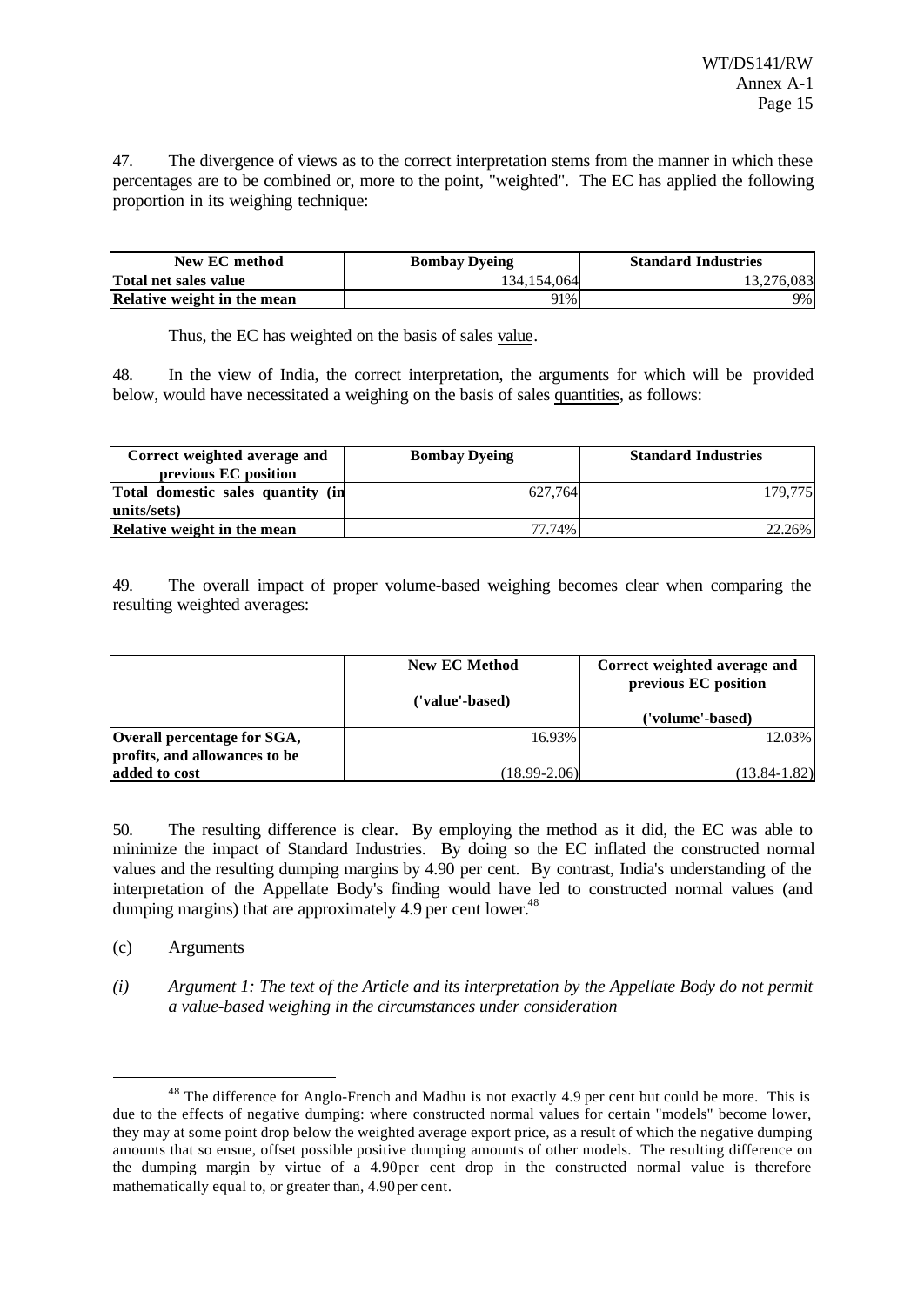l

51. First of all, India recalls that the text of the relevant part of Article 2.2.2(ii) mandates SGA and profits to be determined on the basis of:

"the weighted average of the actual amounts incurred and realized by other exporters or producers subject to investigation in respect of production and sales of the like product in the domestic market of the country of origin".

52. In interpreting this provision we recall the pertinent observation of the Appellate Body in paragraph 74 of its Report:

" . . . the textual directive to "weight" the average further supports this view because the "average" which results from combining the data from different exporters or producers **must reflect the relative importance** of these different exporters or producers in the overall mean." (underlining and emphasis added)

53. It is submitted that by choosing the method as it did, the EC did *not* reflect the relative importance of these two exporters in the mean. Even if there were to be two permissible interpretations, which India will show below there are not, the very choice for the method that weighted the amounts based on value, significantly understated the relative importance of Standard Industries as the second company on the Indian domestic market. As the EC previously did, when it chose to zero amounts that were negatively dumped, it has again chosen that method which results in the highest possible dumping margins. By doing so, the relative importance of Standard Industries has become trivialized to reflect less than  $1/10<sup>th</sup>$  of the mean. This has, in these circumstances, in the words of the Appellate Body:

"substantially emptied the phrase "weighted average" of meaning."<sup>49</sup>

54. Since an interpreter is not free to adopt a reading that reduces terms to redundancy or inutility,<sup>50</sup> the EC has acted contrary to that principle by applying a method which *de facto* deprived the term "weighted average" of meaning.

*(ii) Argument 2: The context of the Article as well as case law of the European Court of Justice representing consistent EC administrative practice do not permit a value-based average in the circumstances under consideration*

55. Article 2.2.2(ii) does not operate in a vacuum nor does it lead its own life outside the framework of the Anti-Dumping Agreement. The Article should also be seen in its context. In the framework of this question this context can be sub-divided in 'direct context' such as Article 2 itself, as well as 'indirect context' such as Article 6.

56. Direct context is provided in Article 2 itself. In this Article 2 it is clear that the two normative cut-off points that pertain to the relative importance of domestic sales always hinge on a *quantity-* (volume)-parameter: first of all, the five-per cent rule, enshrined in Article 2.2 and footnote 2 of the Anti-Dumping Agreement bases itself on quantity of sales:

" … shall normally be considered a sufficient quantity for the determination of the normal value if such sales constitute 5 per cent or more ... ". (underlining added)

<sup>49</sup> Appellate Body Report on *Bed Linen* at paragraph 75, last sentence.

<sup>50</sup> *Ut res magis valeat quam pereat*. This principle of *effectiveness* has become consistent case law since *United States–Standards for Reformulated and Conventional Gasoline,* Report of the Appellate Body*,* WT/DS2/AB/R of 29 April 1996, page 23.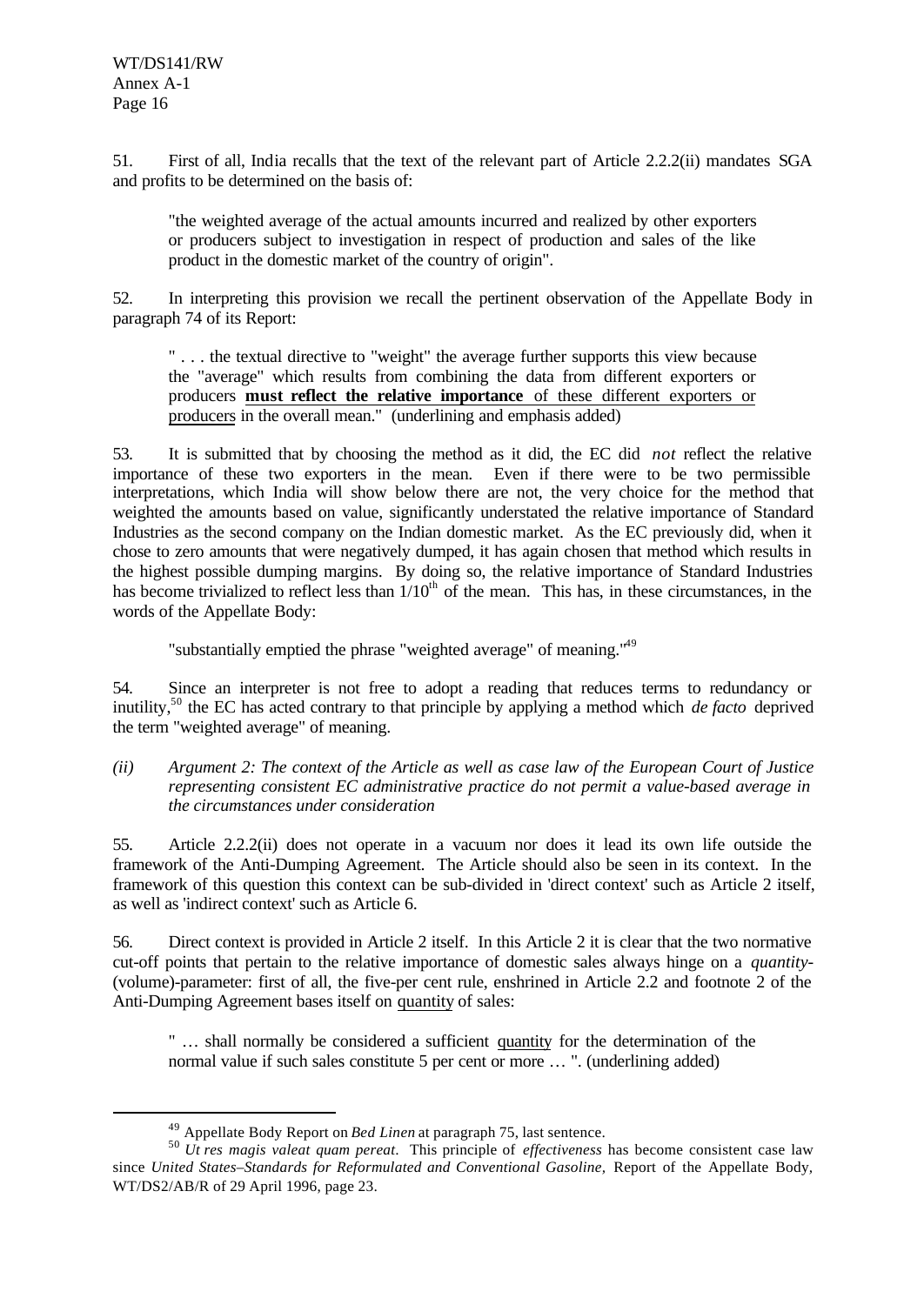57. Secondly, the test laid down in Article 2.2.1 chapeau, *juncto* footnote 5, which decides when sufficient quantities of sales are made at a loss, and may therefore be disregarded as not being in the ordinary course of trade, also bases itself on quantity:

"Sales below per unit costs are made in substantial quantities when … the volume of sales below per unit costs represents not less than 20 per cent of the volume sold … ". (underlining added)

58. Article 6 also provides context. This Article attaches significance to the percentage of volume of exports from the country in question. Clearly, where the volume is the benchmark on the export-sales-side of the exporters, the same benchmark should apply on the domestic-sales-side of the exporters. Applying different standards to the two sides does not do justice to the requirement of a proper establishment of the facts and the requirement of an unbiased and objective evaluation.

59. Moreover, it is not only these provisions in the ADA themselves, but also the European Court of First Instance that has pronounced itself in its case-law on the application of volume as a benchmark. In an important judgment on the question whether the Community Institutions had correctly based themselves on volume, rather than value, for the determination of the "10 per cent rule" in the context of the ordinary course of trade test,<sup>51</sup> the Court upheld the choice of the institutions for the use of *volume*. 52

60. In the context of these important Articles, and in the context of the relevant case law of the ECJ, all enshrining *quantity* as a basis for the determination of relative importance of domestic sales in a set, it is illegal to interpret Article 2.2.2(ii) in a different fashion. Indeed, the "value-method" does no justice to the important observations of the Appellate Body that the relative importance of producers **must** be reflected and that words "weighted average" should not become bereft of meaning.

## *(iii) Argument 3: The current weighing on value-basis contradicts the previous position of the EC*

61. In connection with this claim it is also important to recall that the EC *itself*, during the original Panel proceedings, made no secret of the fact that Bombay Dyeing represented *eighty* per cent, rather than (now, and suddenly), ninety per cent, of the mean. We only need to refer to paragraph 190 of the EC's first written submission to the Panel where the EC noted that

<sup>51</sup> Case T-118/96, Judgment of the Court of First Instance of 17 July 1998, notably recital 79. Copy of judgment attached as Exhibit-India-RW-33. Here it may be noted, for the sake of understanding the so-called '10 per cent rule', that the EC institutions have developed, in their own practice, a secondary rule in addition to the '20 per cent rule' as foreseen in footnote 5 of the ADA. *I.e.*, as per footnote 5, where sales at a loss exceed 20 per cent of the domestic sales volume, these may be disregarded in establishing the weighted average price. The EC would then base itself on the remaining sales at a profit, except where the profitable remaining quantity is less than 10 per cent of the total quantity. This practice of using an upper and lower cut-off point in terms of quantity is often referred to as the "80-10 rule". The lower cut-off point is this '10 per cent rule'. Since only the first part of that rule is written in the ADA and the EC Regulation, the *applicant* in this Court case argued, *inter alia*, that the 10 per cent rule (the second cut-off point) should be calculated on value, rather than volume. In view of the structure of the Regulation the Court rejected that plea, recitals 76-79, and underlined that volume should be the norm. For the record, India disassociates itself from this and other arguments put forward by the applicant in that case. India solely refers to this Court case as a means of illustration to show that, *within the EC jurisdiction, the authorities and the Court attach, in the context of the size of measuring domestic sales, the importance to volume, rather than value*. The Court has found that the 'volume'-context of the Regulation was sufficient to override any preference for a value-based determination. It is also in this light that the current sudden and impulsive choice of the EC for a value-based criterion should be dismissed as incongruous, and inconsistent with normal practice.

<sup>&</sup>lt;sup>52</sup> *I.e.* to act inconsistent with its own case law would be contrary to the principle of good faith, enshrined in Article 31.1 of the Vienna Convention.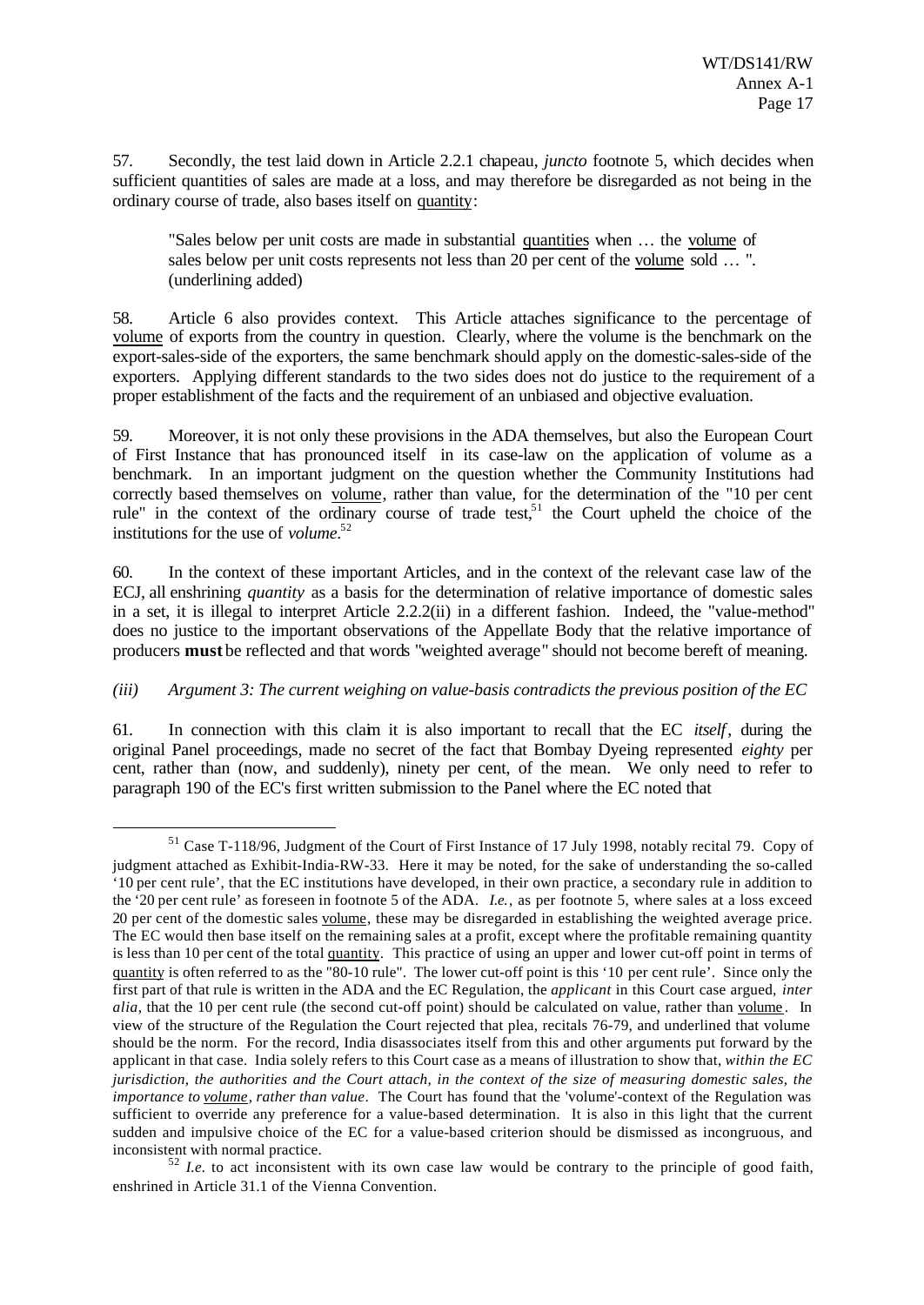" … Bombay Dyeing has almost 80 per cent of the domestic market … ".

62. This statement was not accidental, but repeated in various instances. For example, in the next sentence the EC stated:

"That one producer can have 80 per cent of its domestic market … ".

63. In the oral statements the EC repeated these views. One may for example look at the first oral statement at paragraph 52 *in fine* or the second oral statement at paragraph 39:

" … how a company with 80 per cent of the market can be more ?? anomalous and peculiar ?? than one with only 14 per cent."

64. Suddenly, and surprisingly, however, when it comes to the actual weighing of the relative importance of the companies and their amounts, the EC shifted its position in the re-determination and came up with a calculation technique that changed 80 per cent into 90 per cent and that, accordingly, marginalizes the influence of Standard Industries.

65. It is submitted that an unbiased and objective authority cannot be permitted to shift positions as regards important aspects of a proceeding, thereby rendering the outcome into a moving target, displaying various views as and when deemed fit. On the contrary, it would have been prudent and bearing witness of impartiality, if the EC's previous arguments, pronounced during earlier submissions had been followed up and if the consequences would have been taken to its logical conclusion. India deplores the EC's sudden shift in position and hopes that the Panel can underline India's view as to the correct interpretation of Article 2.2.2(ii) given the factual circumstances of this case.

## **2. Intermediate conclusions**

66. In view of the above, India considers that it has presented a *prima facie* case as to the fact that the EC has engaged in an incorrect application of Article 2.2.2(ii) insofar as the weighing was based on value. India has cited the pertinent considerations of the Appellate Body concerning the interpretation of the *text* of the provision, the relevant *context* in which the provision operates, and the *factual history* of this panel proceeding (with the previous' EC position) in the context of which the EC re-calculated the dumping margins. The unexpected choice for weighing based on value was incongruous with these three important considerations. The weighing did no justice to the actual absence of dumping by the company Madhu and has led to an overstatement of the dumping margins for Anglo-French, the co-operating non-sampled producers, as well as the residual dumping margin.

67. India respectfully requests that the Panel conclude that the EC acted inconsistently with its obligations under Article 2.2.2(ii) of the Anti-Dumping Agreement. India is mindful of the technical nature of this first claim and would therefore be happy to present any additional and/or specific information that might assist the Panel in reaching its conclusion.

B. THE EC RESORTED TO UNWARRANTED CUMULATION AND *EX-POST* 'REPARATIONS'

## **1. Claim 2: The EC acted inconsistently with its obligations under Articles 3.1 and 3.3 of the Agreement on Implementation of Article VI of GATT 1994**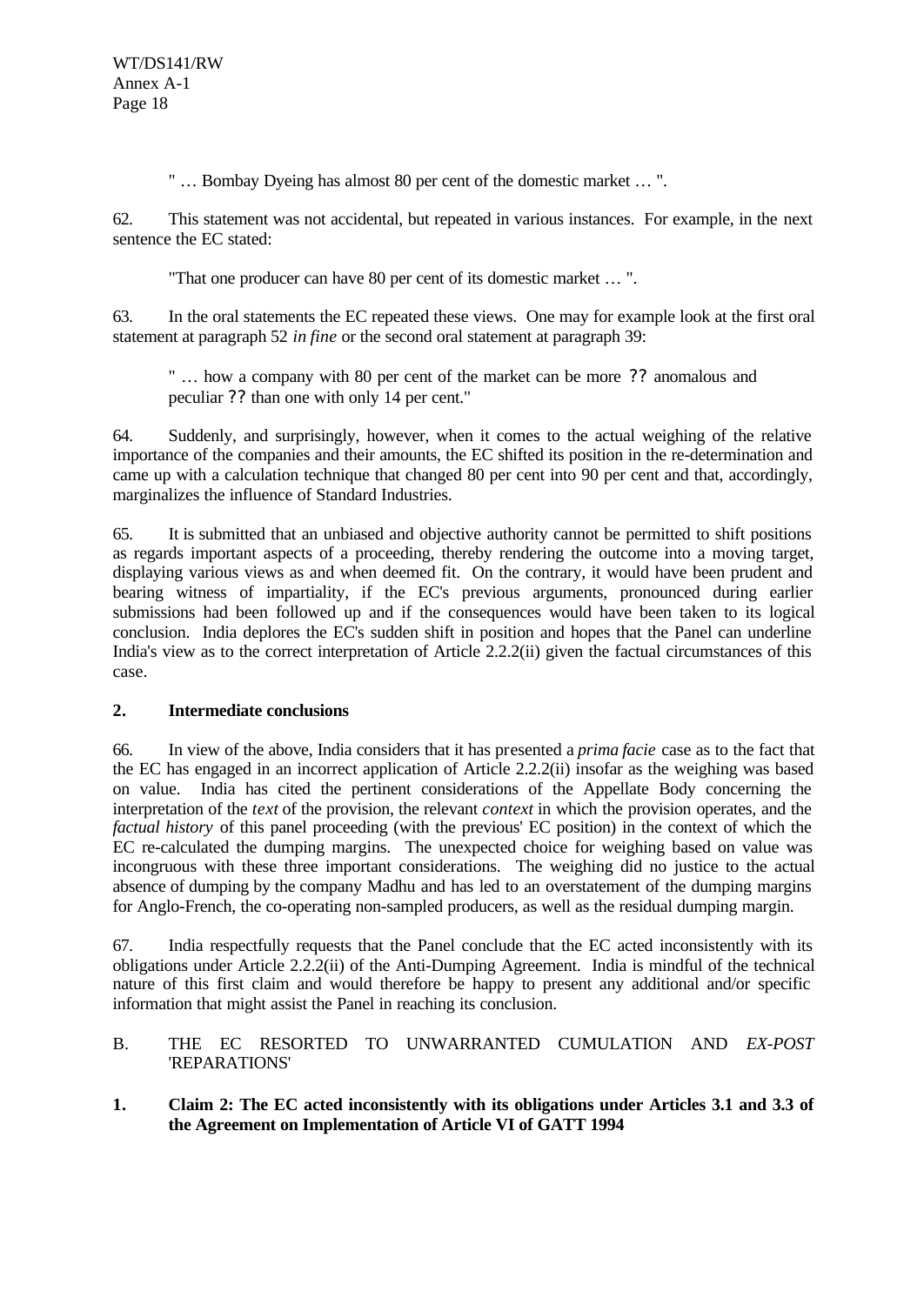## **2. Claim 3: The EC acted inconsistently with its obligations under Article 5.7 of the Agreement on Implementation of Article VI of GATT 1994**

#### (a) Introduction

68. In this section, India will put forward its claim with respect to Articles 3.3 and 3.1. India considers that the EC acted manifestly inconsistently with its obligations under Articles 3.3 and 3.1, when it cumulated India's imports with the non-dumped imports of Pakistan. In case the EC were to argue that the dumping determination against imports from Pakistan was made at a later stage than the injury determination in Regulation 1644/2001, then that argument in itself would be clear proof that the EC did not respect the deadline of 15 August 2001. Moreover, in such latter case India submits that the EC acted contrary to Article 5.7. In any event, India also submits that the EC (again) acted contrary to Article 5.7 when it separately considered the dumping determination for Pakistan in Regulation 160/2002 of 28 January 2002 and the related injury determination in Regulation 696/2002 of 22 April 2002.

- (b) Facts
- 69. Article 3.3 stipulates, in the relevant part that:

"Where imports of a product from more than one country are simultaneously subject to anti-dumping investigations, the investigating authorities may cumulatively assess the effects of such imports only if they determine that (a) the margin of dumping established in relation to the imports from each country is more than de minimis … " (underlining added)

- (c) Arguments
- *(i) Argument 1: In view of the fact that the imports from Pakistan were not dumped, the EC acted inconsistently with Article 3.3 when it cumulated these imports with those of India*

70. In Regulation 1644/2001 (the re-determination) the EC cumulated Indian exports with those of Pakistan. Pakistani imports were in fact not dumped, a fact which was revealed to India by publication of Regulation 160/2002. India cannot be blamed for the fact that the EC revealed this absence of dumping on part of Pakistan only by the end of January 2002, *i.e.* more than five months after the publication of Regulation 1644/2001.

71. Accordingly, by cumulating (partly dumped) imports from India with the non-dumped imports from Pakistan, the EC acted directly contrary to Article 3.3 of the basic Regulation. The word 'only' in Article 3.3 denotes a clear prohibition: cumulation is not permitted when a country does not dump. The fact that such cumulation nevertheless took place is therefore directly inconsistent with the text of Article 3.3.

72. Accordingly, by relying on evidence that was not 'positive' and thereby not 'credible', the EC also acted inconsistently with Article 3.1.

*(ii) Conditional argument 2: In case the EC were to argue that the dumping determination against imports from Pakistan was made at a later stage, then the EC acted contrary to Article 5.7*

73. The EC might, perhaps, argue that the revised dumping determination against Pakistan was made only after August 2001. Of course, that itself would be clear proof that the EC did not respect the deadline of 15 August 2001 since the EC was required to prepare a legally correct re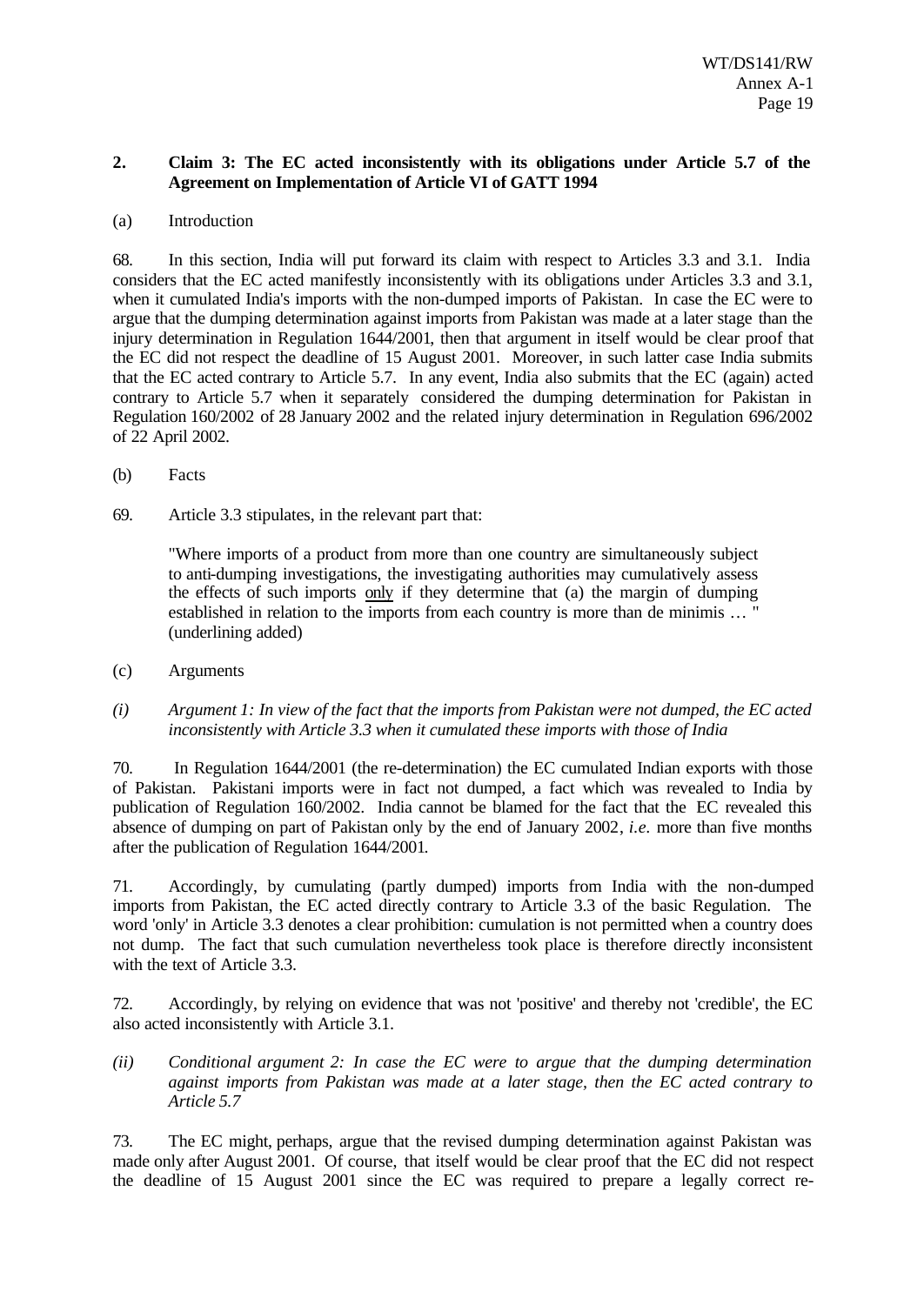determination within the deadline. Such reasoning on part of the EC would run directly counter to the text of Article 5.7 which requires that:

"The evidence of both dumping and injury shall be considered simultaneously … during the course of the investigation …" (underlining added)

74. It is clear from the text of this Article that all evidence must be considered at the same time. If the drafters had wished to be so lenient and allow for some evidence to be considered at some time, and some evidence at another date, the Article could have been drafted differently, for example,

"evidence of dumping and injury shall be considered during the course of the investigation."

75. Clearly, this latter discretion was not the intention, as a result of which the text of the actual provision is mandatory: the words "the", "both" and "shall" leave no room for doubt. In case the EC wishes to defy common sense by arguing that the investigation was only against India, then we have no choice but to refer to the published notices such as the Notice of initiation, which clearly clarifies that the proceeding was against Egypt, India, and Pakistan.

76. Hence, by not considering all *the* evidence on dumping within the mutually agreed reasonable period of time the EC clearly acted contrary to the text of Article 5.7.

*(iii) Argument 3: By not simultaneously considering the evidence on both dumping and injury the EC again acted contrary to Article 5.7 when it separated the dumping and injury findings in Regulations 160/2002 and 696/2002*

77. The violation of Article 5.7 did not stop after the set of facts addressed in the second argument. When the EC published Regulation 160/2002 it clearly had not re-considered the injury findings.

78. On 8 March 2002, when India requested consultations, India cited the above-mentioned pertinent and repeated violations of Articles 3.3 and 5.7 in its written request. In reaction, the EC quickly came up with a new injury disclosure on 14 March 2002.<sup>53</sup> This disclosure later led to the adoption of Regulation 696/2002, published on 25 April 2002.

79. Thus, the EC through Regulations 160/2002 and 696/2002 also violated Article 5.7 since it acted directly contrary to the explicit requirements of the text of that provision. It *first* "revised" dumping aspects and *later* injury aspects. Again, this means that, it was not "the" evidence of "both" dumping and injury that was considered—as stipulated in Article 5.7—but only *part* of the evidence in January and another part in April.

80. Indeed, Regulation 696/2002 of April 2002 tries to justify, in retrospect, how the EC could have known, in *August 2001*, that the measures of Regulation 1644/2001 could also be based on the imports of India alone. The puzzling question of how the EC could already have guessed in *August 2001* that the measures against Egypt—failing a complaint—were going to expire in *February 2002<sup>54</sup>* remains.

81. Moreover, India recalls, it is well-established case law that such afterthoughts, or *ex-post facto* justifications, are not permissible. As the EC argued in *Argentina*–*Floor Tiles*:

<sup>53</sup> See the EC disclosure of 14 March 2002, Exhibit-India-RW-26.

<sup>54</sup> Clearly, February 2002 was well before the regular (five year) expiry date of 28 November 2002.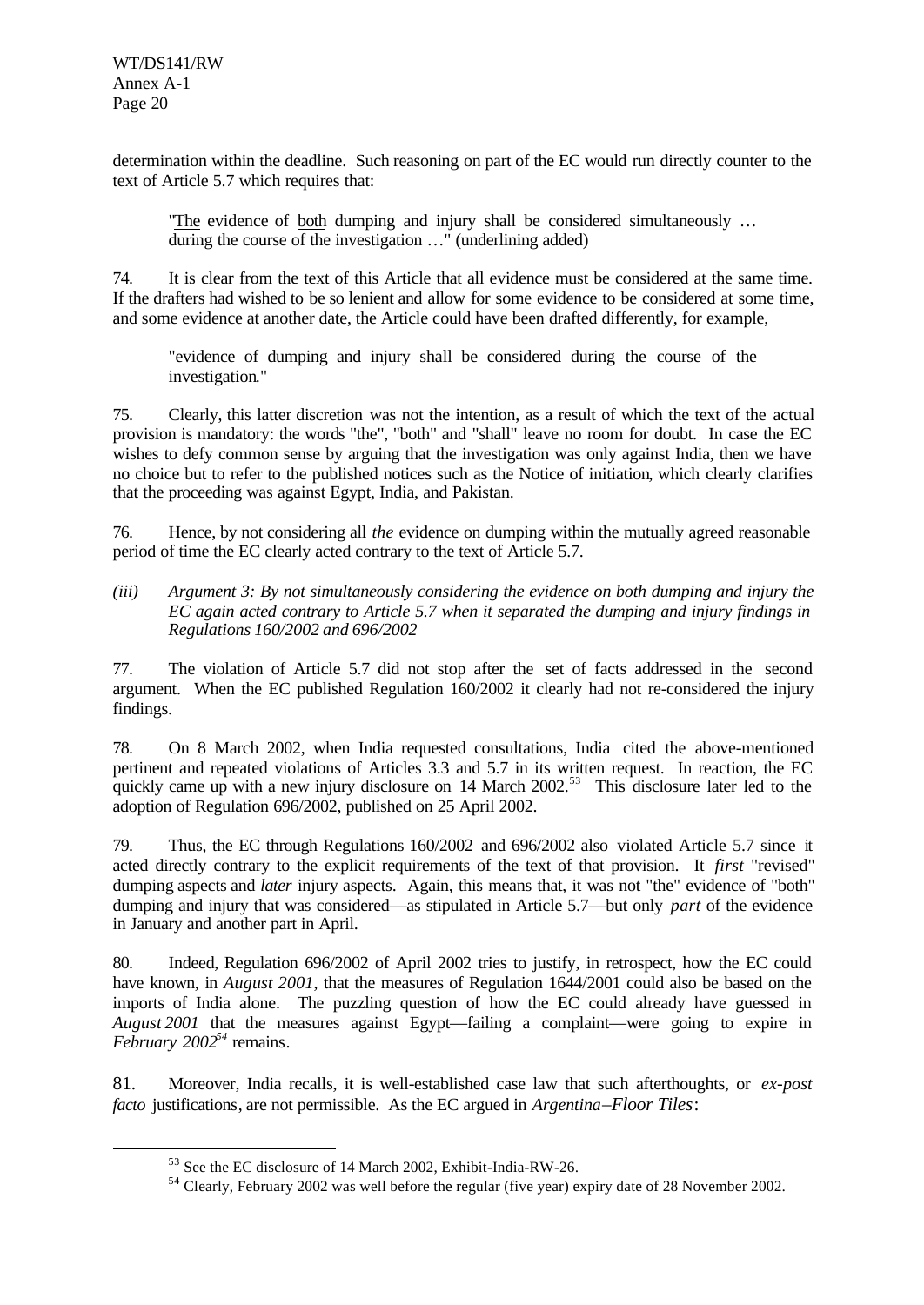" … It was no more than an *ex-post facto* justification and, as such, should be rejected by the Panel"<sup>55</sup>

82. Accordingly, Regulation 696/2002 cannot provide a valid legal ground for justifying actions that were illegal in the past. In any event Regulation 696/2002 took place outside the reasonable period of time and is therefore also for that reason a non-permissible "justification".

#### **3. Intermediate conclusions**

83. India considers that it has provided convincing arguments showing that the EC acted manifestly contrary to Articles 3.3, 3.1, and 5.7. Cumulation took place that was not permitted. Determinations regarding dumping and injury took place at different times, but never simultaneously. The justification of actions in the form of afterthoughts is contrary to consistent case law as well as to the EC's own views. In any event, the reasonable period of time was a cut-off point to which the EC itself had agreed. Even that period of time was not respected.

84. India therefore considers that it has presented a *prima facie* case showing where and how Articles 3.1, 3.3 and 5.7 were violated. Accordingly, India respectfully requests the Panel to find that the EC acted inconsistently with its obligations under Articles 3.1, 3.3, and 5.7 of the Anti-Dumping Agreement. India would be pleased to answer any questions from the Panel in case there are any issues that require clarification.

#### C. THE EC OVERSTATED THE VOLUME OF DUMPED IMPORTS FROM INDIA

#### **1. Claim 4: The EC acted inconsistently with its obligations under Articles 3.1 and 3.2 of the Agreement on Implementation of Article VI of GATT 1994**

#### (a) Introduction

l

85. In order to facilitate the understanding of this claim of India, we briefly recall the facts as they unfolded during the various injury determinations of the EC authorities.

86. In the original measure imposing anti-dumping duties (Regulation 2398/97 imposing definitive duties), the injury determination was based on the total volume of imports from all three countries (Egypt, India, and Pakistan).

87. In the "re-determination" of August 2001, the injury findings were based on (a) the volume of dumped imports from Egypt; (b) the volume of non-dumped imports from Pakistan; and (c) the volume of dumped imports as well as most of the volume of non-dumped imports from India.

88. In another, more recent, determination (Regulation 696/2002), "confirming" the injury established in August 2001, the injury findings were based on (a) part of the volume of imports from India and, specifically, not on (b) the volume of dumped imports from Egypt nor on (c) the nondumped imports from Pakistan.

<sup>55</sup> *Argentina–Definitive Anti-Dumping Measures on Imports of Ceramic Floor Tiles from Italy,* WT/DS189/R of 28 September 2001 at paragraph 4.262. The fact that afterthoughts are not permitted is also consistent case law, such as for example witnessed by *Brazil–Milk* , Report of the Panel adopted by the Committee on Subsidies and Countervailing Measures on 28 April 1994 (SCM/179, and Corr.1\*), at para. 312: "For the Panel to take into account such considerations would be tantamount to allowing a Party to modify and rationalize its determination *ex post facto*". Clearly, Regulation 696/2002 is way beyond the RPT of 15 August 2001.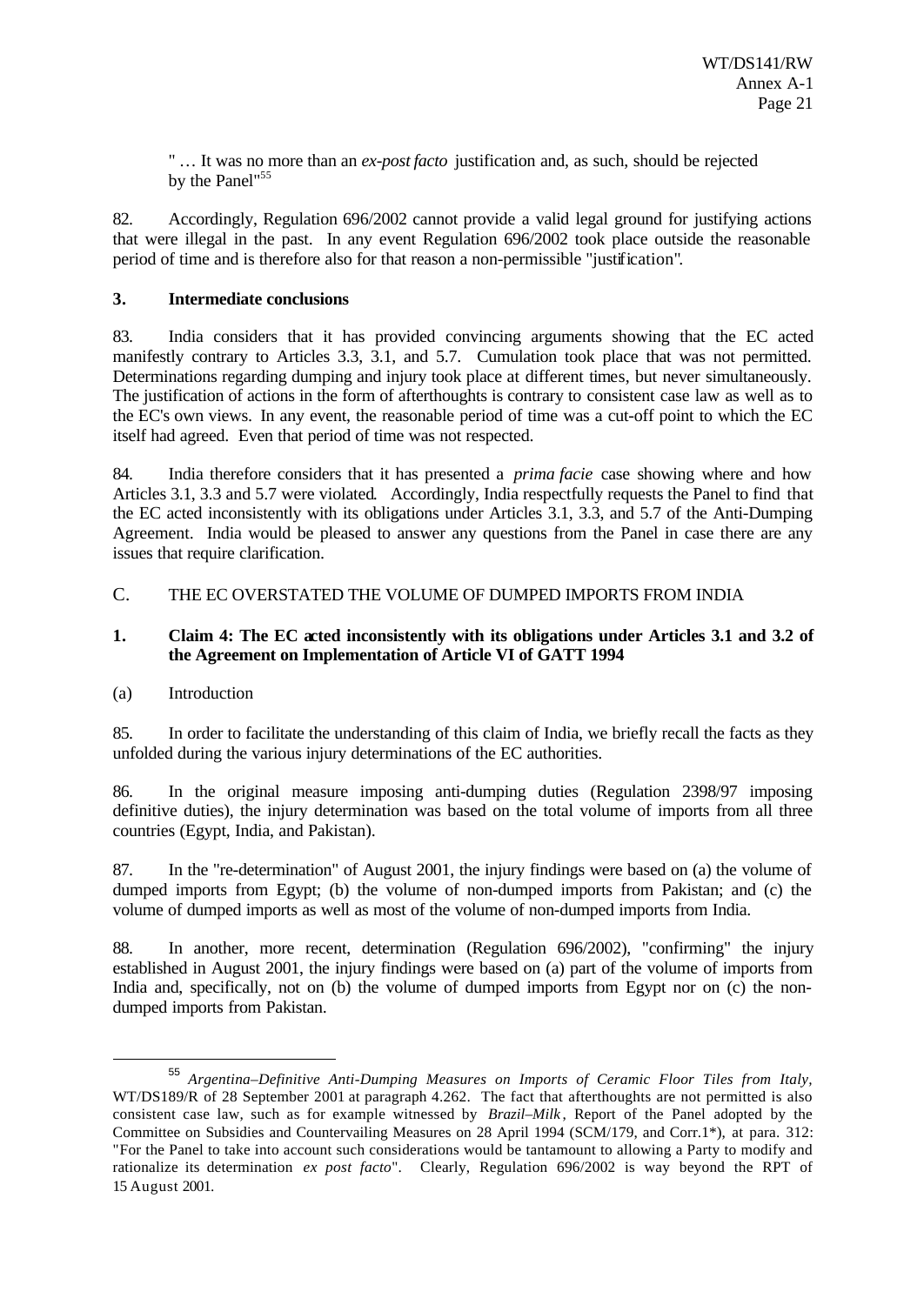WT/DS141/RW Annex A-1 Page 22

89. This claim concerns specifically the EC's calculation of the portion of dumped imports out of the total Indian imports. For this purpose India will first recall the pertinent facts in more detail after which it will present its arguments.

(b) Facts

90. It is first recalled that the *total* volume of imports from India developed as follows:

|                                                        | 1992  | 1993  | 1994            | 1995   | ${\bf I\!P}$ |
|--------------------------------------------------------|-------|-------|-----------------|--------|--------------|
| India's total import<br>volume in tonnes <sup>56</sup> | 1.845 | 2,424 | 12112<br>19,119 | 17,998 | 18,428       |

91. Secondly, it is recalled that the total volume of imports of Indian sample developed as follows:

|                                    | 1992  | 1993  | 1994  | 1995  | ${\bf I\!P}$ |
|------------------------------------|-------|-------|-------|-------|--------------|
| India's sample<br>import volume in | 3,016 | 3,016 | 4,405 | 4,753 | 4,888        |
| tonnes                             |       |       |       |       |              |

Out of this sample, the non-dumped imports developed as follows:

|                          | 1992  | 1993  | 1994  | 1995  |       |
|--------------------------|-------|-------|-------|-------|-------|
| Volume of non-           | 1,612 | 1,612 | 2,354 | 2,540 | 2,612 |
| dumped imports of        |       |       |       |       |       |
| the sample $57$          |       |       |       |       |       |
| Percentage of non-       | 53%   | 53%   | 53%   | 53%   | 53%   |
| dumped imports of        |       |       |       |       |       |
| the sample <sup>58</sup> |       |       |       |       |       |

92. In other words, the non-dumped imports in the sample represented more than half (53 per cent) of the volume of the sample. In case the error in the dumping margin for Madhu is corrected the amount of non-dumped imports in the sample represents more than two-thirds (70 per cent) of the imports of the sample.

93. Up to here, it would appear that the figures are undisputed.

94. The divergence of views between the EC and India results however from how the nondumped imports of the sample should be treated. We assume that both the EC and India wish to respect the important finding of the Panel that:

"… It is possible that a calculation conducted consistently with the AD Agreement would lead to the conclusion that one or another Indian producer should be attributed a zero or *de minimis* margin of dumping. In such a case, it is our view that the

<sup>56</sup> *E.g.*, Regulation 696/2002 at rec. (5).

<sup>57</sup> *E.g.*, Regulation 696/2002 at rec. (45).

<sup>&</sup>lt;sup>58</sup> Volume of non-dumped imports of the sample expressed as percentage of total volume of imports of the sample.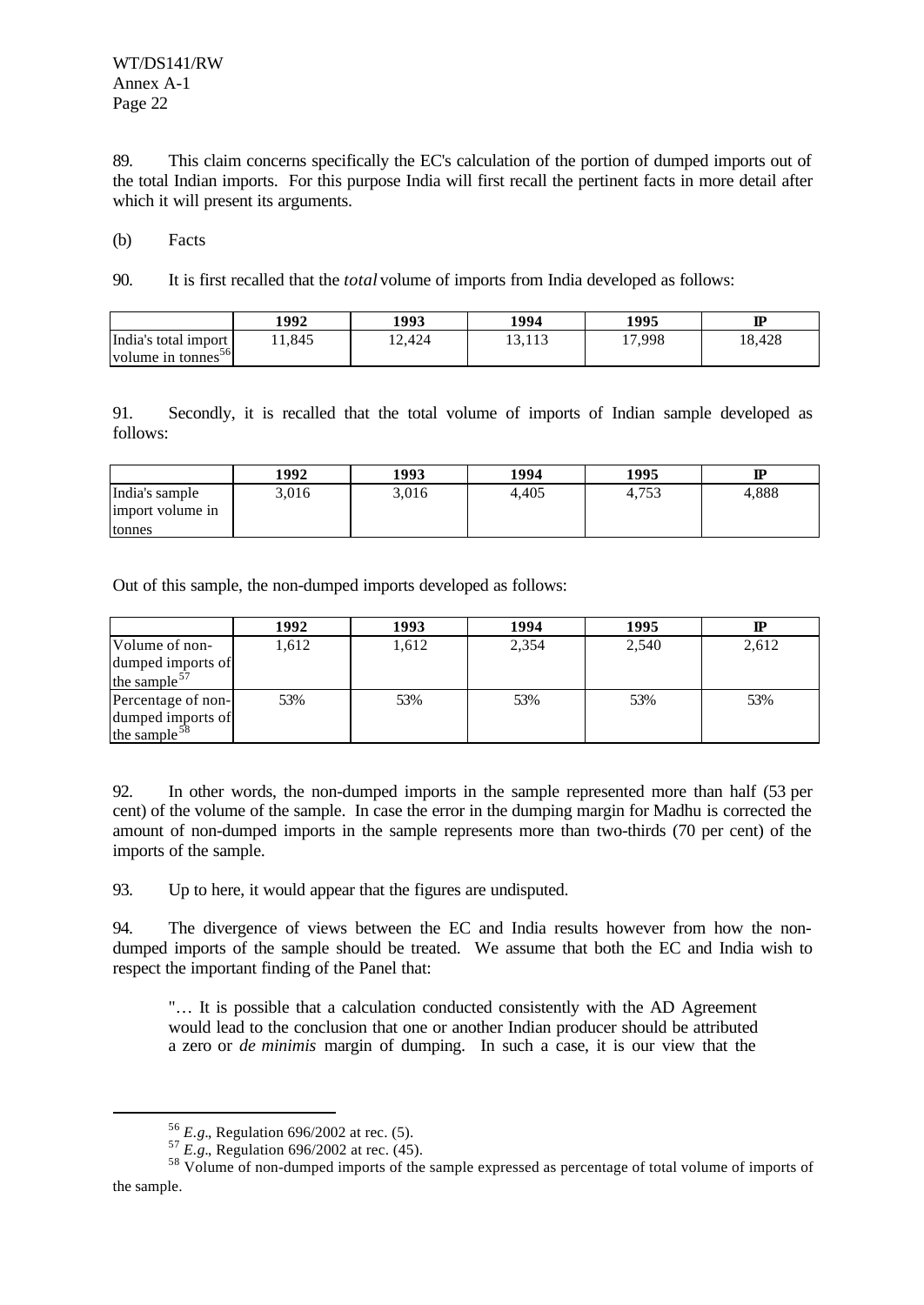imports attributable to such a producer/exporter may not be considered as "dumped" for the purposes of injury analysis."<sup>59</sup>

95. In reaching this view the Panel took into account, *inter alia*, the consideration that the interpretation of the term "dumped imports" should be "workable"<sup>60</sup> and that it was in line with the findings of the GATT Panels in the *Salmon* cases.<sup>61</sup>

96. While it is further clear that the Panel reached no explic it conclusions,<sup>62</sup> it is equally clear that the EC has, in its re-determination, purported to pay heed to the Panel's finding.<sup>63</sup>

97. It is therefore no longer a question **whether** dumped imports should be considered: on this issue both the EC and India seem to be in agreement (non-dumped imports should not be considered, as was the view of the Panel). The question has instead come down to the difference in approach as to **how** imports from companies *in a sample* that are not dumping should be approached.

98. Basically, in the view of the EC, the total volume of imports in absolute terms should in principle be considered dumped, but from this total should be deducted the absolute amount of nondumped imports *from the sample*. This method was applied by the EC in its injury findings of Regulation 1644/2001 and its injury findings of Regulation 696/2002. Thus, in these two Regulations the EC considered the total absolute volume of 18,428 tonnes as dumped, but deducted the nondumped *absolute* amount of the non-dumping companies from the sample (2,612 out of 4,887).

99. Basically, India considers that the *sample* (with a volume of 4,887 tonnes) was meant to *represent* the total volume of India's exports  $(18,428)$ .<sup>64</sup> When, 53 per cent (or 70 per cent, if the mistake for Madhu is corrected) of that *sample* was found not dumped, the view of India is that this 53 per cent (70 per cent) should be applied to the total of 18,428 tonnes on a *pro rata* basis. Thus, in the view of India the same proportion of non-dumped imports of the sample (currently 53 per cent) should also be considered non-dumped when looking at the total, thereby resulting in a *non*-dumped amount of 9,767 tonnes.<sup>65</sup> Hence, in the view of India, the absolute amount of the total imports and the relative absolute amount of the sample should not be improperly mixed.

100. In the view of India, the issue is material. Basically, the entire import volume of dumped imports and non-dumped imports is dramatically different in absolute and relative terms, once the calculation is performed properly:

|                                 | 1992    | 1993    | 1994    | 1995    | ℙ       |
|---------------------------------|---------|---------|---------|---------|---------|
| Consumption                     | 199.838 | 194.524 | 193,674 | 189.233 | 185,825 |
| A. Total imports from India     | 1,845   | 12.424  | 13,113  | 17,998  | 18,428  |
| B. Market share of A.           | 5.9%    | 6.4%    | 6.8%    | 9.5%    | 9.9%    |
| C. EC view of absolute amount   | 10,233  | 10.812  | 10,758  | 15,458  | 15,816  |
| of dumped import volume         |         |         |         |         |         |
| D. Market share of C. (EC view) | 5.1%    | 5.5%    | 5.5%    | 8.2%    | 8.5%    |

<sup>59</sup> Panel Report at paragraph 6.138.

l

" … In that case, the "dumped imports" included all imports from all producers in the country without distinction by transactions. In our view, this conclusion is consistent with an interpretation of the phrase "dumped imports" as referring to all imports of the **product** from producers/exporters as to which an affirmative determination of dumping has been made." (underlining added, emphasis in original).

 $\overline{62}$  Panel Report at paragraph 6.138, last sentence.

 $63$  Re-determination, recital (22).

<sup>60</sup> Panel Report at paragraph 6.139.

 $^{61}$  Panel Report at paragraph 6.141. The Panel stated at that para:

<sup>64</sup> On the exact meaning of a *sample* see paragraphs 102 *ff.*, *infra.*

<sup>65</sup> 18,428\*53 per cent. Some small differences could result from rounding.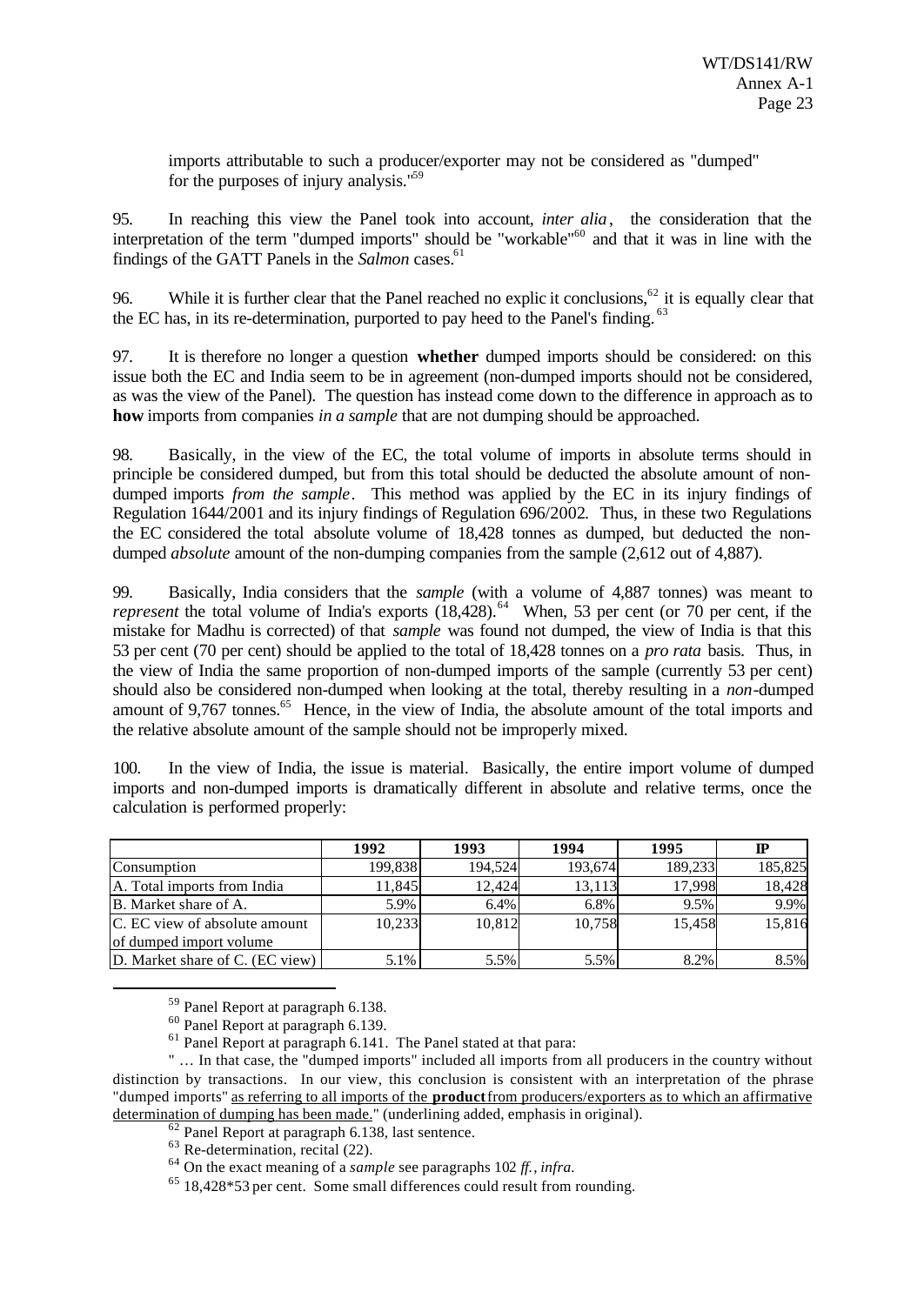|                                   | 1992  | 1993  | 1994    | 1995  | ℙ       |
|-----------------------------------|-------|-------|---------|-------|---------|
| E. Absolute amount of dumped      | 5,449 | 5,715 | 6,032   | 8,279 | 8,477   |
| imports if sample truly serves as |       |       |         |       |         |
| a sample (i.e. 53% non-dumped,    |       |       |         |       |         |
| 46% dumped)                       |       |       |         |       |         |
| F. Market share of E. as % of EC  | 2.7%  | 2.9%  | $3.1\%$ | 4.4%  | $4.6\%$ |
| market                            |       |       |         |       |         |

101. This table illustrates,<sup>66</sup> the point that by interpreting the term dumped imports as it did, the EC's entire foundation for its injury determination was incorrect since it was not based on credible evidence.

(c) Arguments

l

*(i) Argument (1): A 'sample' is intended to show what the whole is like. By disregarding this fact, the EC neither based itself on positive evidence nor engaged in an objective examination*

102. According to the *New Shorter Oxford Dictionary*, the noun sample, in its third meaning is described as:

"A relatively small part or quantity intended to show what the whole is like; a specimen."

103. In the context of *statistics* this dictionary adds that a sample is:

"a portion selected from a population, the study of which is intended to provide statistical estimates relating to the whole."

104. Thus, in the view of India, the exports from the sample were intended to show what the whole of the imports were like; it should have served as a basis to provide an estimate relating to the whole of the imports.

105. By contrast, according to the EC, a sample only serves as a basis to show what the whole is like as far as dumped imports are concerned. To the extent that a sample does not show dumping then only the remaining portion of the sample is relevant for the analysis.

106. The EC, clearly, has tried to defy common sense as well as accepted definitions and understandings of what is a 'sample'.

107. Article 3.1 stipulates that the determination of injury shall be based on "positive evidence" and involve an "objective examination".

108. In *US–Hot Rolled Steel* the Appellate Body recalled its finding in *Thailand—H-Beams*. The Appellate Body stated at paragraph 192 with respect to "positive evidence":

"The thrust of the investigating authorities' obligation, in Article 3.1, lies in the requirement that they base their determination on "positive evidence" and conduct an "objective examination". The term "positive evidence" relates, in our view, to the quality of the evidence that authorities may rely upon in making a determination. The

 $<sup>66</sup>$  The table is restricted to the absence of dumping as established for Prakash and Omkar. The figures</sup> would be even more dramatic once Madhu is properly attributed its zero margin.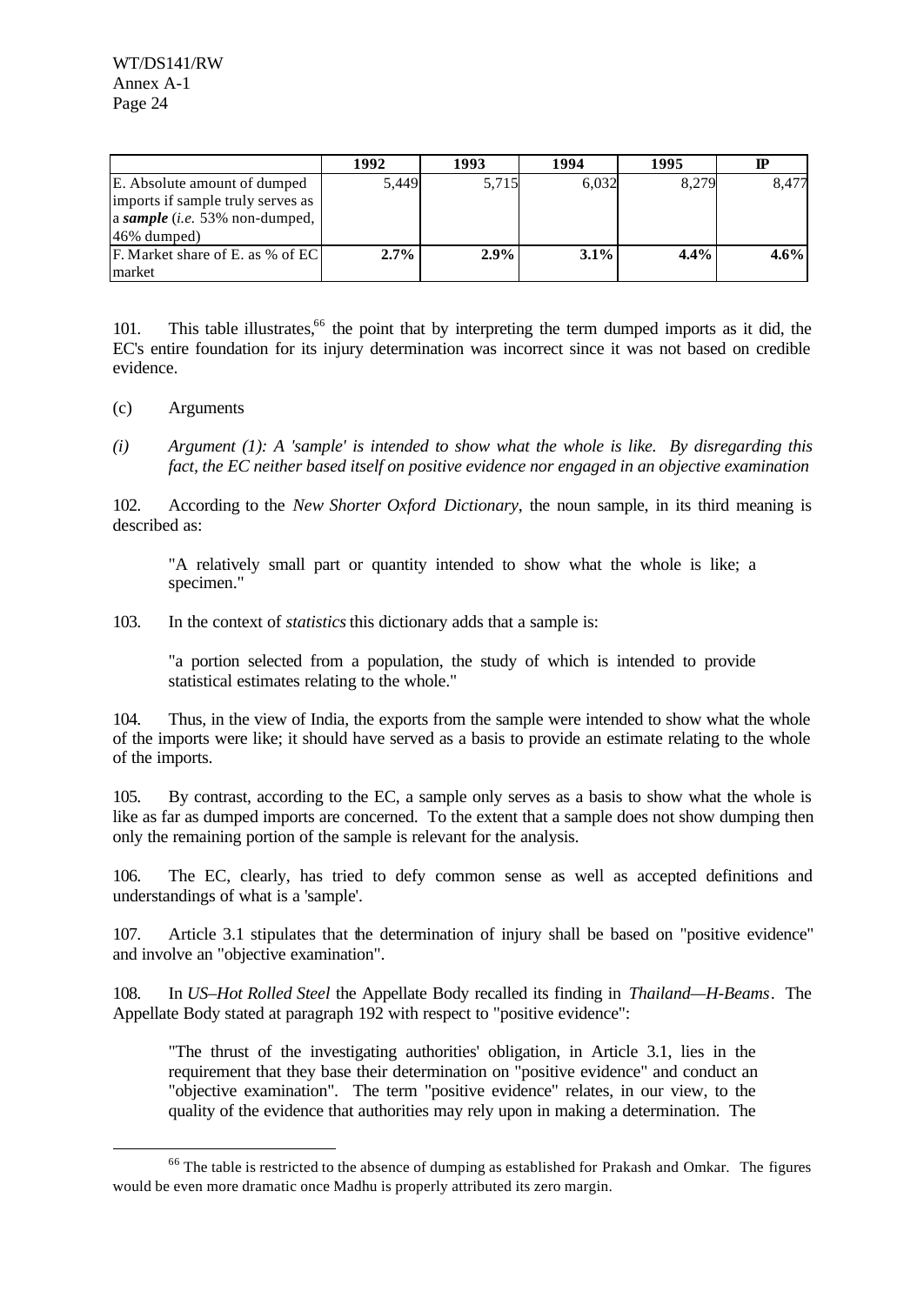word "positive" means, to us, that the evidence must be of an affirmative, objective and verifiable character, and that it must be credible."<sup>67</sup>

109. In paragraph 193 of *US–Hot Rolled Steel* the Appellate Body clarified the meaning of an "objective examination":

"The term "objective examination" aims at a different aspect of the investigating authorities' determination. While the term "positive evidence" focuses on the facts underpinning and justifying the injury determination, the term "objective examination" is concerned with the investigative process itself. The word "examination" relates, in our view, to the way in which the evidence is gathered, inquired into and, subsequently, evaluated; that is, it relates to the conduct of the investigation generally. The word "objective", which qualifies the word "examination", indicates essentially that the "examination" process must conform to the dictates of the basic principles of good faith and fundamental fairness."<sup>68</sup>

110. Turning back to the specifics of the re-determination.

111. It is well known and undisputed that the EC authorities selected a *sample* of exporters in order to investigate the total Indian exports.<sup>69</sup> The exports of the five companies that were investigated, were a specimen "to see what the rest was like"; the sample was intended to provide statistical estimates relating to the whole.

112. The *evidence* that was available is that (slightly over) 53 per cent of the sample was not dumped, while (slightly over) 46 per cent was dumped. It was the positive evidence of this sample pool that should have formed the basis for the examination. There is no *evidence* with respect to the dumping or non-dumping of the remainder of the exports which was not sampled.

113. Hence, by deducting an absolute amount calculated from a sample *representing a total amount of exports*, the EC has neither based itself on positive evidence nor engaged in an objective examination. *Instead*, however, the EC 'concluded' that, *based on the evidence that 53 per cent of the sample was not dumped*, a mere 14 per cent of the total  $[(2,612/18,428)*100]$  was not dumped!

114. India considers that such conclusion is not objective, since it involves an inappropriate mix of a relative amount with an absolute total. Following the EC's "logic" India could equally argue that if dumping was only found for 47 per cent of the sample, only 12 per cent [(2,276/18,428)\*100] of the total imports was dumped. Neither of such methods would draw "objective" conclusions based on "positive evidence".

115. The correct approach would have been that for the remainder (or *total*) of exports an *objective examination* should therefore take place: based on the positive evidence of the sample, the authorities should have objectively examined how the rest (total) of the exports looked like.

116. The EC's method runs therefore directly contrary to Article 3.1, as interpreted by the Appellate Body, which mandates such objective examination based on positive evidence. This inconsistency with Article 3.1 also results in a direct inconsistency with Article 3.2 since the failure to correctly establish the "volume of the dumped imports" leads automatically to the impossibility to correctly "consider whether there has been a significant increase in dumped imports".

<sup>67</sup> *United States–Anti-Dumping Measures on Certain Hot-Rolled Steel Products from Japan*, Report of the Appellate Body, WT/DS184/AB/R of 24 July 2001.

<sup>68</sup> *Ibid.*

<sup>69</sup> *E.g.* see Panel Report, Section II Factual Aspects, paragraph 2.5.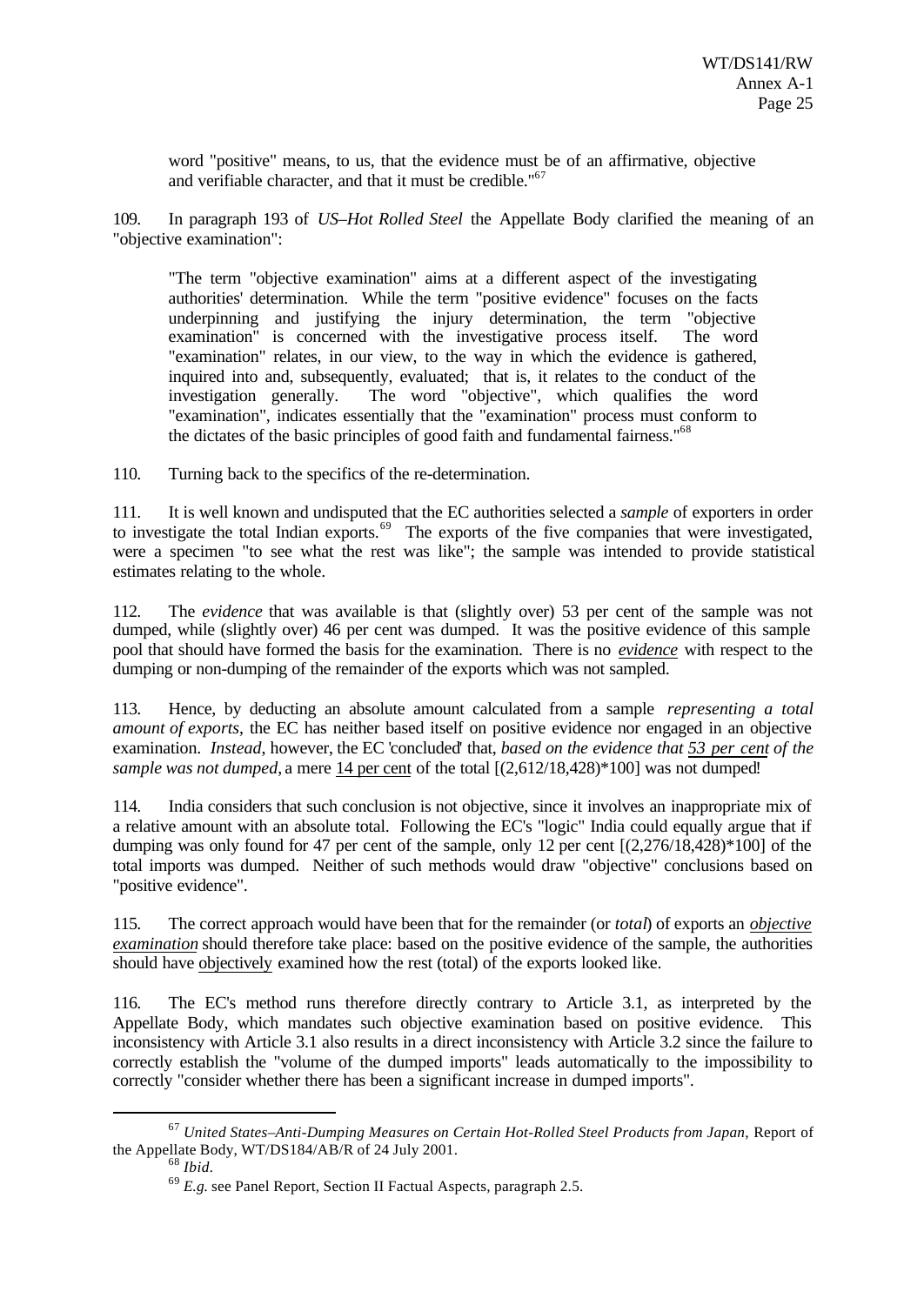#### *(ii) Argument 2: The EC's 'legal justification' is tantamount to a pretext*

117. The EC, probably fully aware of its fatal fallacy in the re-determination did not want to correct this enormous error, since it would take away the entire fundamentals of its 'finding' of injury. Instead of acknowledging its mistake the EC resorted to a pretext, possibly in order to be able to continue the investigation.

118. More specifically, in its reply of 27 July 2001, the EC mentions:

"their [the non-sampled exporter's] dumping margin was determined pursuant to Article 9(6) of the Basic Regulation and, on that basis, these imports were found to be dumped."

119. Article 9(6) of the Basic Regulation is (more or less) the equivalent of Article 9.4 of the ADA. It deals with the determination of an anti-dumping *duty* with respect to non-sampled cooperating producers. In that calculation of a dumping duty authorities disregard *zero*, *de minimis*, and margins based on *facts available*. This Article however has no bearing to the question under consideration, which is the volume of dumped imports for injury purposes. The EC conveniently forgets to mention that Article 9.4 ADA (and its domestic equivalent) specifically states that the rules in this paragraph, including the obligation to disregard, are restricted "for the purpose of this paragraph". Article 9.4 does therefore not operate elsewhere, and especially not in the context of an injury determination. Indeed, Article 9 refers to the *imposition and collection of anti-dumping duties*, and does not bear on the determination of injury—including the volume of dumped imports—under Article 3.

120. It is recalled that also in the context of Article 2.4.2 the EC previously tried to justify its actions with a resort to Article 9. In that instance the Appellate Body did not (wish to) spend more than one footnote dismissing such type of 'justification'.<sup>70</sup>

121. The EC's 'justification' is therefore incorrect and irrelevant in the context of properly establishing the total volume of dumped imports. The EC's 'justification' has nothing to do with a proper injury determination.

*(iii) Argument 3: Taking the EC's reasoning to its ultimate consequence*

122. An illustrative example may clarify the ultimate and absurd consequence of the EC's position, if the EC's reasoning is pushed to its limits.

123. Suppose that this time the total export volume was 100,000. Suppose that the investigating authority would resort to sampling. Suppose that that sample consists of 5 producers. Suppose that these five producers have a total export volume of 5,000 tonnes. Suppose that there are four producers in that sample who are not dumping. Suppose that these four producers represent 95 per cent of the exports in that sample. Suppose therefore that these four producers represent 4,750 tons out of that sample and that therefore 4,750 tons out of 5,000 tons are not dumped. *Then it is the EC's position that for the purpose of injury, it should consider 95,250 tons as dumped!* Or in other words: even though 95 per cent of the sample (representing the total exports) is not-dumped, then still 95 per cent of the total exports will be considered dumped.

124. In the view of India such absurd results can only be avoided when the requirements of Articles 3.1 and 3.2 are duly respected. There should be *positive evidence* involving an *objective*

<sup>70</sup> Footnote 30 of *Bed Linen* Appellate Body Report.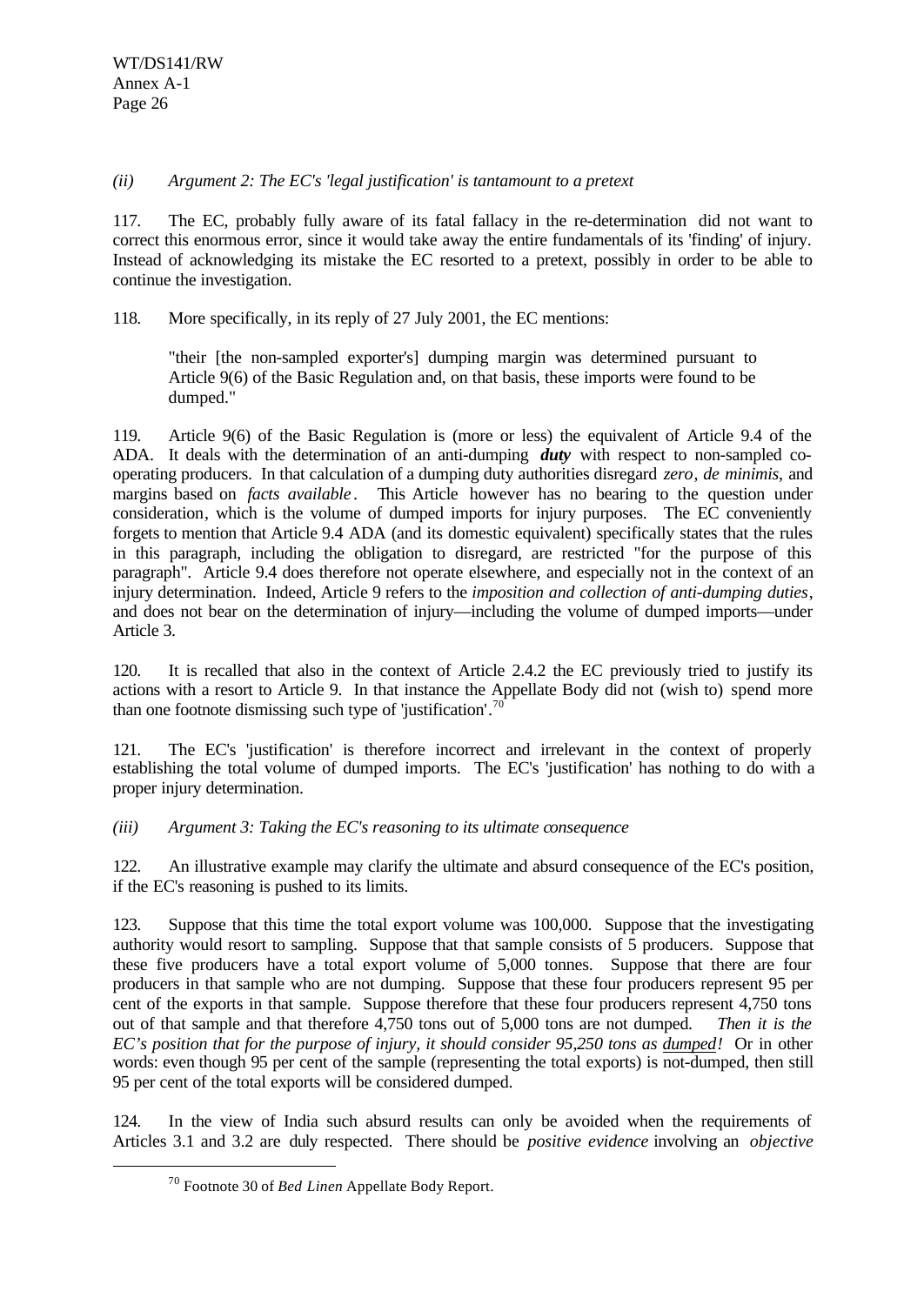*examination*. An objective examination involves, *inter alia*, respect for elementary principles of mathematics and statistics. This means that if, in a certain case,  $\tilde{S}$  per cent of a sample is nondumped, then 53 per cent of the total should also be considered as non-dumped. The EC's view results in the opposite conclusion.

125. Furthermore, for all practical purposes, if the EC's interpretation is correct, then no country can ever "win" any dumping case against the EC on no-injury grounds since all the EC has to do is find one producer with a dumping margin slightly over the *de minimis* threshold, and a subsequent finding of injury is guaranteed.

#### *(iv) Argument 4: The EC's view on a sample is inherently contradictory*

126. Finally, as is known, the EC did also engage in sampling on the side of the domestic industry. Clearly, on that side of the investigation the EC did consider that the result of the sample (on the state of the industry) should represent the *Community industry.*

127. Hence, by applying different standards, as to what a sample is supposed to mean, on the export and domestic side of an investigation, the EC has clearly not engaged in an objective examination as mandated by Article 3.1 of the ADA.

#### **2. Intermediate conclusions**

128. India considers that it has provided a *prima facie* case showing that the EC's actions run counter to the basic fundamentals of Articles 3.1 and 3.2, as interpreted by the Appellate Body. For these reasons India respectfully requests the Panel to conclude and find that the EC acted inconsistently with its obligations under Articles 3.1 and 3.2 of the Anti-Dumping Agreement. India would be pleased to answer any question from the Panel should the Panel require any further information.

D. THE EC 'EVALUATED' DATA WITHOUT EVEN COLLECTING THEM. THE RE-DETERMINATION MERELY PUTS A GLOSS ON THE ORIGINAL FINDING

#### **1. Claim 5: The EC acted inconsistently with its obligations under Articles 3.1 and 3.4 of the Agreement on Implementation of Article VI of GATT 1994**

(a) Introduction

l

129. The Panel, in its Report, found that:

"[i]t appears from this listing [in the Provisional Regulation] that data was not even collected for all the factors in Article 3.4, let alone evaluated by the EC investigating authorities."<sup>71</sup>

130. On this basis the Panel found that a violation of the *substantive* requirement under Article 3.4 had taken place. Notably, the Panel added, in a later part of its Report, when dismissing India's claim 13, that:

"if the determination was substantively inconsistent with the relevant legal obligations, the adequacy of the notice is meaningless."<sup>72</sup>

 $71$  Panel Report paragraph 6.167. Relevant details of the Panel's determination are well known and are set forth in paragraphs 6.153 through 6.169 of the Panel Report.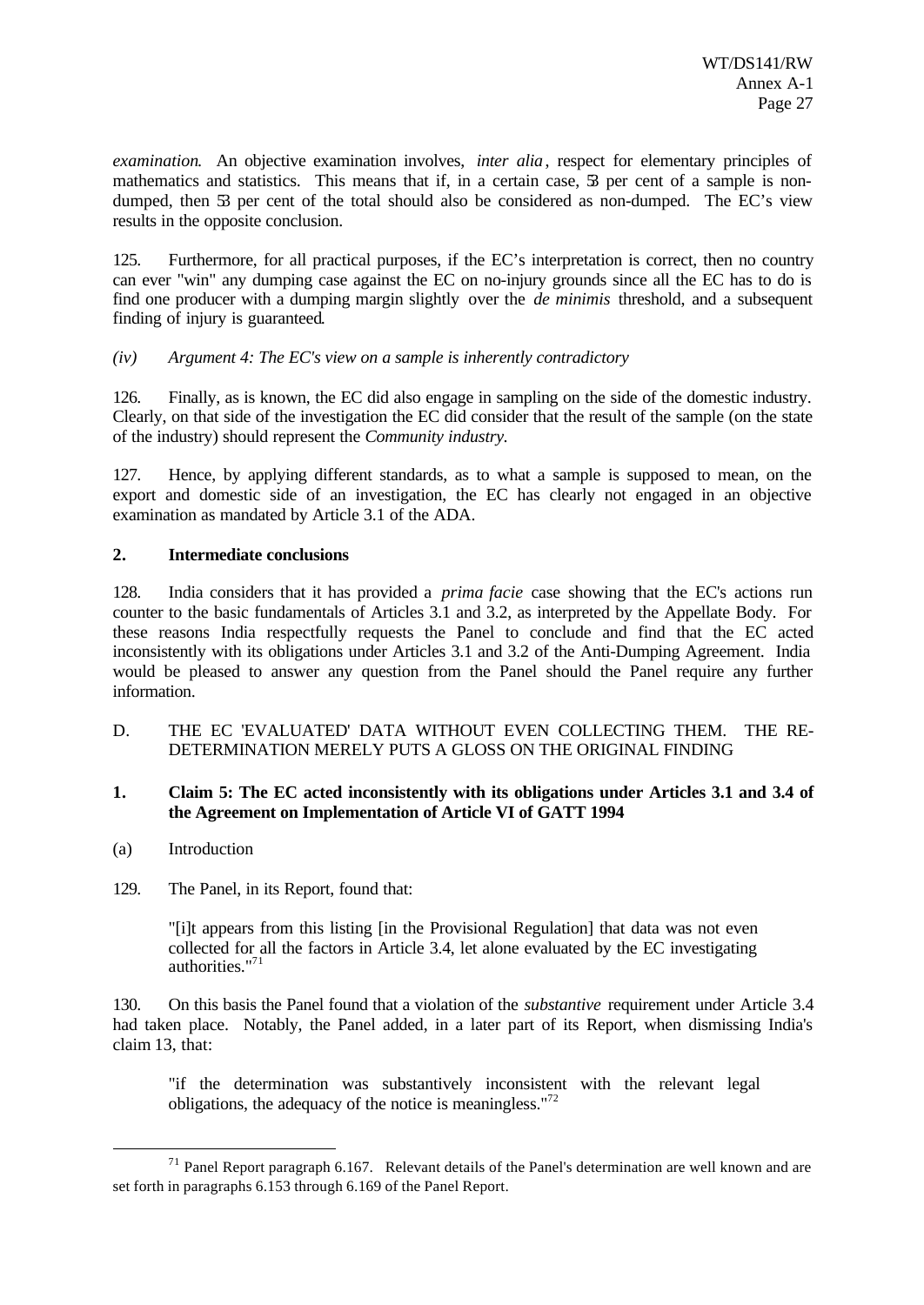131. These findings, *inter alia*, implied that absence of data collection in the first place could impossibly be repaired by a mere re-statement of the notice.

132. Not disturbed by these clear-cut findings of the Panel, the EC in its re-determination simply stated: "the determinations ... [in the original measure] were not fully described."<sup>73</sup> This put paid to the entire DSB deliberations, by creating facts whose existence itself had neither been brought on record before, nor were accepted by, the Panel.

133. Even if the facts had originally been duly collected and evaluated—*quod non—*then also the other findings of the Panel and the Appellate Body, as well as the results of these other findings, should have necessitated an *overall reconsideration and analysis* of the determination of injury.<sup>74</sup> Such overall reconsideration and analysis was all the more necessary in view of the other findings of the Panel which had an impact on the dumping margin, an impact on the definition of the domestic industry, and an impact on which dumped imports to consider.

134. Moreover, such overall reconsideration and analysis should have taken place within the mutually agreed reasonable period of time ('RPT').

135. Furthermore, India wishes to point out that the EC's injury 'findings' contain certain factual errors. These errors are also witness to the fact that no objective examination has taken place on the basis of *positive evidence*.

(b) Facts

136. The Panel will appreciate that this claim is part of a 'rich' factual and legal record—a large part of which is known from the original proceedings. Accordingly, rather than trying to summarize all facts, India proposes to refer to the relevant facts, as when presenting its arguments hereinafter.

(c) Arguments

*(i) Argument 1: Data which were not collected cannot be evaluated*

137. As noted, the Panel originally found a violation of the **substantive** requirement of Article 3.4 and did not merely relate to the explanation of the EC's notice.<sup>75</sup> The Panel found that it appeared from the listing in the Provisional Regulation that for a number of injury factors listed in Article 3.4 data collection had not even taken place,<sup>76</sup> let alone evaluated.<sup>77</sup>

138. The Panel added, in a later part of its Report, when dismissing India's claim 13 (regarding the inadequacy of the explanation), that:

"if the determination was substantively inconsistent with the relevant legal obligations, the adequacy of the notice is meaningless."<sup>78</sup>

<sup>72</sup> Panel Report paragraph 6.259.

 $73$  Re-determination, recital 17 (ii), second sentence.

<sup>74</sup> *Mexico–Anti-Dumping Investigation of High Fructose Corn Syrup (HFCS) from the United States*, Panel Report, WT/DS132/RW, at paragraph 6.37. This argument is further developed, *infra*, at para. 0 *ff*.

 $<sup>5</sup>$  The EC did not appeal this finding.</sup>

<sup>76</sup> The Panel refers in its conclusion in para. 6.169 to the "foregoing" which includes the reference in para. 6.167 that it appears that data was not even collected. The "foregoing" also includes the Panel's dismissal in para. 6.168 of the EC's argument that data were evaluated but not discussed.

<sup>77</sup> *Ibid*.

<sup>78</sup> Panel Report paragraph 6.259.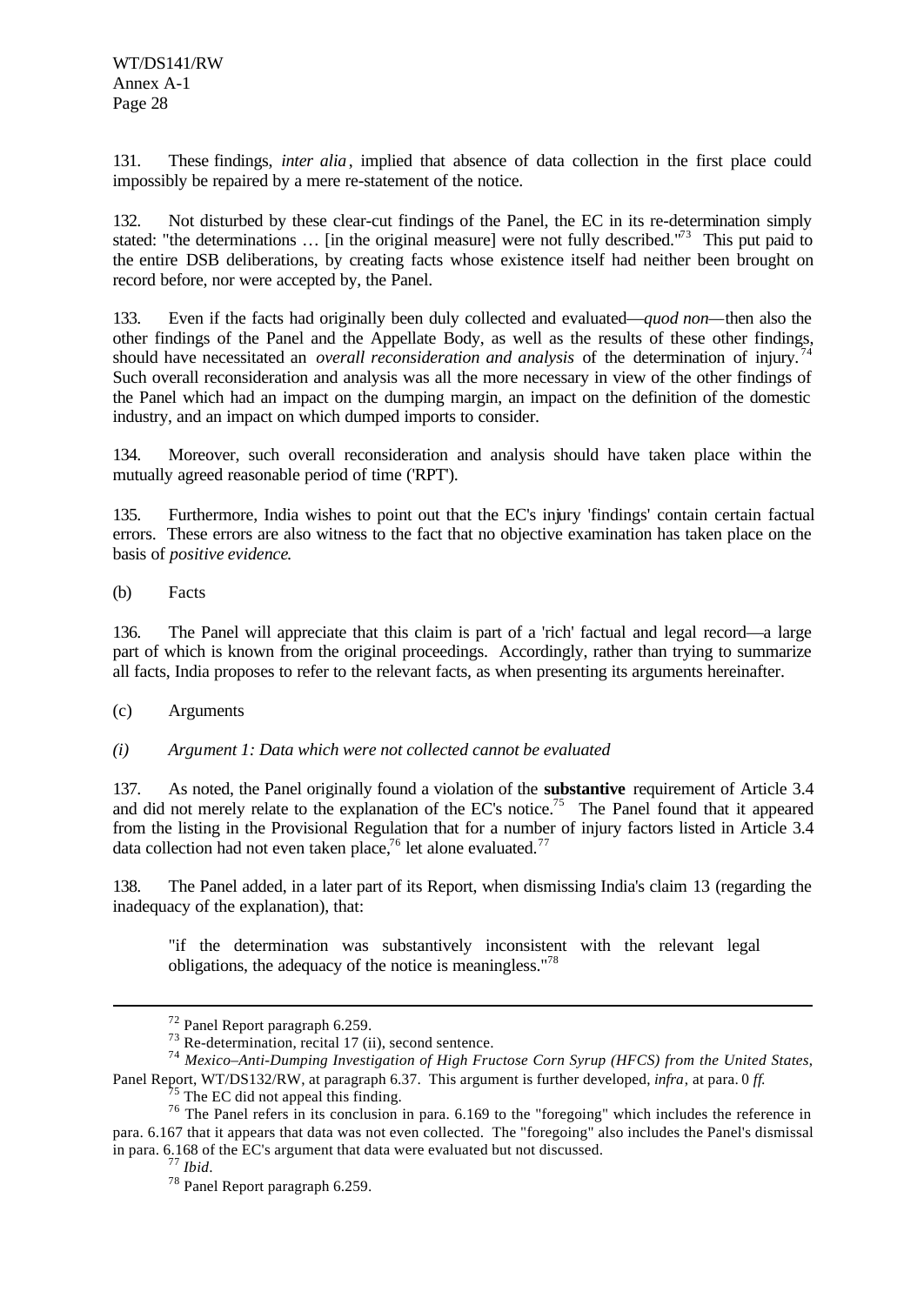139. These two findings of the Panel implied, *inter alia*, that the original absence of data collection and evaluation could impossibly be repaired by a mere re-statement of the notice.

140. Despite these clear-cut findings of the Panel, the EC in its re-determination merely stated that: "the determinations  $\ldots$  [in the original measure] were not fully described."<sup>79</sup>

141. The Commission Services continued this line of reasoning in recital (19) of the redetermination:

"The approach described in recital 62 of the provisional Regulation was revised by eliminating data relating to producers which were not part of the Community industry. In the present Regulation, the data were analysed as follows:

- (i) at the level of the Community industry, for trends concerning production, sales by volume, market share, employment and growth. The relevant data were obtained from the verified questionnaire responses of the 17 sampled producers, and from the information collected with regard to the further 18 producers forming part of the Community industry;
- (ii) at the level of the sampled Community producers, for the trends concerning prices and profitability, cash flow, ability to raise capital and investments, stocks, utilisation of capacity, wages and productivity, on the basis of the aforementioned questionnaire responses.

In addition, the magnitude of the margin of dumping was examined."

142. This line of reasoning permits two observations from India.

143. *Firstly*, in view of the findings of the Panel that a **substantive** violation of Article 3.4 had occurred, and specifically not Article 12, it is impossible that such data are subsequently evaluated without first being collected.<sup>80</sup>

144. In case the Panel at the time would merely have taken issue with the problem of an *adequate explanation*, then the Panel would have acted in accordance with the case law of the Appellate Body in *Thailand–H-Beams*:

" … Article 12, like Article 6, sets forth important procedural and due process obligations. However, as in the case of Article 6, there is no justification for reading these obligations into the substantive provisions of Article 3.1. We do *not*, however, imply that the injury determination of the Thai authorities in this case necessarily met the requirements of Article 12. This issue was not considered by the Panel, since Poland did not make a claim under this provision.

111. We consider, therefore, that the requirement in Article 3.1 that an injury determination be based on "positive" evidence and involve an "objective" examination of the required elements of injury does *not* imply that the determination must be based only on reasoning or facts that were disclosed to, or discernible by, the parties to an anti-dumping investigation. Article 3.1, on the contrary, permits an

 $79$  Re-determination, recital 17 (ii), second sentence.

<sup>&</sup>lt;sup>80</sup> It appears from the record, and is undisputed by the EC, that after 12 March 2001, and during the reasonable period of time, no new collection of data took place whatsoever.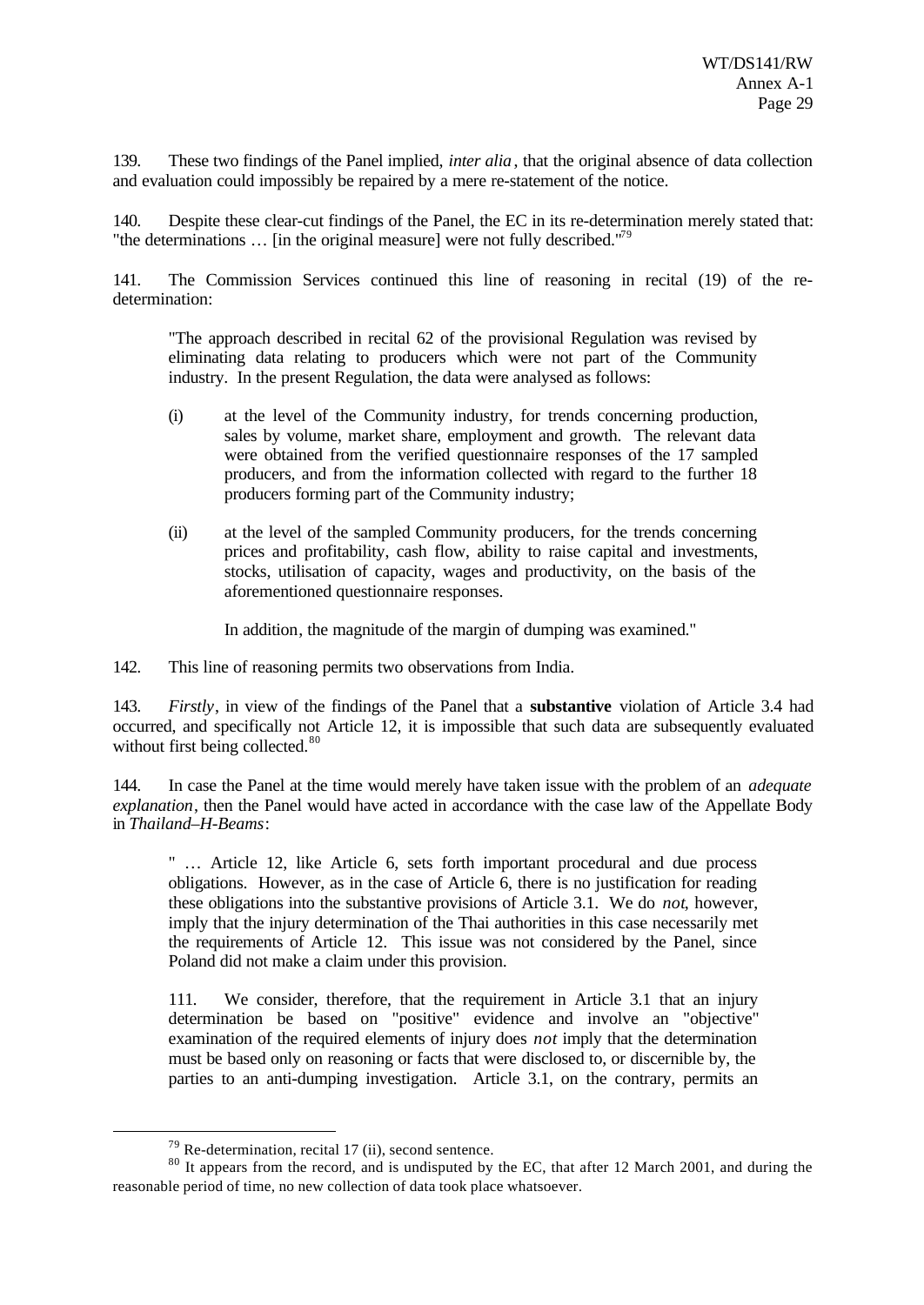investigating authority making an injury determination to base its determination on *all* relevant reasoning and facts before it."<sup>81</sup>

145. In India's view it remains therefore impossible that data are now suddenly evaluated in the redetermination if they were not even collected. For this reason India will not (again) enter into (endless) discussions as to whether the EC collected information in the questionnaires since the Panel had already factually established this absence of data collection as part of the substantive violation of Article 3.4.

146. *Secondly*, India will highlight two economic factors that are illustrative as to the fact that no data had been collected.

#### *Inventories*

147. While the EC makes no secret of the fact that stock data were not even taken into account when establishing consumption, $82$  this absence of data collection for inventories is replicated at the level of the description of the sampled EC producers.

148. At the level of the sampled producers<sup>83</sup> the EC *first* explains why, in the abstract, it considered that the indicator stock did not have a bearing on the state of the Community industry:

"As to stocks, this is the case for two reasons. Firstly, … Secondly … "

149. Only *then* did the EC reveal part of the allegedly collected facts: "While some increase in stocks was observed in some companies ... ".<sup>84</sup>

150. The EC then mentions that with respect to these partially revealed facts "neither the complainant [sic] nor any sampled Community producer adduced increase in stocks as evidence of  $iniuro.$ <sup> $185$ </sup>

151. Clearly, such 'evaluation' turns the world on its head. It can only be understood if no data collection had taken place. By contrast, the original Panel, also referring to the Panel in *Korea – Dairy Safeguards* made abundantly clear how a proper fact finding and subsequent evaluation should take place.<sup>86</sup>

"… In our view, the text of Article 3.4 indicates that the listed factors are *a priori* "relevant" factors "having a bearing on the state of the industry", and therefore must be evaluated in all cases. $\dot{5}$ 

<sup>81</sup> *Thailand–H-Beams*, WT/DS122/AB/R of 12 March 2001, section VII, notably paragraphs 110 and 111.

 $82$  Recital (20) of the re-determination confirms recital (63) of the provisional Regulation. Recital (63) of the provisional Regulation measured consumption as production plus imports minus exports but without taking account for stocks. Clearly, while no auditor in her or his right mind would ever approve of measuring consumption whilst purposefully disregarding inventories, this non-consideration of stocks is in itself already a first indication that information on inventories was simply never collected.

<sup>&</sup>lt;sup>83</sup> Re-determination, recital (29).

 $84$  Up to the present date, it is anyone's guess how stocks developed for all companies.

<sup>&</sup>lt;sup>85</sup> One may only wonder what the complainant has to do with the investigation. Once an investigation has started a complainant should normally not form part of the investigative process. One may also wonder why an investigating authority considers this (*i.e.* whether a "complainant … [or] producer adduced increase in stocks as evidence of injury") to be a 'criterion' to determine whether or not a factor is relevant.

<sup>86</sup> Panel Report, paragraph 6.155.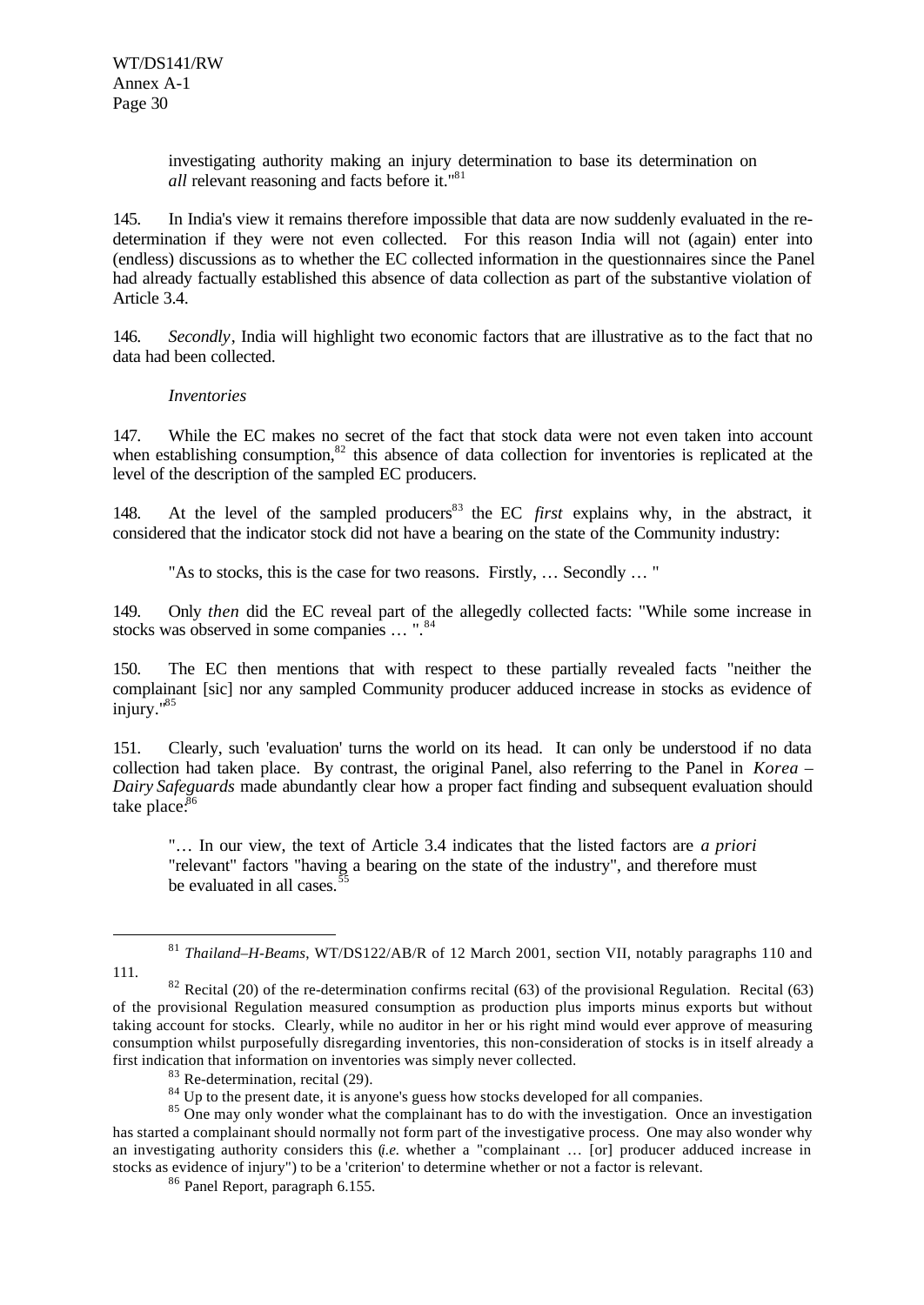<sup>55</sup> We note, in this regard, that the Panel in *Korea – Dairy Safeguard*, interpreting the language of Article 4.2 of the Agreement on Safeguards, which provides that, in making a determination of serious injury or threat thereof in a safeguard investigation, the investigating authority:

"shall evaluate all relevant factors of an objective and quantifiable nature having a bearing on the situation of that industry, in particular, …"

The Panel concluded that the text of this provision made it clear that:

"among "all relevant factors" that the investigating authorities "shall evaluate", the consideration of the factors listed is always relevant and therefore required, even though the authority may **later** dismiss some of them as not having a bearing on the situation of that industry". *Korea – Dairy Safeguard*, Panel Report, para. 8.123." (underlining and emphasis added)

152. Clearly, facts pertaining to a certain factor must *first* be collected and brought on record, *after* which they can be evaluated. The EC's current determination switches this around. Following such a sequence of 'reasoning', facts could equally not have been collected.

#### *Utilization of Capacity*

l

\_\_\_\_\_\_

153. The same observation goes, for example, for the factor "utilization of capacity". $87$  The EC *first* tries to explain as to why the factor did not have a bearing on the industry. It *then* explains that reliable figures were extremely difficult to establish. It *subsequently* explains however that there was a high rate of capacity utilization where production *even* had to be sub-contracted.

154. The subsequently—barely revealed—factual data follow the *a priori* dismissal of the relevance of the factor. Moreover, the factual data, if anything, do not point towards injury at all, on the contrary.<sup>88</sup>

155. Clearly, and as pointed out by the original Panel which cited *Korea – Dairy Safeguards*, facts pertaining to a certain factor must *first* be collected and brought on record, *after* which they can be evaluated.

156. Finally, it may be noted that whilst for some of the other factors the EC in the redetermination suddenly and purportedly came up with some 'hard and fast' figures and indices.<sup>89</sup> the

 $87$  Re-determination, paragraph 30. In the re-determination this factor utilization of capacity' is described under the title 'production capacity' which, of course, something different. The discussion itself also confuses the two factors. While India can only speculate that this mistake stems from a basic misunderstanding of the difference between these two factors, India will at present make no argument on this puzzle since that would not seem to add to the substance of the issue of 'utilization of capacity'.

<sup>&</sup>lt;sup>88</sup> High capacity utilization was maintained; this does not point towards injury. Production had to be sub-contracted; this means that own capacity was not even sufficient to keep up with the demand. High utilization even took place during depressed periods; this means that even in so-called 'depressed' periods the capacity utilization was high. None of these three observations points to injury at all, *on the contrary*!

<sup>&</sup>lt;sup>89</sup> The data are less 'hard and fast' than the figures wish the reader to believe. While India will devote a separate section *infra* (*i.e.* paras. 214 ff.), to factual errors, it may be pointed out here that while most data pertain to the period 1992–I.P., the increase on consumer prices (recital (33)) starts only with the year 1993, and the factor *growth* is, without rhyme or reason, restricted to the period 1994–I.P.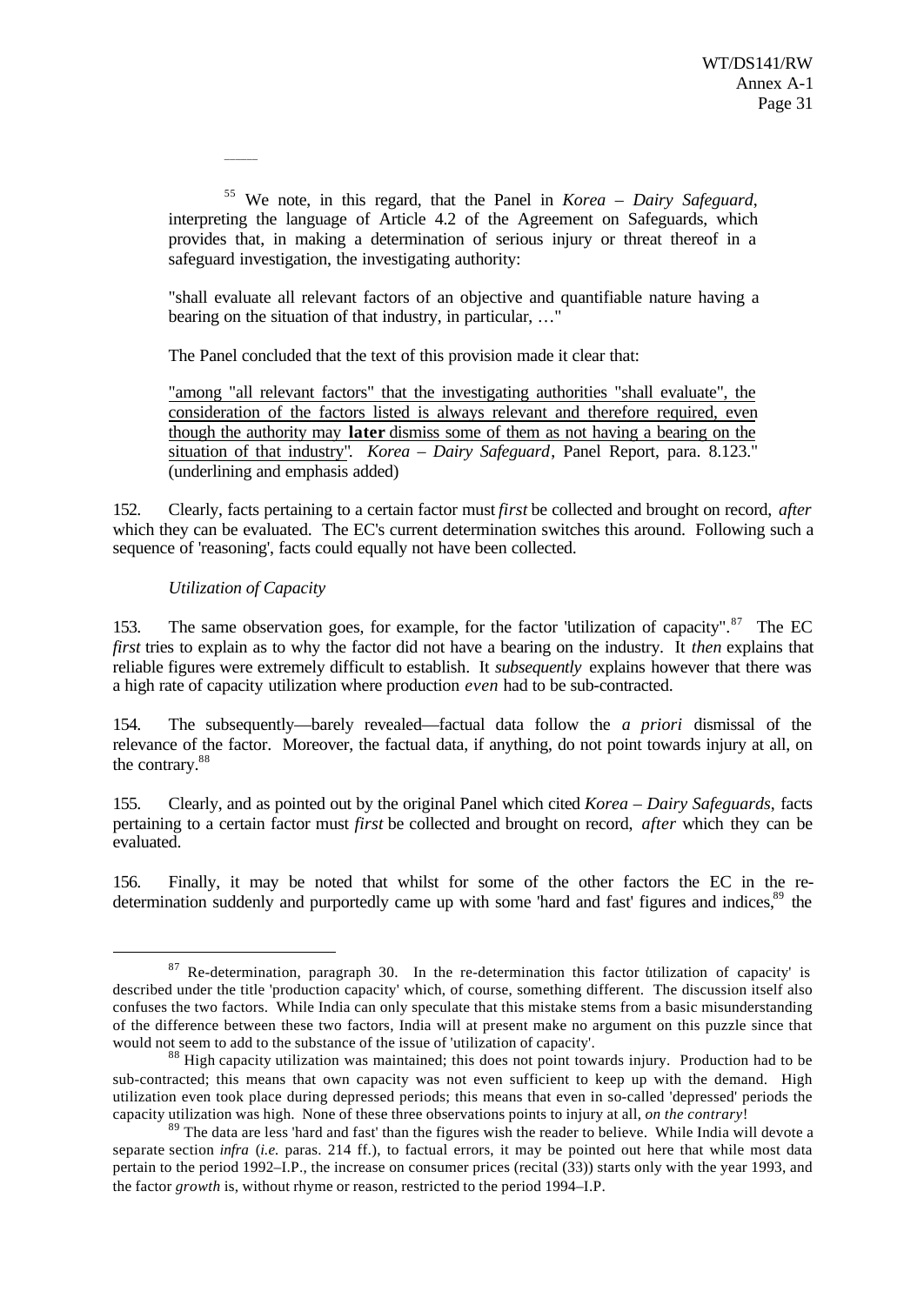WT/DS141/RW Annex A-1 Page 32

"evaluation" of inventories and utilization of capacity remained stranded in vague generalizations about allegedly collected facts.

*(ii) Argument 2: Even if data had been collected—quod non—there should have been an overall reconsideration and analysis; the evaluation should be adequate*

157. In the view of India the EC has in fact done nothing else other than to issue a new determination that, while professing to comply with the Panel's conclusions and findings, is essentially a restatement of its original determination. Information is mis-characterized and there is no reasoned explanation why improvements in trends were not probative in ascertaining the condition of the industry. The new gloss that the EC has put on its original determination cannot hide the fact that the finding of injury continues to be contradicted by facts on the record.

158. In short: The new gloss does not remedy the errors found by the Panel.

159. Examples of important changes as a result of the original Panel Report that *should* have been taken into account by the EC for the determination of injury included, for example, the observations from the Panel that:

- information was never collected let alone evaluated;
- the EC may for its injury determination not rely on companies outside the Community industry;
- only countries found to be dumping should be considered; and
- only *dumped* imports from India should be considered.
- 160. Also the reduction in dumping margins should have been considered.

161. The Panel will be aware of a recent similar case where the Mexican authorities also re-stated their original determination in a manner found to be inconsistent with the ADA. In the 'compliance Panel' regarding *HFCS*, it was found that a proper implementation of the Panel's findings requires not only a recitation of those injury factors which should have been examined in the original investigation, but an overall positive injury determination in line with the requirements of the ADA:

" … Part of the difficulty with SECOFI's redetermination in this case is that while SECOFI apparently undertook to respond to the specific criticisms set out in the original Panel's report, and has set out additional information relevant to the specific points made by the Panel in that report, there does not appear to have been an **overall reconsideration and analysis** of the information in light of the requirements of the AD Agreement, as clarified by the original Panel."<sup>90</sup> (emphasis added)

162. The *HFCS* compliance Panel Report was upheld by the Appellate Body.<sup>91</sup>

163. Hence, in order to comply with the original Panel Report, the re-assessment carried out by the Commission Services must show that there has been an overall reconsideration and analysis of the injury factors listed in Article 3.4 of the ADA. Not only should all factors be evaluated, but the evaluation of each factor should also be *adequate*.

<sup>90</sup> *Mexico–Anti-Dumping Investigation of High Fructose Corn Syrup (HFCS) from the United States*, Panel Report, WT/DS132/RW, at paragraph 6.37.

 $91$  WT/DS132/AB/RW of 22 October 2001.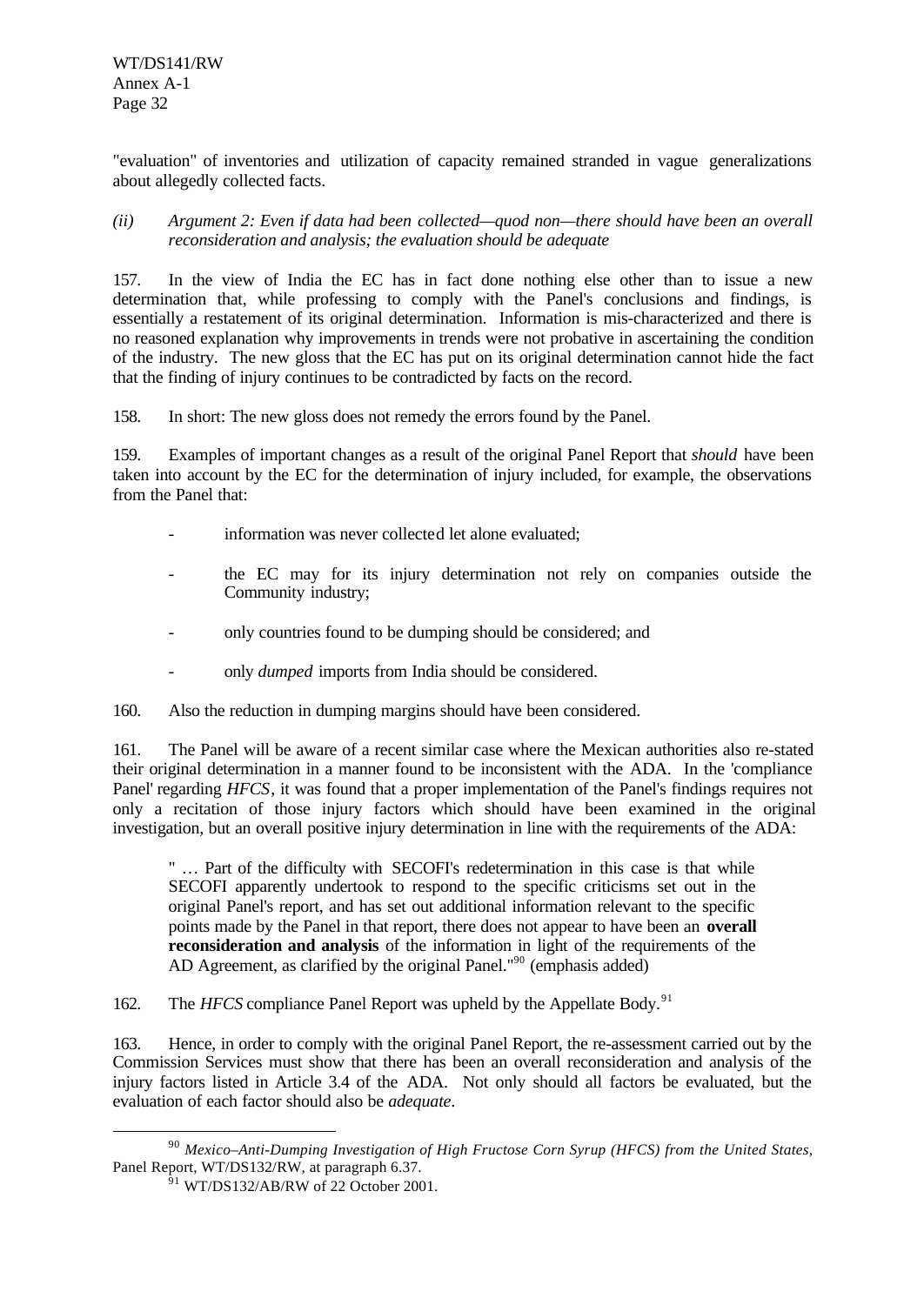164. Despite these findings of the compliance Panel in *HFCS*, the 'analysis' of the state of the domestic industry was apparently carried out as follows. First the Commission Services professed to have examined data with regard to the relevant injury factors listed in Article 3.4. Yet, the 'examination' is curt and includes references to the original provisional Regulation, in itself a sign that no re-consideration took place. The original reliance on information regarding companies outside the Community industry is allegedly disregarded (by alleged 'elimination' of such data<sup>92</sup>) although the EC continues to refer to them in at various parts of the re-determination.<sup>93</sup>

165. We now turn to the EC's analysis of the injury factors and will show examples of the inadequate analysis or examples of the fact that analysis did not even take place.

#### *Actual and potential decline in sales, Market share, Price development*

166. The sales volume of the Community industry went *up* from 36,205 tonnes in 1992, to 36,553 tonnes in the IP.<sup>94</sup> The sales turnover of the Community industry also went *up* from ECU 428.6 million in 1992 to ECU 446.6 million in the I.P. While sales information on the sampled producers is also available, that information can be set aside in a situation where positive information on the *entire* domestic industry is available, since the issue to be resolved is exactly the state of the entire domestic industry.<sup>95</sup>

l

…

<sup>93</sup> *E.g.*, re-determination recital (44) second paragraph. This also happened in the context of causation, *e.g.*, recital (61) second paragraph.

 $94$  Recital (35) re-determination.

<sup>95</sup> In line with the reasoning of the original Panel at 6.181:

" … anti-dumping investigations should be fair and … investigating authorities should base their conclusions on an objective evaluation of the evidence. It is not possible to have an objective evaluation of the evidence if some of the evidence is required to be ignored, even though it relates precisely to the issues to be resolved."

The Appellate Body in *Hot Rolled Steel* also expressed its views on a limited examination of the domestic industry. (*United States–Anti-Dumping Measures on Certain Hot-Rolled Steel Products from Japan*, Report of the Appellate Body, WT/DS184/AB/R of 24 July 2001.)While the Appellate Body in that case did not object to a limited investigation *as such*, it offered important warnings with respect to such approach:

"195. … Similarly, it seems to us perfectly compatible with Article 3.4 for investigating authorities to undertake, or for a Member to require its investigating authorities to undertake, an evaluation of particular parts, sectors or segments within a domestic industry. Such a sectoral analysis may be highly pertinent, from an economic perspective, in assessing the state of an industry as a whole.

196. However, the investigating authorities' evaluation of the relevant factors must respect the fundamental obligation, in Article 3.1, of those authorities to conduct an "objective examination". If an examination is to be "objective", the identification, investigation and evaluation of the relevant factors must be even-handed. Thus, investigating authorities are not entitled to conduct their investigation in such a way that it becomes more likely that, as a result of the fact-finding or evaluation process, they will determine that the domestic industry is injured.

204. … where investigating authorities undertake an examination of one part of a domestic industry, they should, in principle, examine, in like manner, all of the other parts that make up the industry, as well as examine the industry as a whole. Or, in the alternative, the investigating authorities should provide a satisfactory explanation as to why it is not necessary to examine directly or specifically the other parts of the domestic industry. Different parts of an industry may exhibit quite different economic performance during any given period. Some parts may be performing well, while others are performing poorly. To examine only the poorly performing parts of an industry, even if coupled with an examination of the whole industry, may give a misleading impression of the data relating to the industry as a whole, and may overlook positive developments

 $92$  Re-determination, recital (19).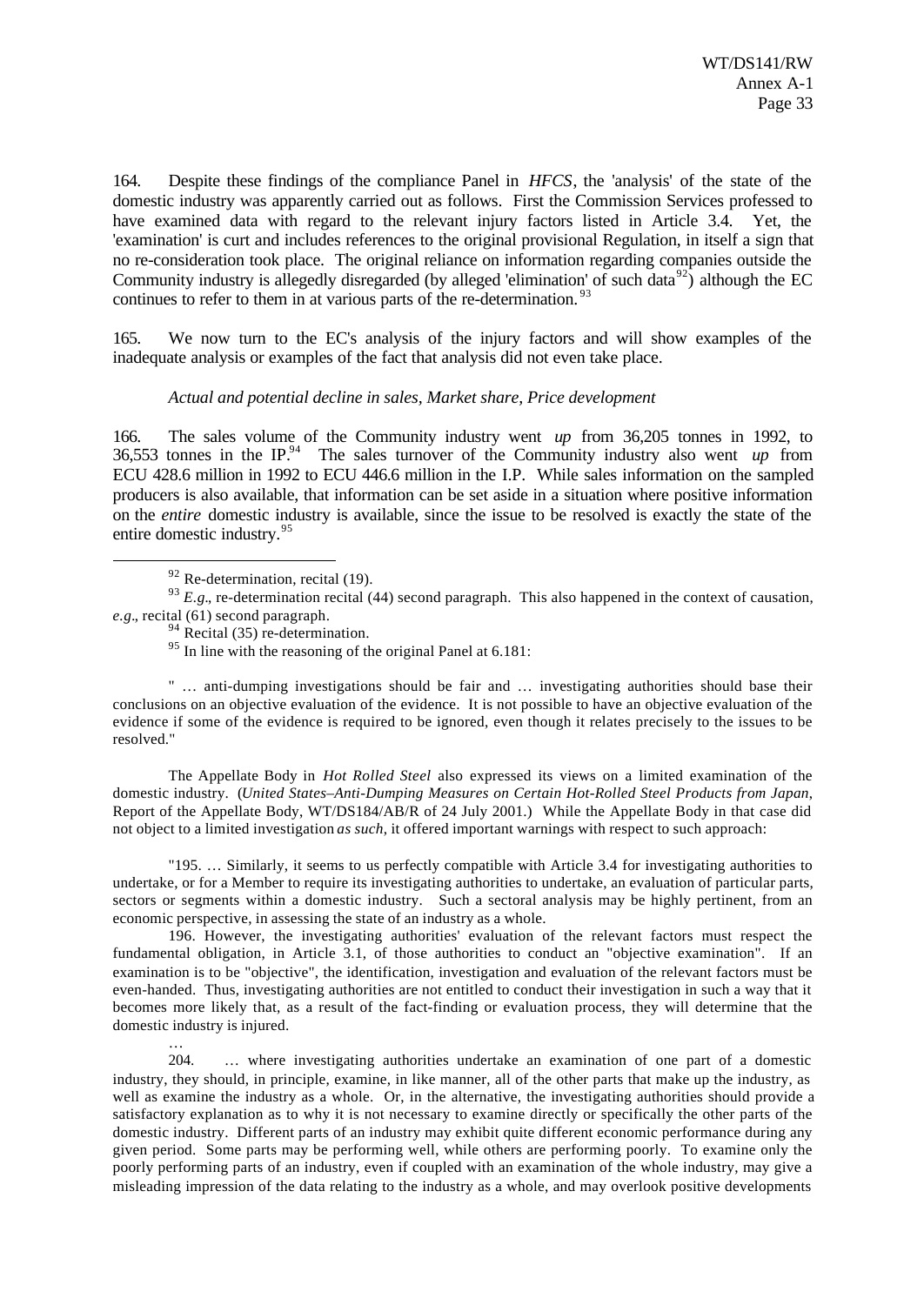l

167. According to the original EC's provisional regulation, the market share of the domestic industry went *up* from 22.4 per cent to 25.1 per cent.<sup>96</sup> According to current facts as disclosed, the market share of the domestic industry went *up* from 18.12 per cent to 19.67 per cent.<sup>97</sup> While India does not quite understand the difference in figures it appears that under both calculations the market share went up.

168. Since the increase of (domestic) sales in value terms<sup>98</sup> is greater than the increase in volume terms<sup>99</sup> it is also clear that average prices went up.<sup>100</sup>

169. Information on export sales has not been collected let alone been evaluated. In the absence of information on inventories, it is in fact impossible to calculate how export sales have performed.

170. Clearly, the factors sales, market share, as well as price development do not point towards injury. The EC does not evaluate nor offer any comment on these three factors that all do not point towards injury. The only remark that is offered is that market share increase was due to sales of "higher value niche products".<sup>101</sup> Clearly, such kind of observation from the EC does not meet any standard of a proper evaluation. Nor does the observation conform to the findings of the Appellate Body with respect to the existence of one like product:

" … Having defined the *product* as it did, the European Communities was bound to treat that *product* consistently thereafter in accordance with that definition."<sup>102</sup>

171. In fact, the EC's remark that market share increase was due to sales of "higher value niche products" is also at odds with its determination in recital (97) of the provisional Regulation where it argued that "the market for bed linen is characterized by product substitutability and transparency."

in other parts of the industry. Such an examination may result in highlighting the negative data in the poorly performing part, without drawing attention to the positive data in other parts of the industry. We note that the reverse may also be true – to examine only the parts of an industry which are performing well may lead to overlooking the significance of deteriorating performance in other parts of the industry.

<sup>205.</sup> Moreover, by examining only one part of an industry, the investigating authorities may fail properly to appreciate the economic relationship between that part of the industry and the other parts of the industry, or between one or more of those parts and the whole industry. For instance, we can envisage that an industry, with two parts, may be overall in mild recession, where one part is performing very poorly and the other part is performing very well. It may be that the relationship between the two parts is such that the healthier part will lead the other part, and the industry as a whole, out of recession. Alternatively, the healthy part may follow the other part, and the industry as a whole, into recession.

<sup>206.</sup> Accordingly, an examination of only certain parts of a domestic industry does not ensure a proper evaluation of the state of the domestic industry as a whole, and does not, therefore, satisfy the requirements of "objectiv[ity]" in Article 3.1 of the *Anti-Dumping Agreement*." (footnotes omitted)

<sup>96</sup> Provisional Regulation, recital (85): " … market share by volume: … Community industry … gained market share, from 22.4 per cent to 25.1 per cent ... ".

 $97$  Volume as disclosed in re-determination divided by consumption disclosed in fax of EC of 27 July 2001, page 12. (36,205 ./.. 199,838)\*100 = 18.12 per cent and (36,553 ./.. 185,825)\*100 = 19.67 per cent. These market share figures coincide with the market share figures in recital (35) of the re-determination.

<sup>&</sup>lt;sup>98</sup> From 428.6 million Ecu to 446.6 million Ecu.

<sup>99</sup> From 36,205 tonnes to 36,553 tonnes.

 $100$  From 11.8 Ecu/kg to 12.2 Ecu/kg.

 $101$  Re-determination, recital (35).

<sup>102</sup> Appellate Body, *Bed Linen*, at paragraph 53.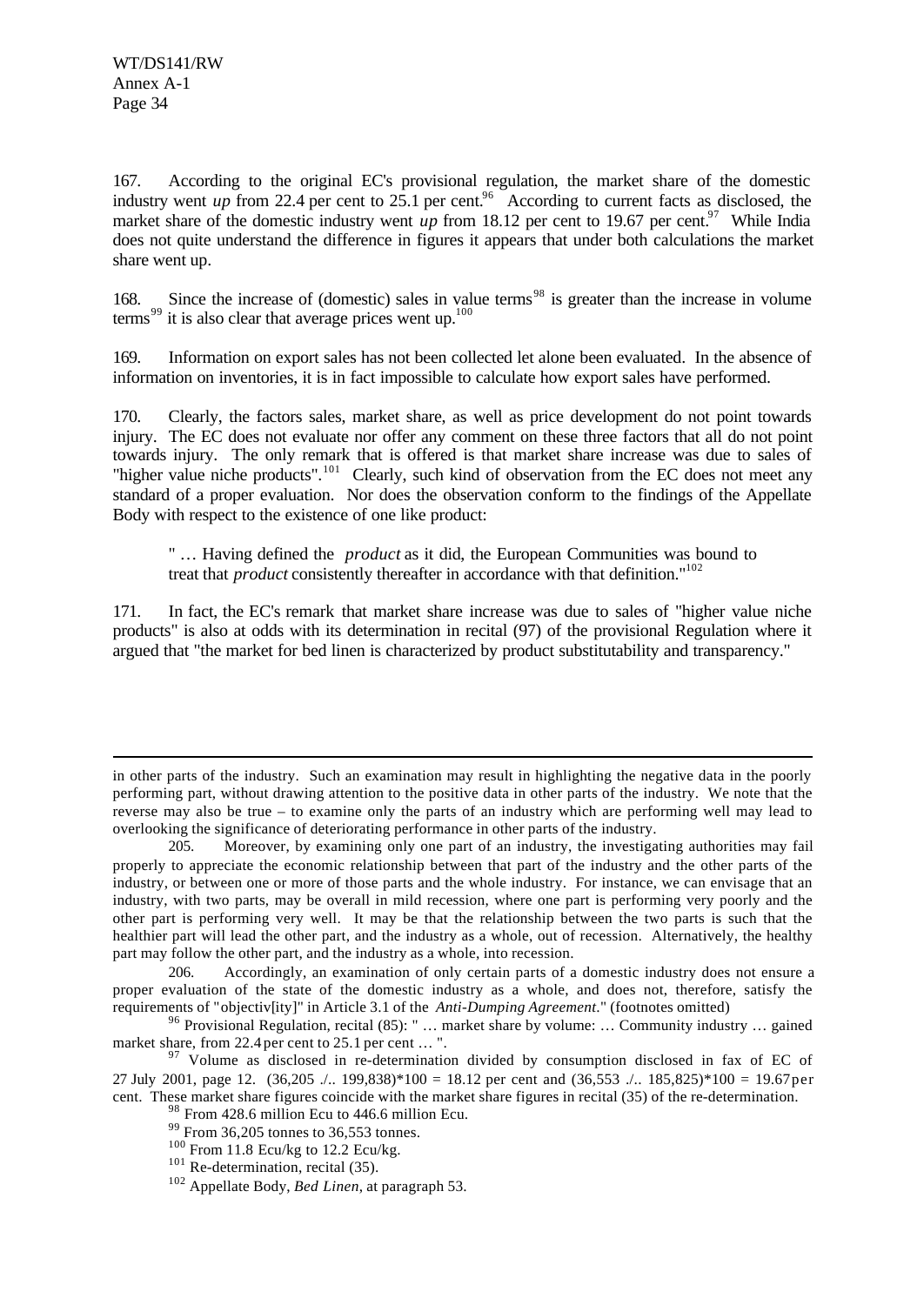## *Profits*

172. As a preliminary remark it is noted that during all these years the EC has been suspiciously silent on the profits achieved by the *Community industry*. In view of the fact that profit reduction formed the main, if not only, factor on which alleged injury is based it would have been not more than prudent to reveal those profits.

173. The entire injury determination is therefore based on a doubtful and limited piece of information, *i.e.* the profits of the *sampled* producers. The EC allegedly did possess information on the total sales *values* and *volumes* of the domestic industry *and* the sampled producers but, surprisingly, profits only for the *sampled* producers. If this vital information was indeed not collected at the level of the domestic industry, then this fails to meet the standard pronounced by the Appellate Body on the requirements of objectiv[ity] of Article 3.1 of the Anti-Dumping Agreement. As the Appellate Body, quoted in more detail above,  $103$  noted:

" … an examination of only certain parts of a domestic industry does not ensure a proper evaluation of the state of the domestic industry as a whole, and does not, therefore, satisfy the requirements of "objectiv[ity]" in Article 3.1 of the *Anti-Dumping Agreement*."

174. Moreover, India has reservations with the absolute figures of profits attributed to the "*domestic industry*" in recital (36) of the re-determination; according to India this was the profit amount for the *sampled* producers. To be sure, India takes no issue with having the sample *representing* the total; <sup>104</sup> however, India (again) takes issue with attributing *absolute* amounts of a sample to a total pool. Furthermore, India can only wonder how the change in turnover of the sampled producers between the provisional Regulation and the re-determination still managed to result in the same profit figures. $105'$ 

175. In any event, it is undisputed that the sampled companies *made a profit* throughout the investigation period. The EC does not further evaluate this profit figure. The EC in the redetermination merely confirms the provisional Regulation. The provisional Regulation in turn did nothing more than allege that the profit is below the minimum level of 5 per cent. The EC does not provide any proof for such minimum level of profit. It only states that this minimum was the level of profits made in 1991, *i.e.* a year outside the injury investigation period.

176. In this connection India also recalls the finding of the panel concerning India's previous arguments regarding the reasonability of profits in the context of normal value:

" … Merely that these other profit rates are lower does not, in our opinion, make them more "reasonable" than the rate actually calculated and applied by the EC."<sup>106</sup>

177. Now that the reverse situation occurs on the side of the domestic industry, in the context of injury, the Panel would not hesitate to draw the mirror-conclusion: that the actual profit rates of EC

<sup>103</sup> *United States–Anti-Dumping Measures on Certain Hot-Rolled Steel Products from Japan*, Report of the Appellate Body, WT/DS184/AB/R of 24 July 2001, at para. 206.

<sup>&</sup>lt;sup>104</sup> Indeed, this is what a sample is for, as argued earlier.

<sup>&</sup>lt;sup>105</sup> In the provisional Regulation the value of Bed Linen sales by the sampled producers rose from ECU*280.6* million in 1992 to ECU *446.6* million in the investigation period. In the provisional Regulation the corresponding profits dropped from 3.6 per cent to 1.6 per cent. In the disclosure of 19 June 2001, the EC table at page 13 shows a turnover of ECU *276.9* million in 1992 and ECU *281.2* million in the I.P. The profit for these two years however remained the same at 3.6 and 1.6 per cent respectively.

 $106$  Panel Report, para 6.100, last sentence.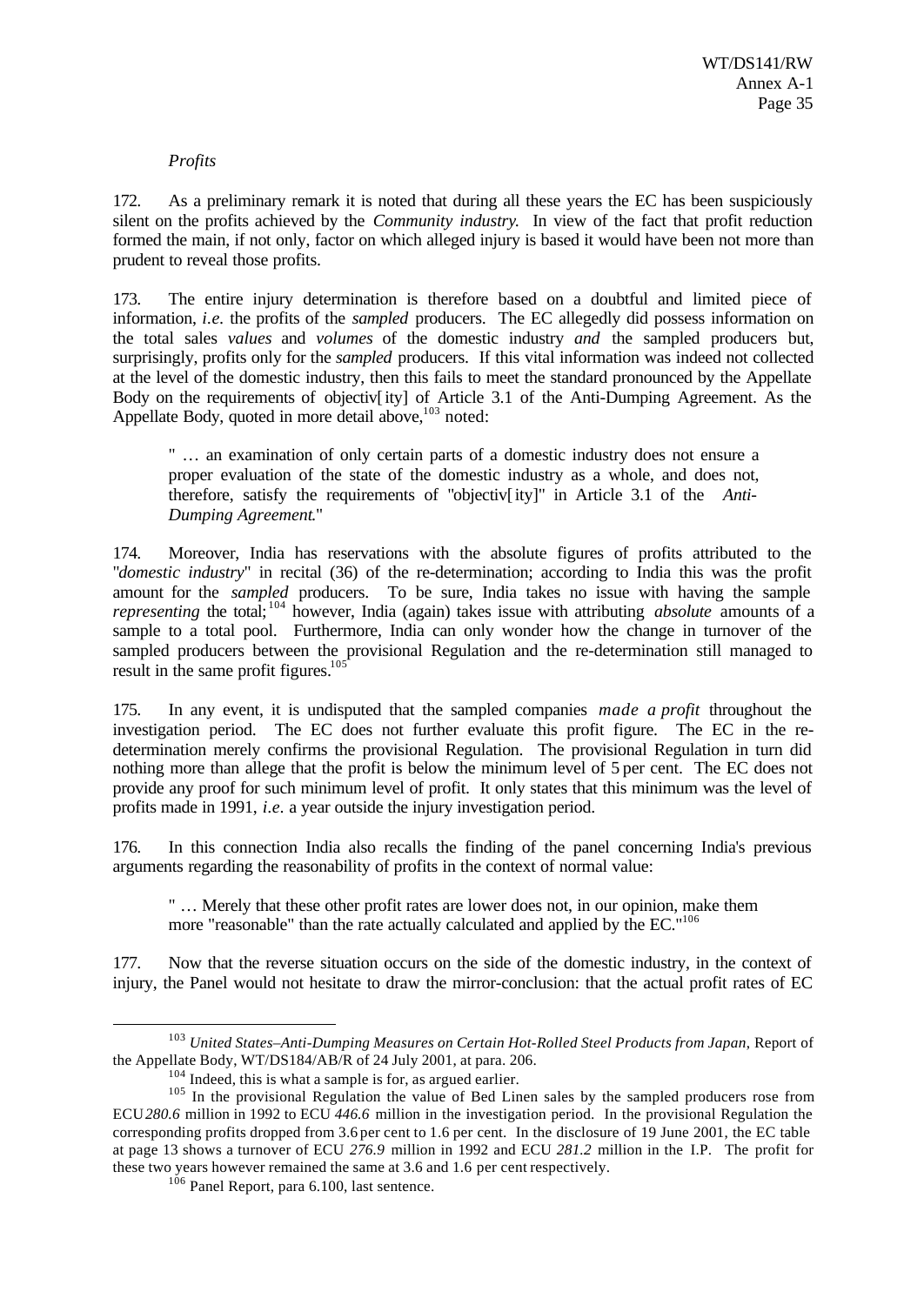producers are lower than those achieved in another year (outside the IIP) does not *ipso facto* render those actual profits less adequate.

178. Finally, it may be added that these were profits *after* (very) significant investments. The sampled producers were profitable even after making all the investments that they made. One could only imagine the profit levels had no such heavy investments been made. Indeed, if one takes away the average yearly investments of 20 per cent, the profit margins would have consistently exceeded 20 per cent.

179. Accordingly, India submits that the EC has failed to adequately evaluate the factor profits. India has provided four straightforward reasons for this assertion. (1) This being the single most important factor for injury for the EC's determination it should have tried to obtain (or, perhaps, reveal) the information for the entire domestic industry. (2) There are factual contradictions between the original Regulation and the re-determination which remain unexplained. (3) No objective proof has been provided for the fact that profit levels obtained throughout the period were not adequate. (4) On the contrary, profit was achieved throughout the IIP, even after significant yearly investments of over 20 per cent.

*Output*

180. The domestic industry *increased* its output from 39,370 tonnes to 42,781 tonnes. Recital (31) of the re-determination refers to the (short) statement in recital (81) of the provisional Regulation. Other than recital (81) this factor remains unevaluated. In recital (81) the EC states:

"The Commission concluded that the Community industry represented those companies which were **strong enough** to survive competition from dumped imports and which to a certain extent had benefited from the demise of those which had not so survived."(Emphasis added)<sup>107</sup>

181. If anything, this factor clearly does not point towards injury since output *increased*, and the Commission considers the producers of the Community industry were "strong enough". Other than that, India considers that this factor has not been adequately evaluated.

182. Indeed, if India understands the EC's logic pronounced in recital (19) of the re-determination the references to producers not forming part of the Community industry should have been considered eliminated. It is therefore unclear if and how recital (81) of the provisional Regulation should be read: if recital (81) is indeed eliminated the EC has not discussed output. If recital (81) is not eliminated it refers to producers outside the domestic industry. In such latter case India objects to the EC trying to introduce alleged injury by references to non-industry through the backdoor (a practice which the panel disallowed).

## *Productivity*

l

183. Productivity increased with 11 per cent from the beginning to end the injury investigation period. The factor remains completely unevaluated and, if anything, does not point towards injury.

#### *Return on investments*

184. The investments made throughout the entire injury investigation period were substantia l. The table attached to the fax of 19 June  $2001^{108}$  shows that investments by sample companies for Bed

 $107$  Provisional Regulation recital (81).

<sup>108</sup> Exhibit-India-RW-5.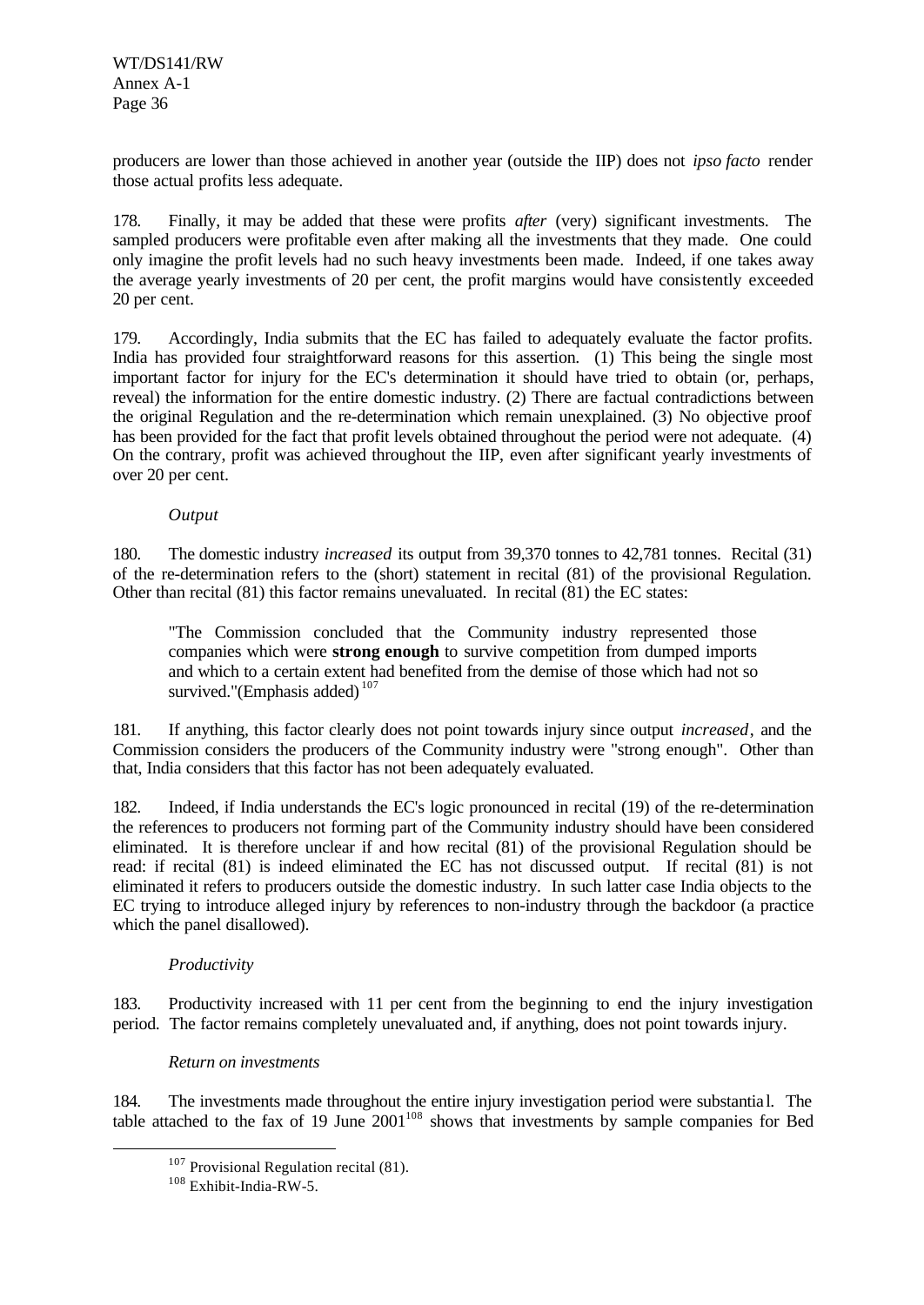Linen production were over 20 per cent (!) for *each year* (!) of the injury investigation period. <sup>109</sup> This is remarkable since the EC noted in recital (90) of the provisional Regulation that " … the industry in question is not capital intensive".

185. Throughout the injury investigation period the companies obtained a positive return on investments. Again, India takes issue with the mistake that in the re-determination the EC refers to the *sampled companies* as *Community industry*. This error will be addressed below.

186. In any event, no evaluation takes place of the factor. The EC merely states that "the maintenance of production tools was the main purpose of the Community industry's [sic] investments during the period concerned" and "the overall trend followed by the return on investments is similar to that of profitability." India considers that this is not an adequate evaluation of a factor which in essence does not point towards injury. The high level of the investments moreover does not point towards a mere maintenance of tools at all, but points towards significant upgrading of machinery.<sup>110</sup>

#### *Factors affecting domestic prices*

187. The EC refers to the contraction in demand and raw cotton prices.

188. As regards contraction in demand (*i.e.* decrease in consumption), no evaluation takes place. The EC merely concludes that "given that the prices of the dumped imports were the lowest", "the contraction in demand in itself did not have an overriding impact on prices".<sup>111</sup> No reasoning or logic is provided which adequately explains this statement. The conclusion that "contraction of demand in itself did not have an overriding impact on prices" because India's imports were allegedly among the lowest of all operators is equally incomprehensible.

189. As regards the price of raw cotton there again seems to be a problem with the evaluation of the evidence. The EC merely states that price of raw cotton "can represent up to 15 per cent" and "increased significantly". It is then stated that producers should have been able to pass on this cost increase but were not able to do so. Clearly, if it is true then this is another factor affecting prices and has nothing to do with the imports from India.

190. In the more recent injury 're-confirmation'<sup>112</sup> the EC suddenly refers to "gap left by Community factory closures", the "fall in imports from certain other third countries" and the "imports from India, which most were found to be dumped." Apart from the fact that 53 per cent of the sample imports from India were not dumped, India fails to see what factory closures of producers not belonging to the Community industry have to do with the state of the domestic industry.<sup>113</sup> Again, India objects to the EC trying to introduce alleged injury by references to non-industry through the backdoor.

<sup>&</sup>lt;sup>109</sup> The total investments of the sampled companies for Bed Linen for five years amounted to more than 300 million ECU.

<sup>&</sup>lt;sup>110</sup> Normal repair and maintenance would not have been booked as separate investments. Nor would they have ever reached such enormous levels. Normal maintenance in the textile sector would not exceed a few percentage points, at most.

Re-determination recital (44).

<sup>&</sup>lt;sup>112</sup> Regulation 696/2002.

<sup>&</sup>lt;sup>113</sup> As the original Panel stated in para. 6.182:

<sup>&</sup>quot;Information concerning the Article 3.4 factors for companies outside the domestic industry provides no basis for conclusions about the impact of dumped imports on the domestic industry itself."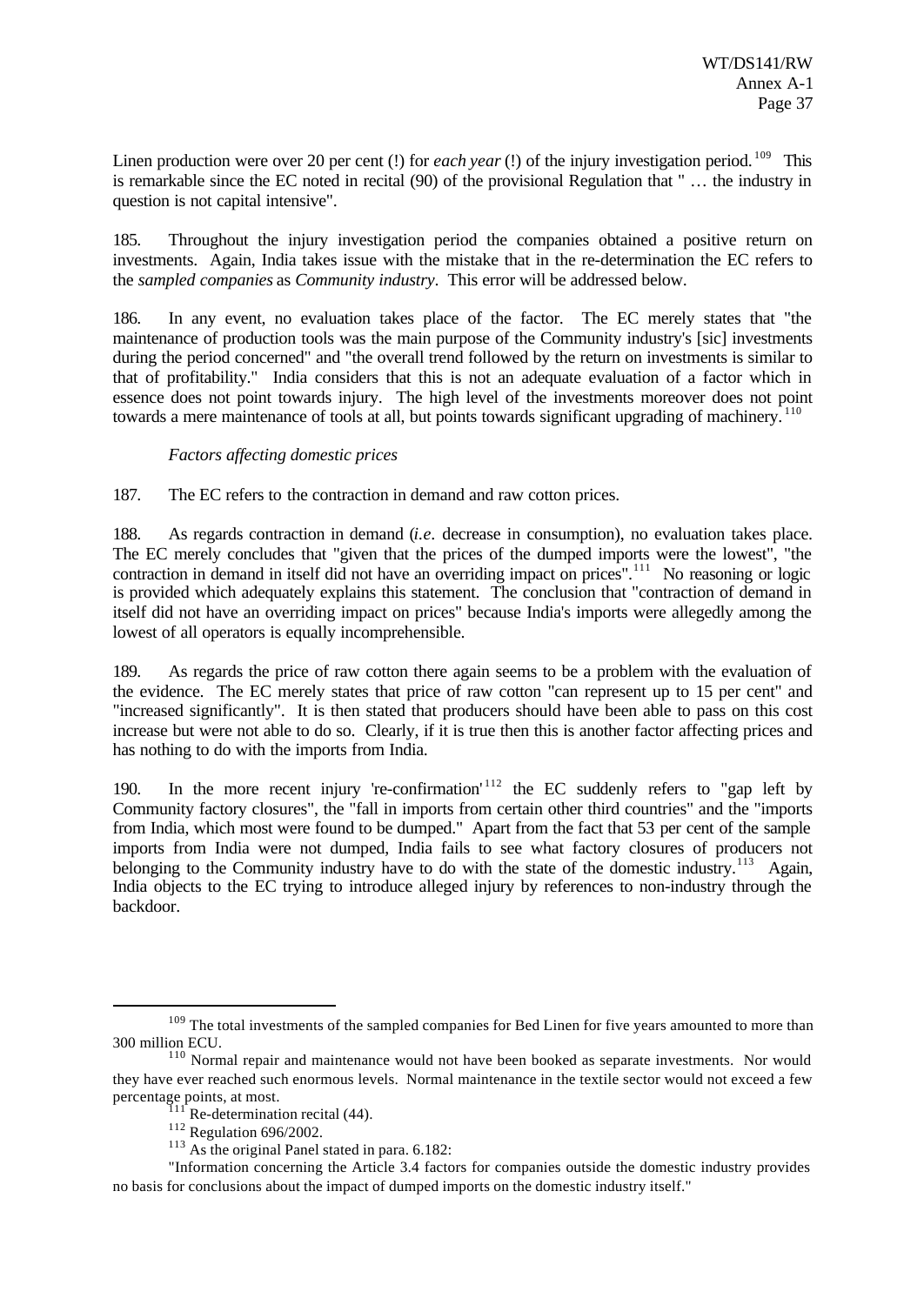#### *The magnitude of the margin of dumping*

191. We first recall the meaning of the word "magnitude".

192. According to the *New Shorter Oxford Dictionary* magnitude is, in its second meaning, described as: "great size or extent; great degree or importance."

193. Fact is that the dumped imports from the Indian sample represented, as shown above, less than half. The two largest exporters from India, representing more than 50 per cent of the exports of the sample were not dumping. One further dumping margin was 3 per cent. These three margins represented over 70 per cent of the sample.

194. While there could perhaps be many perceptions of the words "great size or extent; great degree or importance" it appears unlikely that the absence of dumping by two producers, and one producer with 3 per cent would be covered by such understanding. This was perhaps also the view of EUROCOTON by filing its recent complaint which has lead to *Bed Linen-III* initiated in February 2002; if EUROCOTON would have considered that the duties, all based on the dumping margins, would have been of such "great size or importance", it would not have filed yet another complaint.

195. Again, in the recent "re-confirmation" the EC concludes that the dumping margins found:

"are still substantial and distinctly above *de minimis* levels."

196. This statement is at odds with the facts, which showed that two producers had zero dumping margins. Also the margin of 3 per cent can also hardly qualifies for the statement to be correct. Again, these three producers represented 70 per cent of the sample. These examples illustrate that the assertion of the EC in the last sentence of recital (19) is also incorrect.

197. India considers that the evaluation by the EC, restricted to a cursory one sentence, was inadequate and factually incorrect.

# *Actual and potential negative effects on cash flow*

198. The 'evaluation' of cash flow is restricted to two sentences.<sup>114</sup> It is mentioned that cash flow remained positive but declined from 25 million Ecu to 18 million Ecu It is then mentioned that cash flow followed a similar decreasing trend as profitability.

199. Apart from the fact that India does not consider this 'evaluation' adequate at all, it is also based on a factual error. As will be explained further below, the cash flow declared in the redetermination was the cash flow of the *sampled* producers, not that of the *Community industry*.

#### *Inventories*

l

200. India has earlier signalled its fundamental objections against the manner in which the item inventories has been addressed. In India's view information was not collected, let alone evaluated, let alone evaluated adequately.

 $114$  Re-determination recital (37).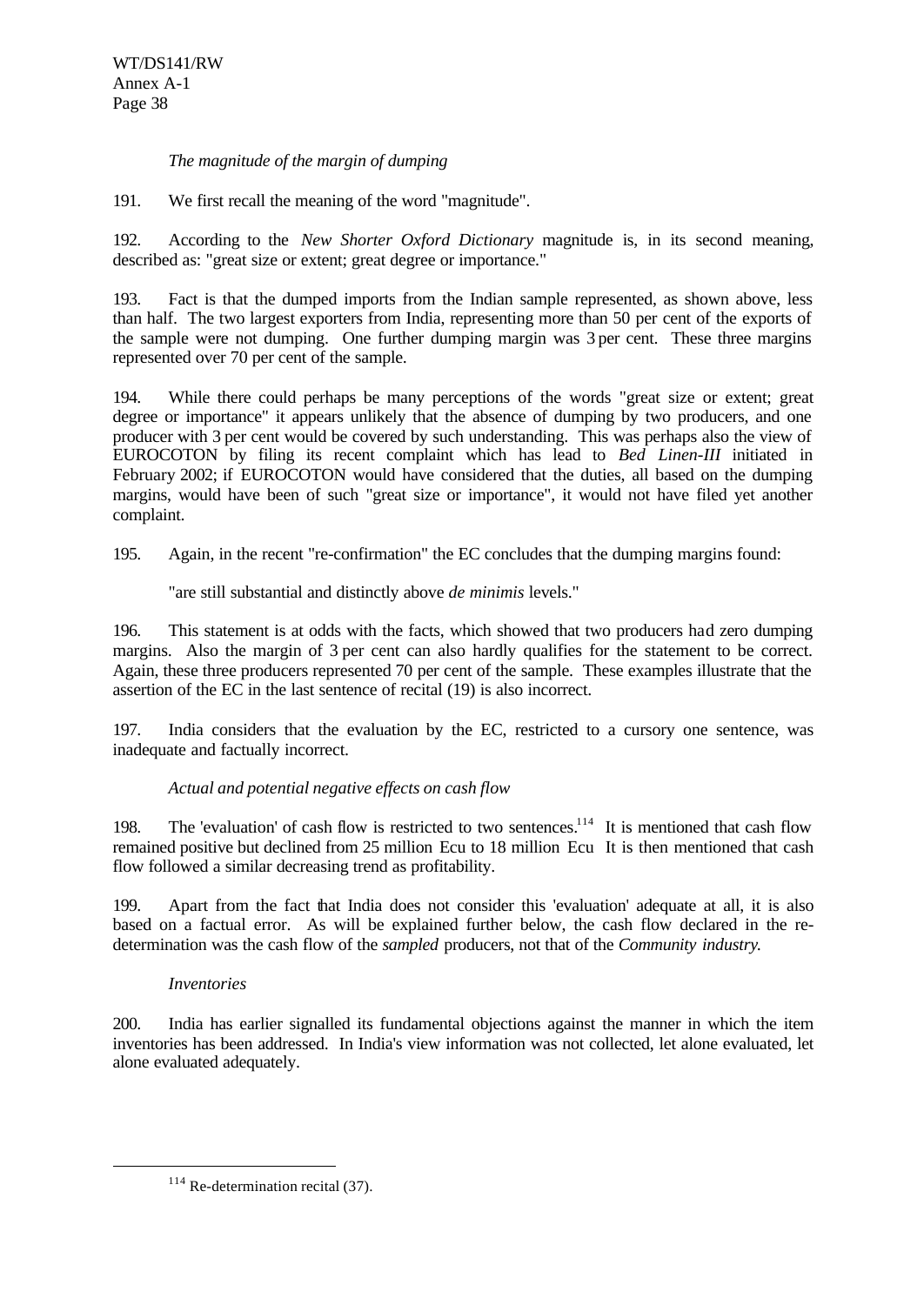# *Employment*

201. Employment decreased from 7,000 to 6,700.<sup>115</sup> The EC has clubbed the discussion of employment with that of production and productivity. Under the EC's logic, the producers suffered from imports, had to lay off 300 jobs, managed to force the remaining labour to work 8.7 per cent per cent harder (without any trade union protests), and—notwithstanding their injured position, spent 20 per cent on investments in new Bed Linen machinery. India considers that such reasoning is fallacious.

202. Instead, based from the facts on the record it seems more probable that the continuous investments in new machinery resulted in an increased production. The increased production from more efficient machines could have been the reason to the 300 lay-offs in the sector.

203. In other words, since production increased during the same period with 8.7 per cent (a productivity increase of 11 per cent), the decrease in employment is not caused by imports but rather is a function of the productivity increase (India notes in this context the data on investments in new machinery showing heavy investments of over 20 per cent being made throughout the injury investigation period).

204. In any event, India also takes issue with the factual error in the re-determination. While it is stated in recital (91) of the provisional Regulation that employment in the Community industry decreased from 7,000 to 6,700, the EC's re-determination qualifies this as a decline of 5.3 per cent. However, if we express 300 as a percentage of 7,000 or 6,700 then the result is either 4.28 per cent or 4.47 per cent. The EC has yet to account for its 5.3 per cent.

## *Wages*

205. Wages *increased* during the injury investigation period. The evaluation of the EC is restricted to the observation that for part of the IIP the wages went up in line with consumer prices. India does not consider this evaluation adequate. In any event the factor does not point towards injury.

# *Growth*

l

206. The evaluation of growth of the Community industry is restricted to part of the facts, *i.e.* from 1994 to the I.P. and is restricted to sales volume. The EC disregards that overall sales volume *increased*, and that other important growth factors such as output, productivity, capacity utilization, market share, wages, ability to raise capital, all showed a *positive* trend.

207. The EC then even refers to the supposed *growth of the dumped imports* which has nothing to do with the "state of the domestic industry". India is of the opinion that it is the *growth* of the *domestic industry* that should be evaluated. In any event the data that allegedly refer to the "lowpriced dumped imports" are wrong, since they include a country that did not dump. In its recent injury 're-confirmation' the EC changed this discussion into the imports from India. As pointed out earlier in this submission, the calculation of dumped imports from India was wrong. In any event, the alleged increase of dumped imports is not directly relevant in the context of growth of the *domestic industry*.

208. India considers that the evaluation was not adequate.

 $115$  Provisional Regulation recital (91).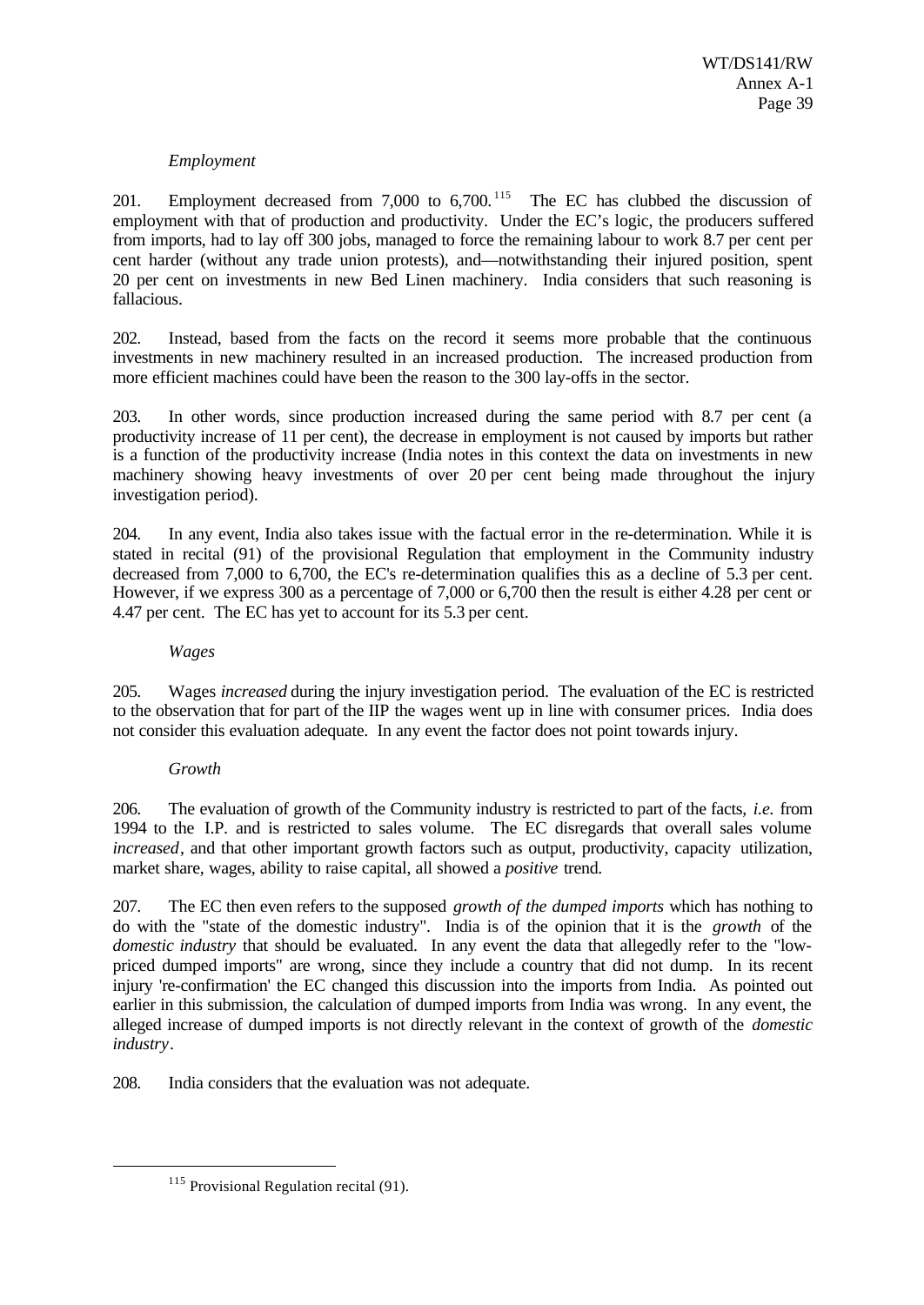l

#### *Ability to raise Capital*

209. The sampled producers were able to raise capital throughout the IIP at a stable and, eventually, increasing level.

210. The EC's evaluation is however restricted to the observation that there was no claim nor any indication that there were problems to raise capital. The EC then even goes on to state that no major investments were made, despite the fact on the record that the average yearly investments amounted to approximately 20 per cent. India considers that the evaluation was factually wrong, not adequate and that also this factor does not point towards injury.

# *EC's conclusion on injury*

211. The conclusion that follows in recitals (48) through (51) of the re-determination is in itself wrong since it bases itself on wrong figures; for example, the data in recital (48) regarding the volume of imports cannot be sustained by facts. Based on such wrong base-data, it is impossible that the conclusion could be correct. Accordingly, by not basing itself on positive evidence, the EC in its conclusions acted contrary to Article 3.1.

212. Moreover, in the conclusions in recitals (50) and (51) the EC misleadingly attribute the actual absolute data of the *sampled producers* to the *Community industry*.<sup>116</sup> Such factual errors in themselves taint the conclusions.

213. In any event, the EC's conclusion is based on inadequate or poor evaluations, as shown above. Also in the conclusions there is a clear absence of an overall reconsideration and analysis, as would have been in line with the requirements of *HFCS 21.5* (as confirmed by the Appellate Body). The complete inadequacy of the examination, renders the EC's conclusion inconsistent with the requirements of Articles 3.1 and 3.4.

# *(iii) Argument 3: Errors on the factual record invalidate the re-determination*

214. The re-determination also contains factual errors that might be pointed out. The existence of such errors makes it not possible that the evaluation was based on positive evidence. It also casts doubt on the objectivity of the examination. We will distinguish between facts that appear to have been ignored, facts that appear to have changed without explanation, and facts that have been misrepresented.

# *3.a Facts on the record appear to have been deliberately ignored*

215. Recital (54) of the original provisional Regulation indicated that the EC had eliminated (the data from) one sampled company, *after verification*, because it imported Bed Linen from Pakistan. In this regard the EC had (presumably) resorted to Article 4.1(i) of the ADA, which is the only legitimate justification on the basis of which such elimination can legally be explained.

216. Hence, since Pakistan was not dumping, the re-investigation of injury should have included the verified information of that sampled producer. There was no legal justification to continue to exclude (or disregard) information on the record pertaining to that producer. Article 4.1(i) could not be invoked. The consideration of this available and verified evidence should have taken place before the deadline of 15 August 2001. However, consideration of that evidence never took place within the

<sup>116</sup> For example, absolute figures on profits, cash flow, *etc*. are all erroneously attributed as belonging to the Community industry.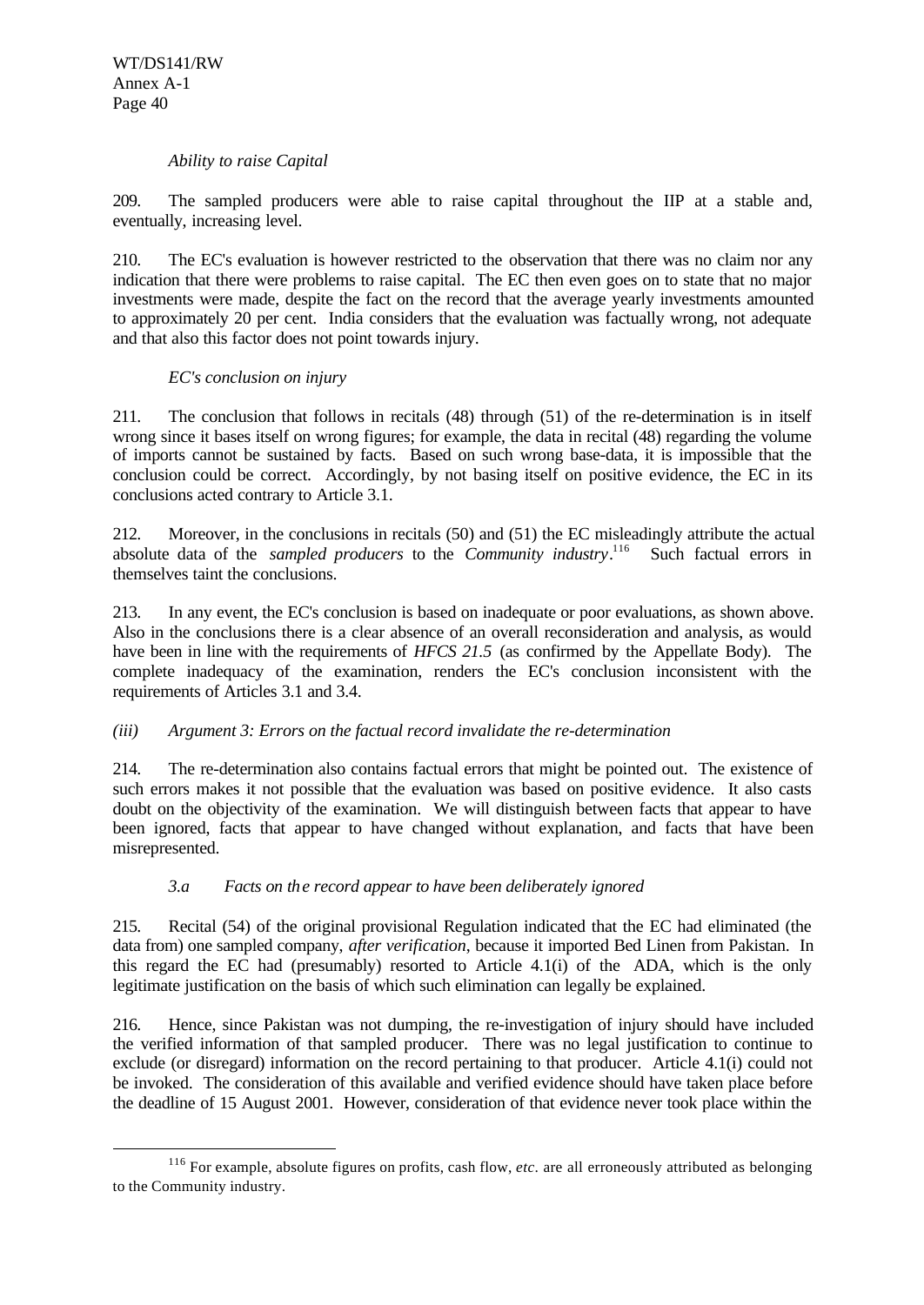RPT. The consideration of that evidence did also not take place in the "re-confirmation" issued eight months after the RPT.

217. The result is that by examining only a certain part of the information pertaining to the domestic industry, the EC did not properly evaluate the state of the domestic industry as a whole. The EC has purposefully disregarded "positive evidence" on the record. Therefore, this failure to consider the evidence pertaining to the company in question is inconsistent with the requirements of an objective examination in Article 3.1 of the Anti-Dumping Agreement.

#### *3.b Facts on the record appear to have changed without explanation*

218. In the provisional Regulation the sales values of the sampled producers for Bed Linen rose from ECU 280.6 million in 1992 to ECU 285.3 million in the I.P.<sup>117</sup> In the re-determination, these sales values changed into ECU 276.9 million and ECU 281.2 million, respectively. <sup>118</sup> The EC did not provide any explanation for this change in facts. Despite this change in turnover, the alleged profit reduction remained the same: from 3.6 per cent to 1.6 per cent.

219. A similar change took place as regards the market share of the Community industry. In the provisional Regulation this market share allegedly developed from 22.4 per cent to 25.1 per cent  $(+2.7 \text{ per cent})$ .<sup>119</sup> In the re-determination, this market share increased from 18.1 per cent to 19.7 per cent  $(+1.6$  per cent).<sup>120</sup> While under both calculations the share went *up*, the EC did not provide an explanation for this apparent change in facts.

# *3.c Facts on the record are misrepresented*

220. Also important, the re-determination contains errors as regards the information presented on profits, cash flow, and return on investments.

221. Starting with recital (19), it is clear that the EC asserts that information on factors such as profit, cash flow, and investments was only collected at the level of the *sample*. As far as profits are prom, easy how, and investments was single-concerned at the level of the same process at as promise are concerned, the provisional Regulation contained the same assertion. <sup>121</sup> Allegedly (and unfortunately) profits for the *Community industry* were never collected (or revealed).

222. Yet despite the assertion that this information was collected at the level of the *sample*, the EC suddenly, further in the re-determination at recital (36), asserts that profitability of the *Community industry* shrunk from ECU 10 million to ECU 4.6 million. In the table that accompanies the disclosure of 19 June 2001 the EC also refers to the profit figures of 10 million and 4.6 million. These latter *profit* data pertain to sales turnovers of ECU 276 million and ECU 281 million, which were the turnovers of the *sampled* producers.<sup>122</sup> This implies that the profit reduction from to 10 to 4.6 million is that of the *sampled* producers and not, as explicitly asserted, those of the *Community industry*.

223. The same errors are repeated for cash flow and for investments.

 $117$  Provisional Regulation recital (83).

<sup>&</sup>lt;sup>118</sup> See, table attached to disclosure of 19 June 2001 (Exhibit-India-RW-5). The table is attached to the end of this disclosure; the turnovers are reported on page 1 of that table.

 $119$  Provisional Regulation, recital (85).

 $120$  Re-determination, recital (35).

 $121$  Re-determination, recital (89).

<sup>&</sup>lt;sup>122</sup> Since the sales of the Community industry was 428.6 million in 1992 and 446.6 million in the I.P., the data in the disclosure of 19 June 2001 (276 and 281 million respectively) can logically only relate to the sales of the sampled producers.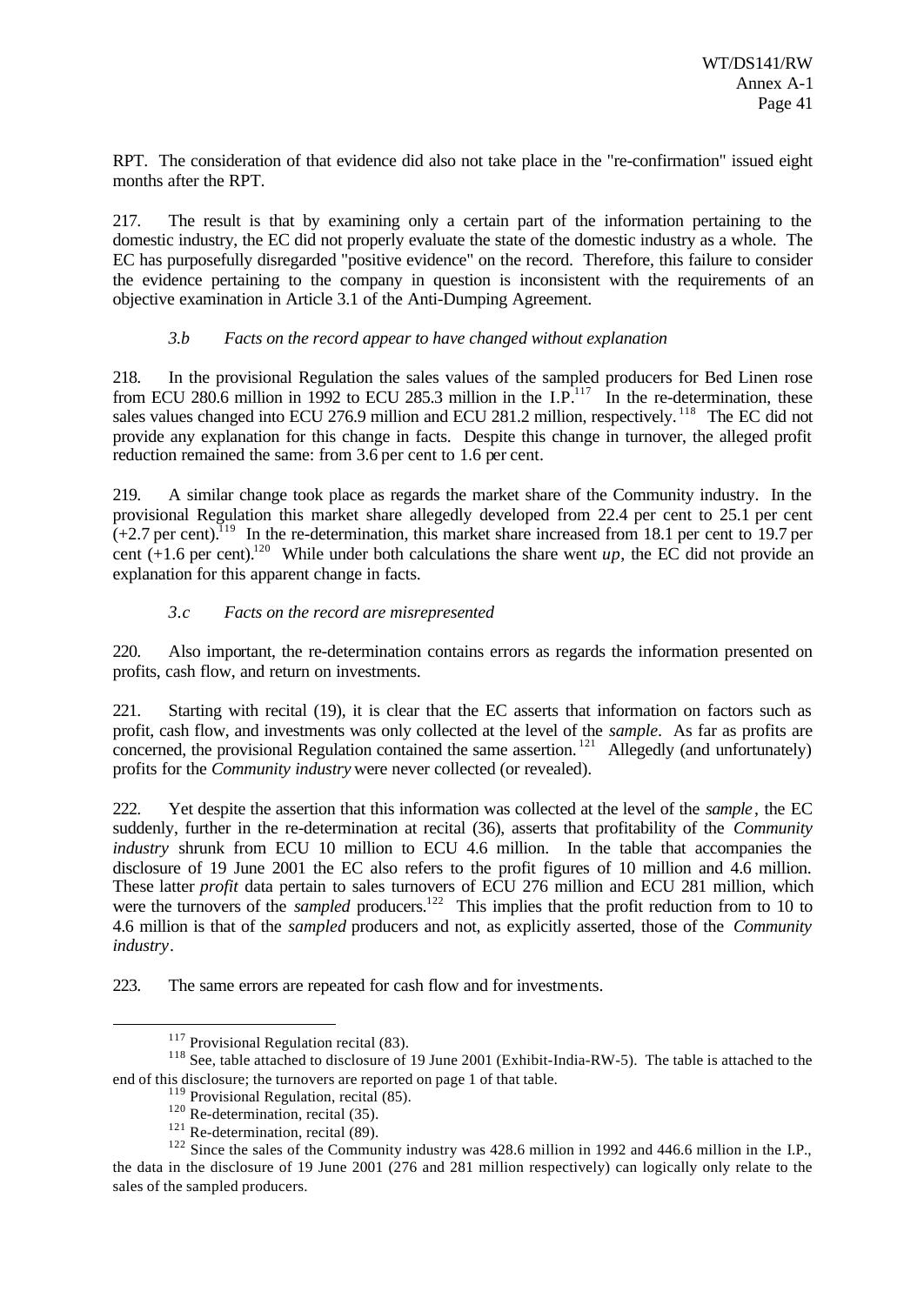224. As another example of misrepresentation of facts can serve the recent injury 're-confirmation.' In recital (19) it is stated that:

"the dumping margins found are still substantial and distinctly above *de minimis* levels."

225. Clearly, this is not true. The dumping margins for the two largest exporters from the sample were zero, *i.e.* lower than *de minimis*. This means that the statement of recital (19) is factually wrong.

226. Similarly, the statement in the next sentence of the recital, that "one third of the undercutting would have disappeared if the imports from India had not been dumped" is equally puzzling. The EC conveniently forgets that normal value is one part of the dumping margin and that a change in normal value does nothing to the margins of undercutting.

227. The issue of these misrepresentations is material, since the conclusions that are drawn in the re-determination, in recitals (50) and (51), as well as in the re-confirmation, are all based on these misrepresentations and other errors. Accordingly, the EC did not base itself on positive evidence when drawing its conclusions. It therefore acted contrary to Article 3.1. Equally, the examination cannot be said to have been objective since the evaluation is based on misrepresented facts; this again is therefore contrary to Article 3.1.

#### **2. Intermediate conclusions**

228. India considers that it has presented a *prima facie* case with respect to the inconsistencies with Articles 3.1 and 3.4. Data were evaluated which had not even been collected. No overall reconsideration and analysis has ever taken place. Injury is based on reduction in profit of a profitable sample, while price depression is the other reason mentioned (even though average prices increased). Most, if not all, injury factors point towards a healthy industry making significant investments over a long period of time. Important factors such as market share, output, and productivity all showed positive trends and there was no reasoned nor fact-supported explanation concerning why these improvements were not probative in ascertaining the condition of the industry.

229. For these reasons an objective injury determination did not take place and the EC acted contrary to Articles 3.1 and 3.4. In case the Panel would require any further clarifications that may be of assistance in making its findings India would be pleased to provide these clarifications.

#### E. THE EC IMPROPERLY 'ESTABLISHED' A CAUSAL LINK. THE EC DISREGARDED THE NON-ATTRIBUTION LANGUAGE

#### **1. Claim 6: The EC acted inconsistently with its obligations under Article 3.5 of the Agreement on Implementation of Article VI of GATT 1994**

(a) Introduction

230. Not only the injury finding, but also the determination of the alleged cause of the alleged injury is of concern to India.

231. In its conclusions the EC declares in recital (50) that the declining and inadequate profitability is:

"basically the result of prices which had not been able to reflect the increases in the costs of raw cotton or to keep pace with inflation in prices of consumer goods."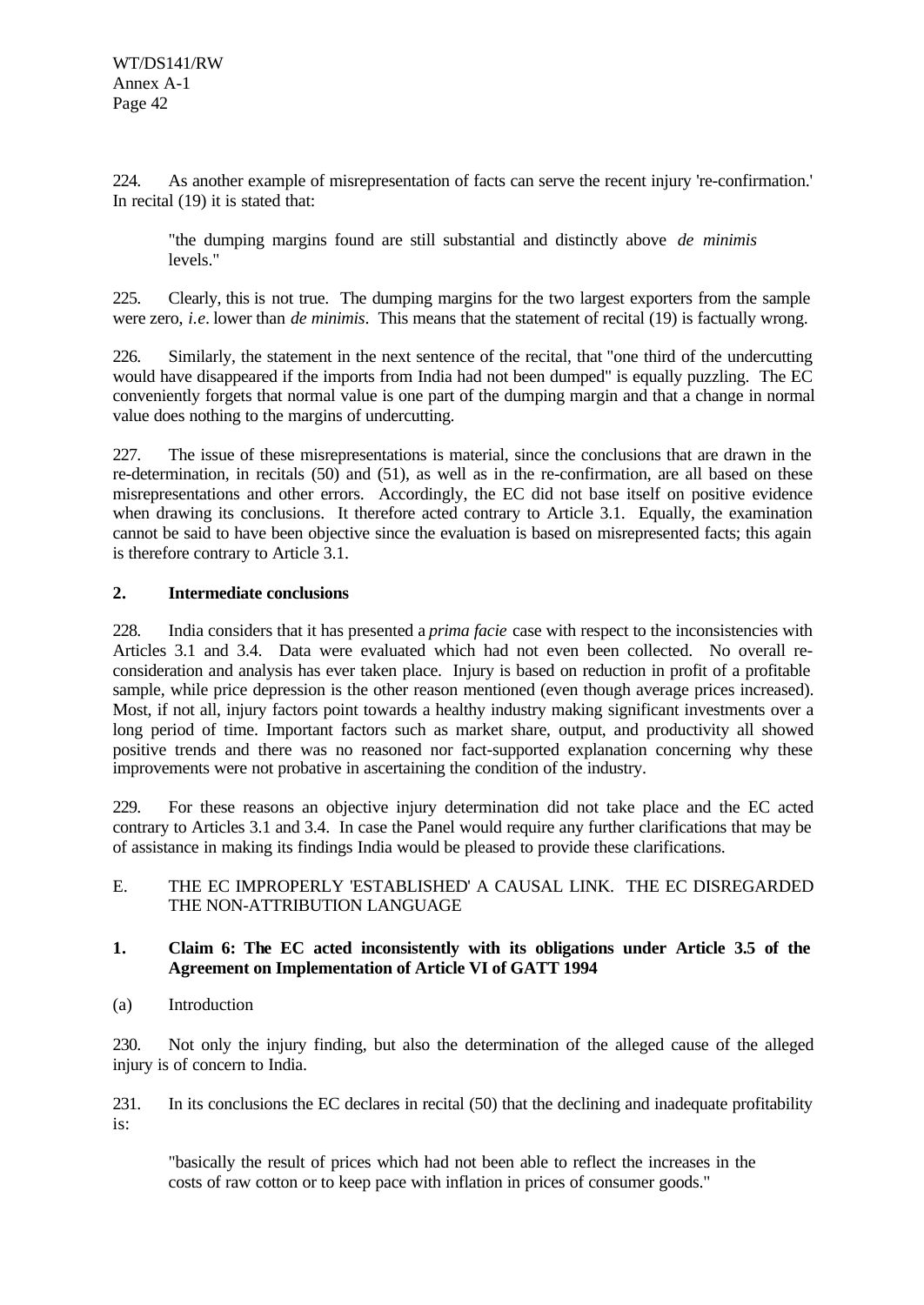232. Despite this pertinent statement on what is, in effect, *causation* of alleged injury by *other factors*, the EC under point 5 again discusses causation.

233. In that point 5 of the re-determination however the EC completely fails to ensure that the injurious effects of the other known factors are not "attributed" to dumped imports. For example, one factor mentioned in recital (50), the result of prices not being able to pace with inflation in prices of consumer goods, is not discussed at all in point 5.3. Another fact, that in the provisional Regulation the Commission had "concluded that increases in raw material prices had caused injury", $123$  is not separated and distinguished from the alleged injury caused by dumped imports.

234. Further factors that are curtly discussed are also not separated and are merely lumped together and remain indistinguishable from alleged injury caused by dumped imports:

"the effects of other factors ... confirmed the above direct causal link."<sup>124</sup>

235. Thus, in the absence of such separation and distinction of the different injurious effects, the EC would have no rational basis to conclude that the dumped imports were indeed *causing* the alleged injury. Accordingly, the EC acted contrary to Article 3.5 when it concluded, without more, that the alleged injury was caused by the dumped imports.

(b) Facts

l

236. Before presenting its arguments India briefly highlights some perplexing factual determinations by the EC contained in the causality determination.

237. The EC starts off by declaring in recital (50) that the alleged injury was actually caused by another factor: the declining and inadequate profitability is "basically the result of prices which had not been able to reflect the increases in the costs of raw cotton or to keep pace with inflation in prices of consumer goods."

238. In recital (53) the EC states that it does not consider relevant the references to producers not forming part of the Community industry; yet in recital (61) the EC includes such very reference.

239. In recital (54) the EC recalls the volume of dumped imports. It is clear that these figures are wrong, since they include the volume of a country that was not found dumping.

240. In recital (55) the EC recalls the market share increase of the Community industry. The EC also states in this recital that the Community industry's weighted average sales price remained "by and large stable". India is therefore asked to accept that an increase of sales prices with 3.1 per cent<sup>125</sup> is "by and large stable" while a decrease in profits with 2 per cent is "declining."<sup>126</sup>

241. In recital (56) the EC recalls that the low prices offered by the exporting producers have exercised downward pressure on prices on the Community market. The statement is based on a premise where non-dumping countries are taken into consideration.

<sup>123</sup> Provisional determination, recital (103).

 $124$  Re-determination. Recital (69).

<sup>&</sup>lt;sup>125</sup> Total sales value of Community industry in 1992 is ECU 428.6 million (Provisional Regulation at (83)) and sales volume, per the figures of the re-determination is 36,205 tonnes. *I.e.* the weighted average price in 1992 is 11.83 ECU/kg. These figures are in the I.P., respectively, ECU 446.6 million and 36,553 tonnes, *i.e.* 12.21 ECU/kg. The price rise is therefore 0.38 ECU/kg, or 3.1 per cent.

 $126$  Re-determination, recital (50).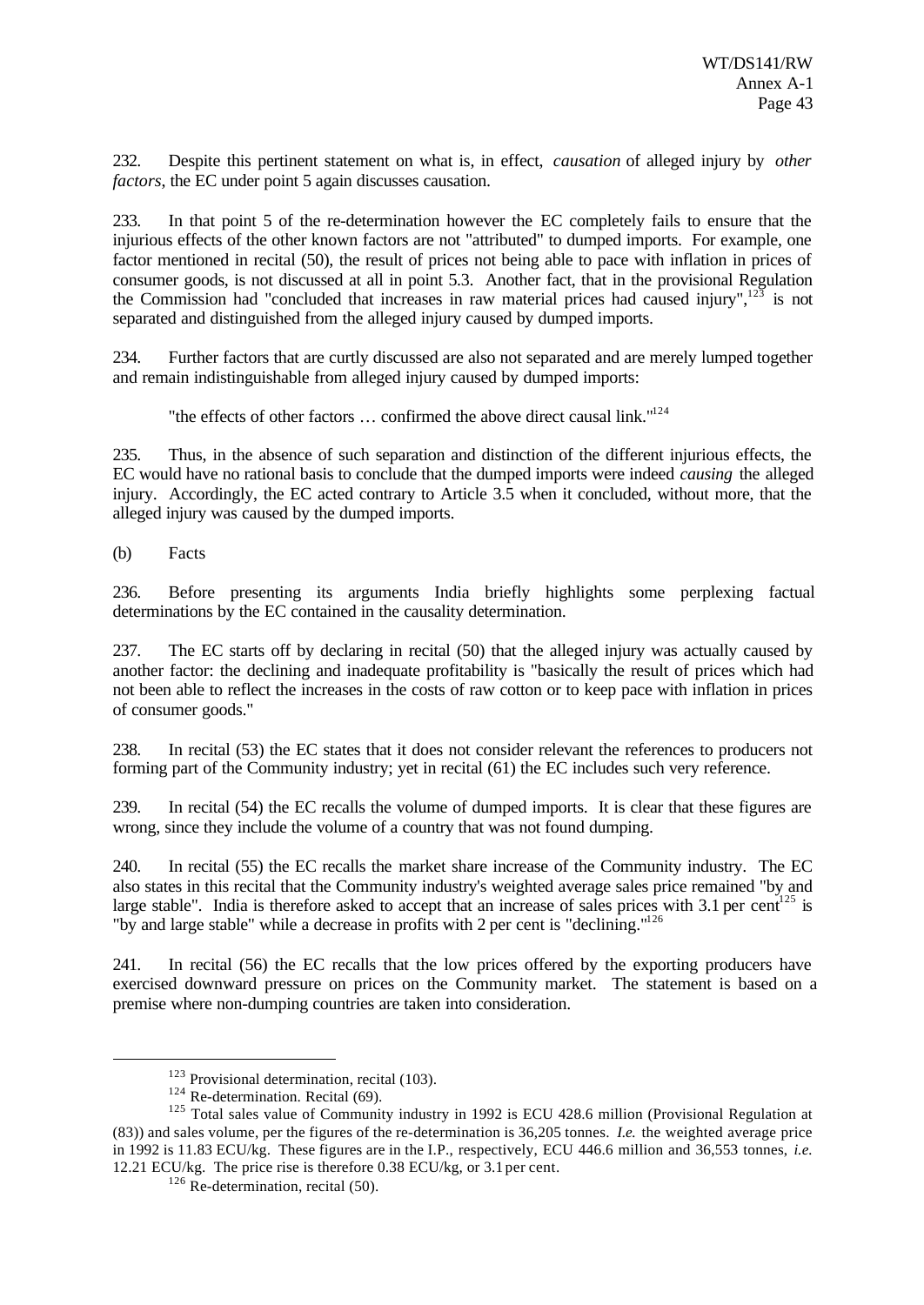WT/DS141/RW Annex A-1 Page 44

242. In recital (57) the EC again states that: "average sales prices did not increase." As India pointed out, the fact is that the average sales prices went up with  $3.1$  per cent.<sup>127</sup> In this recital India is therefore again asked to accept that an increase of sales prices with 3.1 per cent means that these "sales prices did not increase" while a decrease in profits with 2 per cent is "declining."<sup>128</sup>

243. More recently, in its Regulation 696/2002 (the 're-confirmation'), the EC changed some of the facts on which it 'establishes' the causal link.

244. Under point 3.2 of that 're-confirmation' the effect from what previously were the dumped imports from three countries is replaced by the effect of the dumped imports from India. The alleged market share increase of the re-determination (15.3 per cent to 21.4 per cent) is replaced by 5.1 to 8.5 per cent. Under this point India takes issue with the fact that the Indian dumped imports are characterized to have increased in market share from 5.1 to 8.5 per cent. As shown earlier,<sup>129</sup> India considers that this calculation is erroneous.<sup>130</sup>

245. Under point 3.3 of the 're-confirmation' the EC "re-examines" other factors with a focus on imports from third countries. For this purpose the EC first recalls five countries with a market share above *de minimis*. The EC then summarizes the imports from *all* other countries. The EC then summarizes the development of Pakistani and Egyptian imports. *At no point* does the EC summarize together the imports from *all* third countries (with a market share over the *de minimis* level).<sup>131</sup>

246. Under point 3.4 of the re-confirmation the EC basically confirms its previous findings on the causal link except that in the re-confirmation the cause of the alleged injury is the Indian imports instead of the imports from Egypt, India, and Pakistan.

#### (c) Arguments

l

#### *(i) Argument 1: The causality determination is incorrect*

247. As noted earlier, the re-determination contains factual assertions, *e.g.* concerning the alleged dumping countries that are not true. To the extent that these assertions are repaired in the reconfirmation it is clear that this took place after the reasonable period of time. As regards the allegedly dumped imports from India alone, India takes issue with the calculation of the amount of dumped imports. Those amounts were overstated. This claim has been elaborated above.

248. In any event, India considers that the EC has not adequately proven at all that the increase in market share of dumped imports from India with 1.9 per cent (over a five year period)—and which coincided with an increase in market share of the Community industry from 18.1 to 19.7 per cent (or

<sup>&</sup>lt;sup>127</sup> Total sales value of Community industry in 1992 is ECU 428.6 million (Provisional Regulation at (83)) and sales volume, per the figures of the re-determination is 36,205 tonnes. *I.e.* the weighted average price in 1992 is 11.83 ECU/kg. These figures are in the I.P., respectively, ECU 446.6 million and 36,553 tonnes, *i.e.* 12.21 ECU/kg. The price rise is therefore 0.38 ECU/kg, or 3.1 per cent.

 $128$  Re-determination, recital (50).

<sup>129</sup> See s*upra* paragraph 100.

<sup>&</sup>lt;sup>130</sup> As India has shown, the increase of the market share of dumped imports was from 2.7 to 4.6 per cent.

<sup>&</sup>lt;sup>131</sup> If the EC would have shown such table then such imports would have increased from 37,965 tonnes in 1992 (19 per cent market share) to 48,110 tonnes in the I.P. (25.8 per cent market share). These figures can be calculated by adding the imports of the table with countries with more than 1 per cent market share with the imports from Egypt and Pakistan.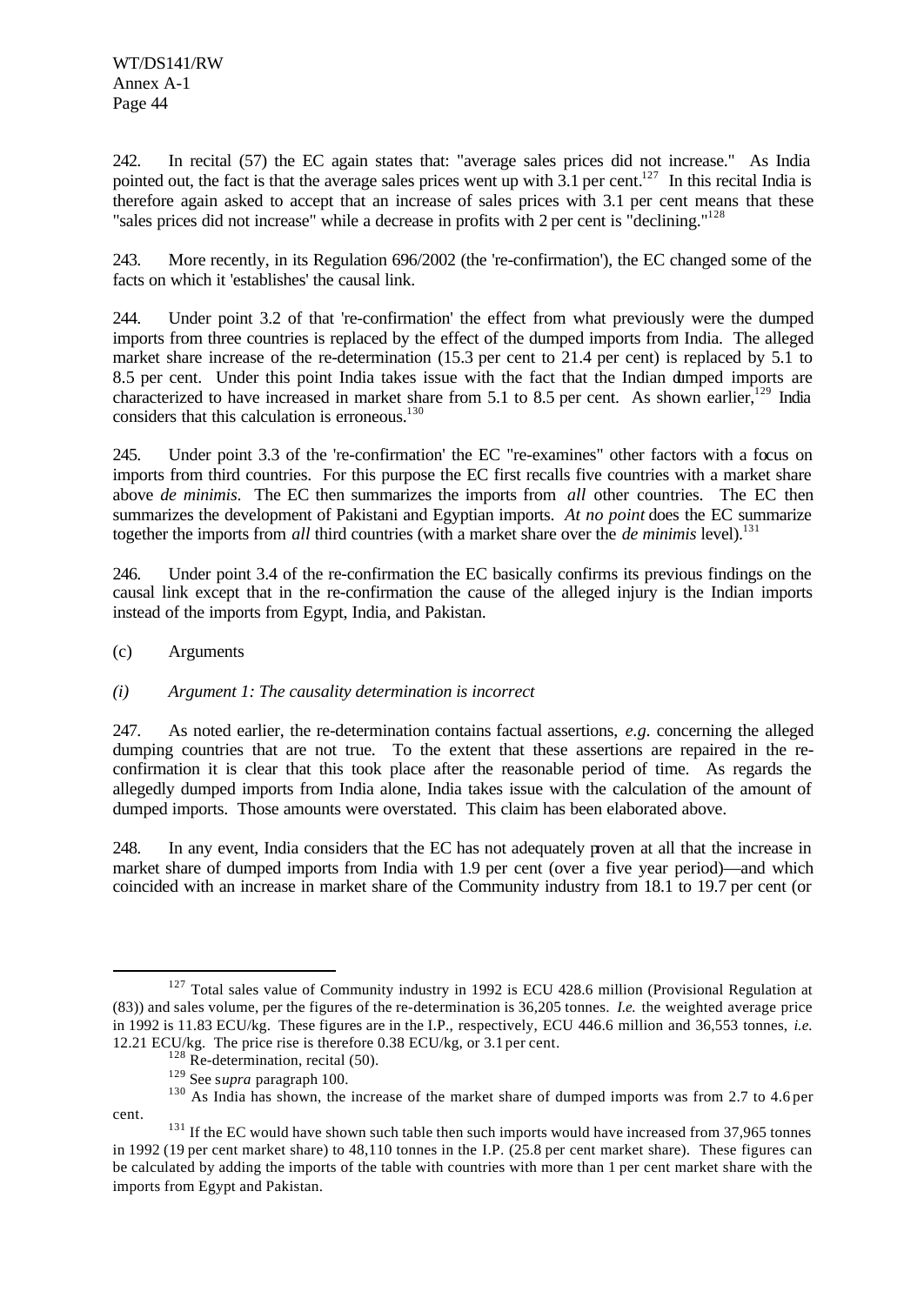from 22.4 to 25.1 per cent) <sup>132</sup>—were *the cause* of the profit reduction of the Community industry from 3.6 to 1.6 per cent (over a period of five years and which was, in fact, the alleged 'injury').

*(ii) Argument 2: The EC disregarded the non-attribution language: neither did the EC examine all other factors which might have caused injury nor did the EC separately distinguish the injury caused by other factors*

249. India considers that the EC has disregarded the non-attribution language contained in Article 3.5. The Appellate Body in *United States—Hot Rolled Steel* had occasion to provide its views in detail with respect to this provision.<sup>133</sup> The Appellate Body noted that:

"This provision requires investigating authorities, as part of their causation analysis, first, to examine *all* "known factors", "other than dumped imports", which are causing injury to the domestic industry "at the same time" as dumped imports."<sup>134</sup> (Emphasis added by Appellate Body)

250. India is of the view that the factor identified by the EC authorities in recital (50) that "prices … had not been able … to keep pace with inflation in prices of consumer goods" has not been examined at all in section 5.3. Since this factor was singled out by the EC as one of the causes for the declining profitability, the EC cannot argue that this factor was not known. India considers therefore that this first aspect of the non-attribution language of Article 3.5 has been frustrated.

251. Second, the Appellate Body continued,

" … investigating authorities must ensure that injuries which are caused to the domestic industry by known factors, other than dumped imports, are not "*attributed* to the dumped imports."<sup>135</sup> (Emphasis added by Appellate Body)

- 252. This second aspect was further explained in detail in subsequent sections of the Report.
- 253. In paragraph 223, the Appellate Body added that:

" … If the injurious effects of the dumped imports are not appropriately separated and distinguished from the injurious effects of the other factors, the authorities will be unable to conclude that the injury they ascribe to dumped imports is actually caused by those imports, rather than by the other factors. Thus, in the absence of such separation and distinction of the different injurious effects, the investigating authorities would have no rational basis to conclude that the dumped imports are indeed causing the injury which, under the *Anti-Dumping Agreement*, justifies the imposition of anti-dumping duties."

254. In paragraph 228, the Appellate Body explained that:

" … If the injurious effects of the dumped imports and the other known factors remain lumped together and indistinguishable, there is simply no means of knowing whether injury ascribed to dumped imports was, in reality, caused by other factors.

<sup>&</sup>lt;sup>132</sup> This depends on whether one takes the data of the provisional Regulation, recital (85) or those of the re-determination, recital (35).

<sup>133</sup> *United States—Anti-Dumping Measures on Certain Hot Rolled Steel Products from Japan*, Report of the Appellate Body of 24 July 2001, WT/DS184/AB/R.

<sup>134</sup> *Ibid.*, paragraph 222.

<sup>135</sup> *Ibid.*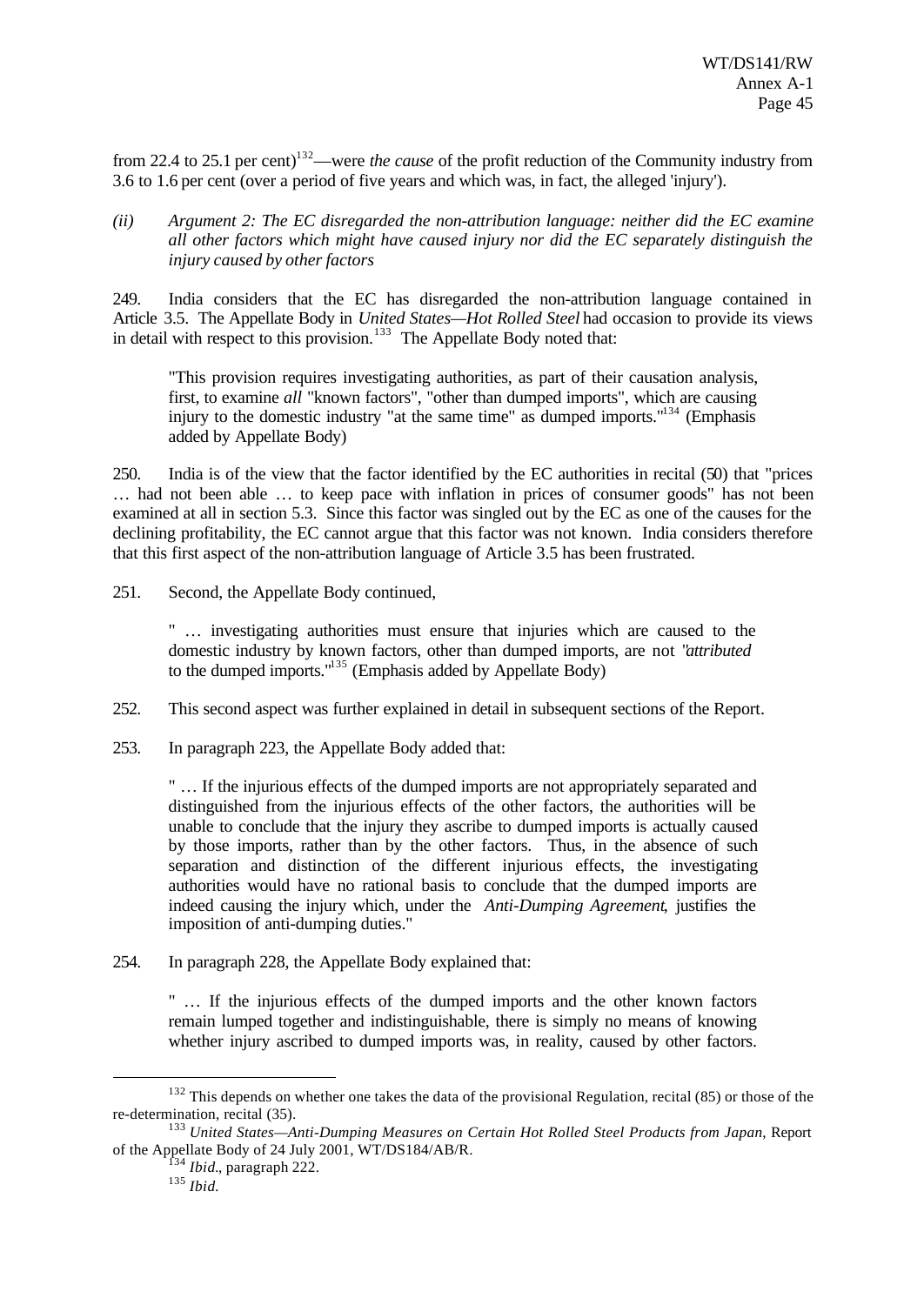Article 3.5, therefore, requires investigating authorities to undertake the process of assessing appropriately, and separating and distinguishing, the injurious effects of dumped imports from those of other known causal factors."

255. Clearly, therefore, there is the obligation to separate and distinguish the different injurious effects caused by other factors, from the effects of the dumped imports.

256. In India's view, the EC did not engage in such separation nor did it distinguish the different injurious effects. For example, as regards the increase in raw cotton prices, the EC merely confirmed the findings of the provisional Regulation.<sup>136</sup> That provisional Regulation, in recital (103) stated that "The Commission concluded that increases in raw material prices had caused injury." Nowhere in the provisional Regulation, nor elsewhere for that matter, are the injurious effects caused by this price increase separated and distinguished from the effects of the dumped imports.

257. By not engaging in such mandatory separation and distinguishing of effects of this other factor the EC therefore acted manifestly inconsistently with the non-attribution language of Article 3.5 as clarified by the Appellate Body.

# **2. Intermediate conclusions**

258. India considers that it has presented a *prima facie* case showing that the EC has not respected the requirements of Article 3.5, as clarified by the Appellate Body. The EC has (1) not proven a causal link between the dumped imports and the alleged injury, (2) not examined all other factors which might have caused injury, and (3) not separately distinguished the injury caused by other factors. Moreover, the causality findings contain pertinent factual errors, some of which were only partially 'repaired' as an afterthought more than eight months after the deadline. Needless to say, India would be pleased to provide any further information or clarification which the Panel might need in reaching its findings.

F. THE EC DID NOT PAY PARTICULAR ATTENTION TO THE INTERESTS OF INDIA EVEN THOUGH THE MEASURES HAD BEEN SUBJECT TO DISPUTE SETTLEMENT. THE EC FAILED TO EXPLORE ANY *REMEDY*, CONSTRUCTIVE OR OTHERWISE

#### **1. Claim 7: The EC acted consistently with its obligations under Article 15 of the Agreement on Implementation of Article VI of GATT 1994**

# **2. Claim 8: The EC acted inconsistently with its obligations under Article 21.2 of the DSU**

(a) Introduction and Facts

l

259. The Panel is fully aware of the facts of the original dispute. The EC failed to explore any constructive remedy, even though the desire for undertakings had been broached. As a result of the EC's complete and bare rejection of the Indian request for an undertaking, Indian exporters have, from 28 November 1997 to 14 August 2001 had to face illegal anti-dumping duties. They were prevented from 'benefiting from' any constructive remedy, such as for example a price undertaking.

260. As a result of these illegal duties (both on account of dumping as well as on account of injury) a number of Indian exporters have faced bankruptcy, the most glaring example of which is perhaps the company Omkar. While Omkar never dumped, as was finally admitted, it had to face a high antidumping duty. Other similar examples abound.

 $136$  Re-determination at recital (60).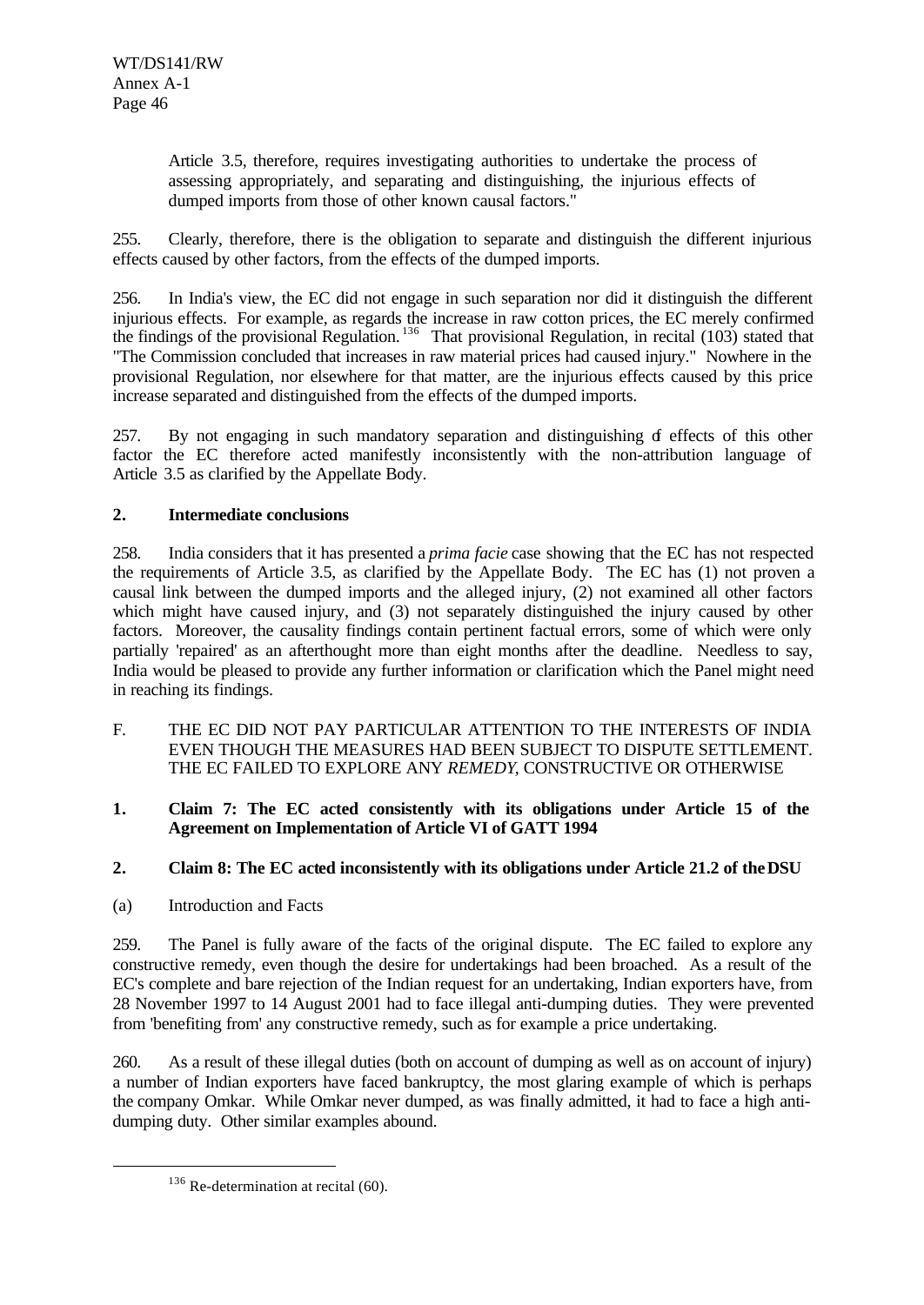261. Yet, despite the disastrous results of the original Regulation for the Indian companies, the EC refuses to take responsibility for its actions. Indian exporters respectfully requested that the EC compensate for the damage done.<sup>137</sup> Despite this logical request, the EC did nothing other than adopt 'emergency legislation', which although drafted in generic form, *de facto* appears to be specifically tailored to address the results of the *Bed Linen* dispute.<sup>138</sup> If this emergency legislation would not have been adopted (with *retro*-active effect!), two weeks before Regulation 1644/2001, importers could have qualified for a legitimate refund under EC legislation.

262. In other words, inadmissible duties were collected on Indian exports, which otherwise could all these years have legitimately gone to the Indian exporters by means of a price undertaking.

263. Apart from this first aspect, the EC, as we know, took no steps to terminate the proceeding. On the contrary, measures were kept alive, in a 'dormant' form. Indian exporters (once again) sought to explore a 'constructive remedy'<sup>139</sup> but no response was forthcoming from EC.

264. On the other hand, the first, immediate, EC action with a legal consequence was the suspension of the new results, even though the Panel had clearly held that:

"[a] decision not to impose an anti-dumping duty, while clearly within the authority of a Member under Article 9.1 of the AD Agreement, is not a "remedy" of any type, constructive or otherwise". <sup>140</sup>

265. The second, less immediate event, was the action to initiate a review, this time with India as the sole target. Indeed, India's hope that non-initiation on its part of an Article 21.5 proceeding on 16 August 2001 might have the effect of de-escalating the dispute, has unfortunately proven to be a *fata morgana.* On the contrary, *diametrically opposite* to any offer of a remedy, constructive or otherwise, the EC initiated yet another anti-dumping investigation: *Bed Linen-3*. As a result of the speed with which that partial interim review has been conducted Indian exporters may soon, once again, have to face another ordeal of inadmissible anti-dumping measures on imports of Bed Linen from India to EU.

(b) Arguments

l

- *(i) First Argument: the EC acted contrary to Article 21.2 of the DSU*
- 266. Article 21.2 of the DSU sets forth that:

"Particular attention should be paid to matters affecting the interests of developing country Members with respect to measures which have been subject to dispute settlement." (emphasis added)

267. Clearly, the text is not permissive. The word "should", rather than "may", clearly adds the mandatory element to the attention to be paid. There is no indication that there is discretion on part of the importing country authority in the sense that such attention would not have to be paid.<sup>141</sup>

<sup>137</sup> India-Exhibit-RW-14, page 3.

<sup>138</sup> India-Exhibit-RW-16.

 $139$  India-Exhibit-RW-14, page 3.

<sup>140</sup> Original Panel report, paragraph 6.229, last sentence.

<sup>141</sup> *Cf. Canada–Aircraft AB,* Report of 2 August 1999, WT/DS70/AB/R at paragraph 187 *ff.* At Paragraph 187 the Appellate Body held: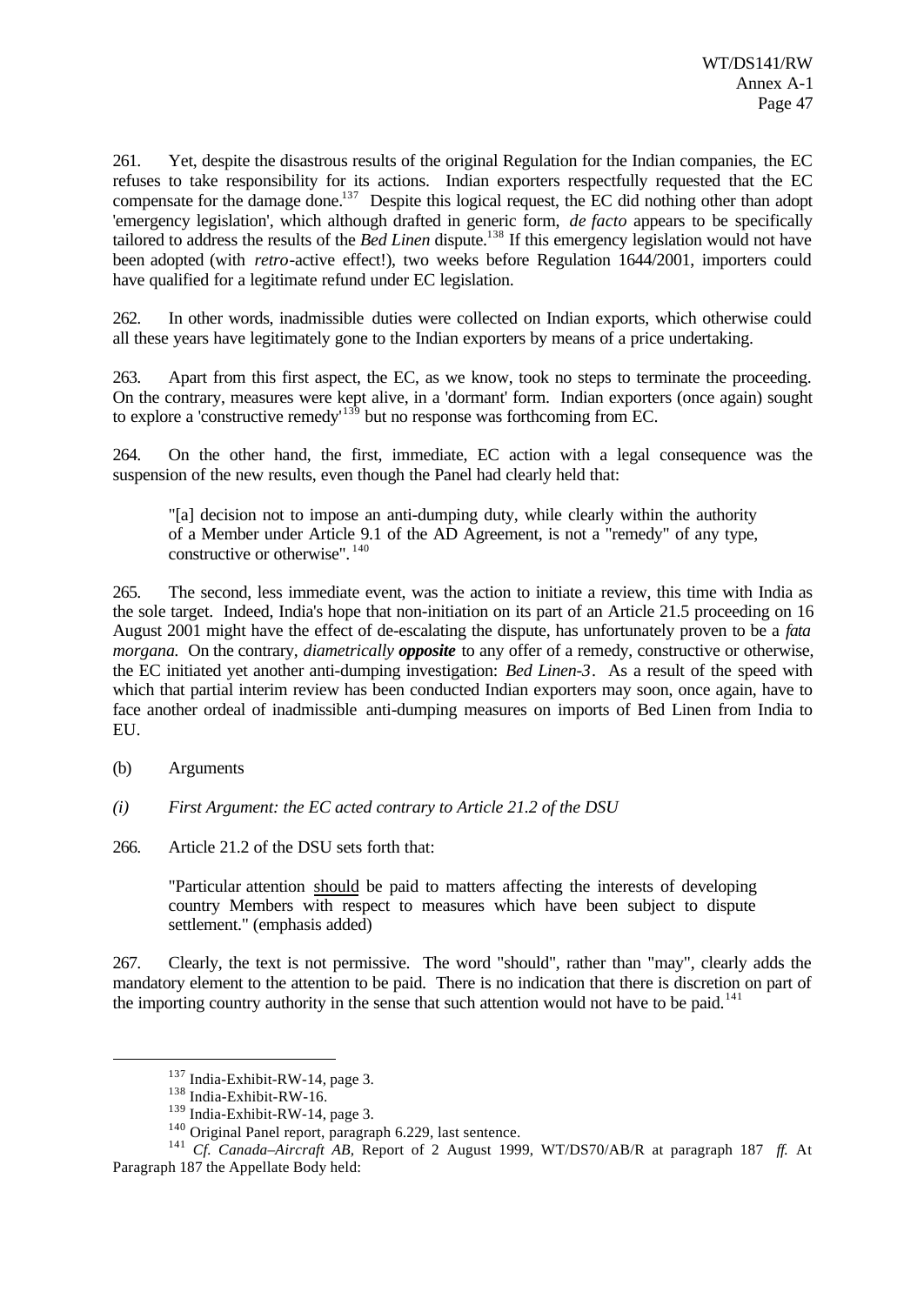l

268. *Paraphrasing* the relevant reasoning of the Appellate Body to the situation at hand: '*If Members that are requested, under Article 21.2 DSU, to pay particular attention to matters affecting the interests of developing country, and Members had no legal duty to pay such particular attention then this Article would be rendered meaningless.*<sup>142</sup>

269. Thus, Article 21.2 contains a clear obligation once the other elements of the provision are fulfilled. This line of reasoning was also the view of the EC in *Korea–Dairy Products*.<sup>143</sup> In that proceeding the EC argued, as regards the meaning of 'should', that "*even assuming* that an obligation which is not accompanied by criteria is not mandatory<sup> $n<sup>144</sup>$ </sup> (emphasis added) this would be different in the case there were express criteria. It will be noted that Article 21.2 *does* contain two express criteria that trigger the obligation; thus *even assuming that* 'should' alone is not always mandatory as such, the two additional express criteria leave no doubt.

270. That these two other criteria are fulfilled and are not disputed is beyond doubt: the matter affects the interests of India, $^{145}$  and has been subject to dispute settlement.<sup>146</sup>

"We note that Article 13.1 of the DSU provides that "A Member *should* respond promptly and fully to any request by a panel for such information as the panel considers necessary and appropriate." (emphasis added) Although the word "should" is often used colloquially to imply an exhortation, or to state a preference, it is not always used in those ways. It can also be used "to express a duty [or] obligation".<sup>120</sup> The word "should" has, for instance, previously been interpreted by us as expressing a "duty" of panels in the context of Article 11 of the DSU.<sup>121</sup> Similarly, we are of the view that the word "should" in the third sentence of Article 13.1 is, in the context of the whole of Article 13, used in a normative, rather than a merely exhortative, sense. Members are, in other words, under a duty and an obligation to "respond promptly and fully" to requests made by panels for information under Article 13.1 of the DSU.

 $\overline{120}$ <sup>120</sup> *The Concise Oxford English Dictionary*, (Clarendon Press, 1995), p. 1283. See also *The Shorter Oxford English Dictionary*, (Clarendon Press, 1993), Vol. II, p. 2808, and *Black's Law Dictionary*, (West Publishing Co., 1990), p. 1379, which states that "should" "ordinarily impl[ies] duty or obligation; although usually no more than an obligation of propriety or expediency, or moral obligation, thereby distinguishing it from 'ought'."

<sup>121</sup> *European Communities – Hormones*, *supra*, footnote 64, para. 133."

<sup>142</sup> *Ibid.* Paraphrase based on first sentence of para. 188, where the Appellate Body stated that:

"If Members that were requested by a panel to provide information had no legal duty to "respond" by providing such information, that panel's undoubted legal "*right* to seek" information under the first sentence of Article 13.1 would be rendered meaningless. A Member party to a dispute could, at will, thwart the panel's factfinding powers and take control itself of the information-gathering process that Articles 12 and 13 of the DSU place in the hands of the panel.<sup>122</sup> A Member could, in other words, prevent a panel from carrying out its task of finding the facts constituting the dispute before it and, inevitably, from going forward with the legal characterization of those facts. Article 12.7 of the DSU provides, in relevant part, that "…the report of a panel shall set out the findings of fact, the applicability of relevant provisions and the basic rationale behind any findings and recommendations that it makes." If a panel is prevented from ascertaining the real or relevant facts of a dispute, it will not be in a position to determine the applicability of the pertinent treaty provisions to those facts, and, therefore, it will be unable to make any principled findings and recommendations to the DSB."

 $\overline{122}$ <sup>122</sup> *United States – Shrimp*, *supra*, footnote 24, para. 106."

<sup>143</sup> *Korea–Definitive Safeguard Measure on Imports of Certain Dairy Products*, Report of the Appellate Body of 14 December 1999, WT/DS98/AB/R, paragraph 33.

<sup>144</sup> *Ibid.,* paragraph 34. The EC therefore also departs from the point of view that in fact *even without* express criteria the word 'should' contains an obligation.

 $145$  Original Panel report, paragraph 6.221, second sentence.

<sup>146</sup> India-Exhibit-RW-1.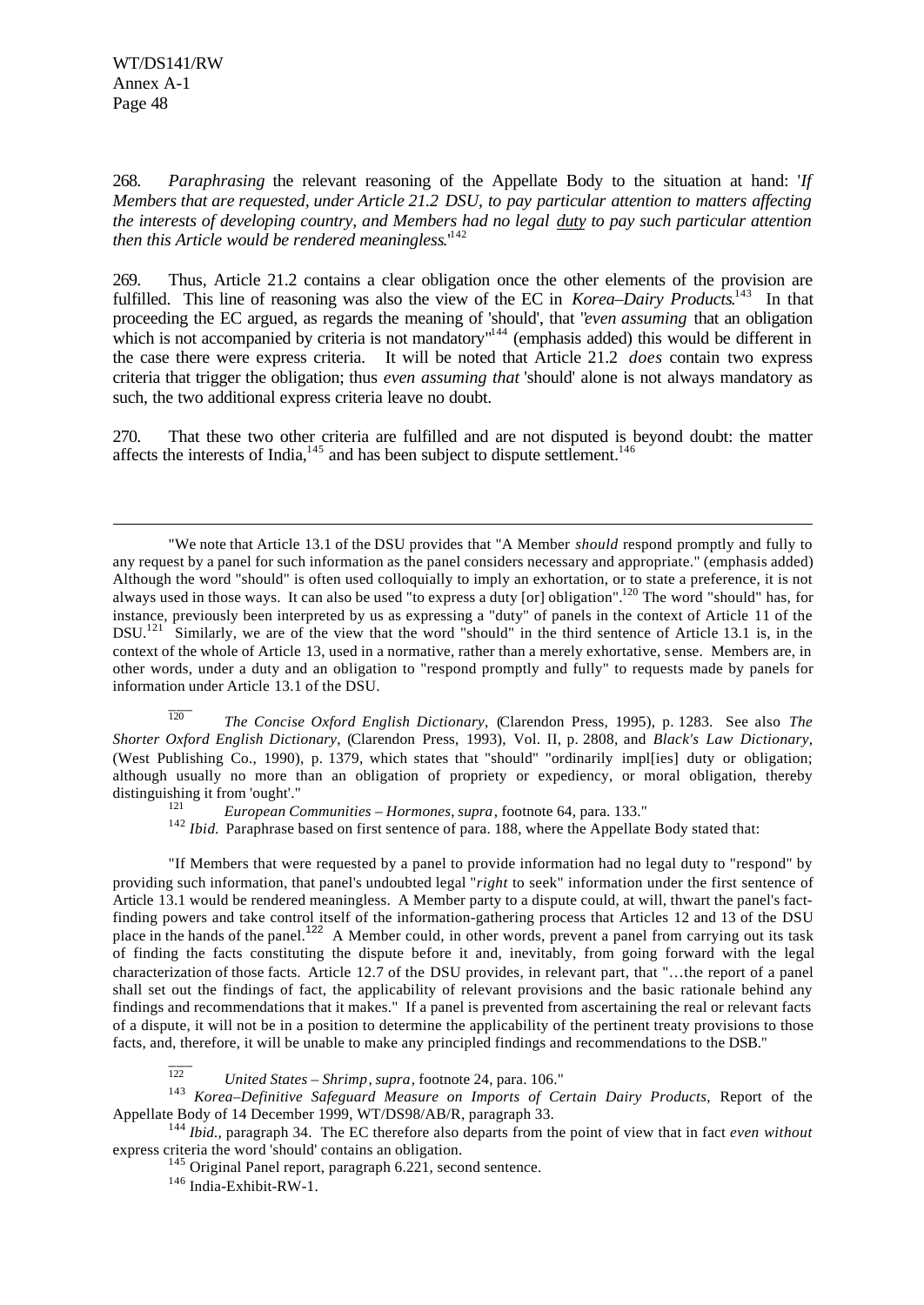271. Despite these criteria having been fulfilled, and accordingly the obligation having been triggered beyond doubt, the EC did not pay any particular attention to the Article. Nothing particular happened, except the suspension of measures, which, however, as already indicated by the original panel, is not a remedy of any type, constructive or otherwise. The EC would not wish to defy common sense by arguing that where suspension does *not* qualify as a 'remedy' (constructive or otherwise), it *does* qualify as 'particular attention'. Perplexing enough, and contrary to *any* interpretation of Article 21.2 DSU, Indian exporters are the target of a third *Bed linen* anti-dumping proceeding.

*(ii) Second Argument: The EC acted contrary to Article 15 ADA*

272. As pointed out, the Panel had previously held that:

"[a] decision not to impose an anti-dumping duty, while clearly within the authority of a Member under Article 9.1 of the AD Agreement, is not a "remedy" of any type, constructive or otherwise".  $147$ 

273. Despite this pertinent finding of the Panel, this decision not to impose is *exactly* what the EC did. The EC neither terminated the proceeding, as the outcome-decisive injury findings would have mandated, nor explored any remedy, constructive or otherwise.

274. India had in the past already explained the preference of exporters for an undertaking. The EC was reminded of this fact on 3 July 2001.<sup>148</sup>

275. Yet, once again, nothing was explored, despite the mandatory language of the text of Article 15: "*shall*". India once again regrets the inaction. India requests the Panel to find that the failure to pay heed to the mandatory language of the provision, and moreover to do *exactly* what the Panel found *not* to be a remedy, constitutes an inconsistency with Article 15.

# **3. Intermediate Conclusions**

276. India considers that it has presented a *prima facie* case with respect to the question as to how the EC has acted inconsistently with Articles 15 ADA and 21.2 DSU. Accordingly, India requests that the Panel make such finding.

# **V. CONCLUSIONS**

277. For the above reasons, India requests the Panel to find that:

1. By failing to withdraw the measures found to be inconsistent with the Anti-Dumping Agreement and to bring its measures into conformity with its obligations under the Anti-Dumping Agreement within the mutually agreed reasonable period of time, the EC has failed to comply with the DSB recommendations and rulings in this dispute; and

2. The re-determination, as amended, and the subsequent actions, as identified above, are inconsistent with the following provisions of the Anti-Dumping Agreement and the DSU:

? Article 2.2.2(ii) of the ADA by not properly calculating a "weighted average" of amounts for SG&A and profits;

<sup>&</sup>lt;sup>147</sup> Original Panel report, paragraph 6.229, last sentence.

<sup>&</sup>lt;sup>148</sup> Exhibit-India-RW-14.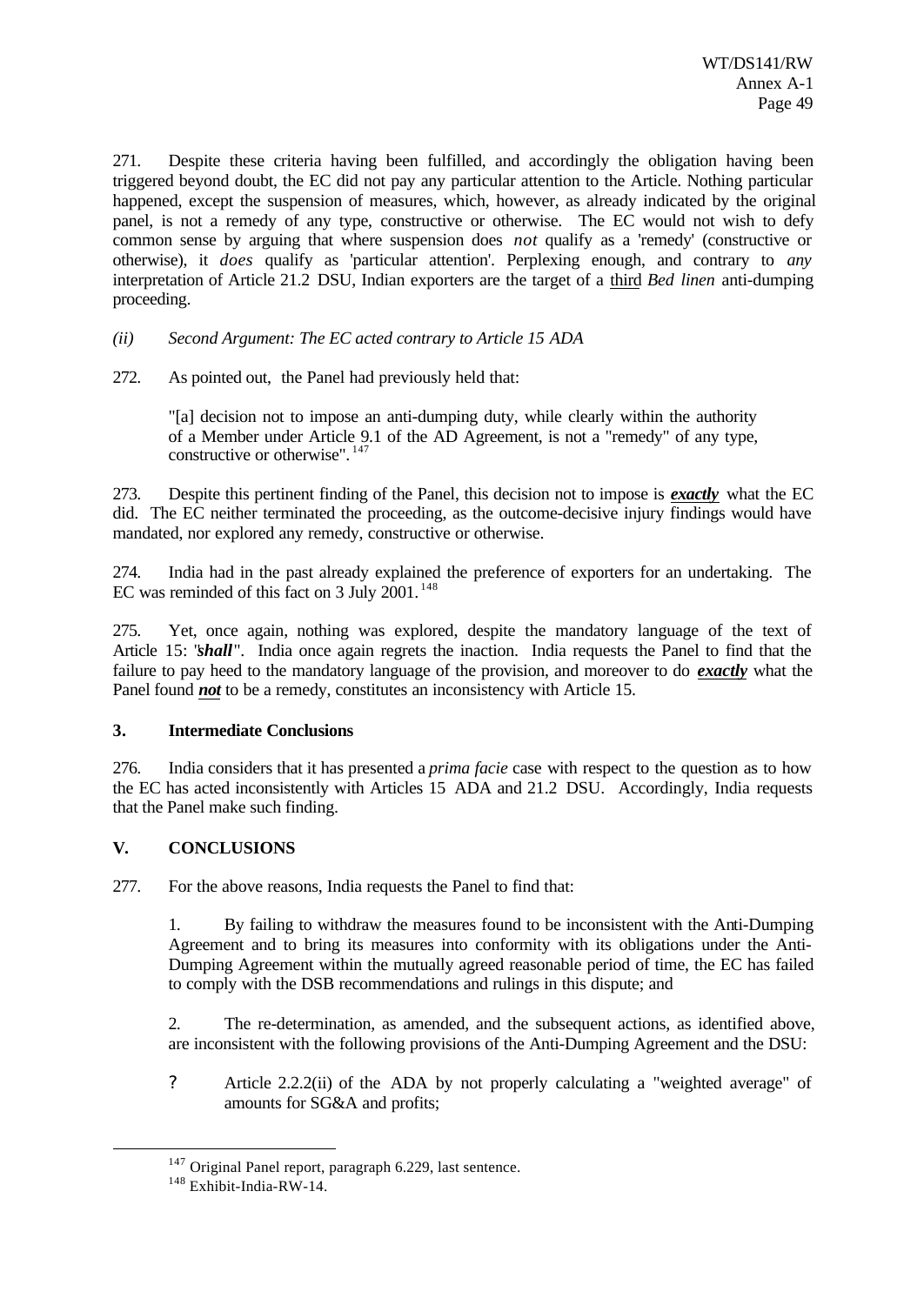- ? Articles 3.1 and 3.3 of the ADA by cumulating Indian imports with those from a country for which no dumping was found;
- ? Article 5.7 of the ADA by not simultaneously considering the evidence of dumping and injury;
- ? Articles 3.1 and 3.2 of the ADA by not properly excluding the portion of non-dumped imports from the total volume of Indian imports;
- ? Articles 3.1 and 3.4 of the ADA by reciting factors without even collecting them and by failing to enter into an overall reconsideration and analysis of the information in light of the requirements of the Anti-Dumping Agreement;
- ? Article 3.5 of the ADA by incorrectly establishing a causal relationship between dumped imports and injury and by disregarding the non-attribution language;
- ? Article 15 of the ADA by not exploring any remedy, constructive or otherwise; and
- ? Article 21.2 of the DSU by failing to pay particular attention to this matter affecting India, and which already had formed the subject of dispute settlement.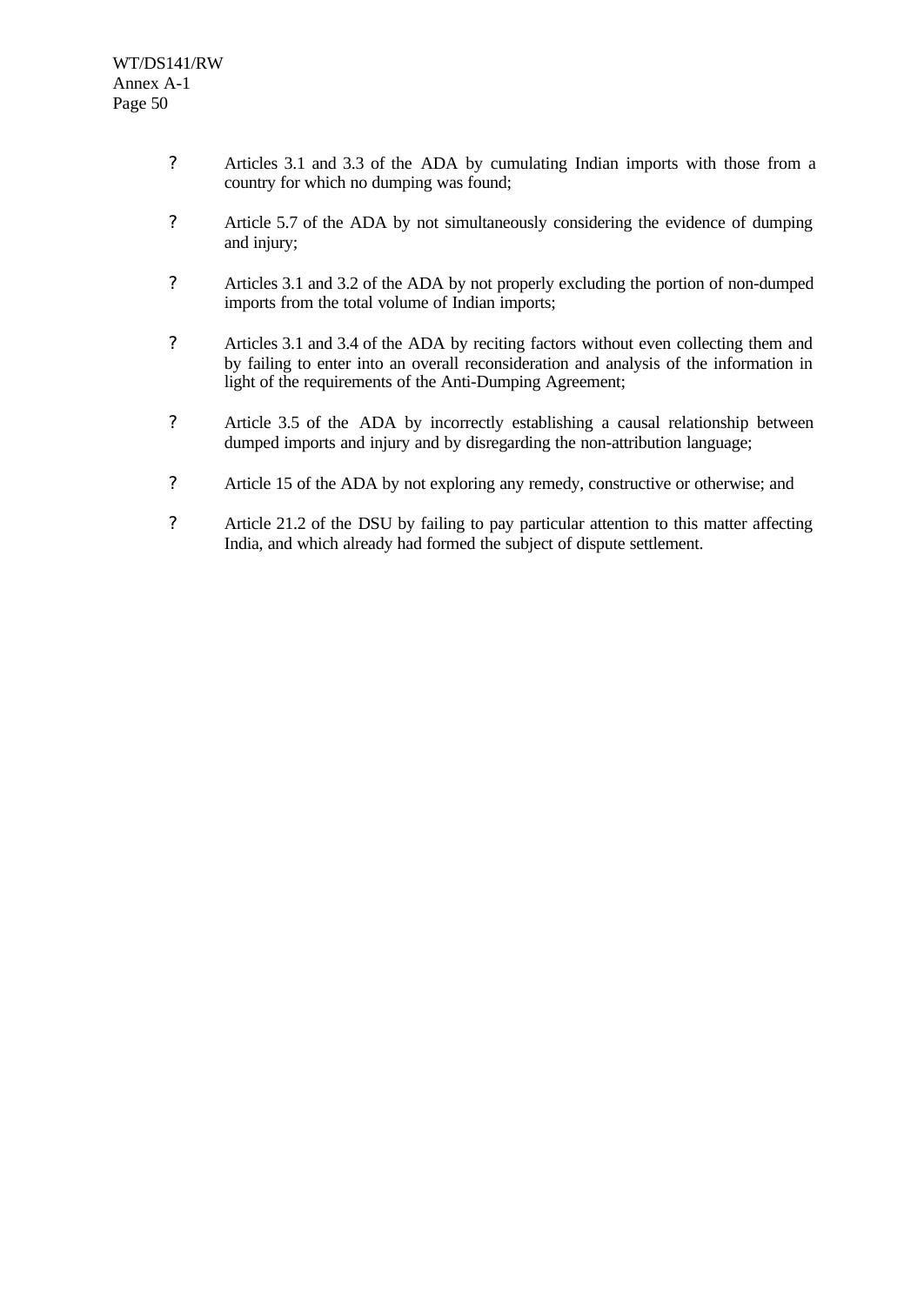# **ANNEX A-2**

# FIRST SUBMISSION OF THE EUROPEAN COMMUNITIES

Geneva, 29 July 2002

# **Summary of Contents Page**

| L.   |    |    |  |  |
|------|----|----|--|--|
| II.  |    |    |  |  |
| III. |    |    |  |  |
|      | A. |    |  |  |
|      |    | 1. |  |  |
|      |    | 2. |  |  |
|      |    | 3. |  |  |
|      |    | 4. |  |  |
|      |    | 5. |  |  |
|      |    | 6. |  |  |
|      |    | 7. |  |  |
|      | B. |    |  |  |
|      |    | 1. |  |  |
| IV.  |    |    |  |  |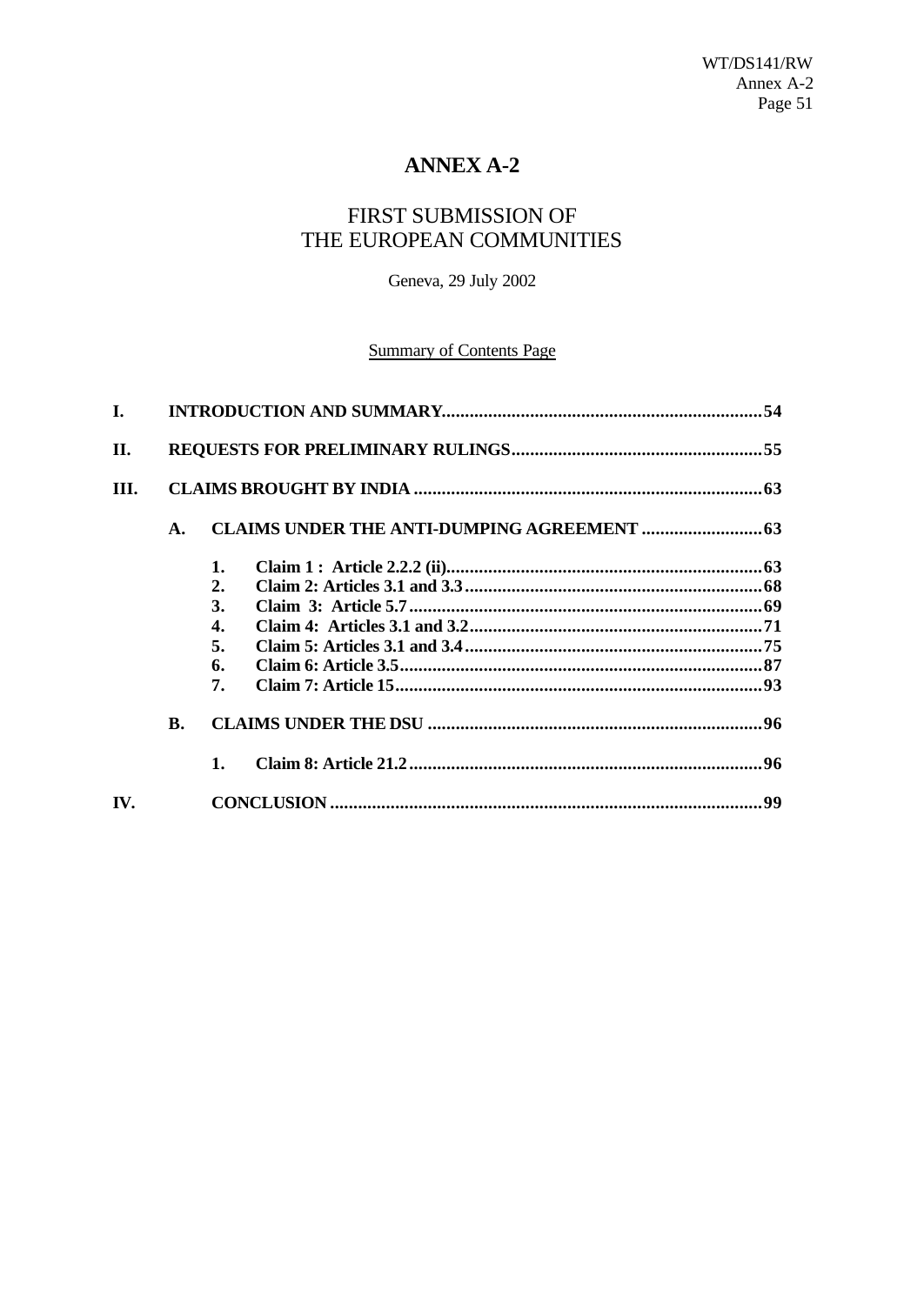# **Table of Contents**

| 1.               |                                                                                |  |
|------------------|--------------------------------------------------------------------------------|--|
| 2.               | Regulations 160/2002 and 696/2002 are not measures "taken to comply"           |  |
|                  |                                                                                |  |
|                  | Α.                                                                             |  |
|                  | <b>B.</b>                                                                      |  |
| 3.               | The relevant date for assessing the consistency of the measures                |  |
|                  | "taken to comply" is the date of establishment of the Panel58                  |  |
|                  | A.                                                                             |  |
|                  | <b>B.</b>                                                                      |  |
| $\overline{4}$ . | Claims that could have been raised in the original dispute                     |  |
|                  |                                                                                |  |
|                  | А.                                                                             |  |
|                  | <b>B.</b>                                                                      |  |
| 5.               |                                                                                |  |
|                  | $A_{-}$                                                                        |  |
|                  | <b>B.</b>                                                                      |  |
|                  | Claims that the EC failed to respect the agreed "reasonable"<br>$\mathbf{C}$ . |  |
|                  |                                                                                |  |
|                  |                                                                                |  |
|                  |                                                                                |  |
|                  |                                                                                |  |
|                  |                                                                                |  |
| 1.               |                                                                                |  |
|                  | $\mathsf{A}$ .                                                                 |  |
|                  | <b>B.</b>                                                                      |  |
|                  | C.                                                                             |  |
|                  |                                                                                |  |
|                  |                                                                                |  |
|                  |                                                                                |  |
|                  | (d) The $EC$ 's interpretation does not contradict the positions               |  |
|                  |                                                                                |  |
|                  | The EC has exercised reasonably the discretion afforded by<br>(e)              |  |
|                  |                                                                                |  |
|                  | (f)                                                                            |  |
|                  | $(g)$ Averaging the SGA and profit according to volume measured by             |  |
|                  |                                                                                |  |
| 2.               |                                                                                |  |
|                  | A.                                                                             |  |
|                  | <b>B.</b>                                                                      |  |
|                  | C.                                                                             |  |
| 3.               |                                                                                |  |
|                  | A.                                                                             |  |
|                  | <b>B.</b>                                                                      |  |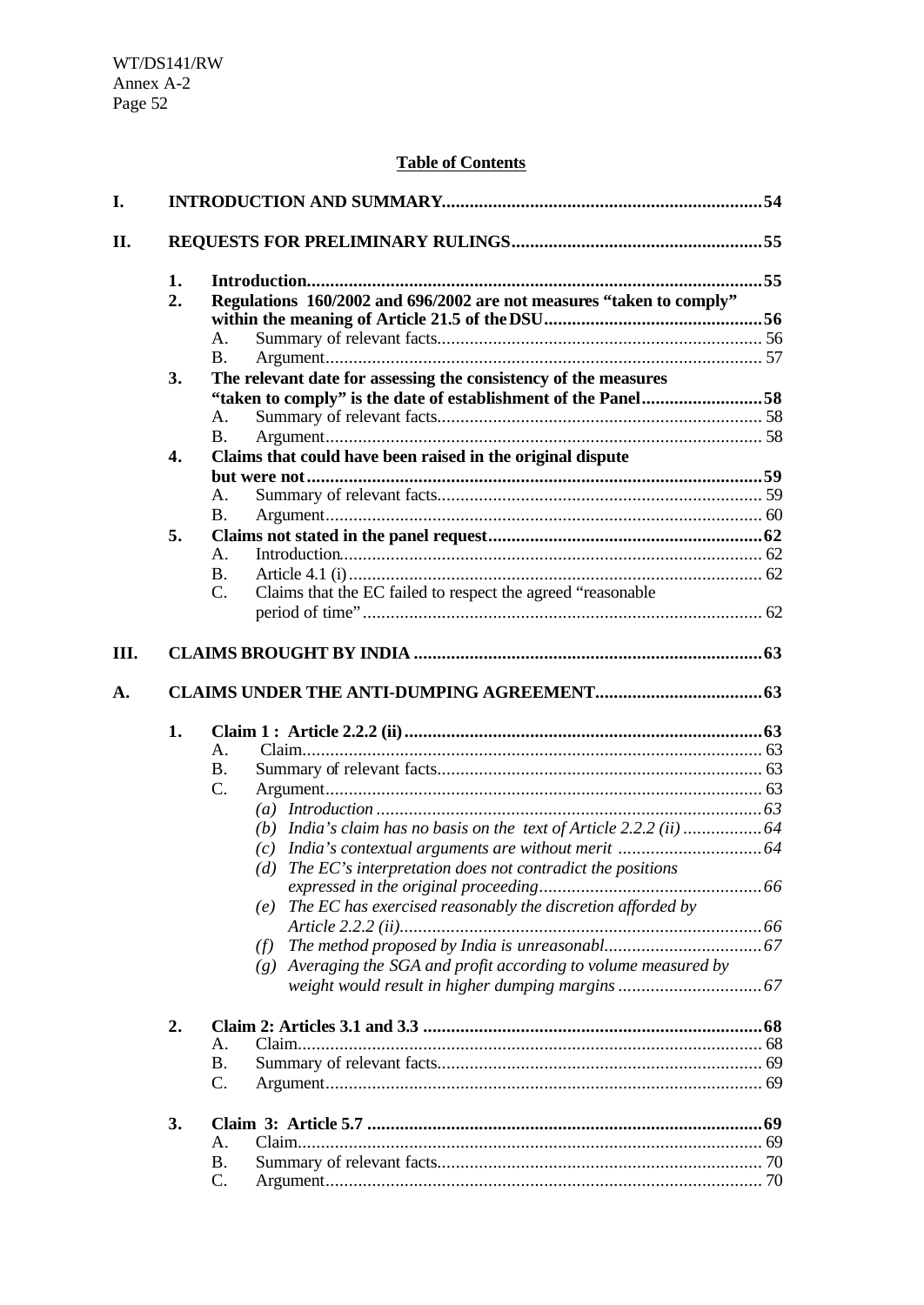| 4. |                 |                                                                    |  |  |
|----|-----------------|--------------------------------------------------------------------|--|--|
|    | $\mathsf{A}$ .  |                                                                    |  |  |
| Β. |                 |                                                                    |  |  |
|    | C.              |                                                                    |  |  |
|    | (a)             |                                                                    |  |  |
|    | (b)             |                                                                    |  |  |
| 5. |                 |                                                                    |  |  |
|    | A.              |                                                                    |  |  |
|    | <b>B.</b>       |                                                                    |  |  |
|    | C.              |                                                                    |  |  |
|    |                 |                                                                    |  |  |
|    |                 |                                                                    |  |  |
|    |                 |                                                                    |  |  |
|    |                 |                                                                    |  |  |
|    |                 |                                                                    |  |  |
|    |                 | (i)                                                                |  |  |
|    |                 | (ii)                                                               |  |  |
|    |                 |                                                                    |  |  |
|    |                 |                                                                    |  |  |
|    |                 | (v)                                                                |  |  |
|    |                 |                                                                    |  |  |
|    |                 |                                                                    |  |  |
|    |                 |                                                                    |  |  |
|    |                 |                                                                    |  |  |
|    |                 | (x)                                                                |  |  |
|    |                 |                                                                    |  |  |
|    |                 |                                                                    |  |  |
|    |                 |                                                                    |  |  |
|    |                 |                                                                    |  |  |
|    |                 |                                                                    |  |  |
|    |                 |                                                                    |  |  |
|    |                 | (c)                                                                |  |  |
|    |                 |                                                                    |  |  |
|    |                 |                                                                    |  |  |
|    |                 |                                                                    |  |  |
|    |                 | (iv) Attribution of sampled figures to Community industry 86       |  |  |
|    |                 |                                                                    |  |  |
|    |                 |                                                                    |  |  |
|    |                 |                                                                    |  |  |
| 6. |                 |                                                                    |  |  |
|    | А.              |                                                                    |  |  |
|    | <b>B.</b>       |                                                                    |  |  |
|    |                 |                                                                    |  |  |
|    |                 |                                                                    |  |  |
|    | $\mathcal{C}$ . |                                                                    |  |  |
|    |                 |                                                                    |  |  |
|    |                 | Dumped imports do not have to be the sole cause of injury90<br>(i) |  |  |
|    |                 | Injury can be found to exist even where dumped imports<br>(ii)     |  |  |
|    |                 |                                                                    |  |  |
|    |                 | (iii) the injury finding was not based upon a decrease of the      |  |  |
|    |                 |                                                                    |  |  |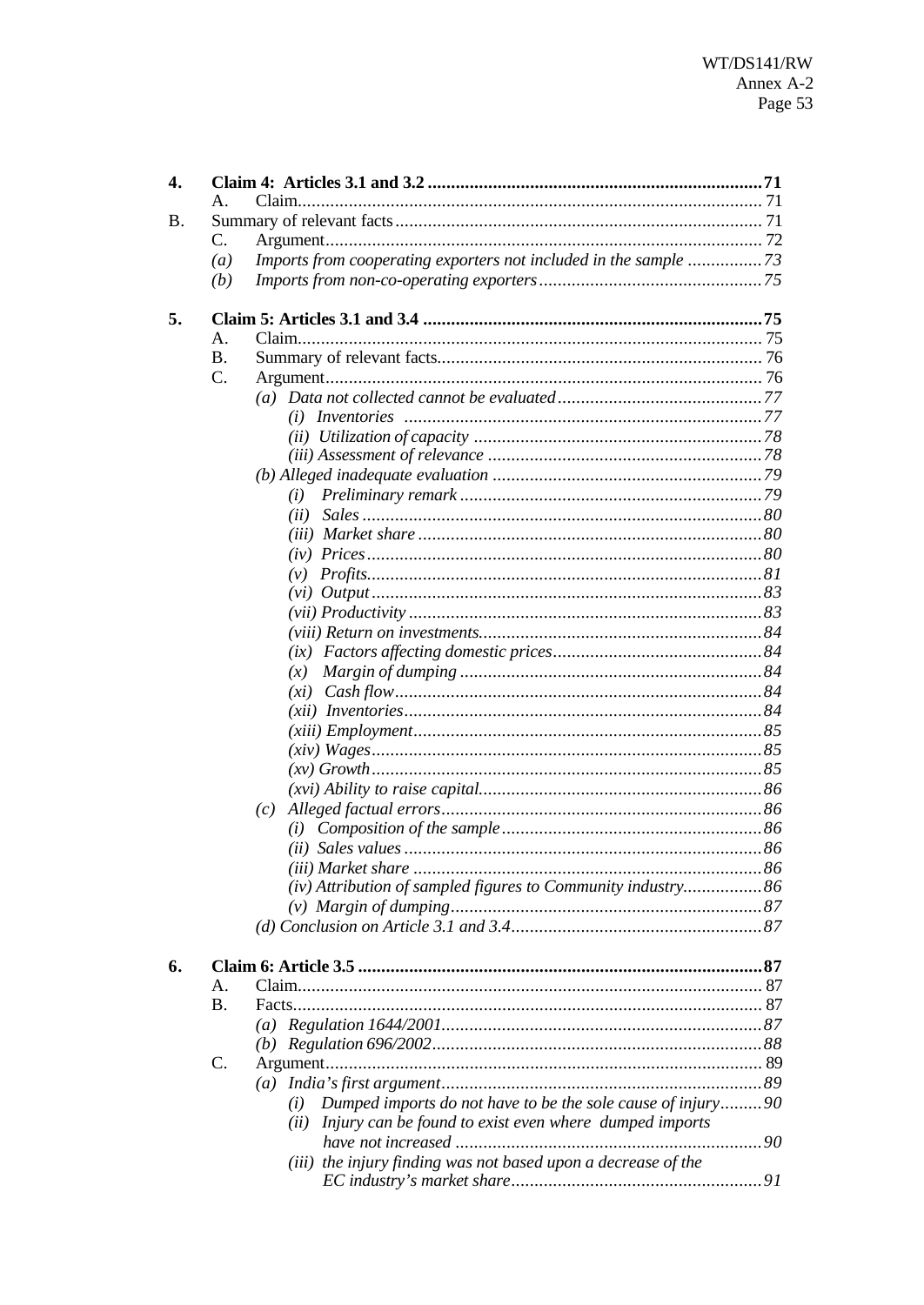| $(c)$ In the alternative, the suspension of the application of duties is |
|--------------------------------------------------------------------------|
|                                                                          |
|                                                                          |
|                                                                          |
|                                                                          |
|                                                                          |
|                                                                          |
|                                                                          |
|                                                                          |
|                                                                          |
|                                                                          |
|                                                                          |
| The EC authorities did pay particular attention to the interests         |
|                                                                          |
|                                                                          |
|                                                                          |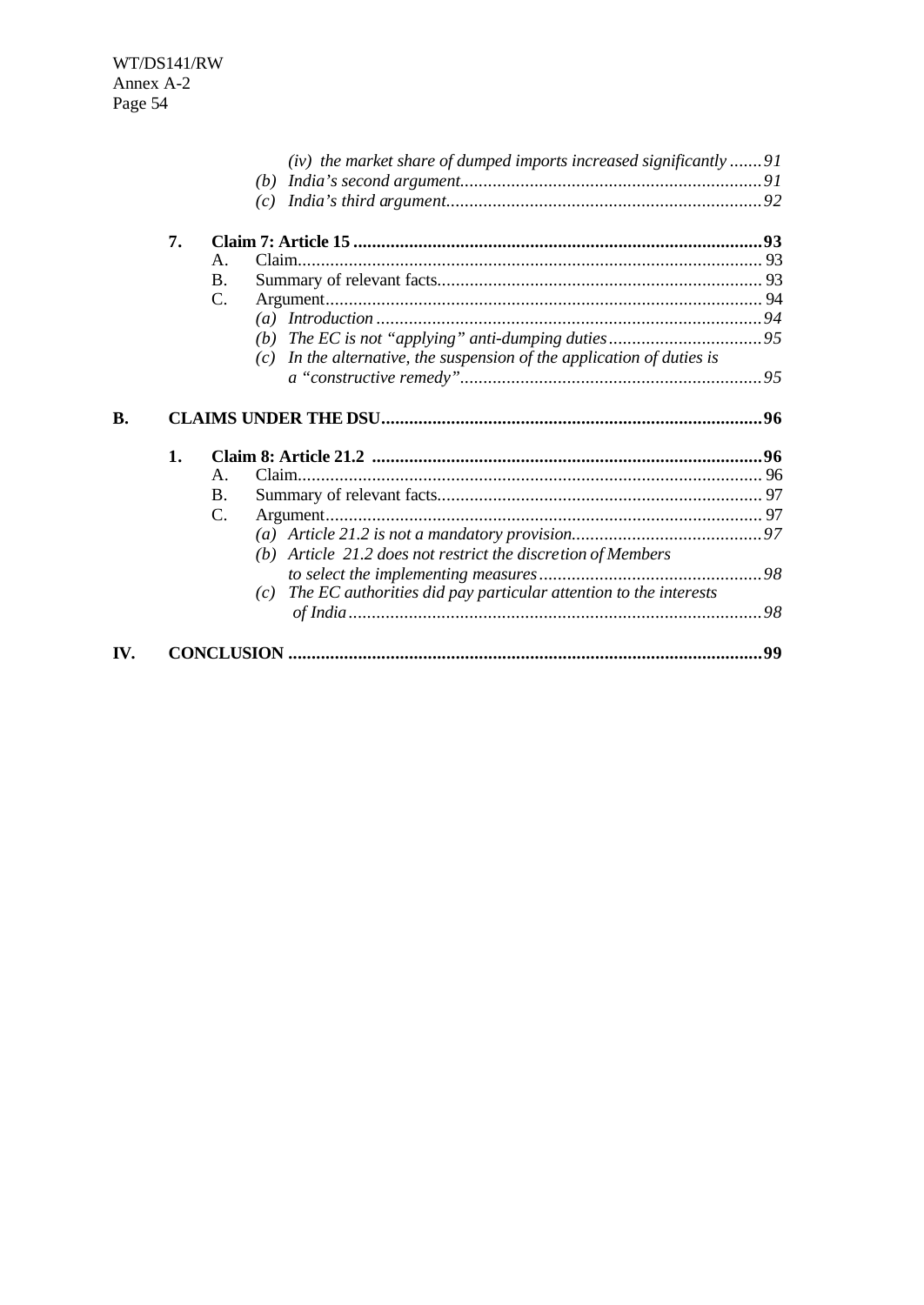## **I. INTRODUCTION AND SUMMARY**

1. This first submission of the European Communities (the "EC") is filed in response to the submission of India of 15 July 2002. In Section II the EC raises a series of preliminary objections in accordance with paragraph 13 of the Working Procedures. In Section III the EC addresses the claims and arguments made by India.

2. The EC requests the Panel to make preliminary rulings to the effect that certain claims raised in India's submission are not within the Panel's jurisdiction, because they concern measures which were not "taken to comply" with the recommendations and rulings of the Dispute Settlement Body (the "DSB") in the original dispute, or because they concern findings which could have been raised by India during the original proceeding, or because they were not properly stated in the request for the establishment of the Panel.

3. To the extent that the Panel would consider that the claims raised in India's submission are within its jurisdiction, the EC submits that they are manifestly unfounded.

4. Article 2.2.2(ii) of the *Agreement on Implementation of the General Agreement on Tariffs and Trade 1994* (the "Anti-Dumping Agreement") does not prescribe the use of any specific averaging method. By using the sales value of the "other exporters or producers" as averaging factor, the EC authorities have exercised the discretion afforded by Article 2.2.2 (ii) in a reasonable manner. In contrast, the averaging method proposed by India would lead to a meaningless and unreasonable result. In any event, the violation alleged by India is inconsequential and does not give rise to nullification or impairment.

5. The EC authorities acted consistently with Article 3.3 of the *Anti-Dumping Agreement*. At the time when Regulation  $1644/2001<sup>1</sup>$  (which is the only measure "taken to comply") was adopted, the EC authorities were entitled to treat imports from Pakistan as "dumped". In any event, as of the date of establishment of the Panel (which is the relevant date for assessing the consistency of the measures "taken to comply" with the covered agreements) the injury finding was based exclusively on the effects of the dumped imports from India.

6. Article 5.7 of the *Anti-Dumping Agreement* applies only with respect to the original investigation. It does not apply to subsequent reviews or to re-determinations made for the purpose of implementing the DSB's rulings and recommendations or of applying the legal interpretations made in adopted Appellate Body or panel reports.

7. The EC authorities found that all imports from non-sampled exporters (both co-operating and non-co-operating) were "dumped". Therefore, they were entitled to consider all such imports as "dumped" for the purposes of Article 3.2 of the *Anti-Dumping Agreement*. India's claim is illogical and untenable. It implies that the same imports may be simultaneously "dumped" and "non-dumped" under different provisions of the *Anti-Dumping Agreement*.

8. The EC carried out an overall reconsideration and analysis of the economic indicators pertaining to injury. In doing so, it properly evaluated these factors, for which it had already collected data in the original investigation, in accordance with the requirements of Article 3.1 and 3.4. It concluded that whilst the Community industry managed to increase production and to slightly increase its sales volume and market share by concentrating on sales of higher value niche products, it nevertheless suffered declining and inadequate profitability, which was basically the result of price

<sup>&</sup>lt;sup>1</sup> Council Regulation (EC) No 1644/2001, of 7 August 2001 (OJ L 219/1, 14.8.2001) ("Regulation 1644/2001") (Exhibit India – RW – 18).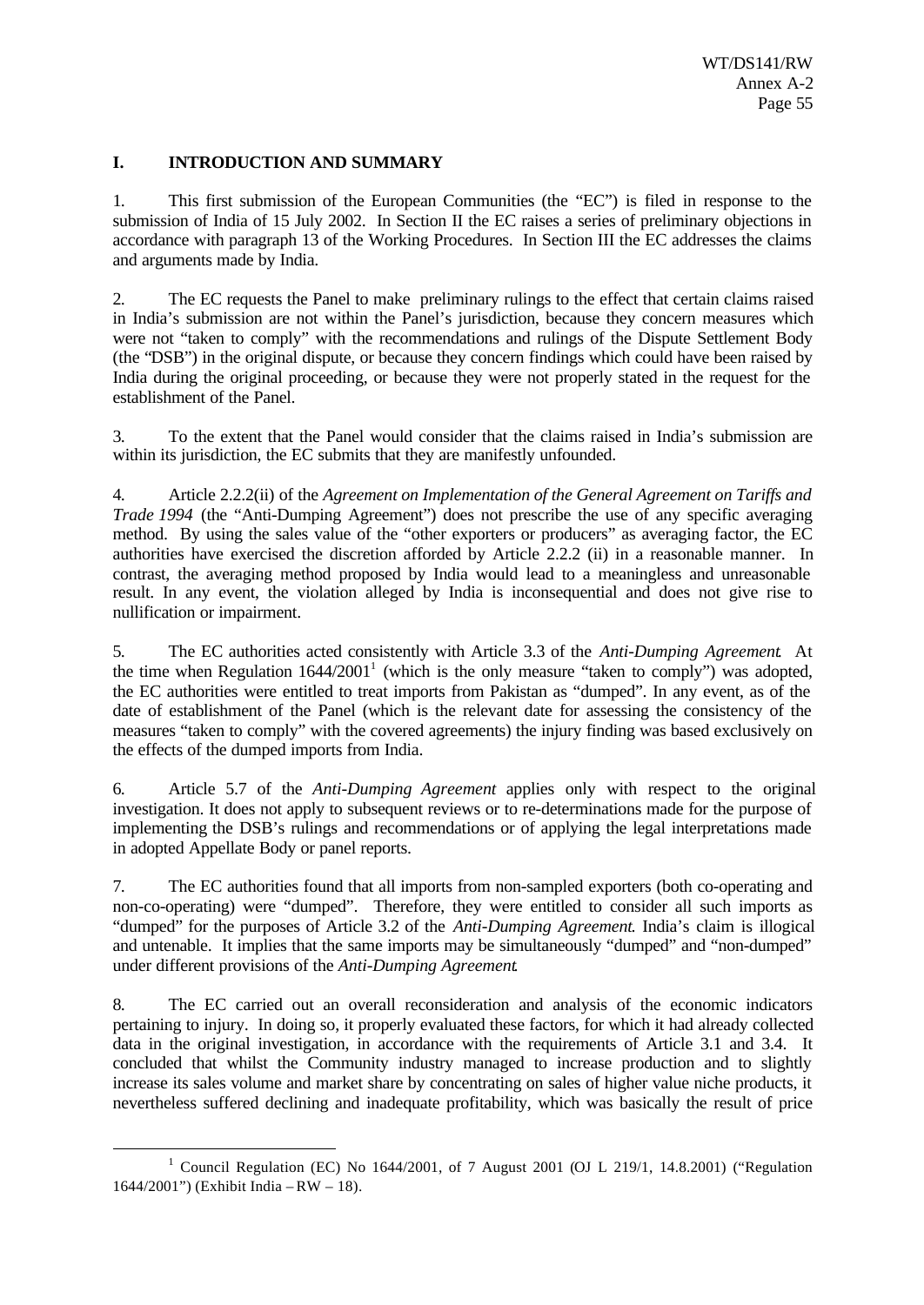suppression. The injury indicators for cash flow, return on investments and employment also showed declining trends. The EC did not base its injury determination on erroneous or misrepresented facts.

9. The EC authorities made a proper determination that dumped imports were a genuine and substantial cause of injury, as required by Article 3.5 of the *Anti-Dumping Agreement*. They did examine all known causes of injury. The increase in the cost of raw cotton was not a separate cause of injury.

10. The requirement to explore "constructive remedies" provided for in Article 15 of the *Anti-Dumping Agreement* must be fulfilled before "applying" anti-dumping duties. Since the EC is not "applying" anti-dumping duties, it cannot be accused of having violated that obligation. Assuming *arguendo* that the EC authorities had been required to explore "constructive remedies", the suspension of the application of the anti-dumping duties would qualify as a "constructive remedy".

11. Article 21.2 of the *Understanding on Rules and Procedures Governing the Settlement of Disputes* (the "DSU") is a non-mandatory provision. In any event, the EC authorities did pay "particular attention" to the interests of India.

# **II. REQUESTS FOR PRELIMINARY RULINGS**

## **1. Introduction**

l

12. The EC requests that the Panel make the following preliminary rulings in accordance with paragraph 13 of its Working Procedures:

- (1) Regulations  $160/2002^2$  and  $696/2002^3$  are not measures "taken to comply" with the DSB's rulings and recommendations within the meaning of Article 21.5 of the *DSU* and, therefore, are not within the Panel's jurisdiction;
- (2) the relevant date for assessing the consistency of the measures "taken to comply" with the covered agreements is the date of establishment of the Panel;
- (3) certain claims raised by India in its first submission with respect to findings set out in the original measure which were not challenged by India before the original Panel, and which have not been modified by the measures at issue in this dispute, are not properly before this Panel; and
- (4) the following claims raised by India in its first submission were not stated in its request for the establishment of the Panel, contrary to the requirement imposed by Article 6.2 of the *DSU*, and are, therefore, not within the Panel's terms of reference:
	- the claim that the EC acted inconsistently with Article 4.1(i) of the *Anti-Dumping Agreement* by excluding from the "Community industry" a producer which had imported bed linen from Pakistan;
	- the claim that the EC failed to respect the "reasonable period of time" agreed by the parties under Article 21.3 b) of the *DSU.*

<sup>&</sup>lt;sup>2</sup> Council Regulation (EC) No 160/2002, of 28 January 2002 (OJ L 26/1, 30.1.2002) ("Regulation 160/2002") (Exhibit India – RW – 22).

 $3^{3}$  Council Regulation (EC) No 696/2002, of 22 April 2002 QJ L 109/3, 25.4.2002) ("Regulation 696/2002") (Exhibit India – RW – 30).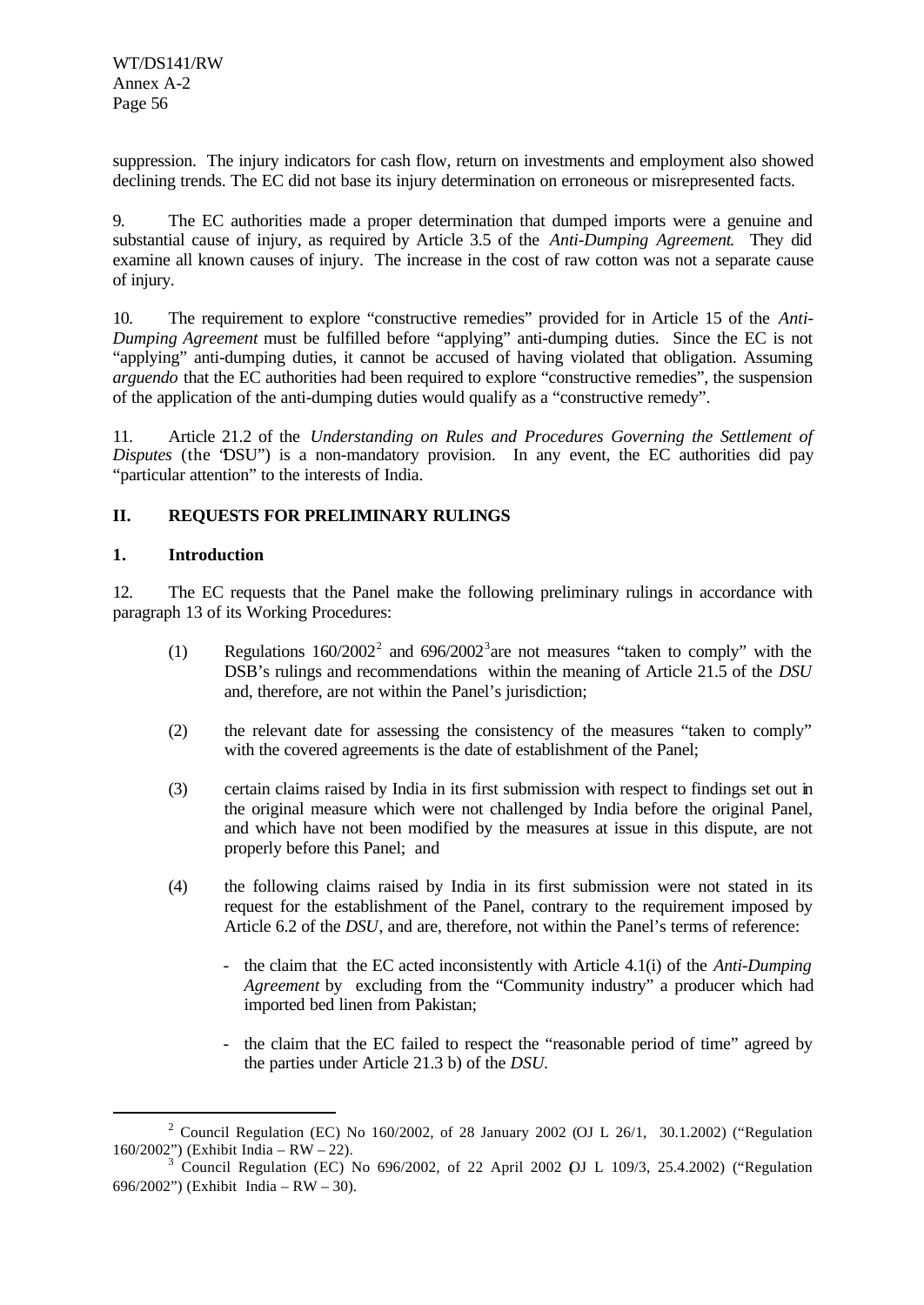#### **2. Regulations 160/2002 and 696/2002 are not measures "taken to comply" within the meaning of Article 21.5 of the DSU**

A. Summary of relevant facts

13. In the original panel proceeding India submitted no claims against the findings of dumping with respect to imports originating in Pakistan and Egypt reached by the EC authorities in Regulation  $2398/97<sup>4</sup>$  Nor, consequently, did the DSB make any rulings or recommendations with respect to such findings.

14. For that reason, when implementing the DSB's rulings and recommendations, the EC authorities did not re-examine the findings of dumping for Egypt and Pakistan. This was clearly explained in Regulation 1644/2001, which states that

The findings on dumping with regard to imports originating in Egypt and Pakistan have not been revised. The relevant dumping margins are set out in recitals 29 to 31 of the definitive Regulation.<sup>5</sup>

15. Subsequently, nevertheless, the EC authorities decided, on their own motion, to determine whether imports originating in Pakistan and Egypt were dumped in the light of the legal interpretations made by the panel and the Appellate Body in *Bed Linen*. The results of that redetermination are set out in Regulation 160/2002.

16. The EC authorities concluded in Regulation 160/2002 that imports originating in Pakistan were not dumped.<sup>6</sup> It was decided, therefore, to terminate the anti-dumping proceeding with respect to those imports.<sup>7</sup>

17. As regards imports originating in Egypt, the EC authorities concluded that they lacked the necessary information to re-calculate the dumping margin in accordance with the legal interpretations made in *Bed Linen* and, therefore, to reach a finding on whether or not imports from Egypt were dumped. More specifically, Regulation 160/2002 states that

There are no data available from the original investigation which would allow the determination of the amount for profit on the basis of any methodology provided for under Article 2(6) of the basic regulation. In these circumstances, a detailed reconsideration of the dumping margin for Egypt is not possible.<sup>8</sup>

18. In view of the above, it was decided to suspend the application of the anti-dumping duties on imports from Egypt.<sup>9</sup> It was further provided that the duties would expire unless an interested party requested a review within a certain time-limit.<sup>10</sup> Eventually, no such review was requested and the duties on imports originating in Egypt expired as of  $28$  February 2002.<sup>11</sup>

<sup>4</sup> Council Regulation (EC) No 2398/1997, of 28 November 1997 (OJ L 133/1, 4.12.1997) ("Regulation 2398/97") (Exhibit India – 9).

 $<sup>5</sup>$  Regulation 1644/2001, recital 15.</sup>

 $6$  Regulation 160/2002, recital 13.

<sup>&</sup>lt;sup>7</sup> Ibid., Article 2.

<sup>&</sup>lt;sup>8</sup> Ibid., recital 14.

 $<sup>9</sup>$  Ibid., Article 1.1.</sup>

 $10$  Ibid., Article 1. 2.

<sup>&</sup>lt;sup>11</sup> Notice of Expiry published on OJ C65/12, 14.3.2002 (Exhibit India – RW – 24).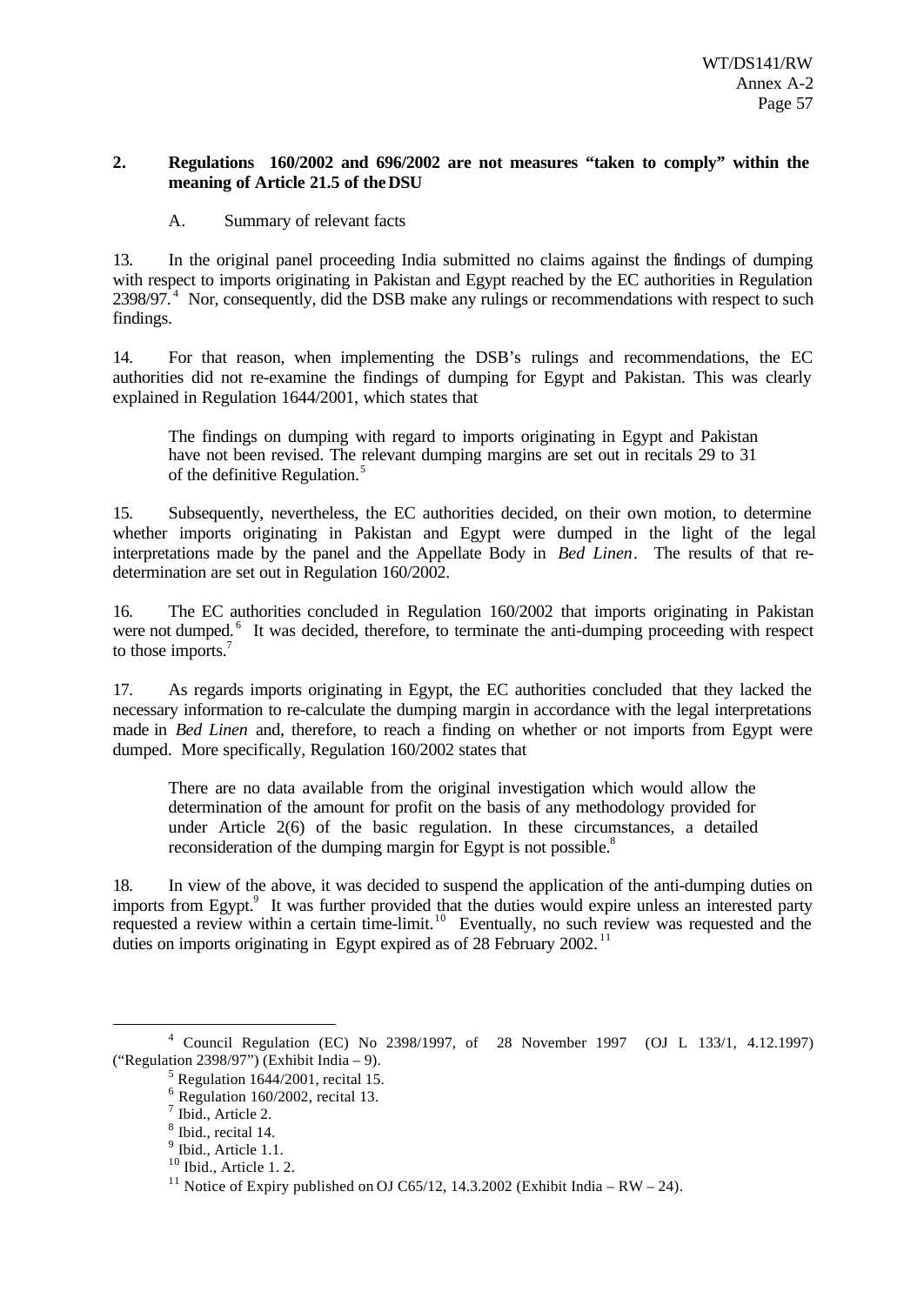19. Following the termination of the proceeding against Pakistan and the expiry of the duties on Egypt, the EC authorities re-assessed the finding of injury made in Regulation 2398/97, as amended by Regulation 1644/2001, in order to determine whether imports from India were, on their own, a cause of injury. The results of that re-assessment are set out in Regulation 696/2002.

20. The EC authorities concluded in Regulation 696/2002 that imports of India, when considered in isolation, were a cause of injury and, therefore, confirmed the imposition of definitive anti-dumping duties on those imports.<sup>12</sup> At the same time, nonetheless, the EC authorities confirmed also the suspension of the application of those anti-dumping duties. $^{13}$ .

21. India has asserted that the EC authorities "quickly came up" with Regulation 696/2002 "in reaction to" India's request for consultations of  $8^{\circ}$  March 2002.<sup>14</sup> That is not true. Regulation 160/2002 already envisaged expressly that it could be necessary to re-assess the injury findings.<sup>15</sup> The reason why no such re-assessment was conducted in Regulation 160/2002 was because of the uncertainty at that moment as to whether the measures applied with regard to imports originating in India and/or Egypt would expire. Following the subsequent decision by the EC Commission to open a review of the measures applied to imports from India and the expiry of the measures on Pakistan and Egypt, the EC Commission conducted a re-assessment of the injury findings, the results of which were promptly disclosed to India.

#### B. Argument

22. Article 21.5 of the *DSU* provides in pertinent part that

Where there is disagreement as to the existence or consistency with a covered agreement of measures *taken to comply* with the recommendations and rulings such dispute shall be decided through recourse to these dispute settlement procedures …<sup>16</sup>

#### 23. As clarified by the Appellate Body in *Canada – Aircraft (21.5)*,

Proceedings under Article 21.5 do not concern just *any* measure of a Member of the WTO; rather, Article 21.5 proceedings are limited to those 'measures *taken to comply* with the recommendations and rulings' of the DSB. In our view, the phrase "measures taken to comply" refers to measures which have been, or which should be, adopted by a Member to bring about compliance with the recommendations and rulings of the DSB.<sup>17</sup>

24. Of all the measures cited in India's panel request, the only measure "taken to comply" with the DSB's recommendations and rulings is Regulation 1644/2001. Accordingly, that is the only measure which should be considered by the Panel when addressing India's claims.

25. Regulation 160/2002 is not a measure "taken to comply" with the DSB's recommendations and rulings in *Bed Linen*. As explained, Regulation 160/2002 sets out the results of the re-examination of the findings of dumping made in Regulation 2398/97 with regard to imports originating in Pakistan

 $12$  Regulation 696/2002, Article 1.

 $13$  Ibid.

<sup>14</sup> India's First Submission, para. 78.

<sup>&</sup>lt;sup>15</sup> Regulation 160/2002, recitals  $20 - 21$ .

<sup>&</sup>lt;sup>16</sup> Emphasis added.

<sup>17</sup> Appellate Body Report, *Canada – Measures Affecting the Export of Civilian Aircraft – recourse by Brazil to Article 21.5 of the DSU* (*"Canada – Aircraft (21.5)"*), WT/DS/AB/RW, para. 36. (Emphasis added in the original).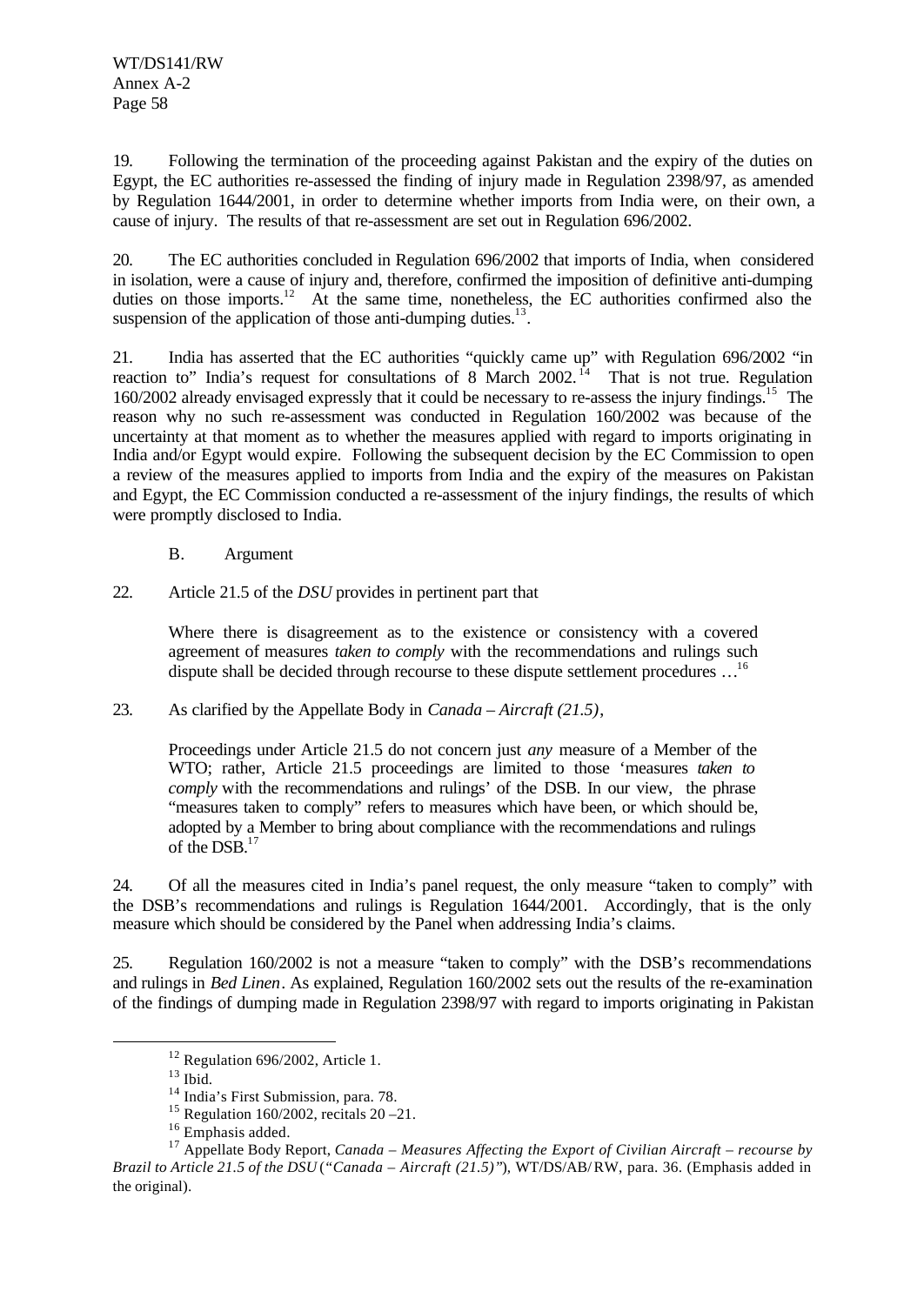and Egypt. The DSB made no recommendations or rulings with respect to such dumping findings, which were not challenged by India at any point during the original panel proceedings. Thus, the EC was under no obligation to re-examine the findings of dumping for Egypt and Pakistan. Therefore, Regulation 160/2002 cannot be considered as a measure "taken to comply" within the meaning of Article 21.5. It is a subsequent and distinct measure, which can be reviewed only by an ordinary panel established under Article 4.7 of the *DSU*.

26. For the same reason, Regulation 696/2002 is not a measure "taken to comply" with the DSB's rulings and recommendations in *Bed Linen*. The injury re-determination made in Regulation 696/2002 was rendered necessary by the earlier decision of the EC authorities to re-determine the findings of dumping for Pakistan and Egypt, which decision, as explained, was not itself a measure "taken to comply" with the DSB's recommendations and rulings in that dispute.

27. Since Regulations 160/2002 and 696/2002 are not measures "taken to comply" with the DSB's recommendations and rulings in *Bed Linen*, any claims involving the findings made by the EC authorities in those two regulations are beyond this Panel's jurisdiction. Those claims should have been brought by India before an ordinary panel established in accordance with Article 4.7 of the *DSU*.

#### **3. The relevant date for assessing the consistency of the measures "taken to comply" is the date of establishment of the Panel**

# A. Summary of relevant facts

28. In accordance with Article 21.3 (b) of the DSU, on 26 April 2001 the EC and India agreed on a "reasonable period of time" for implementing the recommendations and rulings of the DSB of five months and two days, i.e. until 14 August 2002.<sup>18</sup>

29. Regulation 1644/2001 was adopted on 7 August 2001 and published in the EC's Official Journal on 14 August 2001. Regulation 160/2002 was adopted on 28 January 2002 and published on 30 January 2002. Finally, Regulation 696/2002 was adopted on 22 April 2002 and published on 25 April 2002.

30. This Panel was established on 22 May 2002 on the basis of a request made by India on 3 May 2002.

31. Thus, Regulation 1644/2001 was adopted and published before the end of the "reasonable period of time", while Regulations 160/2002 and 696/2002 were adopted and published after the end of the "reasonable period of time", but before this Panel was established.

B. Argument

l

32. At several points in its submission, India argues that, even if the alleged inconsistencies with the *Anti-Dumping Agreement* had been cured by Regulations 160/2002 and 696/2002, those regulations cannot provide a valid "justification" because they were adopted outside the "reasonable period of time".<sup>19</sup>

33. India's allegations reflect a basic misunderstanding of the scope of a panel's mandate under Article 21.5 of the *DSU*. India assumes erroneously that such mandate is limited to establish whether the measures "taken to comply" within the "reasonable period of time" are consistent with the covered agreements.

<sup>18</sup> WT/DS141/10 of 1 May 2001 (Exhibit India - RW - 2).

 $19$  See e.g. paras. 73, 82, 134 and 247 of India's First Submission.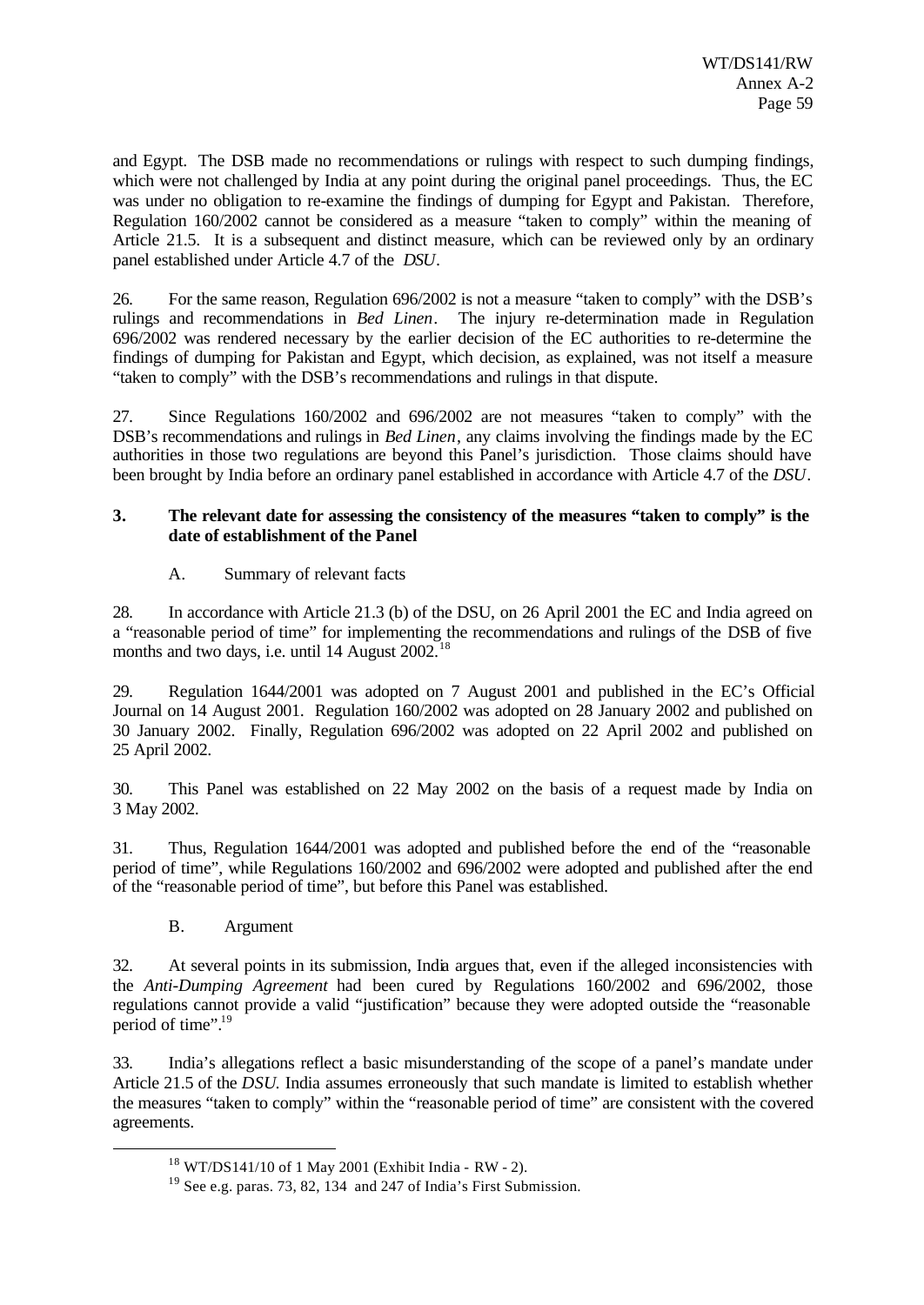34. As noted by the panel in *US – Shrimps (Article 21.5)*, "the DSU is silent as to the date on which the existence or consistency of the implementing measure must be assessed".<sup>20</sup> The same panel went on to find that

… it should take into account all the relevant facts occurring until the date the matter was referred to it. By applying this approach, an Article 21.5 panel can reach a decision that favours a prompt settlement of the dispute. Indeed, it avoids situations where implementing measures allowing for compliance with the DSB recommendations and rulings would be disregarded simply because they occur after the end of the reasonable period of time. The Panel, while mindful of the obligation of the United States to bring its legislation into conformity by the end of the reasonable period of time, considers that it is consistent with the spirit of Article 3.3 of the DSU to take into account any relevant facts until the date on which the matter was referred to the Panel. $^{21}$ 

35. The EC agrees with the views of the panel in  $US - Shrimps (21.5).^{22}$  As submitted above, the EC considers that Regulations 160/2002 and 696/2002 are not measures "taken to comply". However, should the Panel conclude that they are, the EC submits that the relevant date for assessing the consistency of the measures "taken to comply" with the covered agreements is the date of establishment of the panel, and not that of the end of the "reasonable period of time".

36. Of course, the EC is not suggesting that the implementing Member is under no obligation to implement the DSB's rulings and recommendations within the "reasonable period of time". That obligation, however, does not flow from Article 21.5, but instead from Article 21.3 of the *DSU*, which states in pertinent part that

If it is impracticable to comply immediately with the recommendations and rulings, the Member concerned shall have a reasonable period to comply.

37. It is obvious, nevertheless, that a finding that a Member has violated Article 21.3 of the *DSU* by implementing late the DSB's recommendations and rulings would be necessarily declaratory, since there is nothing that such Member could do in order to correct that violation. In any event, as discussed below, in the present case India did not state in its panel request any claims based on Article 21.3 of the *DSU*.

# **4. Claims that could have been raised in the original dispute but were not**

A. Summary of relevant facts

38. In its First Submission, India raises a number of claims against findings set out in the original measure which were not challenged by India before the original Panel and which have not been modified by the findings made in the measures at issue in this proceeding.

39. For example, in the original proceeding India's only claim under Article 3.5 was that the EC authorities had not established that injury had been caused "through the effects of dumping" because

l <sup>20</sup> Panel Report, *United States - Import Prohibition of Certain Shrimp and Shrimp Products - Recourse to Article 21.5 by Malaysia* ("*United States – Shrimp (21.5)*"), WT/DS58/RW, para. 5.12.

 $21$  Ibid., para. 5.13.

<sup>22</sup> In *Australia – Measures Affecting Importation of Salmon* **–** *Recourse to Article 21.5 by Canada*, WT/DS18/RW, para. 7.10, the panel went even further by taking into account facts that occurred after the end of the establishment of the panel.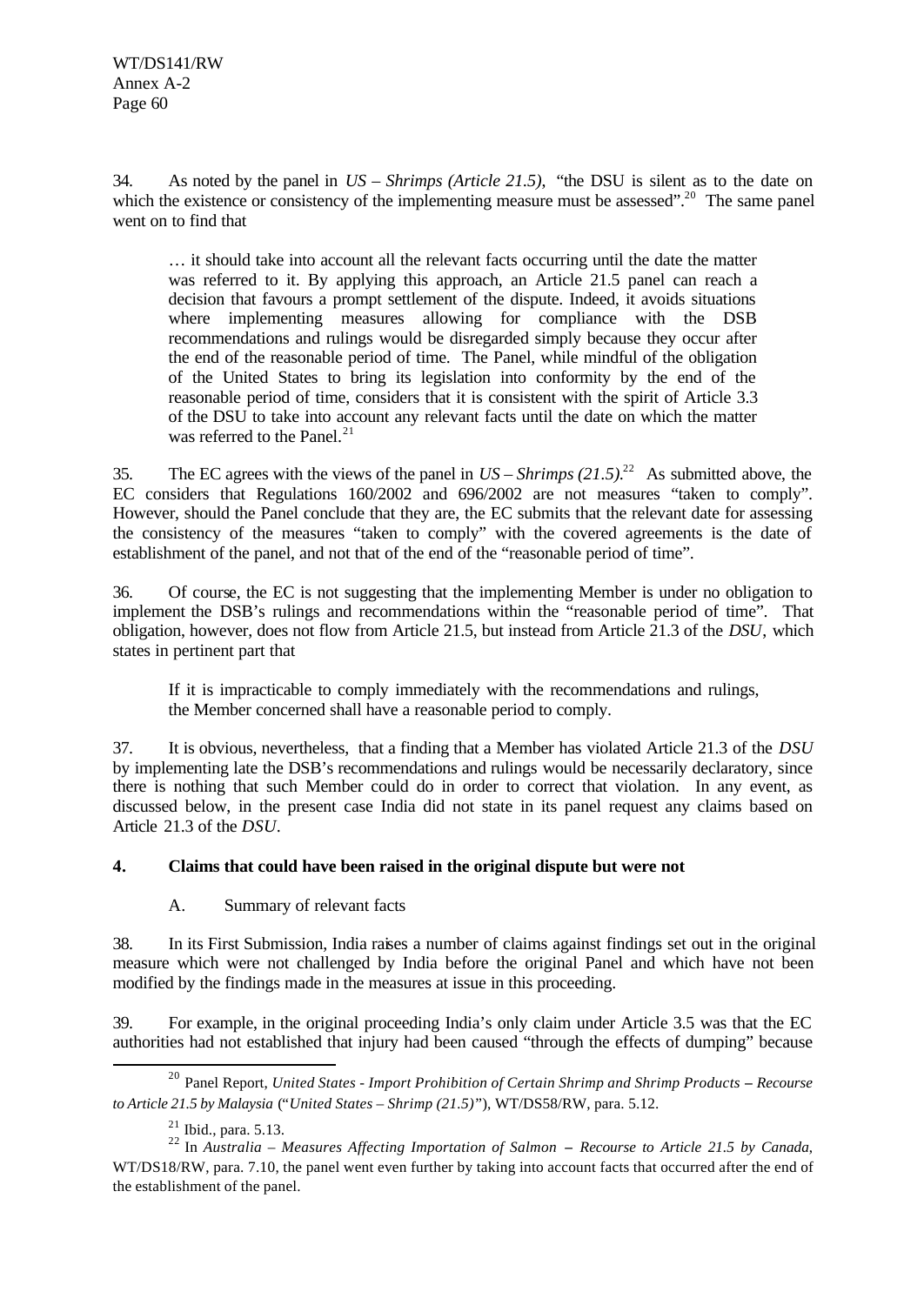they had treated as "dumped imports" what India considered to be "non-dumped transactions".<sup>23</sup> That claim was dismissed by the Panel.<sup>24</sup>

40. Yet, India now complains that the causality determination is inconsistent with Article 3.5, *inter alia*, because the EC authorities failed to examine the effects of the increase in consumer prices.<sup>25</sup> and to separate the effects of the increase in the cost of raw cotton.<sup>26</sup>. The findings made by the EC authorities with respect to those factors have been confirmed without any modification in the re-determination at issue in this dispute. Thus, the claims now raised by India under Article 3.5 are claims which India could have raised during the original proceedings, but which India chose not to raise.

41. Similarly, in the original proceeding, India's only claim under Article 3.4 was that the EC authorities had failed to consider all the relevant injury factors.<sup>27</sup> Yet, now India contests the adequacy of the findings made by the EC authorities with respect to those Article 3.4 factors which were examined in the original measure. For example, India claims that the evaluation of factors such as sales<sup>28</sup>, market share<sup>29</sup>, price development<sup>30</sup>, production<sup>31</sup>, profitability<sup>32</sup> or employment<sup>33</sup> is inadequate, even though Regulation 1644/2001 limits itself to confirm the findings with respect to those factors made in Regulation  $1069/1997$ <sup>34</sup> Thus, once again, India is making claims under Article 3.4 which it could have raised in the original proceeding.

B. Argument

42. The EC submits that, to the extent that the re-determination at issue in this dispute does nothing but confirm the findings already set out in the measure at issue in the original proceeding, it cannot be considered that such re-determination constitutes a measure "taken to comply" within the meaning of Article 21.5 of the *DSU*. Therefore, any claims relating to those findings should be dismissed as not being properly before the Panel.

# 43. The EC is aware that in *Canada – Aircraft (21.5)*, the Appellate Body noted that<sup>35</sup>

in carrying out its review under Article 21.5 of the DSU, a panel is not confined to examining the "measures taken to comply", from the perspective of the claims, arguments and factual circumstances that related to the measure that was the subject of the original proceedings.

l

177.

- <sup>32</sup> Ibid., paras. 172-1793
- $33$  Ibid., paras. 201-204.

<sup>&</sup>lt;sup>23</sup> India's First Submission to the original Panel, paras. 4.217- 4.220, reproduced in Panel report, p. 221.

 $24$  Panel report, para. 6.142.

<sup>25</sup> India's First Submission, para. 250.

<sup>26</sup> Ibid., para. 256.

 $^{27}$  India's First Submission to the original Panel, paras. 4.56-4.76, reproduced in Panel report, pp. 170-

<sup>28</sup> India's First Submission, paras. 166-171.

 $^{29}$  Ibid.

 $30$  Ibid.

<sup>31</sup> Ibid., paras. 180-182.

 $34$  Commission Regulation (EC) No 1069/97, of 12 June 1997, imposing a provisional anti-dumping duty on imports of cotton-type bed linen originating In Egypt, India and Pakistan, OJ 13.6.97 L 156/11) ("Regulation 1069/97" or "Provisional Regulation") (Exhibit India – 8), at recitals 31, 34 and 36.

<sup>35</sup> Appellate Body Report, *Canada – Aircraft (Article 21.5)*, para. 41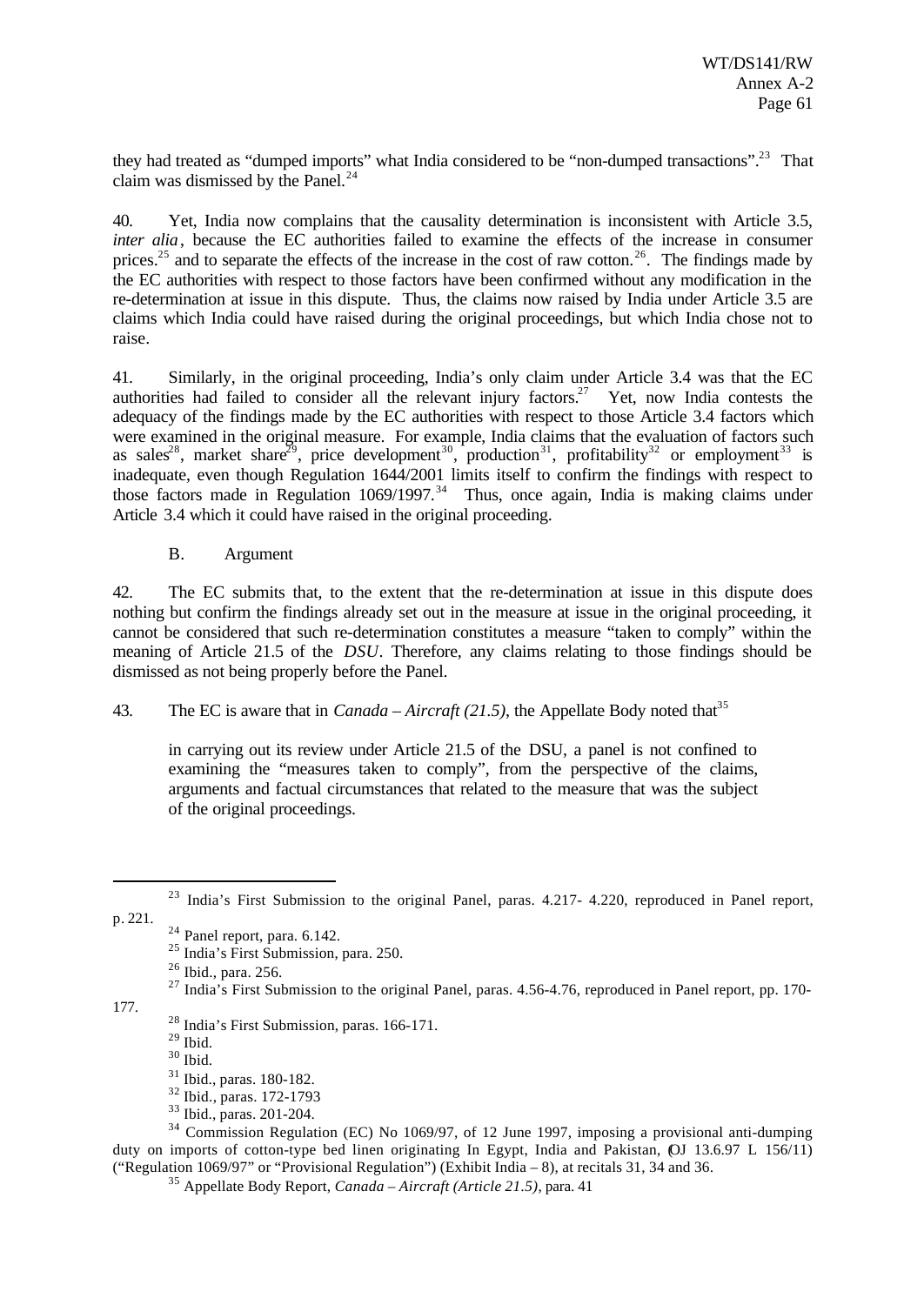l

44. Nevertheless, the present case differs fundamentally from *Canada – Aircraft (21.5*). In that case, Canada objected to the claims raised by Brazil against a new and different measure on the grounds that no similar claims had been raised against the original measure. Had Canada's objection been upheld, Brazil would have been barred from making claims that could not have been raised in the original proceedings. In contrast, the issue before this Panel is whether India should be allowed to raise at this stage claims that it could have raised before the original panel.

45. Even if the Panel were to take the view that the claims at issue concern measures "taken to comply", the EC submits that by not raising those claims in a timely manner, India has acted inconsistently with the requirements of Article 13.10 of the *DSU*, which provides that

… if a dispute arises, all Members will engage in these procedures in good faith in an effort to resolve the dispute.

46. In  $US - FSC$ , the Appellate Body noted that<sup>36</sup>

Article 3.10 of the DSU commits Members of the WTO, if a dispute arises, to engage in dispute settlement procedures "in good faith in an effort to resolve the dispute". This is another specific manifestation of the principle of good faith which, we have pointed out, is at once a general principle of law and a principle of general international law. This pervasive principle requires both complaining and responding Members to comply with the requirements of the DSU (and related requirements in other covered agreements) in good faith. By good faith compliance, complaining Members accord to the responding Members the full measure of protection and opportunity to defend, contemplated by the letter and spirit of the procedural rules. The same principle of good faith requires that responding Members seasonably and promptly bring claimed procedural deficiencies to the attention of the complaining Member, and to the DSB or the Panel, so that corrections, if needed, can be made to resolve disputes. The procedural rules of WTO dispute settlement are designed to promote, not the development of litigation techniques, but simply the fair, prompt and effective resolution of trade disputes.

47. In the same way as the principle of good faith requires that the defendant raises its objections "seasonably and promptly", it requires also that the complaining party raises its claims in a timely manner.

48. The purpose of Article 21.5 is to provide an expeditious procedure to establish whether a Member has properly implemented the DSB's recommendations and rulings. Article 21.5 is not intended to provide a "second service" to complaining parties which, by negligence or calculation, have omitted to raise certain claims during the original proceeding.

49. By withholding certain claims which it could have raised before the original panel until these proceedings, India has prejudiced the procedural rights of the EC. In the first place, the deadlines are shorter in Article 21.5 proceedings, thus rendering more difficult the EC's defence. (The EC recalls that it has been granted only two weeks for replying to India's first submission, which India had had several months to prepare, and that a request for a one week extension was summarily rejected due to India's opposition). Second, and more important, were the Panel to uphold the claims at issue, the EC would not be entitled to a "reasonable period of time" for implementation.

<sup>36</sup> Appellate Body Report, *United States – Tax Treatment for Foreign Sales Corporations,* ("*US – FSC*"), WT/DS108/AB/R, para. 166. [footnotes omitted]. See also Report of the Appellate Body in *Mexico Anti-Dumping Investigation of High Fructose Corn Syrup (HFCS) from the United States (Recourse to Article 21.5)*, WT/DS132/AB/R, para. 50.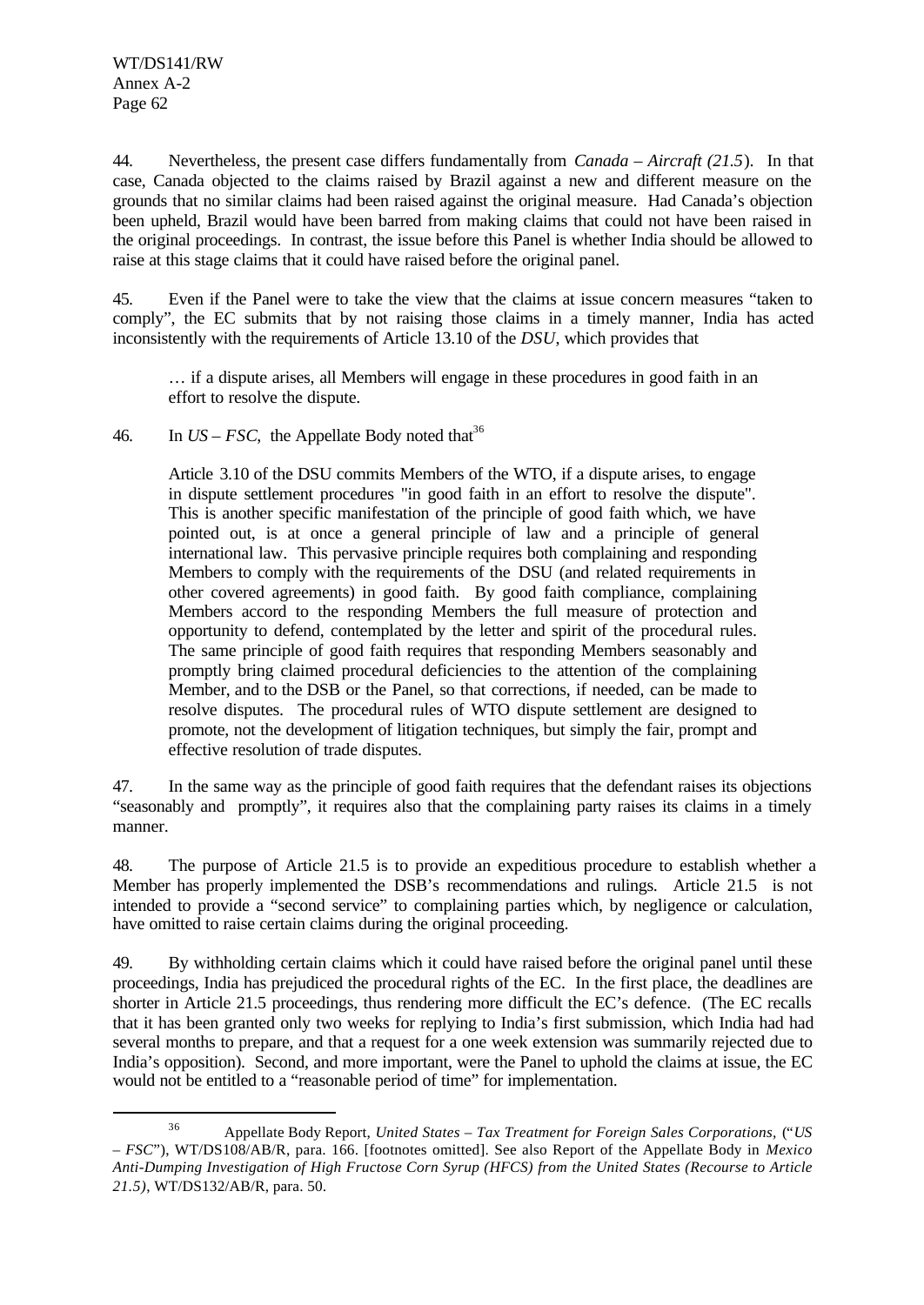50. In so far as India did not make claims with respect to a finding set out in the original measure, the EC authorities could assume legitimately that such finding was WTO consistent and need not be corrected. It would be manifestly unfair to expose the EC to the possibility of an immediate suspension of concessions under Article 22 of the *DSU* in response to a violation which the EC could not have anticipated when the implementing measures were taken and which it will be given no opportunity to correct.

# **5. Claims not stated in the panel request**

# A. Introduction

51. In the original proceeding, the Panel ruled that certain claims raised by India were not within its terms of reference because India had not even cited the relevant treaty Articles in the panel request, contrary to the requirement imposed by Article 6.2 of the  $DSU^3$ .

52. India has done the same again. As discussed below, in its first submission, India has asserted certain claims that are based on legal provisions which were not cited in the panel request. The EC requests the Panel to make a preliminary ruling to the effect that such claims are outside the scope of its terms of reference.

# B. Article 4.1 (i)

53. India alleges that, by not taking into account for the purposes of the injury analysis evidence concerning a company which was excluded from the "Community industry" in the original investigation because it had imported the product under investigation from Pakistan, the EC authorities acted inconsistently with Article 3.1. <sup>38</sup>

54. Although India appears to allege exclusively a violation of Article 3.1, this claim involves necessarily a claim based on Article 4.1(i). The Panel cannot find a violation of Article 3.1 unless it determines first whether the exclusion of the company concerned from the "domestic industry" was consistent with Article 4.1 (i). Yet, that provision is nowhere stated in the Panel request.

C. Claims that the EC failed to respect the agreed "reasonable period of time"

55. As mentioned above, at several points in its submission, India alleges that the EC did not respect the deadline agreed under Article  $21.3$  b).<sup>39</sup>

56. This claim is not mentioned in the panel request. Furthermore, even in its first submission, India fails to identify these allegations as a separate claim and to cite the appropriate legal basis, which, as explained above, is Article 21.3 of the *DSU* and not Article 21.5.

 $37$  Panel report, paras. 6.12-6.17.

 $38$  India's First Submission, paras. 215-217.

 $39$  See e.g. paras. 73, 82, 134 and 247 of India's First Submission.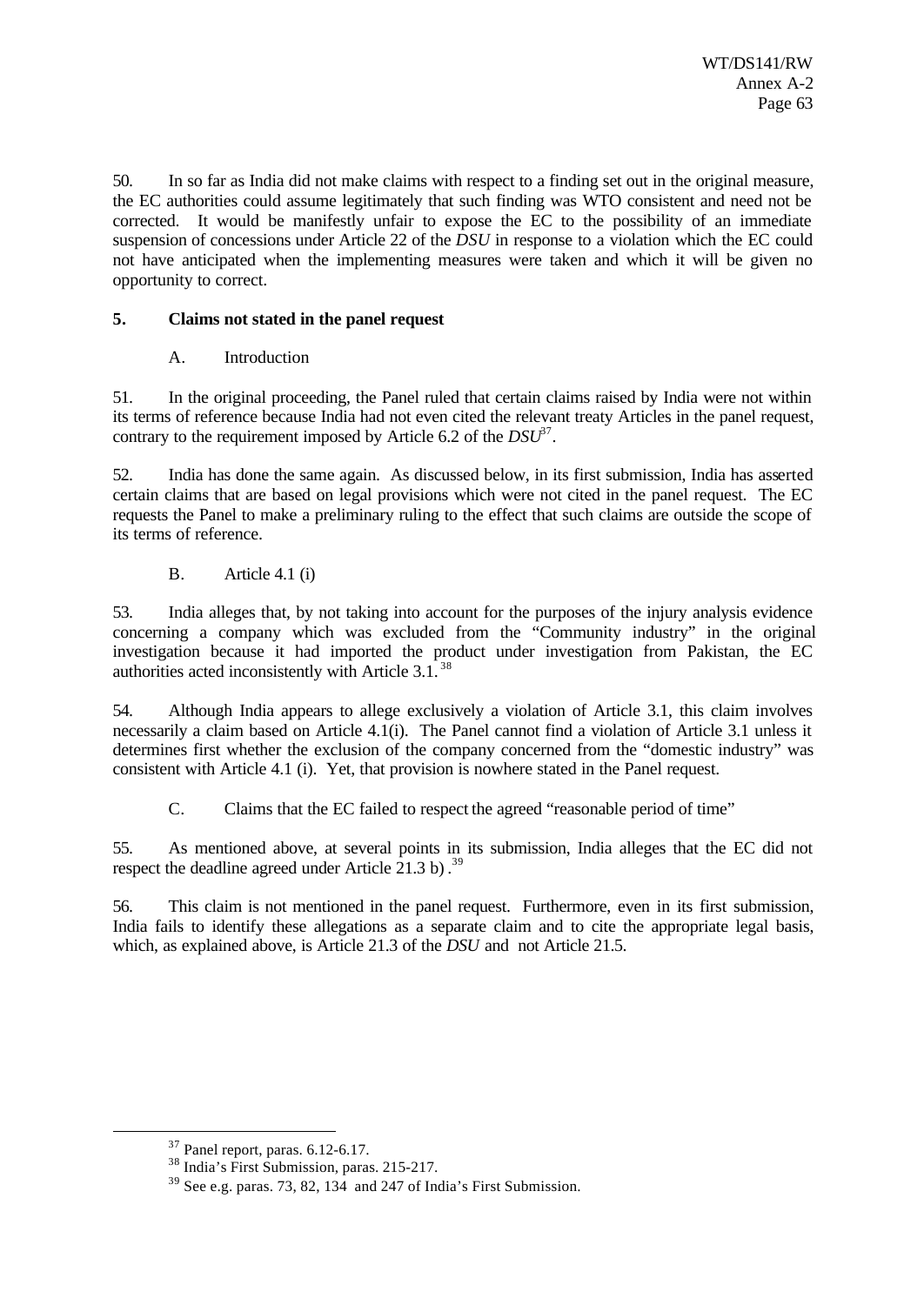## **III. CLAIMS BROUGHT BY INDIA**

#### **A. CLAIMS UNDER THE ANTI-DUMPING AGREEMENT**

# **1. Claim 1 : Article 2.2.2 (ii)**

A. Claim

57. India alleges that the EC authorities acted inconsistently with Article 2.2.2 (ii) "by not properly calculating a weighted average of actual amounts for SGA  $\&$  profits".<sup>40</sup>

58. More precisely, India claims that the EC authorities violated that provision by weighting the amounts for administrative, selling and general costs ("SGA") and profits according to the sales value of each of the "other exporters and producers". According to India, those amounts should have been averaged according to the sales volume of those exporters, measured by "units/sets".

B. Summary of relevant facts

59. In the re-determination of dumping for India contained in Regulation 1644/2001, the EC authorities resorted to constructed normal value for the five exporters included in the sample (Anglo-French, Bombay Dyeing, Madhu, Omkar and Prakash).

60. The amounts for SGA and profit included in the constructed normal value of one of the five exporters in the sample (Bombay Dyeing) were established in accordance with the *chapeau* of Article 2.2.2, while the amounts for SGA and profits for the other four exporters were calculated in accordance with the method laid down in Article 2.2.2 (ii).

61. For the purposes of applying Article 2.2.2 (ii), the EC authorities averaged the amounts for SGA and profits incurred and realised by Bombay Dyeing and by Standard Industries (a reserve company) on the basis of the net value of their domestic sales.

C. Argument

l

*(a) Introduction*

62. Article 2.2.2(ii) does not prescribe the use of any specific averaging factor. Therefore, the investigating authorities have discretion to use the averaging factor which they deem most appropriate.

63. In the case at hand, the EC authorities have exercised that discretion in a reasonable manner. The pertinence of using the value of the domestic sales made by the "other exporters or producers" for averaging the amounts for SGA and profits incurred and realised in respect of such sales is beyond question. Furthermore, the sales value is an objective and neutral criterion which*, a priori,* does not confer an advantage to any interested party. In contrast, the method proposed by India would lead to a meaningless result and is manifestly unreasonable.

64. Even assuming that Article 2.2.2 (ii) required to use the sales volume, India advances no reason to justify why the sales volume must be measured in "units/sets" rather than by weight or size. As shown below, had the EC authorities used the sales volume measured by weight, the dumping margins would be higher than those calculated by using the sales value. Thus, in any event, the

<sup>&</sup>lt;sup>40</sup> Request for the Establishment of a Panel of 7 May 2002, WT/DS141/13/Rev.1.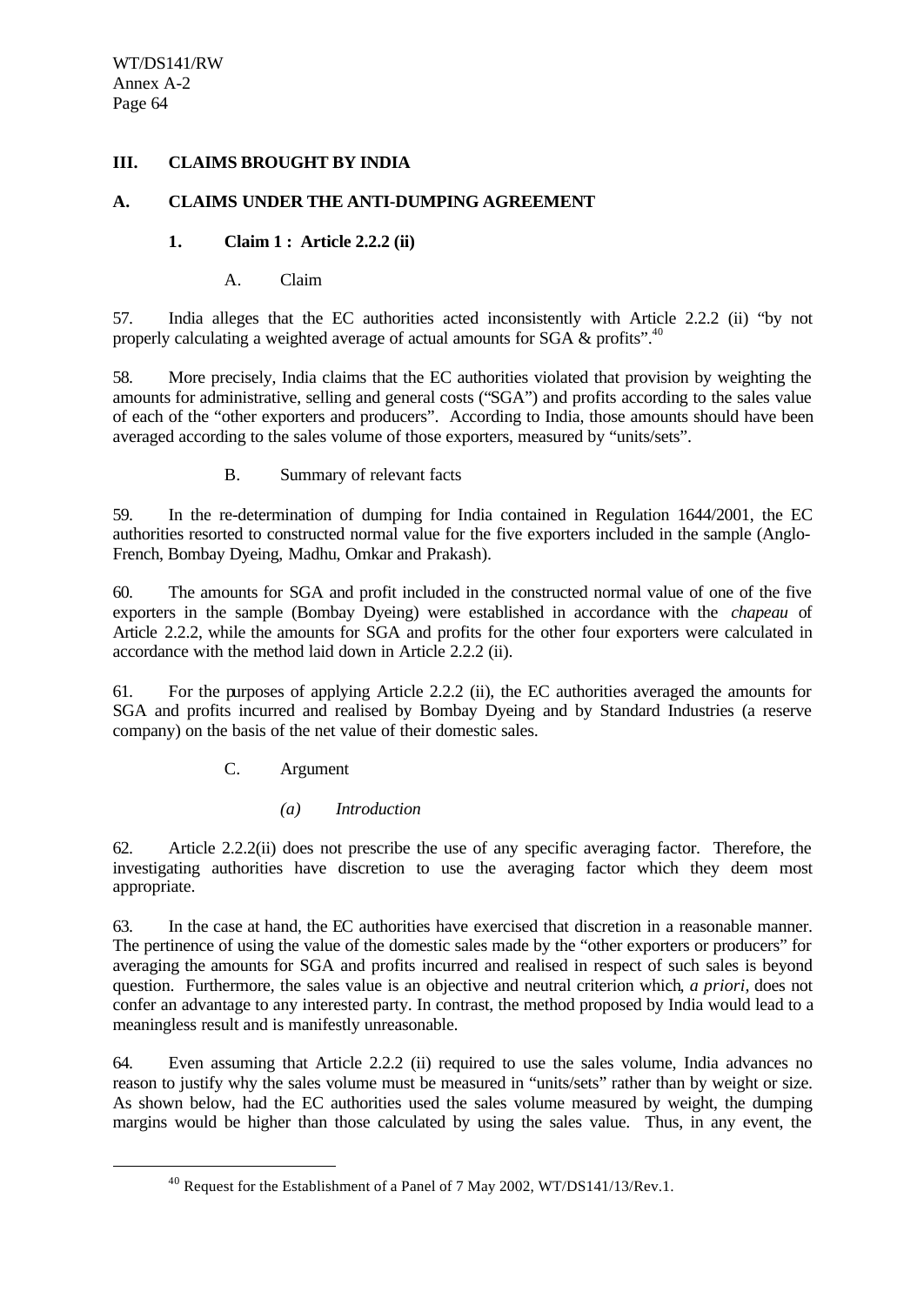violation alleged by India would be inconsequential and give rise to no nullification or impairment of benefits accrued to India under Article 2.2.2 (ii).

*(b) India's claim has no basis on the text of Article 2.2.2 (ii)*

65. It is manifest that, contrary to India's assertions<sup>41</sup>, the text of Article 2.2.2 (ii) lends no support to its claim that the EC authorities were not permitted to average the amounts for SGA and profits according to sales value.

66. Article 2.2.2 (ii) states that, where the method set out in the *chapeau* of Article 2.2.2 cannot be applied, the amounts for SGA and for profits may be determined on the basis of

the weighted average of the actual amounts incurred and realised by other exporters or producers subject to investigation in respect of production and sales of the like product in the domestic market of the country of origin.

67. Thus, while Article 2.2.2(ii) provides for the calculation of a "weighted average", it does not prescribe the use of any specific averaging factor.

68. India's allegations that the EC method reduces the terms "weighted average" to redundancy<sup>42</sup> are groundless. It is beyond question that the EC method involves the calculation of a "weighted average" of the amounts for SGA and profits incurred and realised by other exporters and producers, as required by Article 2.2.2 (ii).

69. The EC agrees with India's obvious proposition that the weighted average must reflect the "relative importance" of the "other exporters or producers".<sup>43</sup> However, contrary to India's assumption, there is no reason why the "relative importance" of each exporter or producer should be measured necessarily in terms of sales volume, rather than of sales value.

*(c) India's contextual arguments are without merit*

70. Well aware that its interpretation finds no support in the text of Article 2.2.2 (ii), India puts forward a series of contrived "contextual" arguments $44$ . All of them are without merit.

71. The provisions of the *Anti-dumping Agreement* invoked by India address different issues and serve different purposes. They cannot be relied upon in order to read into Article 2.2.2 (ii) an additional requirement which, quite simply, is not there.

72. In fact, if anything, Footnotes 2 and 5 and Article 6.10 suggest that, when the drafters of the *Anti-Dumping Agreement* intended that quantities be used, they said so expressly. *A contrario*, it may be inferred from those provisions that, when the *Anti-Dumping Agreement* remains silent, the investigating authorities must be accorded discretion to chose between sales volume and other pertinent criteria.

73. Footnotes 2 and 5 do not provide for the calculation of "weighted averages". Therefore, it is difficult to see how they could be relevant for the interpretation of those terms in Article 2.2.2 (ii). Furthermore, the purpose of the "5 per cent rule" in Footnote 2 and of the "20 per cent rule" in Footnote 5 is to establish whether the domestic price (i.e. the domestic sales value) provides a reliable

<sup>41</sup> India's First Submission, paras. 51-53.

 $42$  Ibid., paras. 53-54.

 $43$  Ibid., paras. 52-53.

<sup>44</sup> Ibid., paras. 55-60.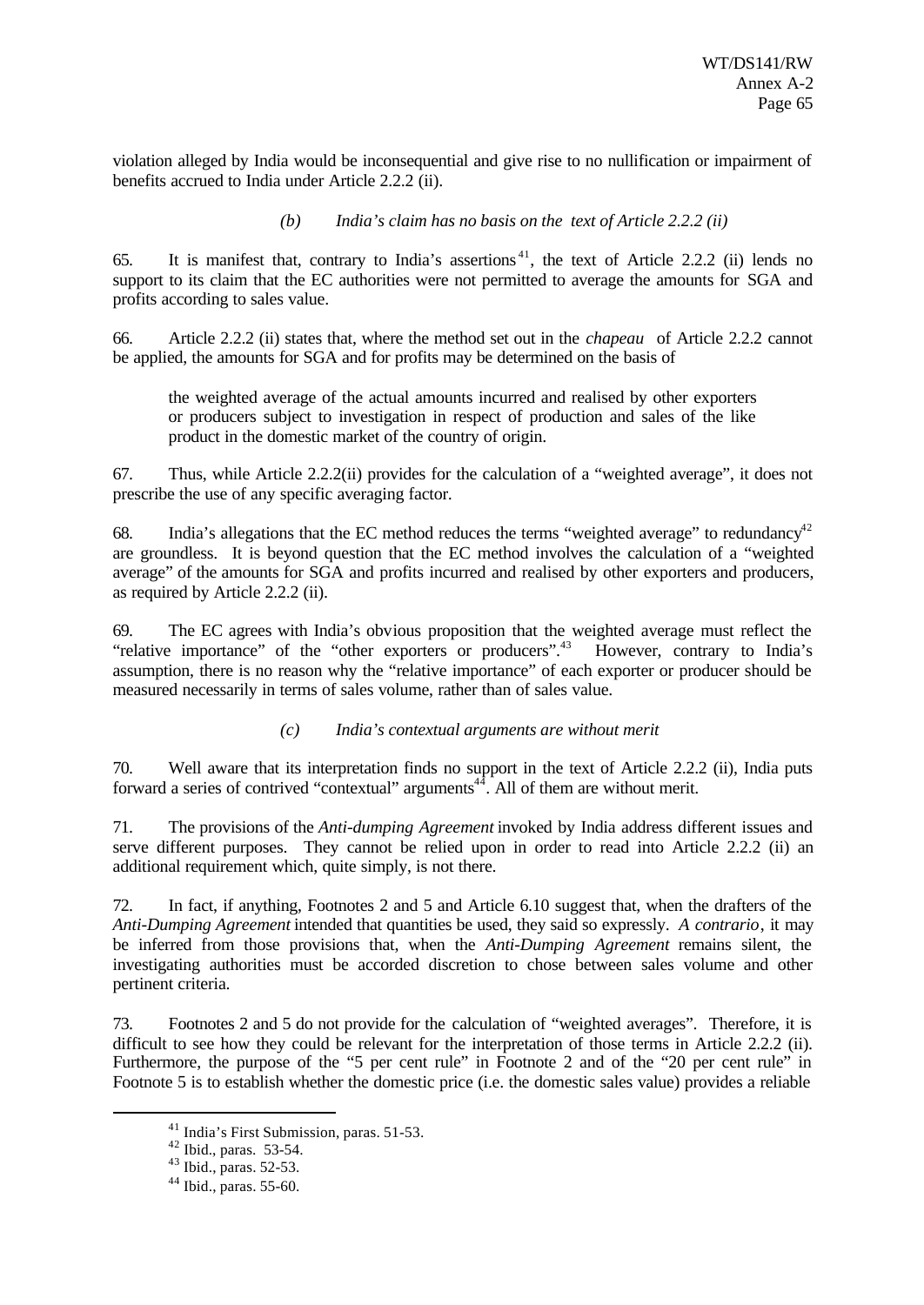basis for calculating the normal value. In view of that, it would have been illogical to apply those thresholds to the sales value.

74. Article 6.10, which India itself describes as "indirect context"<sup>45</sup>, is equally irrelevant. Article 6.10 is not concerned with the calculation of "weighted averages". It provides that the investigating authorities may resort to sampling where the determination of individual dumping margins for all the exporters is "impracticable". The "practicability" of a dumping determination is a function of the number of sales to be examined and not of their price: the examination of a sale does not become more cumbersome simply because it is made at a higher price. This explains why Article 6.10 refers to the "largest volume of the exports … which can reasonably be investigated", rather than to the "largest value of exports … which can be investigated".

75. The Judgement of the Court of First Instance ("CFI") of 17 July 1998 in the case T-118/96 cited by India <sup>46</sup> does not constitute "context" within the meaning of Article 31 of the *Vienna Convention*. Moreover, that judgement does not address the interpretation of Article 2.6 (a) of the EC Basic Regulation (the equivalent of Article 2.2.2 (ii)). In any event, the CFI's reasoning does not support, but rather contradicts, India's position. Contrary to India's assertions, the CFI did not rule that "volume should be the norm".<sup>47</sup> Rather, the CFI held that

The decision to apply a figure of 10 per cent to the volume rather than the value of domestic sales falls within the broad discretion enjoyed by the institutions.<sup>48</sup>

76. In other words, the CFI was of the view that, in the absence of any specific provision in the EC Basic Anti-Dumping Regulation, the institutions had discretion to use either volume or value, which is also the position maintained by the EC in this case.

77. Nor is correct India's assertion that the CFI found "that the volume-context of the Regulation was sufficient to override any preference for a value-based determination".<sup>49</sup> After concluding that the EC institutions had broad discretion to use either volume or value, the CFI went on to note that

Moreover, the institutions' decision does not exceed the limits of their discretion. It should be observed that the criteria they use in connection with the concept of the ordinary course of trade … and for assessing whether sales on the domestic market are representative  $\ldots$  apply also to the volume of sales of the like product.<sup>50</sup>

78. Thus, the CFI relied upon the "5 per cent rule" and the "20 per cent rule" exclusively for the purpose of confirming that, by choosing to use volume when applying the "10 per cent rule", the EC authorities remained within the limits of their margin of discretion. Furthermore, the CFI did not mention Article 2.6 (a) of the EC Basic Anti-Dumping Regulation among those provisions which provided relevant context for the interpretation of the "10 per cent rule".

 $45$  Ibid., para. 55.

 $46$  Ibid. para. 59.

 $47$  Ibid., footnote 51.

<sup>48</sup> Judgement of the CFI of 17 July 1998 in the case T - 118/96, at para. 76.

<sup>49</sup> India's First Submission, footnote 51.

<sup>50</sup> Judgement of the CFI of 17 July 1998 in the case T - 118/96, para. 79.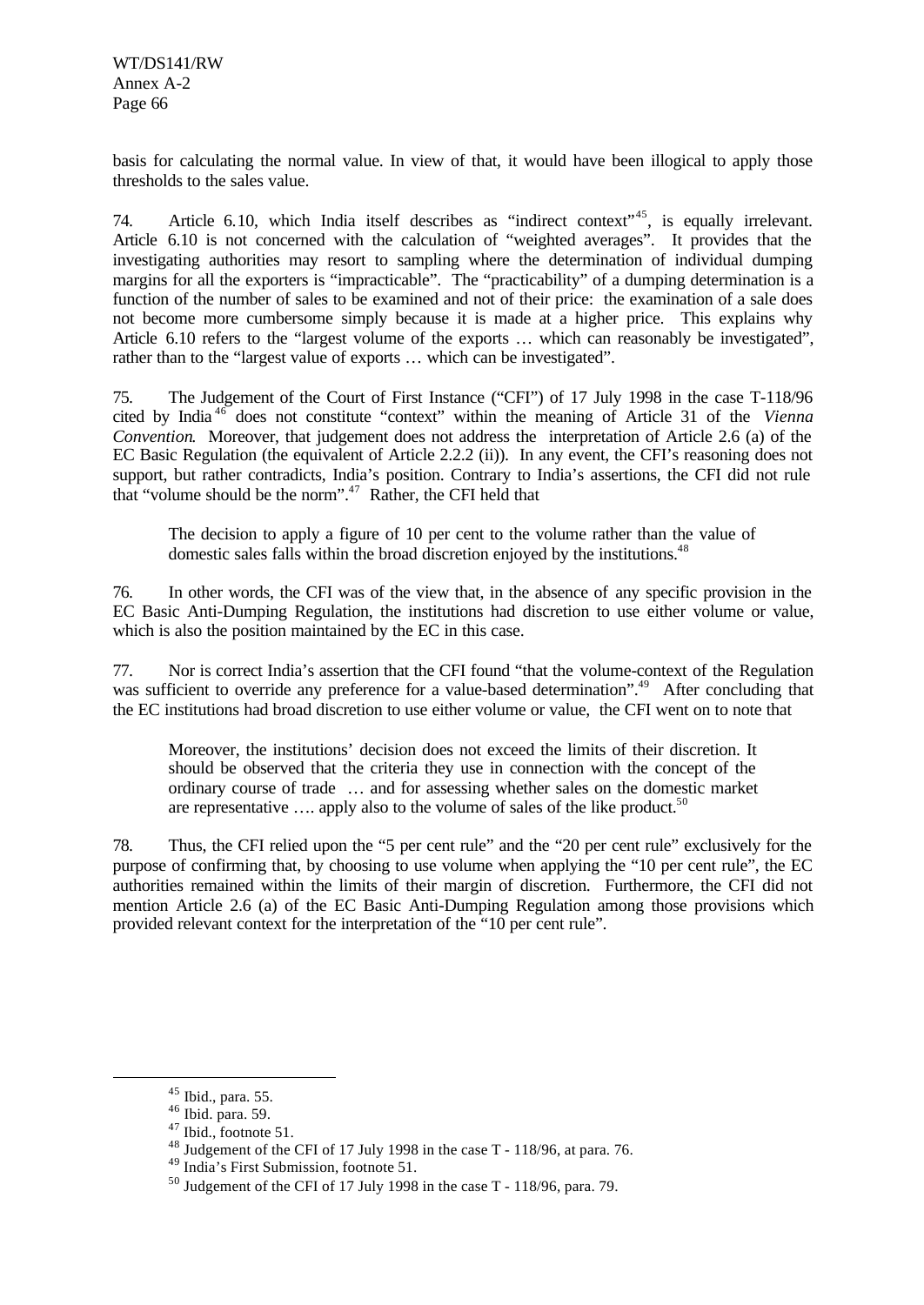## *(d) The EC's interpretation does not contradict the positions expressed in the original proceeding*

79. India appears to assume that the figures mentioned in the EC's statements to the original panel which it cites in its submission<sup>51</sup> are percentages of the sales volume. That assumption is incorrect. As the EC authorities have already explained to the Indian exporters<sup>52</sup>, those figures are percentages of the sales value. They differ from the percentages used in the calculation of the reasonable amount for profit and SGA because they are percentages of all domestic sales, and not of the combined value of sales by Bombay Dyeing and Standard Industries.

# *(e) The EC has exercised reasonably the discretion afforded by Article 2.2.2 (ii)*

80. The averaging method used in this case is the same generally applied by the EC authorities when resorting to Article 2.2.2 (ii). The EC authorities average the amounts for SGA and profits according to the sales value because that method is easier to apply and can be used in all the investigations. In contrast, if the averaging was made according to volume, it would be necessary to choose in each investigation one of the several possible criteria for measuring the sales volume of the product concerned. For example, in the case at hand it would have been necessary to decide whether to average the SGA and profits according to the number of "units/sets", as proposed now by India, or according to weight or size.

81. Moreover, the method applied by the EC is consistent with the methodologies applied by the EC authorities at previous steps of the dumping calculation in the *Bed Linen* investigation. Thus, in accordance with well established practice, the SGA expenses of each exporter were allocated among the different products manufactured by that exporter, and then among the different types of the product under consideration, on the basis of turnover, and not on the basis of quantity. Likewise, the SGA and profits incurred and realised by each exporter with respect to each product type were averaged according to value, rather than volume, in order to establish the SGA and profit margins for the product under investigation. India has at no point challenged the use of these methodologies.

82. Furthermore, the EC authorities generally use the same averaging factor whenever it is necessary to calculate a weighted average of data for different companies. For instance, when calculating the "all-others" dumping rate in accordance with Article 9.4 (i) of the *Anti-Dumping Agreement*, the EC authorities averaged the dumping margins of the exporters included in the examination according to their sales value, and not according to their sales volume. Similarly, to mention but another example, for the purposes of the injury determination, the EC authorities averaged the profit margins of the EC producers included in the sample according to their sales value. Again, India has not challenged the use of the sale value for these purposes.

83. Compared to the method proposed by India, the averaging method applied by the EC authorities gives a greater weight to the exporters with relatively higher unit prices for the product under consideration. However, higher unit prices for the product under consideration do not imply necessarily higher SGA or profit margins. They may reflect also a different product mix (and more specifically, a greater proportion of relatively higher priced product types) or higher production costs (other than SGA). Thus, the method applied by the EC authorities does not result necessarily in higher amounts for SGA and profits than India's proposed method.

84. Indeed, India does not seem to argue that the method used by the EC authorities is inherently biased against the exporters. Rather, the only basis for India's claim is that, had the EC authorities

<sup>51</sup> India's First Submission, paras. 61-64.

 $52$  EC Commission's reply to Texprocil comments on the disclosure document of 19 June 2001, p. 2 (Exhibit India – RW –17).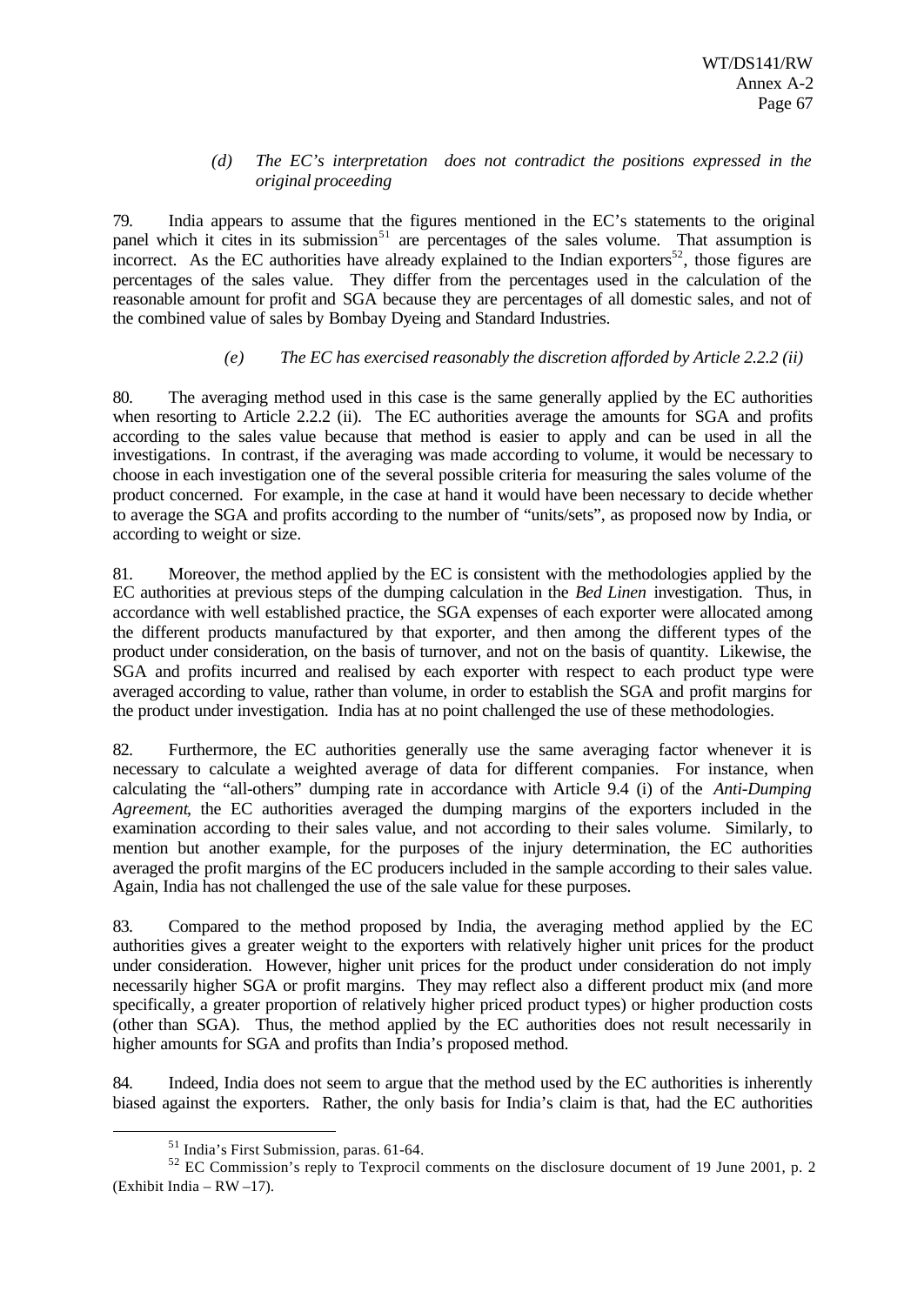WT/DS141/RW Annex A-2 Page 68

applied India's method in this specific case, the "reasonable" amount for SGA and profits would have been lower. However, the mere fact that, in the specific circumstances of this case, the method applied by the EC authorities yields a result which is less favourable to the exporters than India's proposed method is not sufficient to render the EC's method inconsistent *per se* with Article 2.2.2 (ii). In a different set of factual circumstances, the EC's method might well have been more favourable to the exporters than India's own method.

85. India's position would have unacceptable implications for the conduct of anti-dumping investigations. By India's logic, the investigating authorities would be prevented from adopting any generally applicable rules for the calculation of dumping margins. Instead, they would have to test all possible calculation methods at each step of the dumping determination, and then choose that method which is the most favourable to the exporter in the particular circumstances of each investigation. This would impose an unreasonable burden on the investigating authorities and, at the same time, be a source of unacceptable legal uncertainty and unpredictability for all the interested parties.

# *(f) The method proposed by India is unreasonable*

86. Whilst the averaging method used by the EC authorities constitutes a reasonable exercise of the discretion afforded by Article 2.2.2 (ii), India's own method would lead to a meaningless result and is manifestly unreasonable

87. The EC recalls that the product under investigation (bed linen) includes bed sheets, duvet covers and pillow cases, packaged for sale either separately or in sets.<sup>53</sup> The "units/sets" used in India's calculation can be units of any of those products or of sets of those products. Thus, for example, a pillow case sold separately is accounted by India as one "unit", just like a sheet sold separately or a set consisting of a pillow case, a sheet and, sometimes, a duvet cover.

88. In other words, India's averaging method gives identical weight to all the product types covered by the investigation, regardless of their differences. For example, a pillow case sold separately is accorded the same weight as a double set comprising one sheet, one duvet covers and two pillow cases. As a result, the weight of each "other exporter or producer" included in the average will depend to a large extent on its product mix. For instance, an exporter which sells 100,000 pillow cases in India will be accorded the same weight as an exporter who sells 100,000 sets comprising, in addition to 100,000 (or 200,000) pillow cases, also 100,000 thousand sheets and 100,000 thousand duvet covers.

89. The above example evidences clearly that, to use India's own terms<sup>54</sup>, India's averaging method fails to reflect the "relative importance" of each of the "other exporters or producers". Therefore, unlike the EC's method, India's method cannot be considered a reasonable exercise of the discretion afforded by Article 2.2.2 (ii).

#### *(g) Averaging the SGA and profit according to volume measured by weight would result in higher dumping margins*

90. Sales volume may be measured in a number of different ways. In the present case, for instance, it can be measured in weight (as the EC authorities did for the purposes of the injury determination), in size (square metres) or in pieces (of pillow cases, sheets, duvet covers, sets, etc).

91. India argues that Article 2.2.2 (ii) requires to average the SGA and profits on the basis of the sales volume of the "other exporters and producers" and does not permit the use of the sales value.

<sup>53</sup> Regulation 1069/97, recital 10.

<sup>54</sup> India's First Submission, para. 53.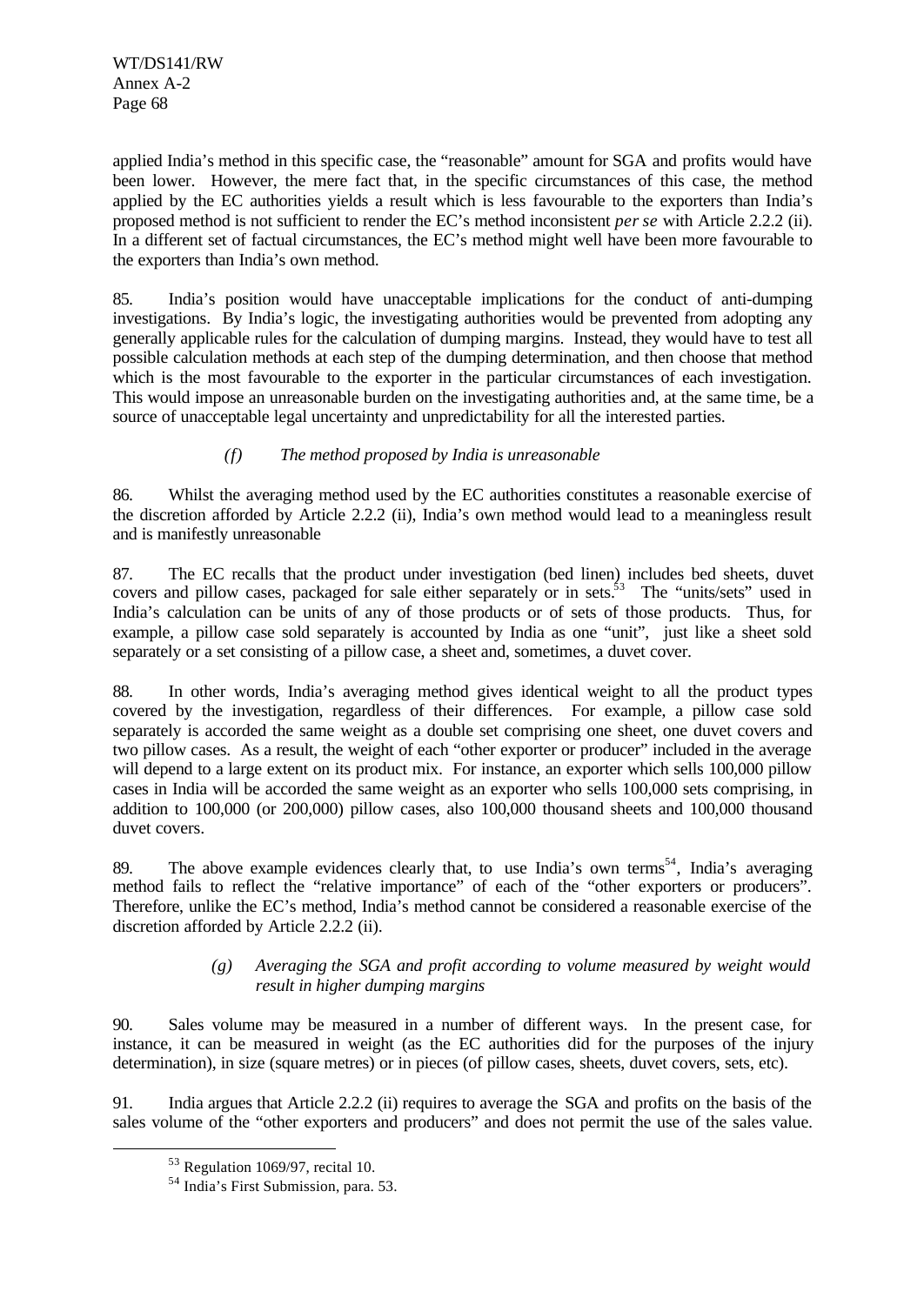But it has not advanced any single reason to justify why the sales volume must be measured in "units/sets" rather in kilos or in square metres.

92. The EC submits that, even assuming that, on the basis of India's arguments, Article 2.2.2(ii) had to be interpreted as requiring the use of the sales volume, nothing would prevent the EC authorities from using the sales volume measured by weight rather than by "units/sets".

93. For the sake of argument, the EC has calculated the weighted average amount for SGA and profit on the basis of the sales volume measured by weight. The relevant information was available from the questionnaire responses of the companies concerned. As shown by the table below, the amounts thus obtained are higher than those obtained by using the sales value.<sup>5</sup>

|                                | <b>Bombay Dyeing</b>  | Standard              | Total/average            |
|--------------------------------|-----------------------|-----------------------|--------------------------|
|                                |                       | Industries            |                          |
| Domestic turnover in Rs        | 134,154,064           | 13,276,083            | 147,430,147              |
| Domestic sales in tones        | 465.00                | 43.39                 | 508.39                   |
| Domestic sales in units/sets   | 627,764               | 179,775               | 807,539                  |
| SG&A plus profit/loss          | 22.48%                | $-16.34%$             |                          |
|                                | $(10.39\% + 12.09\%)$ | $(19.15\% - 35.49\%)$ |                          |
| Allowances for fair comparison | 2.23%                 | 0.37%                 |                          |
| Company's weight on turnover   | 91.0%                 | 9.0%                  | SG&A+profit/loss: 18.99% |
|                                |                       |                       | 2.06%<br>Allowances:     |
| Company's weight on tones      | 91.5%                 | 8.5%                  | SG&A+profit/loss: 19.17% |
|                                |                       |                       | 2.07%<br>Allowances:     |
| Company's weight on units/sets | 77.7%                 | 22.3%                 | SG&A+profit/loss: 13.84% |
|                                |                       |                       | 1.82%<br>Allowances:     |

94. The above table evidences that, had the EC authorities used the sales volume measured by weight as averaging factor, the weighted average SGA and profit and, consequently, the constructed normal values and the dumping margins for the companies concerned would be higher than those calculated by using the sales value. Thus, even if the Panel were to conclude that Article 2.2.2 (ii) requires the use of sales volume, the violation alleged by India would not result in the nullification or impairment of the benefits accrued to India under that provision.

# **2. Claim 2: Articles 3.1 and 3.3**

# A. Claim

95. India alleges that the EC "acted inconsistent with Articles 3.1 and 3.3 of the ADA by cumulating Indian imports with those of a country for which no dumping was found". <sup>56</sup>

96 More specifically, India alleges that Regulation 1644/2001 is inconsistent with Articles 3.1 and 3.3 because the EC authorities cumulated imports originating in India with imports originating in Pakistan, which "were in fact not dumped, a fact which was revealed by publication of Regulation 160/2002."57

<sup>&</sup>lt;sup>55</sup> The EC requests that the information set out in this table be treated as confidential pursuant to Article 17.7 of the *Anti-Dumping Agreement* and paragraph of the Panel's Working Procedures.

 $^{6}$  Request for the Establishment of a Panel of 7 May 2002, WT/DS141/13/Rev.1.

<sup>57</sup> India's First Submission, para. 70.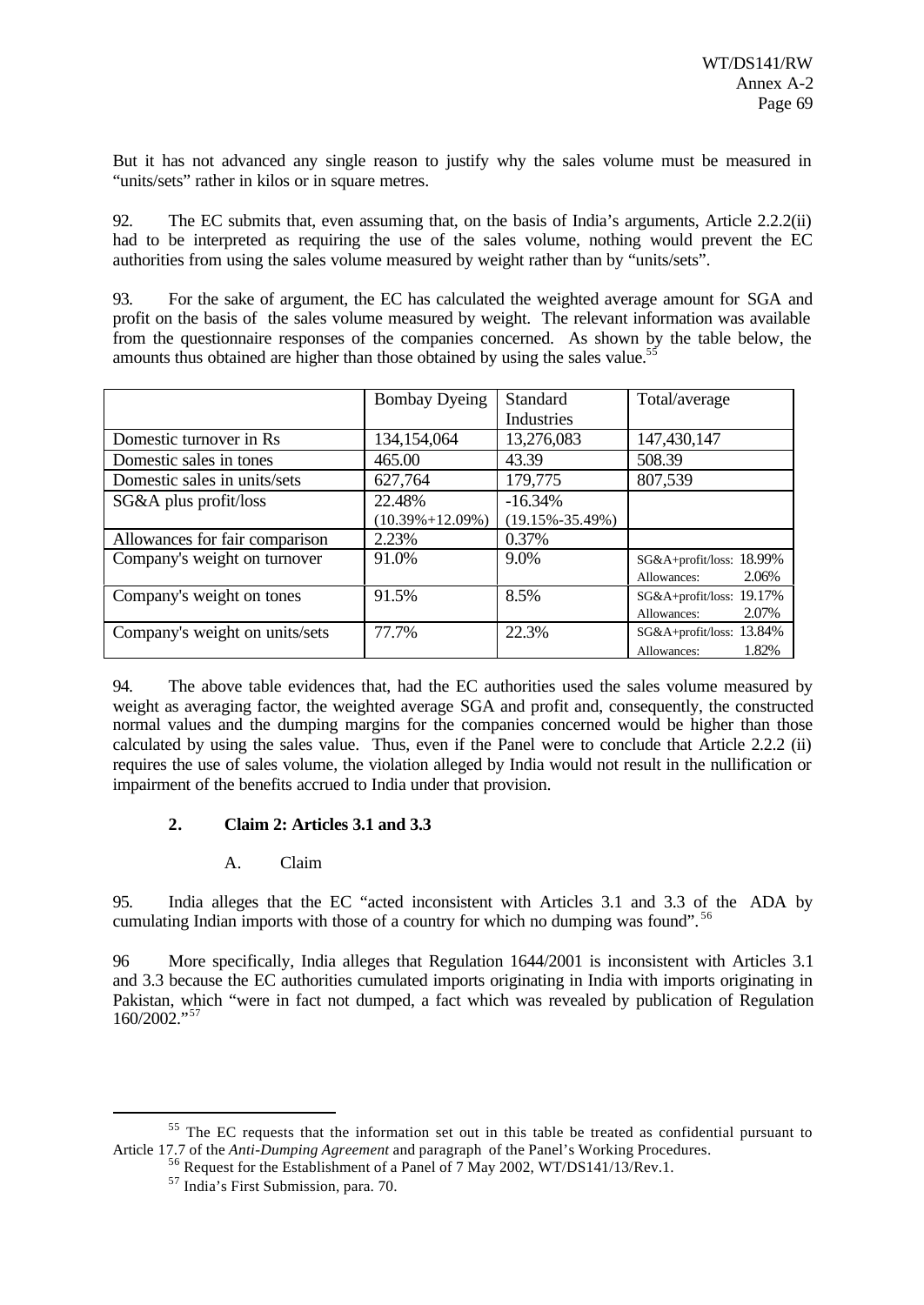## B. Summary of relevant facts

97. The pertinent facts for the examination of this claim have already been summarised above in section II.3.A.

## C. Argument

98. As submitted above, the only measure "taken to comply" with the DSB's recommendations and rulings is Regulation 1644/2001, which is, therefore, the only measure within the Panel's jurisdiction.

99. Regulation 1644/2001 confirmed the finding of dumping for Pakistan reached in Regulation 160/2002. Thus, at the time when Regulation 1644/2001 was adopted, the EC authorities were entitled to treat imports originating in Pakistan as "dumped" and, consequently, to cumulate them with imports from India in accordance with Article 3.3 of the *Anti-Dumping Agreement*.

100. India cannot rely on the finding of no-dumping reached in Regulation 160/2002 in order to claim that imports from Pakistan were "in fact"<sup>58</sup> non-dumped already when Regulation 1644/2001 was adopted. The finding of no-dumping contained in Regulation 1644/2001 was reached under EC law and does not prejudge the consistency with the *Anti-Dumping Agreement* of the finding of dumping made in Regulation 2938/97 and confirmed by Regulation 1644/2001. The WTO consistency of that finding can be examined and ruled upon only by a WTO panel. Yet, India did not challenge that finding before the original panel. Nor has India brought a claim against that finding before this Panel.

101. Should the Panel take the view that the other regulations cited in India's panel request are also measures "taken to comply" and, therefore, within its jurisdiction, the EC submits in the alternative that in Regulation 696/2002 the EC authorities established that imports of India, when taken in isolation, were a cause of injury. Therefore, as of the date of establishment of the Panel, the "measures taken to comply" were not based on the cumulation of imports from India with nondumped imports from Pakistan.

# **3. Claim 3: Article 5.7**

# A. Claim

102. India alleges that

The EC acted inconsistent with Article 5.7 of the ADA by not simultaneously considering the evidence of dumping and injury. In fact, by cumulating countries for injury purposes and by subsequently excluding a particular source on account of nondumping, the EC engaged in sequencing that was entirely improper.<sup>59</sup>

- 103. More precisely, India claims that the EC authorities acted inconsistently with Article 5.7 by
	- (1) making the dumping re-determination for Pakistan after the adoption Regulation 1644/2001; and
	- (2) separating the dumping and injury findings in Regulations 160/2002 and 696/2002.

<sup>58</sup> Ibid.

<sup>&</sup>lt;sup>59</sup> Request for the Establishment of a Panel of 7 May 2002, WT/DS141/13/Rev.1.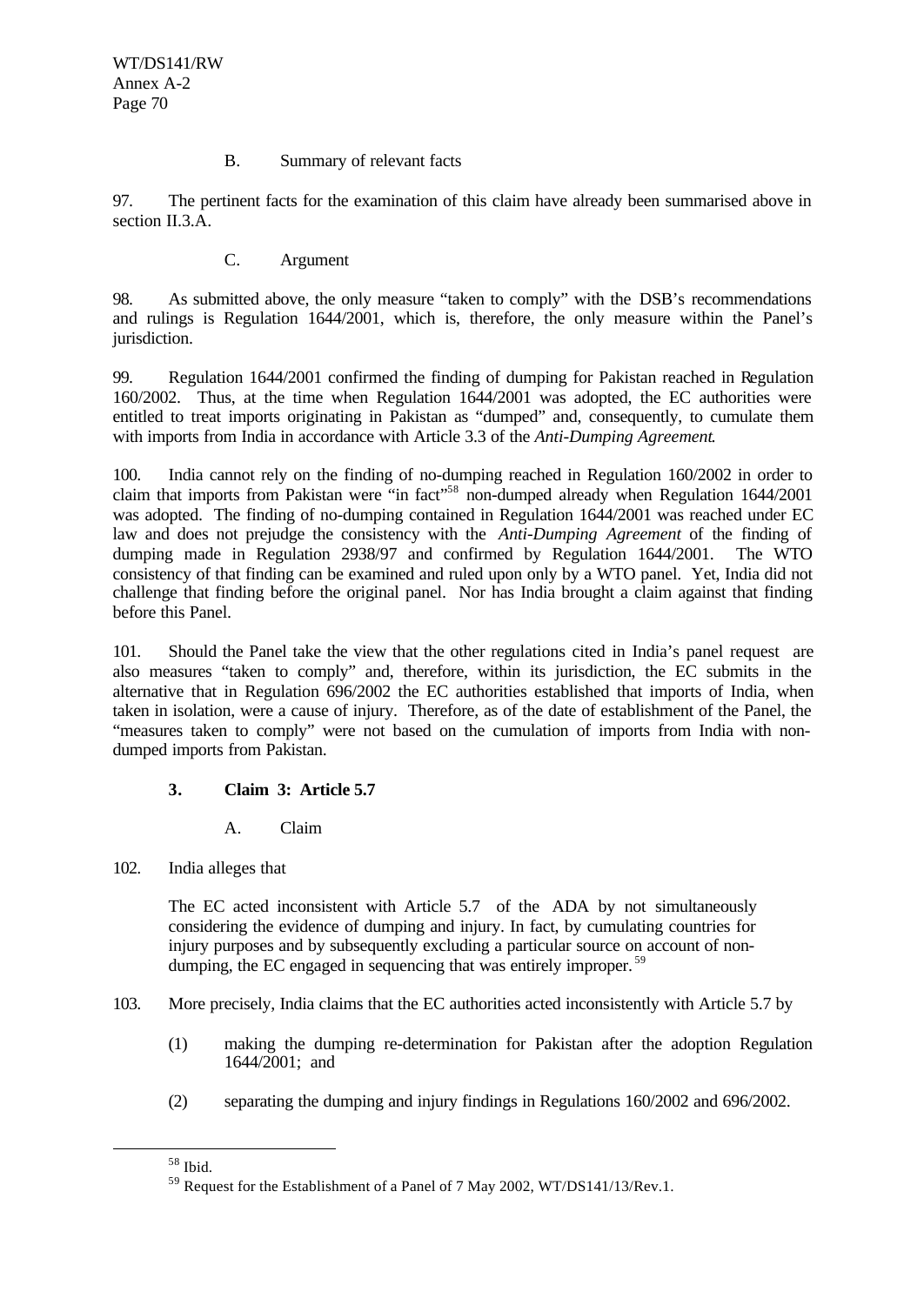#### B. Summary of relevant facts

104 The relevant facts for the examination of this claim have been already summarised in section II.3.A of this submission.

C. Argument

105. At the outset, the EC recalls once again its position that Regulations 160/2002 and 696/2002 are not measures "taken to comply" with the DSB's recommendations and rulings and, therefore, are not within the Panel's jurisdiction. Accordingly, the arguments presented here below are submitted only in the event that the Panel were to rule that those regulations are measures "taken to comply".

106. India's claim reflects a basic misunderstanding with regard to the scope of the obligations imposed by Article 5.7. By its own words, Article 5.7 applies only with respect to the original investigation. It states that

The evidence of both dumping and injury shall be considered simultaneously (a) in the decision whether or not to initiate an investigation, and, b) thereafter, during the course of the investigation, starting on a date not later that the earliest date on which in accordance with the provisions of this Agreement provisional measures may be applied.

107. Thus, Article 5.7 does not apply to subsequent reviews. This is confirmed by Articles 11.2, which envisages expressly that a review may be limited to dumping or to injury. <sup>60</sup> Further confirmation is provided by Article 11.4, which does not mention Article 5.7 among the procedural provisions that apply to reviews carried out under Article 11.<sup>61</sup>

108 The EC submits that, by the same token, Article 5.7 does not apply to the re-determination of dumping or injury findings for the purposes of implementing the DSB's recommendations and rulings (regardless of whether such re-determinations may be characterised as reviews under Article 11.2). Indeed, implementation re-determinations do not involve an "investigation", but merely a reassessment of the evidence gathered during the course of the original investigation. Moreover, applying Article 5.7 to implementation re-determinations would have the absurd consequence of requiring the implementing Member to re-consider all the findings made during the investigation, regardless of whether those findings have any connection with the DSB's recommendations and rulings.

Further confirmation is provided by Article 11.3, which states that

Notwithstanding the provisions of paragraphs 1 and 2, any definitive anti-dumping duty shall be terminated on a date not later than five years from its imposition (or from the date of the most recent review under paragraph 2 *if that review has covered both dumping and injury*, or under this paragraph)… (emphasis added).

 $61$  Article 11.4 provides that

l

The provisions of Article 6 regarding evidence and procedure shall apply to any review carried out under this Article …

<sup>60</sup> Article 11.2 provides in relevant part that

Interested parties shall have the right to request the authorities to examine whether the continued imposition of the duty is necessary to offset dumping, whether the injury would be likely to continue or recur if the duty were removed or varied, or both.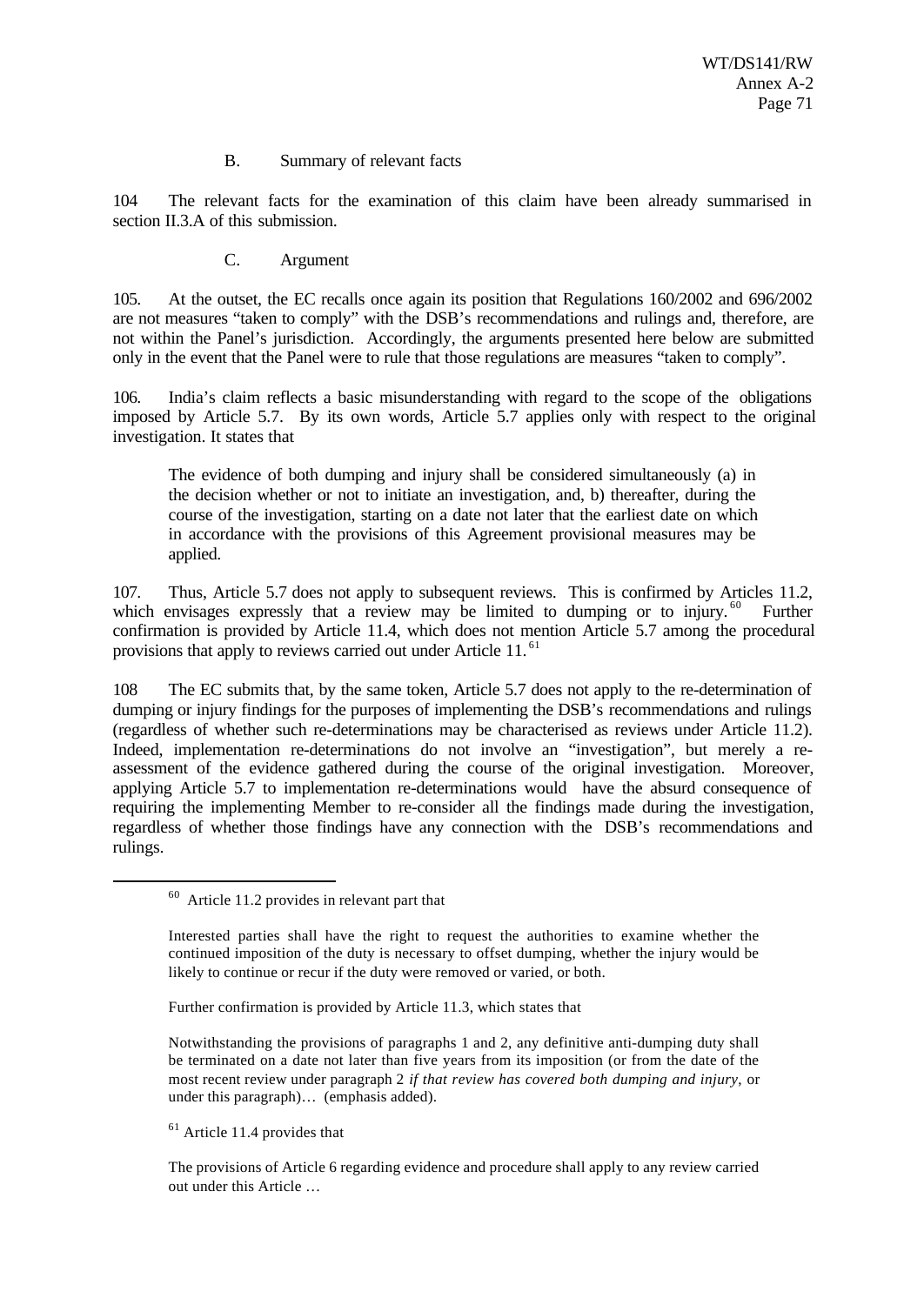109. Finally, and for the same reasons, the EC submits that Article 5.7 does not apply either where, as in the case at hand, a Member conducts voluntarily a re-determination of the dumping or injury findings in order to apply the legal interpretations made in a panel or Appellate Body report adopted by the DSB.

## **4. Claim 4: Articles 3.1 and 3.2**

A. Claim

110. India claims that the EC "acted inconsistent with Articles 3.1 and 3.2 of the ADA, by not properly excluding the correct portion of non-dumped imports from the total volume of Indian exports". <sup>62</sup>

111. Specifically, India alleges that since Omkar and Prakash, two exporters which were found not to be dumping, accounted for 53 per cent of all the imports in the sample, the EC authorities should have considered that the same proportion of imports outside the sample was not dumped for the purposes of the injury analysis.

# B. Summary of relevant facts

112. Given the large number of Indian producers and exporters concerned by the investigation, the EC authorities decided to limit their examination to a sample of exporters in accordance with Article 6.10 of the *Anti-Dumping Agreement*.

113. In the re-determination of dumping contained in Regulation 1644/2001, the EC authorities established the following dumping margins for the five exporters included in the sample.<sup>63</sup>

| Anglo French Textile          | 9.8%    |
|-------------------------------|---------|
| Bombay Dyeing & Manufacturing | 5.5 %   |
| Madhu                         | 3.0 %   |
| Omkar                         | 00 %    |
| Prakash Cotton Mills          | $0.0\%$ |

114. Co-operating exporters not included in the sample were attributed the average dumping margin of the sampled exporters, weighted on the basis of their export turnover to the EC. In accordance with Article 9.4 (i) of the *Anti-Dumping Agreement*, zero margins were disregarded. The dumping margin thus established for the non-sampled co-operating exporters was 5.7 per cent.<sup>64</sup> India has not challenged the method used to calculate that margin.

115. Co-operating exporters represented approximately 82 per cent of the total exports from India to the EC.<sup>65</sup> The dumping margin for the non co-operating exporters, was established on the basis of "facts available". More specifically, the EC authorities attributed to the non-cooperating exporters the highest dumping margin established for the exporters in the sample, i.e. 9.8 per cent.<sup>66</sup> India has not challenged the method applied to establish that dumping margin.

<sup>&</sup>lt;sup>62</sup> Request for the Establishment of a Panel of 7 May 2002, WT/DS141/13/Rev.1.

 $63$  Regulation 1644/2001, recital 12.

 $64$  Ibid., recital 13.

<sup>65</sup> Regulation 1069/97, recital 16.

 $66$  Regulation 1644/2001, recital 14.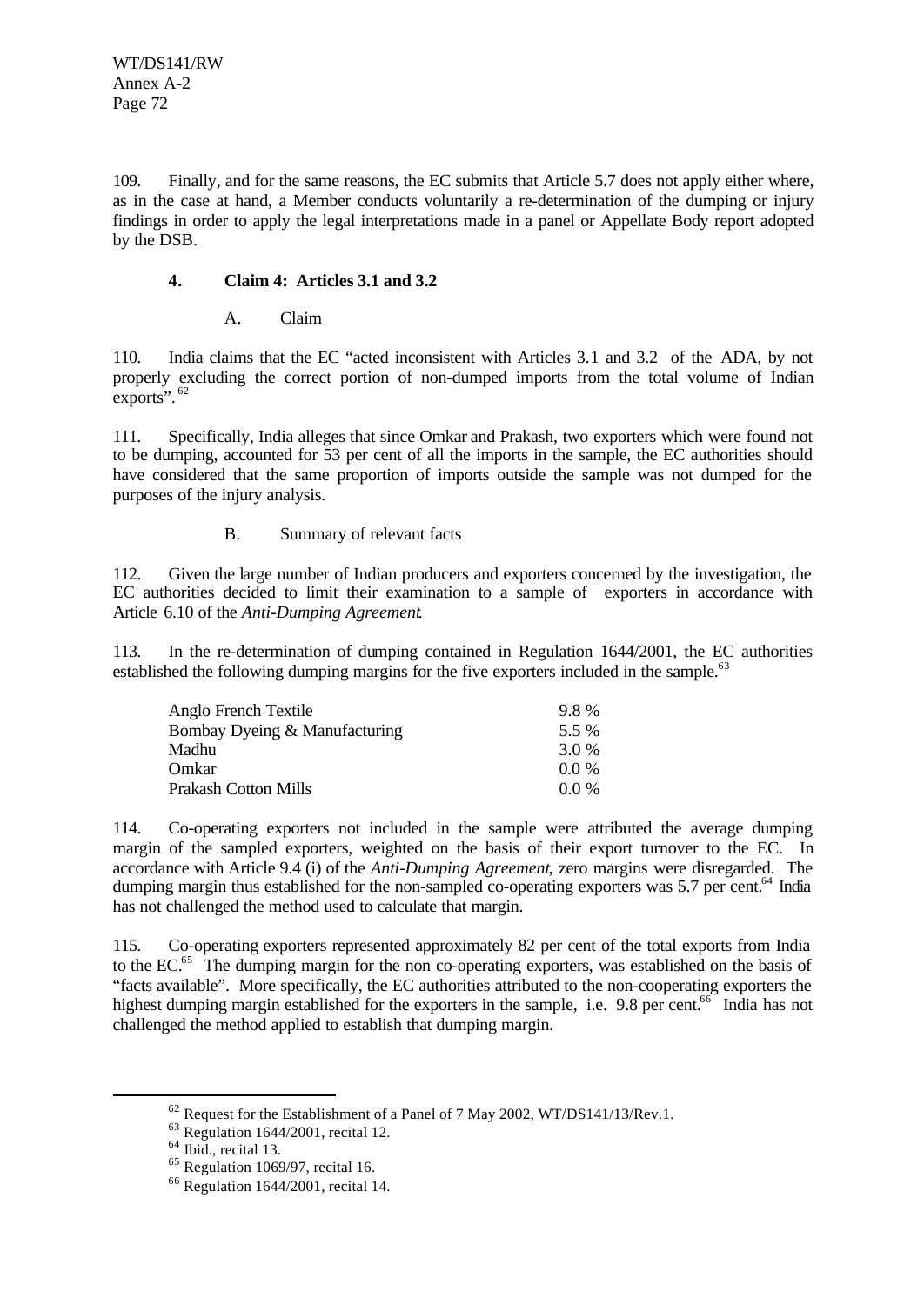116. In the injury re-determinations made in Regulations 1644/2001 and 696/2002, the EC authorities assessed the volume and the effect of "dumped imports" both when exports by Omkar and Prakash were included in that notion and when they were excluded.<sup>67</sup> They concluded that the exclusion of Omkar and Prakash would not affect the outcome of the analysis.

117. The EC authorities treated all the imports from co-operating exporters not included in the sample and from non-co-operating exporters as "dumped imports" for the purposes of the injury analysis.

## C. Argument

118. In the original proceeding, India claimed that non-dumped transactions should be excluded from the injury analysis.<sup>68</sup>

119 In response, the EC argued that dumping is determined for countries and, therefore, that it was entitled to consider all imports from a country found to be dumping as "dumped imports" for the purposes of Article 3.

120. The Panel rejected India's claim without, however, ruling on the EC's defence. The Panel considered the question of whether imports from an exporter found not to be dumping could be considered as "dumped imports" for the purposes of the injury analysis. But, as India had not contested the injury finding on this ground and there were no Indian producers in that situation, the Panel refrained from reaching any conclusions.<sup>69</sup>

121. The EC refers the Panel to the arguments made in the original proceedings and reiterates its position that it was entitled to consider all imports from India as "dumped imports" for the purposes of the injury analysis.<sup>70</sup>

122. However, should the Panel reach the conclusion that imports from an exporter which has been found not to be dumping must be excluded from the injury analysis, the EC submits that, in any event, all imports from co-operating exporters not included in the sample, as well as all imports from nonco-operating exporters were found to be "dumped" by the EC authorities, which, therefore, were entitled to treat them as "dumped imports" also for the purposes of Articles 3.1 and 3.2.

123. India has not challenged in these proceedings the finding that all imports outside the sample (both from co-operating and from not co-operating exporters) were "dumped". Therefore, it is illogical and contradictory for India to claim that some of those imports should be considered as "nondumped" for the purposes of the injury determination.

 $67$  Regulation 160/2002, recitals 22-24 and Regulation 696/2002, recitals 7-10 and 45-46

<sup>68</sup> Panel report, paras. 6.132-6-142.

<sup>69</sup> Ibid., para. 6.138

 $70$  In addition, the EC would like to point out that its interpretation is also warranted in view of the fact that a joint injury analysis is possible or even warranted when anti-dumping and anti-subsidy proceedings concerning the same country run in parallel. The salmon Panel has recognized that the injury analysis can be carried out jointly for both such proceedings (see paras 572 and 573 of the Panel Report on *United States - Imposition of Anti-Dumping Duties on Imports of Fresh Atlantic Salmon from Norway*, ADP/87, adopted on 27 April 1994). Indeed, since the starting point for such analysis is the volume and the prices of the imports concerned (and not the level of dumping or subsidization), it does not seem appropriate to distinguish at company level. If the EC's interpretation were not accepted, two different injury examinations would have to be carried out if a company is found to be dumping but not to be subsidized or *vice versa*. This makes injury examinations often unworkable and that cannot have been the intention of the drafters of the *Anti-Dumping Agreement*.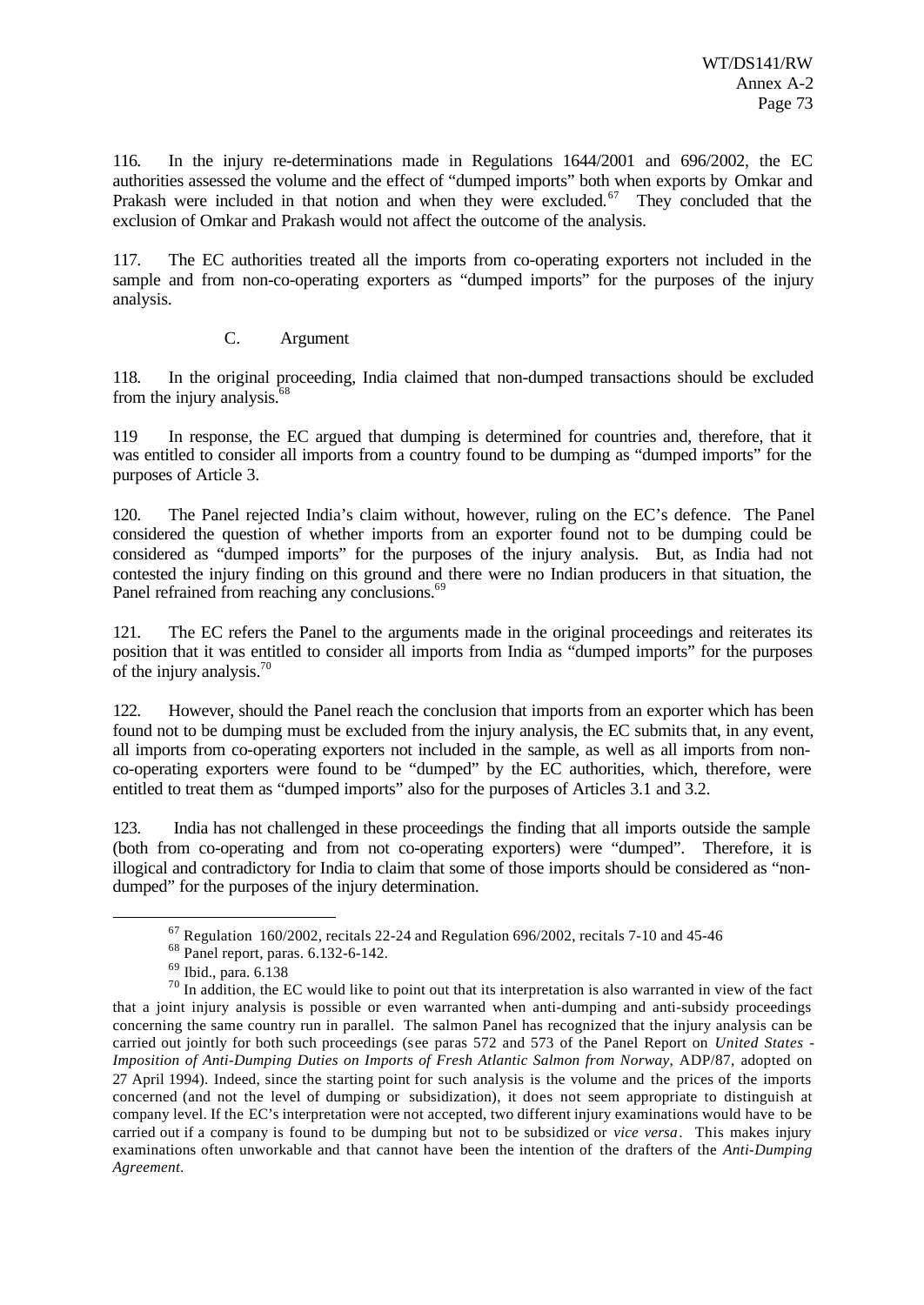#### *(a) Imports from cooperating exporters not included in the sample*

#### 124. Article 6.10 of the *Anti-Dumping Agreement* states that

The authorities shall, as a rule, determine an individual margin of dumping for each known exporter or producer concerned of the product under investigation. In cases where the number of exporters, producers, importers or types of products involved is so large as to make such a determination impracticable, the authorities may limit their examination either to a reasonable number of interested parties or products by using samples which are statistically valid on the basis of information available to the authorities at the time of the selection, or to the largest percentage of the volume of the exporters which can reasonably be investigated.

125. Thus, Article 6.10 provides that, as a rule, the authorities must determine an individual dumping margin for each exporter. By way of exception, in the circumstances described in the second sentence of Article 6.10, the authorities may limit their examination to a sample of exporters and calculate individual dumping margins only for those exporters.<sup>71</sup>.

126. It is implicit in Article 6.10 that, when the authorities limit their examination to a sample of exporters, they may calculate an "all-others" dumping margin for all the non-examined cooperating exporters on the basis of the margins determined for the companies included in the sample.

127. Indeed, as argued by India, the purpose of a sample is precisely "to provide an estimate relating to the whole".<sup>72</sup> However, India disregards that Article 6.10 allows the use of samples with the specific purpose of rendering practicable the determination of dumping margins for all the exporters under investigation, and not for the purpose of calculating the volume of dumped imports. Therefore, the data pertaining to a sample established in accordance with Article 6.10 must be used in order to calculate the dumping margin for "the whole", and not in order to establish what proportion of "the whole" is dumped.

128. The *Anti-Dumping Agreement* does not prescribe any specific rules for calculating the "allothers" dumping margin. <sup>73</sup>. Nevertheless, Article 9.4 of the *Anti-Dumping Agreement* places a maximum limit or ceiling on the level of the anti-dumping duty that may be applied to imports from non-examined exporters.<sup>7</sup>

129. Specifically, Article 9.4 provides as follows:

When the authorities have limited their examination in accordance with the second sentence of paragraph 10 of Article 6, any anti-dumping duty applied to imports from exporters or producers not included in the examination shall not exceed

(i) the weighted average margin of dumping established with respect to the selected exporters or producers or,

<sup>71</sup> Panel Report, *Argentina – Definitive Anti-Dumping Measures on Imports of Ceramic Floor Tiles from Italy*, WT/DS189/R, para.6.90

 $72$  India's First submission, para. 104.

<sup>73</sup> Appellate Body Report, *United States – Anti-Dumping Measures on Certain Hot-Rolled Steel Products from Japan* ("*US- Hot Rolled Steel*"), WT/DS184/AB/R, para. 116.

 $74$  Ibid.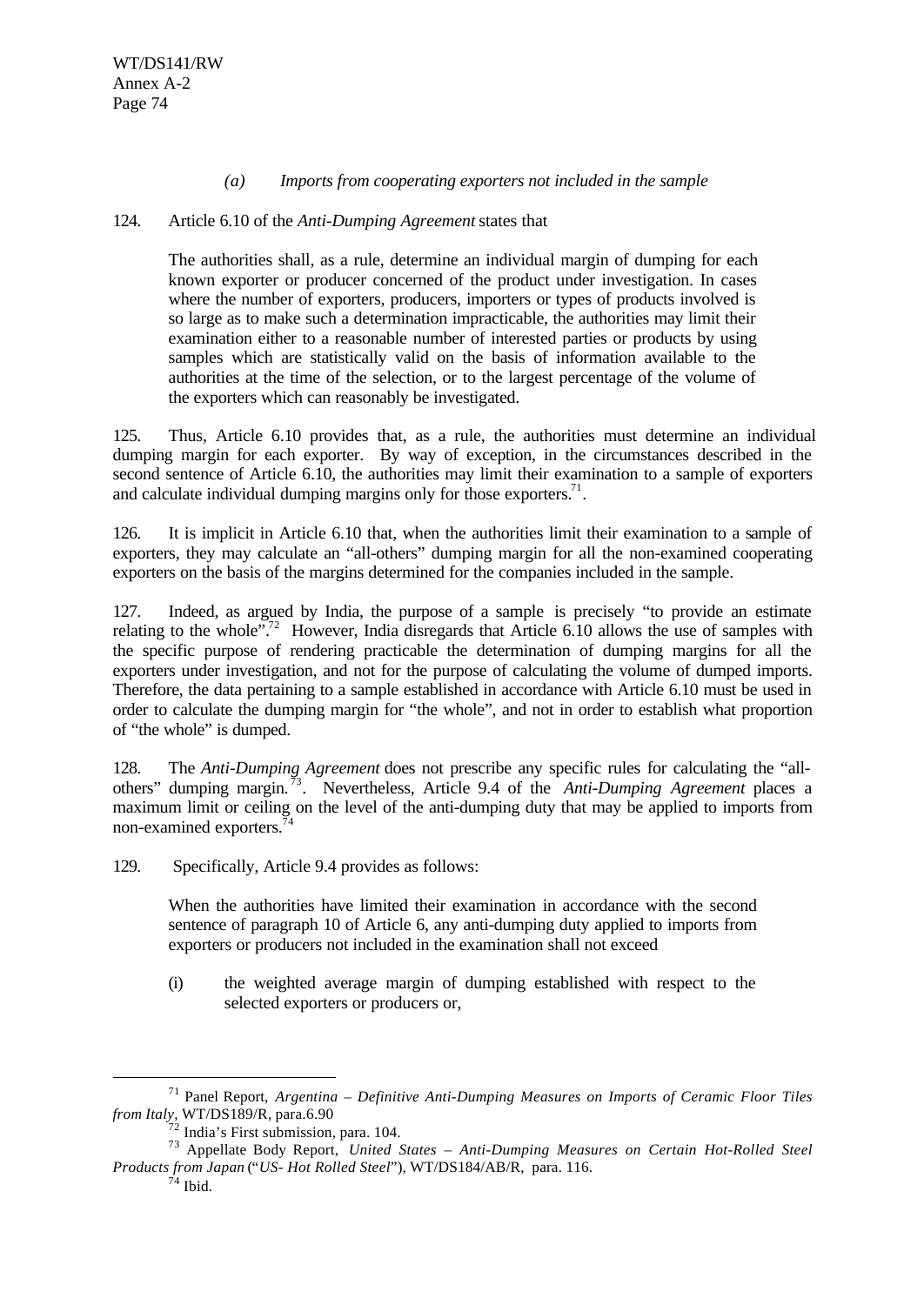(ii) where the liability for payment of anti-dumping duties is calculated on the basis of a prospective normal value, the difference between the weighted average normal value of the selected exporters or producers and the export prices of exporters or producers not individually examined,

provided that the authorities shall disregard for the purposes of this paragraph any zero and *de minimis* margins and margins established under the circumstances referred to in paragraph 8 of Article 6. The authorities shall apply individual duties or normal values to imports from any exporter or producer not included in the examination which has provided the necessary information during the course of the investigation, as provided for in subparagraph 10.2 of Article 6.

130. Article 9.4 contains no suggestion to the effect that the "all-others" duty may be applied only to a certain proportion of imports from the non-examined exporters. It contemplates that the "allothers" duty will be applied to "imports from exporters or producers not included in the examination", without any restriction or qualification. The only exclusion from the "all-others" duty envisaged by Article 9.4 concerns the imports from non-examined exporters which have requested individual dumping margins in accordance with Article 6.10.2. *A contrario*, this confirms that all imports from the non-examined exporters may be subjected to the "all-others" duty.

131. The *Anti-Dumping Agreement* is premised on the basic notion that anti-dumping duties can be applied only to imports which are "dumped". This is reflected in Article 9.3, which provides that

… the amount of the duty shall not exceed the margin of dumping as established under Article 2.

and in Article 11. 1, which stipulates that

an anti-dumping duty shall remain in force only as along as and to the extent necessary to counteract dumping which is causing injury.

as well as in the system of refunds and reviews provided for in Articles 9.3.1 and 9.3.2 and in Articles 11.2 and 11.3, respectively.

132. Thus, if Article 9.4 allows the application of anti-dumping duties to all imports from all the exporters not included in the examination, it is because all such imports can be considered as "dumped", including for the purposes of Articles 3.1 and 3.2.

133. India does not dispute the application of the "all-others" duty to all imports from co-operating exporters not included in the sample. Nor does India contest the underlying determination of dumping made by the EC authorities with respect to all such imports. Yet, India pretends that some of those imports should not be considered as dumped for the purposes of the injury analysis. India's interpretation is contradictory and untenable. It implies that imports from the non-sampled exporters can be simultaneously "dumped" and "non-dumped" under the *Anti-Dumping Agreement*. That proposition is manifestly illogical. If imports from the non-sampled exporters are considered "dumped" for the purposes of applying anti-dumping duties, then it follows that they can be treated as such also for the purposes of the injury analysis.

134. India seeks to deny the relevance of Article 9.4 by arguing that Article 9 refers to the imposition and collection of anti-dumping duties, and "does not bear on the determination of injury – including the volume of dumped imports – under Article  $3''$ .<sup>75</sup> Yet, the EC would recall that the

<sup>75</sup> India's First Submission, para. 119.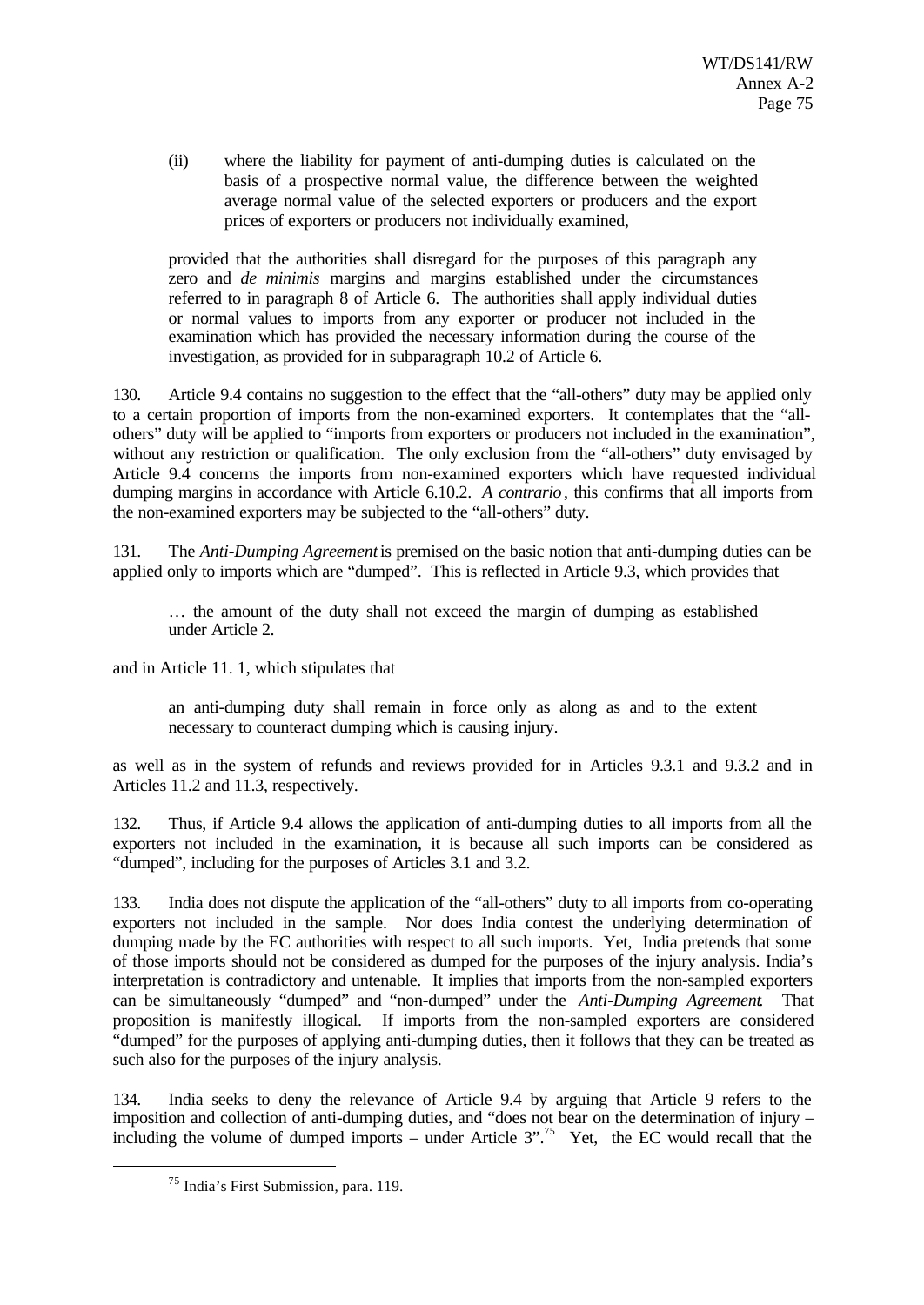original Panel held expressly that Article 9.2 was relevant context for the interpretation of the term "dumped imports" in Article 3.2.<sup>76</sup>

135. In similar vein, India argues that "the rules in [Article 9.4], including the obligation to disregard, are restricted for the purposes of this paragraph".<sup>77</sup> To begin with, however, the phrase "for the purposes of this paragraph" only applies with respect to the obligation to disregard certain margins, and not with respect to other "rules" provided for in Article 9.4. Moreover, that phrase serves simply to clarify that zero, *de minimis* and "best fact available" margins cannot be disregarded for the purposes of applying duties to the exporters in the sample for which those margins have been established.

136. The supposedly "absurd consequences" alleged by India do not result from the EC's position that the term "dumped imports" must be interpreted consistently throughout the Agreement, but rather from the specific rules for the calculation of the "all-others" rate contained in Article 9.4, and more specifically from the requirement to disregard zero and *de minimis* margins. It is well known, however, that the exclusion of those margins is the *quid-pro-quo* for the exclusion of the "best-factsavailable" margins. The finely balanced compromise embodied in Article 9.4 may yield less than perfect results in extreme cases, such as the one described in India's example, but it has been accepted by all Members, including India.

137. Finally, the EC rejects India's unsupported allegation that the EC authorities applied "different standards, as to what a sample is supposed to mean, on the export and domestic side of an investigation".<sup>78</sup> The EC authorities used the dumping margins established for the companies in the sample in order to estimate the overall dumping margin for the companies outside the sample. The same kind of analysis was applied to the data pertaining to the sample of domestic producers. For example, the EC authorities used the profit data for the companies in the sample in order to estimate the level of profitability of the EC industry as a whole, rather than the proportion of sales of the EC industry that was made profitably, as would have been required by India's interpretation.

## *(b) Imports from non-co-operating exporters*

138. As explained above, the EC authorities calculated the dumping margin for the non-cooperating exporters by resorting to "facts available". On that basis, the EC concluded that imports from non-co-operating exporters were dumped.

139. India has not challenged the dumping determination made by the EC authorities with respect to imports from non-co-operating exporters. In particular, India has not claimed that such determination is inconsistent with Article 6.8 and Annex II.

140. Since India does not contest the finding that imports from non-co-operating exporters were "dumped", it cannot challenge the treatment of such imports as "dumped imports" for the purposes of the injury analysis.

 $76$  Panel report, para. 6.137.

<sup>77</sup> India's First Submission, para. 119.

<sup>78</sup> Ibid., paras. 126-127.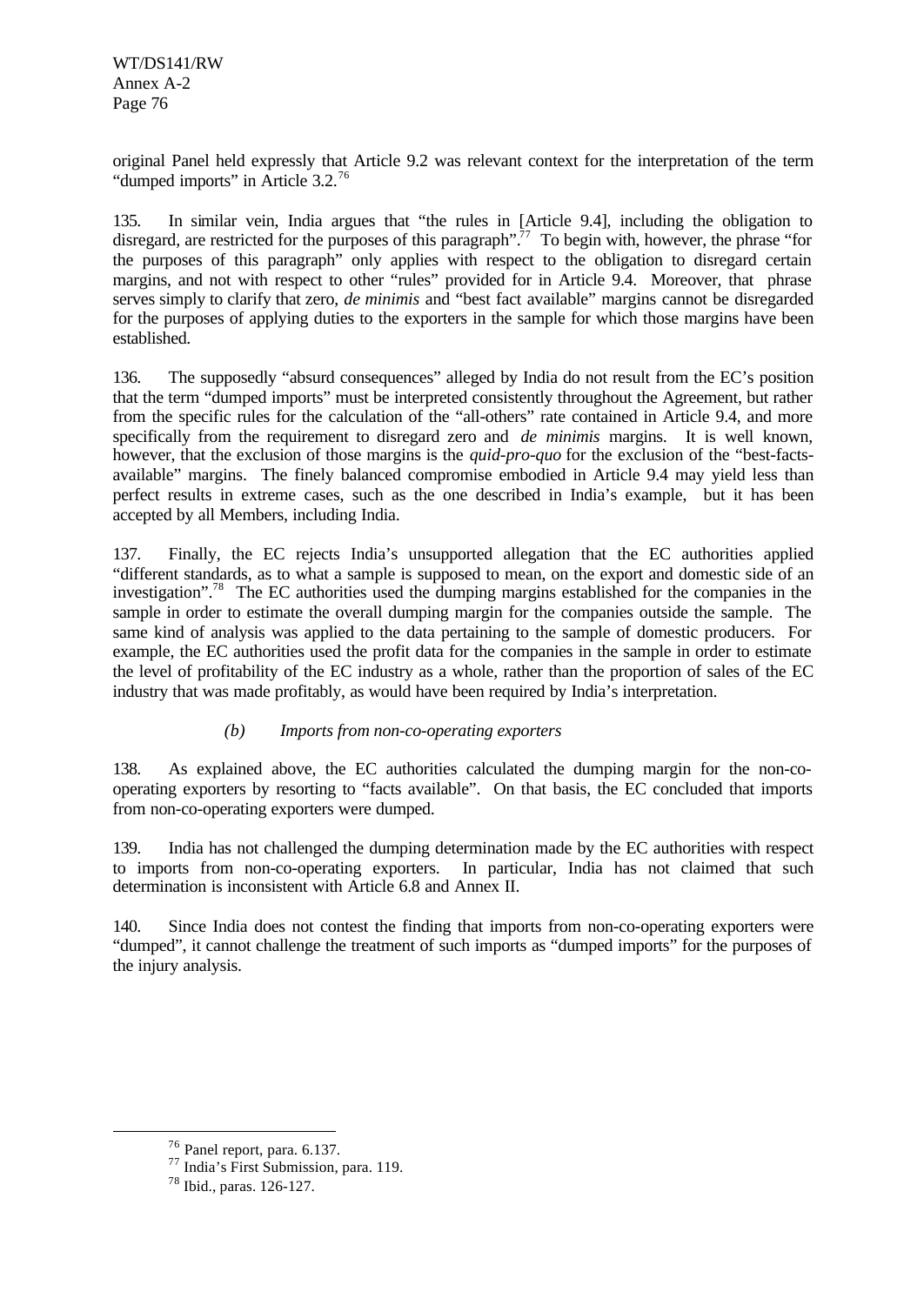### **5. Claim 5: Articles 3.1 and 3.4**

A. Claim

#### 141. India claims that

The EC acted inconsistently with Articles 3.1 and 3.4 of the ADA by evaluating data without even collecting them, or even if the data were collected, a proper implementation of the Panel's findings required not only a mere recitation of injury factors but an overall reconsideration and analysis of the information in the light of the requirements of the Anti-Dumping Agreement.

### B. Summary of relevant facts

142. It should be pointed out that the first limb of India's claim rests on the assumption that information relating to certain data was never collected. India tries to find support for its claim by relying on paragraph 6.167 of the original Panel report. This assumption is entirely incorrect.

143. First of all, India's statement that the Panel "factually established this absence of data collection as a substantive violation" of Article 3.4 is misleading.<sup>79</sup> In particular, the Panel merely found that in the absence of any indication on the face of the Provisional and Definitive Regulations, it could not simply assume that the data had been collected. Indeed, the Panel acknowledged that "**some of the data collected for other factors may have included data for the factors not mentioned**".

144. Secondly, during the Panel proceeding, the EC consistently indicated that the data constituting the basis for the evaluation of all injury factors was collected during the investigation.<sup>80</sup>

145. In its reply of 27 July 2001 $81$  to Texprocil's comments on the disclosure document of 19 June 2001, the EC Commission further explained how such data had been collected at the time of the original investigation.

146. Since the information concerning the injury factors mentioned in Article 3.4 had therefore been collected, it could be and was properly evaluated in accordance with the requirements of that provision.

l

 $81$  Exhibit India – RW –17.

<sup>79</sup> India's First Submission, para 145.

Para 6.167 of the Panel Report provides:

<sup>&</sup>quot;It appears from this listing that data was not even collected for all the factors listed in Article 3.4, let alone evaluated by the EC investigating authorities. Surely a factor cannot be evaluated without the collection of relevant data. While some of the data collected for the factors that are mentioned in the Provisional Regulation by the EC authorities may have included data for the factors not mentioned, we cannot be expected to assume that this was the case without some indication to that effect in the determination. Nor is the relevance or lack thereof, as assessed by the EC authorities, of the factors not mentioned under the heading "Situation of the Community industry" at all apparent from the determination." (emphasis added). Thus, the Panel merely concludes that there is no indication in the determination that the EC authorities evaluated (the relevance of) all of the factors listed in Article 3.4.

<sup>&</sup>lt;sup>80</sup> See EC submission of 27 March 2000, point D: reply to India claim no. 11 point 1; in particular para 249 to 255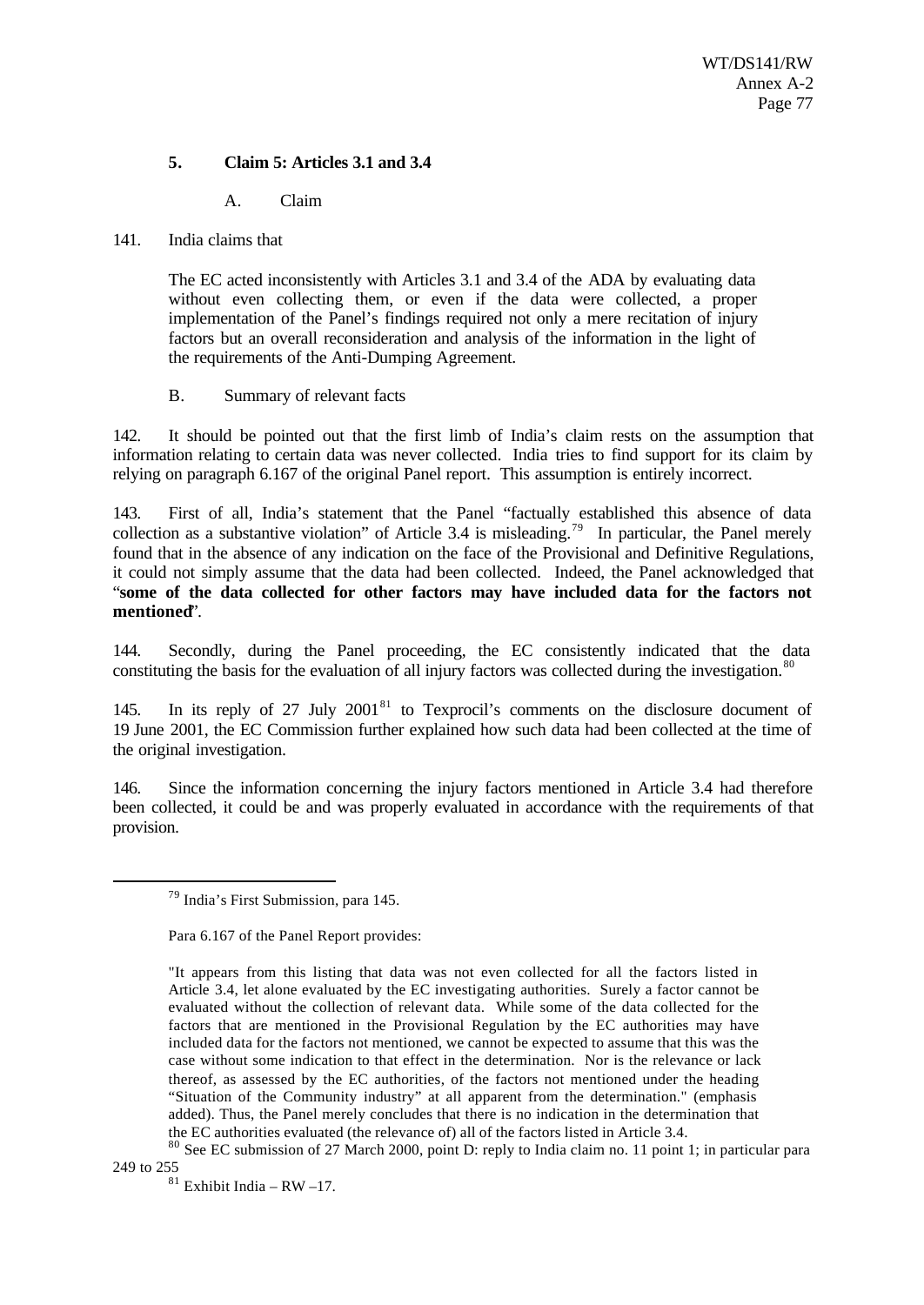- C. Argument
- 147. India makes three arguments in support of its claim:
- (1) That data which has not been collected cannot be evaluated;
- (2) That if even data has been collected it has not been an adequate evaluation; and
- (3) That factual errors have invalidated the redetermination.

The EC will rebut each of these arguments in turn.

#### *(a) Data not collected cannot be evaluated*

148. As already explained, the EC authorities did in fact collect the data in respect of the injury factors mentioned in Article  $3.4^{82}$  and was therefore able to evaluate that data in its redetermination. There are no 'clear-cut findings' of the original Panel to the contrary. Moreover, since the EC in its redetermination reassessed and evaluated this information it cannot be argued that the redetermination constitutes 'a mere restatement of the notice.'<sup>83</sup>

149. Neither did the Panel decide that the EC's infringement of Article 3.4 could not possibly be remedied by way of a redetermination consistent with the requirements of the *Anti-Dumping Agreement*. At paragraph 6.259 of the Panel report it is found that

… Having found a violation of the substantive requirement to consider all the factors set forth in Article 3.4 in assessing the impact of imports, the question of whether the notice of either the preliminary or affirmative determination of injury is "sufficient" under Article 12.2 is immaterial. A notice may adequately explain the determination that was made, but if the determination was substantively inconsistent with the relevant legal obligations, the adequacy of the notice is meaningless. Further, in our view, it is meaningless to consider whether the notice of a decision that is substantive inconsistent with the requirements of the AD Agreement is, as a separate matter, insufficient under Article 12.2. A finding that the notice of an inconsistent action is adequate does not add anything to the finding of violation, the resolution of the dispute before us, or to the understanding of the obligations imposed by the AD Agreement. We therefore make no findings on claim 13.

150. The Panel merely found that it was unnecessary to make a finding regarding the procedural violation having already found that the substantive violation exists. Whilst the EC accepts that it is necessary to take account of the findings regarding the substantive violation, it rejects the suggestion that it was not possible to do so in this case. As stated above, India's arguments in this respect are based on the misplaced notion that the EC had not collected certain data in the first place. The EC will now demonstrate how misplaced India's allegations are with respect to the two examples they have given, namely inventories and capacity utilisation.<sup>84</sup>

 $82$  Ibid.

<sup>83</sup> India's First Submission, para 131.

<sup>84</sup> India's First Submission, para. 146.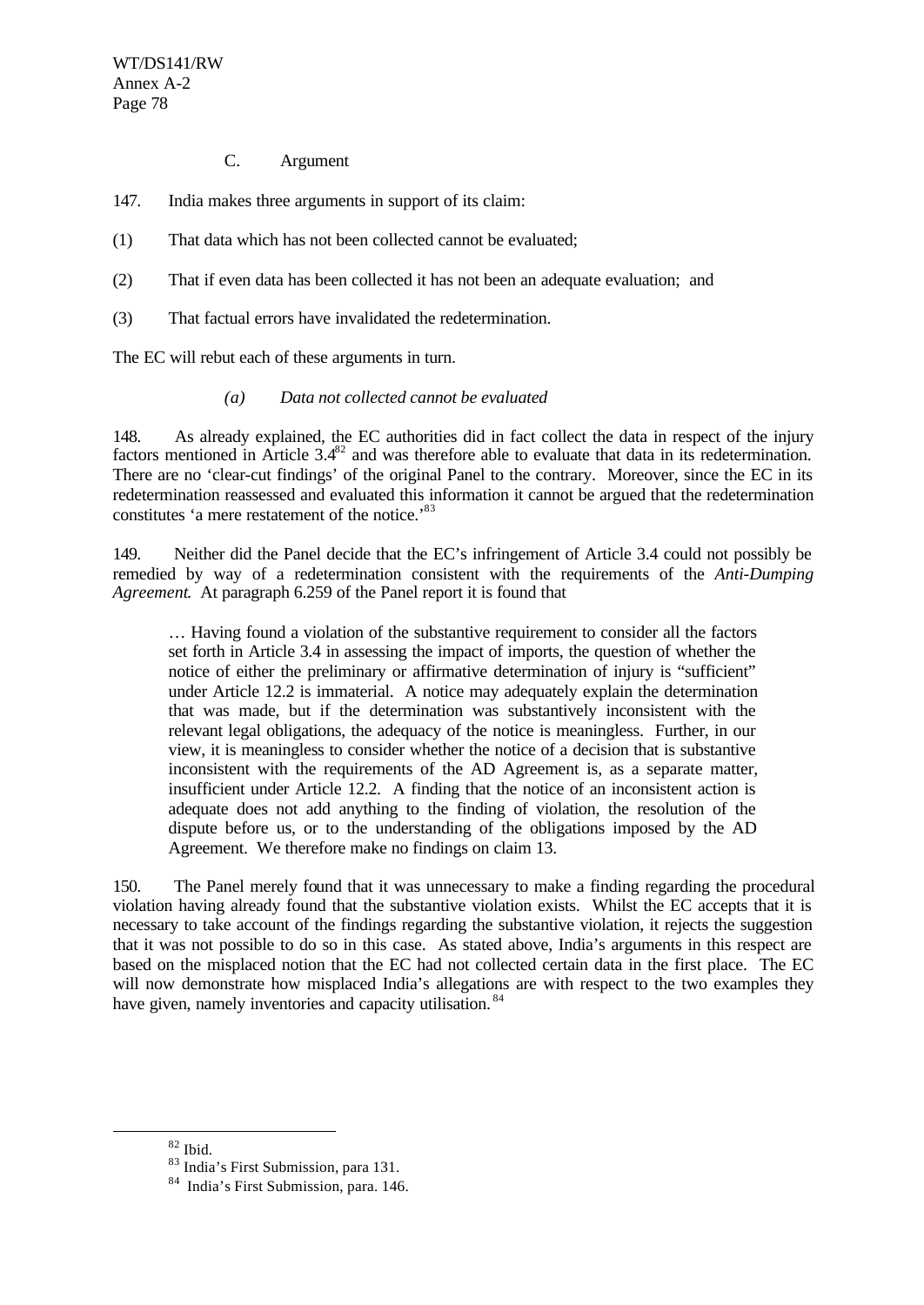### *(i) Inventories*

151. India alleges that no data for inventories were obtained and that therefore no proper evaluation could be made. This is simply incorrect. The EC Commission's findings<sup>85</sup> on stocks were precisely made after examining the situation of stocks for the sampled Community producers. Even the Panel acknowledged that some of the data collected for other factors may have included data for the factors not mentioned<sup>86</sup>, and this is exactly the case for data concerning stocks.

152. Inventories increase or decrease depending on the volume produced and the volume sold/ exported during a given period. Since data concerning production, sales volumes and exports were collected<sup>87</sup>, the EC authorities did have data on stocks, as was clearly confirmed to Texprocil in the EC Commission's letter of 27 July 2001.<sup>88</sup> This information was also obtained from the accounts and verified on spot for sampled producers. The EC will address the question of whether it properly evaluated the relevance of this factor at paragraph 192 below.

153. As regards India's argument that stock levels should have been taken into account when establishing consumption<sup>89</sup>, the EC points out that complete industry data was not available from all the Community producers. This is often the case in anti-dumping investigations and consumption is analysed in such circumstances on the basis of apparent consumption, without taking account of stocks. Finally, during the original investigation neither India nor any other interested party questioned this calculation.

# *(ii) Utilisation of capacity*

154. India alleges that the EC authorities did not collect and properly evaluate data concerning capacity utilisation. India tries to argue that the EC confuses 'production capacity' and 'utilisation of capacity'. In order to analyse utilisation of capacity, however, it is clearly necessary to consider the level of production capacity. Under the heading 'capacity', the EC therefore considered both production capacity and capacity utilisation. In evaluating this factor the EC took into account information which was submitted in the complaint questionnaire replies and subsequently verified on spot. The investigation confirmed that reliable statistics on production machinery for the product concerned are extremely difficult to establish because the machinery can be bought, sold or used for different products with relative ease. As the same machinery could yield different production capacity depending on the nature of the product mix, it is difficult to draw any meaningful data. It should be noted that the product concerned consists of a large number and variety of products which differ in size, colour, construction and quality. The original complaint mentioned that "statistics" about production machines in bed linen making up do not exist, being by far too specific."<sup>90</sup> This was never disputed by India or any other interested party.

155. Whilst the EC was able to establish that a number of producers were contracting out surplus productions and may therefore have been able to maintain a high rate of capacity utilisation, this data was not available for all sampled producers or the Community industry for the reasons explained above. Thus, the EC considered that in the absence of meaningful data for all companies in the sample, this factor did not have a bearing on the situation of the industry within the meaning in Article 3.4.

<sup>85</sup> Regulation 1644/2001, recital 29.

<sup>&</sup>lt;sup>86</sup> Panel report, para. 6.167. It is recalled that the Panel merely found that it could not "be expected to assume that [such data had been collected] without some indication to that effect in the determination.".

 $87$  Regulation 1069/97, recitals 63, 81 and 82.

 $88$  Exhibit – India – RW – 17, page 4.

<sup>89</sup> India's First Submission, para. 147.

<sup>90</sup> See page 30 of the complaint (Exhibit-India-6).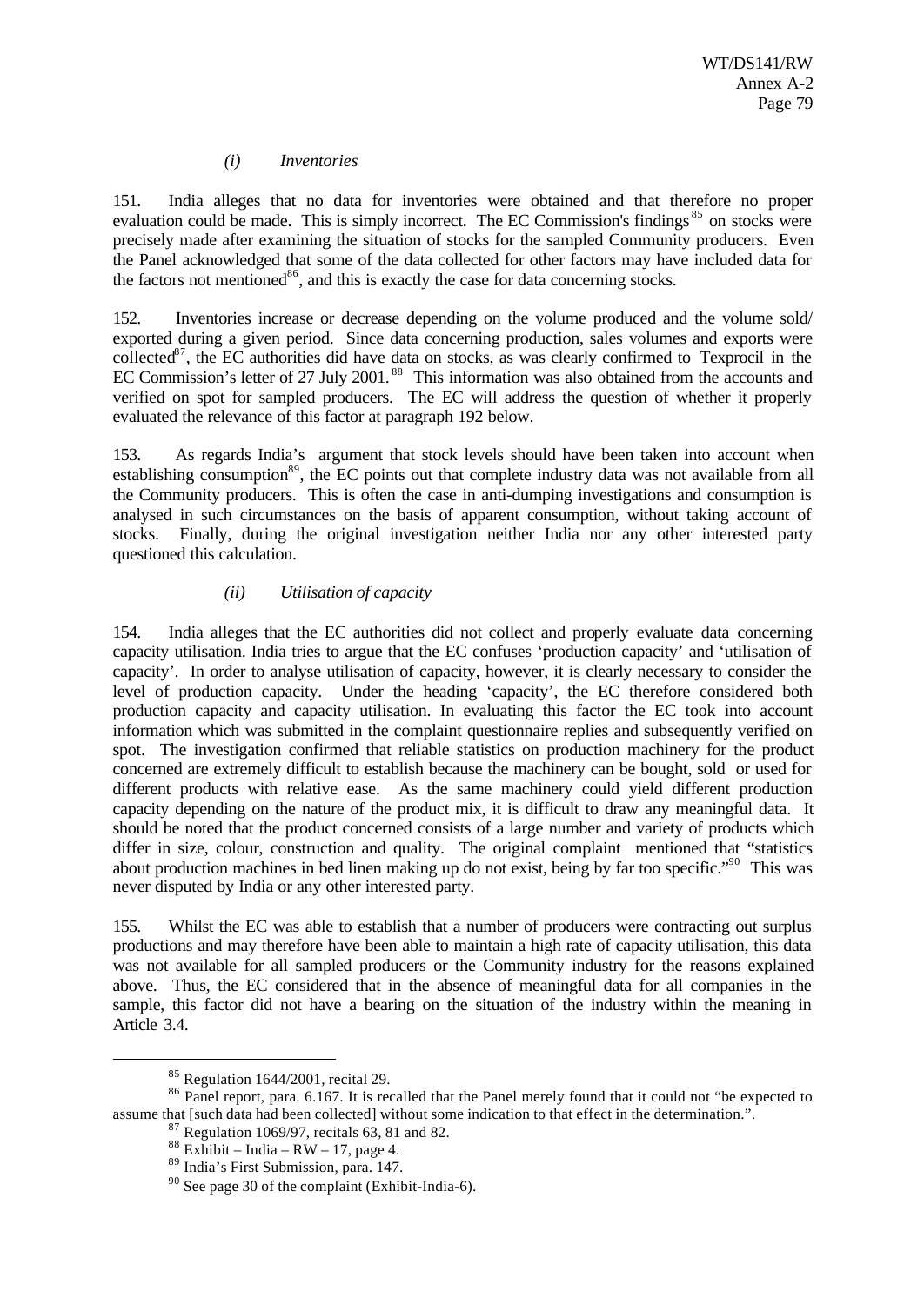WT/DS141/RW Annex A-2 Page 80

156. The EC concludes that the two examples used by India to highlight the fact that no data was collected by the EC are totally unfounded.

### *(iii) Assessment of relevance*

157. Finally, the EC submits that India's claims in relation to the assessment of relevance of the factors 'inventories' and 'capacity utilisation' are equally unfounded. India alleges that the EC just dismissed the factors concerning capacity and stocks as irrelevant and only then referred to the data collected. It argues that this amounts to a violation of Article 3.4 since facts pertaining to a certain factor must first be 'collected and brought on record' after which they can be evaluated. India seems to exclude the possibility that sometimes it may not be materially possible to bring on record data which simply does not exist or for which data only exists but not in any reliable or comparable form.

158. The EC would submit that in order to comply with Article 3.4 it is not necessary to adopt a checklist approach to the evaluation of (the relevance of) the factors cited therein. What is required is an evaluation of all the factors which may result in some of them not having a bearing on the situation of the domestic industry. Whether an administrative authority sets out the result before or after setting out the evaluation on which those results are based does not determine the adequacy of that evaluation. There was no *'a priori*' dismissal of the relevance of these factors. The key point is that each factor is considered and that the evaluation is objective. The EC submits that its evaluation of relevance met the required standards under Article 3.4.

## *(b) Alleged inadequate evaluation*

## *(i) Preliminary remark*

159. India argues that the EC failed to properly evaluate  $\alpha$  offer any comment on a number of factors which it submits do not point towards injury. The EC will demonstrate that these submissions are incorrect and that its careful analysis of all the factors was consistent with the requirements of Article 3.4.

160. To dismiss out of hand, as India implies one should, any possibility of material injury being suffered simply because certain factors do not on the face of it show a clear negative development, would, on the contrary fall foul of Article 3.4 and the very obligation to examine objectively each factor mentioned in Article 3.4. In the context of Article 3.4, one Panel said:

An evaluation of a factor implies putting data in context and assessing such data both in their internal evolution and vis- $a$ -vis other factors examined.<sup>91</sup>

161. In any event, as explained above, India completely misrepresents the degree of evaluation and analysis performed by the EC in reaching its conclusions on injury.

162. The EC recalls that according to Article 17.6 (i) of the *Anti-Dumping Agreement*

In its assessment of the facts of the matter, the panel shall determine whether the authorities' establishment of the facts was proper and whether their evaluation of those facts was unbiased and objective. If the establishment of the facts was proper and the evaluation unbiased and objective, even though the panel might have reached a different conclusion, the evaluation shall not be overturned.

<sup>91</sup> Panel Report, *United States – Hot Rolled Steel*, para 7.232.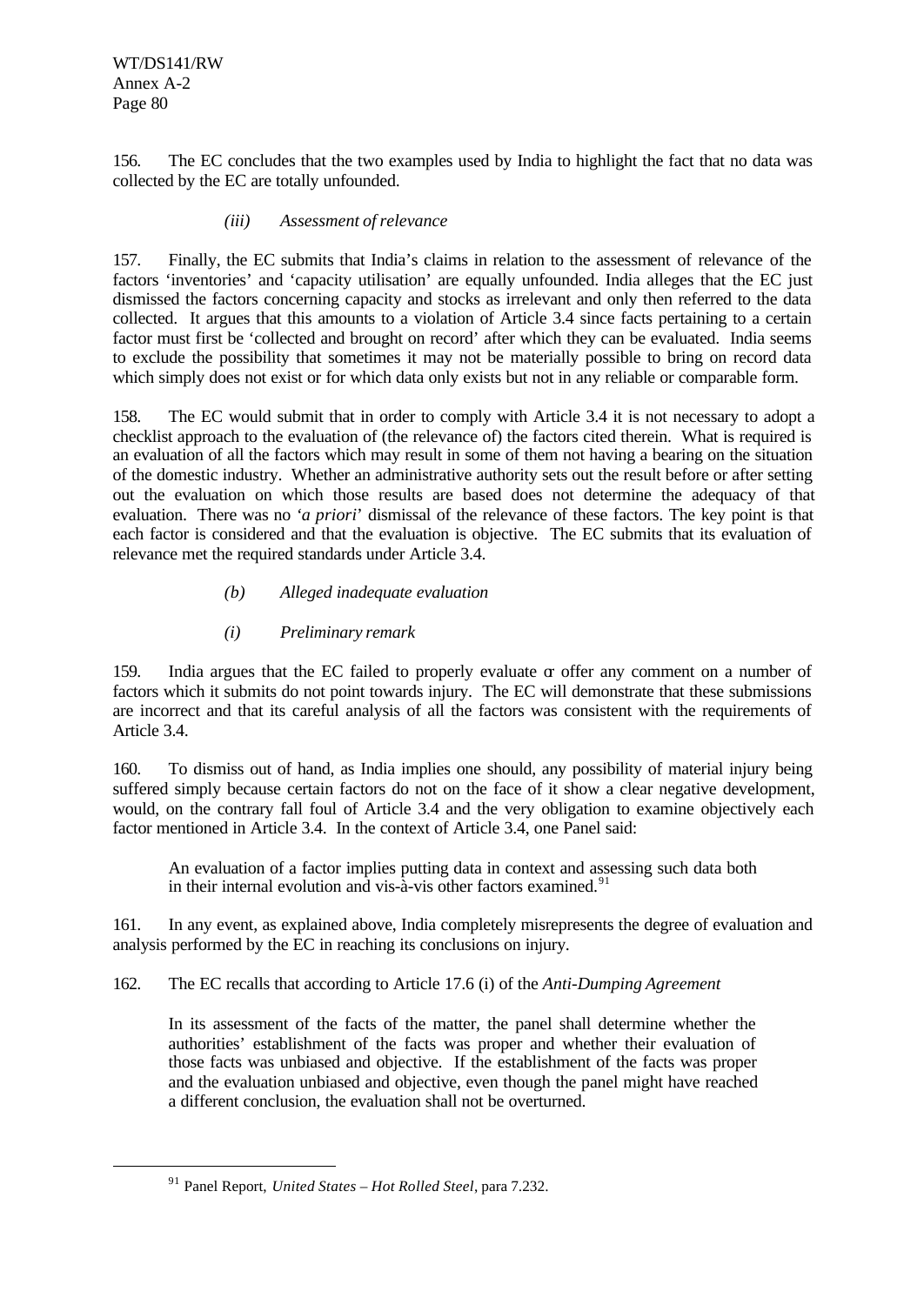163. It should be noted that India argues several times that the EC's evaluation of injury is somehow not objective simply because it is based on or includes analysis of data collected for the sample. Since India did not contest the representativity of the sample, however, the EC fails to understand what violation of Article 3.4 or 3.1 is supposed to have occurred.

164. India suggests that the references in Regulation 1644/2001 to the Provisional regulation indicate a failure to reconsider the information. This is a purely formalistic argument which must be rejected along with the assertion that the redetermination is only a 'restatement'. The fact that the EC may have confirmed certain of its original findings is of no relevance to the question of whether the findings are consistent with a proper evaluation.

### *(ii) Sales*

165. At paragraph 166 of its First Written Submission, India suggests that as information on sales by sampled producers is available in addition to information on sales by the Community industry, the sampled data should be 'set aside'. The EC fails to understand India's complaint in this respect, since it actually evaluated sales at the level of the Community industry.<sup>92</sup> India relies on the statement by the original Panel at paragraph 6.181 that

It is not possible to have an objective evaluation of the evidence if some of the evidence is required to be ignored, even though it relates precisely to the issues to be resolved.

166. This statement by the original Panel does not support India's contention that sampled data should be set aside. The Panel's statement must be read in context –it did not suggest that any information pertaining to the sample must be ignored. It should be noted that the original Panel pointed out that

In our view, it would be anomalous to conclude that because the EC chose to consider a sample of the domestic industry, it was required to close its eyes to and ignore other information available to it concerning the domestic industry it had defined.  $\frac{5}{3}$ 

167. Thus, the Panel simply found that it the EC did not act inconsistently with Article 3.4 by taking into account information relating to the Community industry as a whole, including information relating to companies that were not included in the sample. Since this is precisely what the EC did here, it fails to understand what violation of Article 3.4 it is supposed to have committed. In any event, an increase in sales is not inconsistent with a finding of injurious price suppression.

## *(iii) Market share*

168. Contrary to what India claims, there is no difference in figures regarding the market share of the Community industry. It is correct that it increased its market share by volume from 18.12 per cent in 1992 to 19.67 per cent in the IP, whereas it increased its market share by value from 22.4 per cent to 25.1 per cent during that period.<sup>94</sup> As explained in Regulation 1644/2001, market share is considered to have increased due to the focus on higher value niche products.<sup>95</sup>

 $92$  Regulation 1644/2001, recital 35; Regulation 1069/97, recitals 82 and 83.

<sup>93</sup>Panel Report, *EC-Bed Linen*, para 6.181.

<sup>94</sup> Whilst India refers to these latter figures being set out in recital 85 of the Provisional Regulation, that provision describes market share by value, not market share by volume.

<sup>&</sup>lt;sup>95</sup> Regulation 1644/2001, recital 35. See also Regulation 1069/97, recital 84.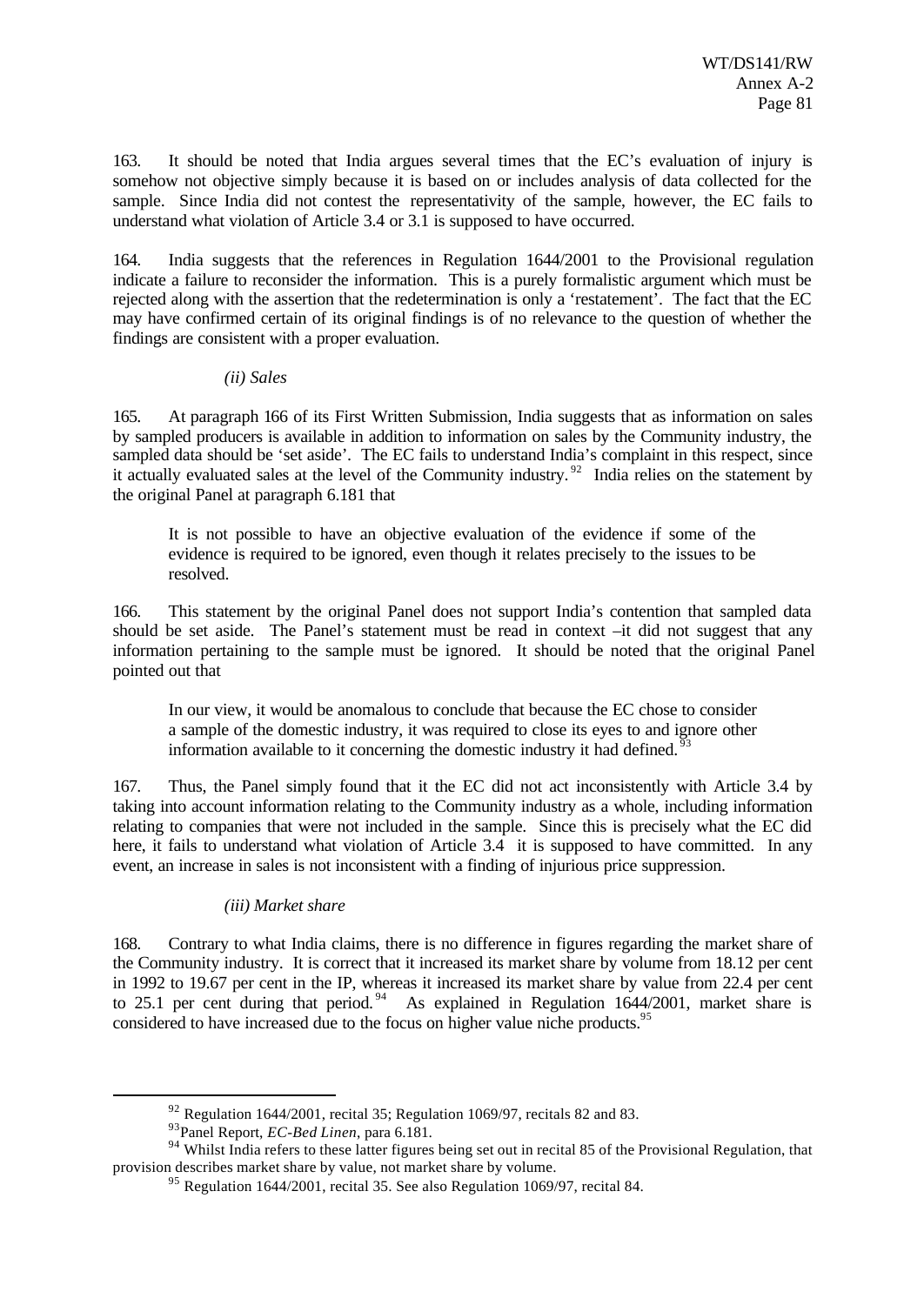#### *(iv) Prices*

169. It is not disputed that, at the level of the Community industry, the increase in sales in value terms is greater than the increase in volume terms, and that consequently, average prices increased by 3.2 per cent. However, this analysis does not take account of the change in product mix by the Community industry, including the sampled producers, over the period of analysis concerned. This is quite obvious when the data for average prices are compared with data for the defined reference products, which decreased over roughly the same period.

170. The EC authorities collected and verified data on prices at the level of the sample for a constant product mix. Whilst the average prices per kilogram of the sampled producers increased by 3.2 per cent, the development in average prices for the defined reference products fell in index terms from 100 in 1993 to 99.2 in the  $IP^{96}$ . Hence the EC examined both the overall increase in prices by both the Community industry and sampled producers and the decrease in average prices for the defined reference products sold by sampled producers and noted that the more positive overall development in prices compared to the defined reference products reflected the fact that the sampled producers had moved into niche markets and away from high volume mass markets.<sup>97</sup>

171. India argues that the explanation relating to higher value niche products is inconsistent with its determination in recital 97 of the Provisional Regulation that the market for bed linen is characterised by product substitutability and transparency. However, the fact that the market for bed linen is characterised by product substitutability does not necessarily undermine the finding that there are some high quality niche products. Indeed, it is quite common that a product, which consists of several types or ranges the highest and lowest of which may not be directly substitutable with one another, will nevertheless be sufficiently substitutable to be considered a like product. Furthermore, the EC notes that India has not disputed that there are some high quality niche products.

172. India further submits<sup>98</sup> that the reference to higher value niche products is contrary to the Appellate Body's finding in *Bed Linen* regarding the existence of one like product. In the context of zeroing, the Appellate Body criticised the EC for its failure to calculate overall margins of dumping for the product under investigation:

Having defined the product as it did, the EC was bound to treat that *product* consistently thereafter in accordance with that definition. Thus it follows that, with respect to Article 2.4.2, the EC had to establish "the existence of margins of dumping" for the *product* –cotton-type bed linen –and not for various types of models of that product.<sup>99</sup>

173. The same criticism cannot be made here: the EC has evaluated overall sales, prices and market share data for the Community industry. It has also done so at the level of the sample for a number of defined reference products. The fact that the increase in overall prices and in market share was found to be explained by the shift in the product mix does not alter the fact that the EC evaluated these indicators at the level of the like product.

#### *(v) Profits*

174. India alleges that in regard to profits (and certain other factors), the EC has attributed absolute amounts from the sample to the total pool. However, recital 36 of Regulation 1644/2001 must be read

<sup>96</sup> Regulation 1069/97, recital 86.

 $97$  Regulation 1069/97, recital 87.

<sup>98</sup> India's First Submission, paras 170-171.

<sup>99</sup> Appellate Body Report, *EC-Bed Linen*, para 53.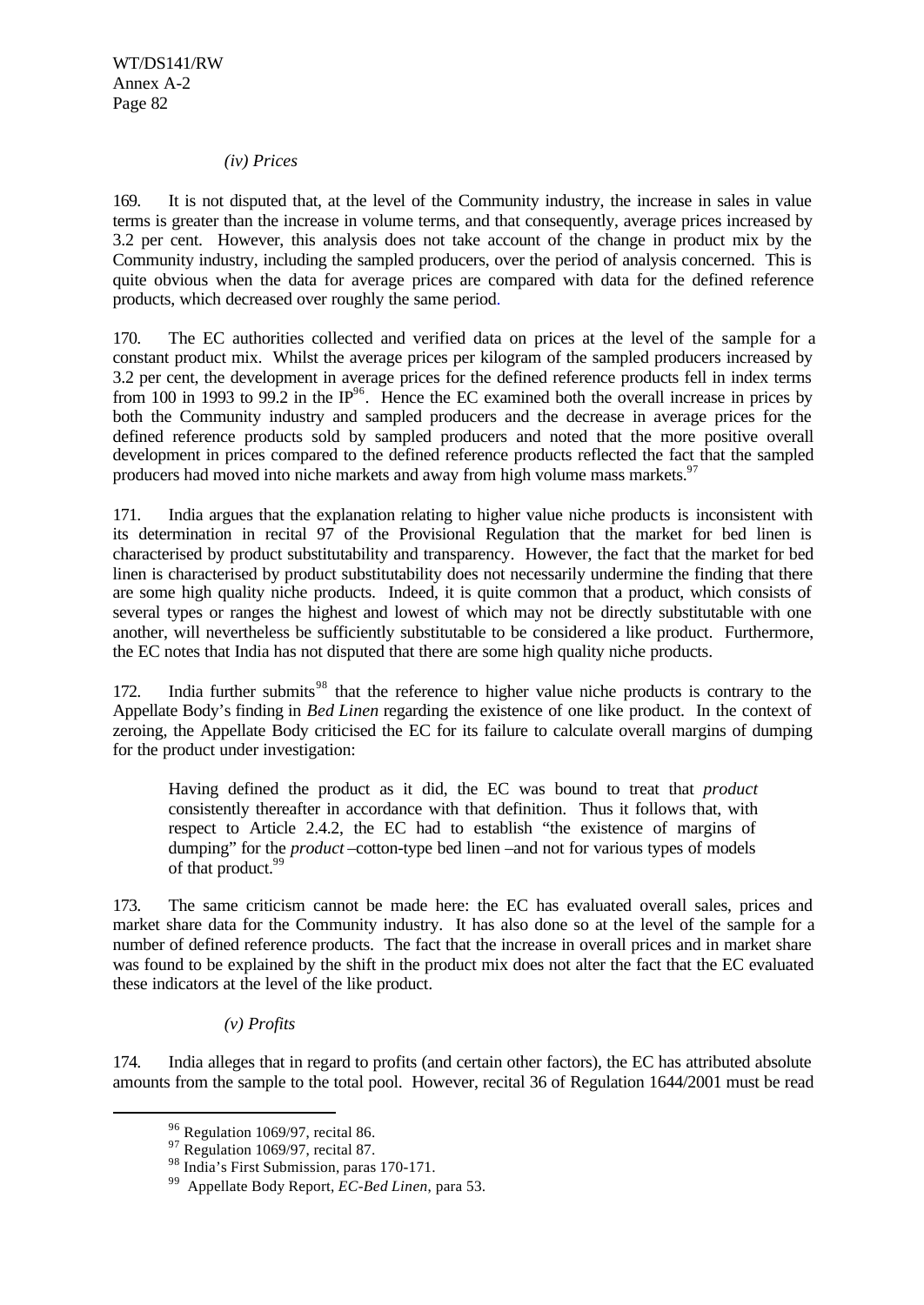together with recital 19(ii) of that Regulation, which makes it perfectly clear that data for trends concerning profitability were analysed at the level of the sample. Since India does not challenge the representativity of the sample it cannot argue that the EC is obliged to collect, verify and evaluate company specific data for the entire Community industry; to do so would completely ignore the fundamental purpose of sampling.

175. India goes on to suggest that any analysis of profits which did not include an evaluation of profits for the entire Community industry and not just sampled Community producers, fails to meet the requirements of objectivity in Article 3.1. Such an interpretation completely ignores the purpose of sampling which enables the authorities to base their conclusions on the data collected and verified for the members of the sample in certain circumstances, for instance where the domestic industry is particularly fragmented. In such situations, certain macro-economic information may also be available to the investigating authority and could therefore be taken into account at the level of the domestic industry too. However, information regarding profits, and other company specific data related to profitability which must be properly verified, can normally only be obtained at the level of the sample.

176. India also relies on paragraph 206 of the Appellate Body Report in *US- Hot Rolled Steel*:

Accordingly, an examination of only certain parts of a domestic industry does not ensure a proper evaluation of the state of the domestic industry as a whole and does not therefore satisfy the requirements of "obectiv[ity]" in Article 3.1 of the Anti-Dumping Agreement.<sup>100</sup>

177. The EC points out that the Appellate Body was considering in that context whether an examination of the merchant industry to the exclusion of the captive industry would have satisfied the requirements of objectivity in Article 3.1. This is not analogous with the selection of a sample, the representativity of which is not contested. In any event, since the EC did not exclude from its consideration of injury the other Community producers forming part of the Community industry its analysis was not automatically biased. The fact that the EC was only able to collect and verify data concerning profitability for a representative number of sampled producers within the definition of the Community industry does not disclose any bias either; this is normal in cases where it is justified to base findings on a representative sample of the domestic industry. In the light of the above, and since India states that it takes no issue with the sample representing the total Community industry, the EC fails to understand what violation of the *Anti-Dumping Agreement* is alleged.

178. As regards the factual errors alluded to, the EC admits that a minor clerical error occurred in the disclosure document dated 19 June 2001.<sup>101</sup> Recital 83 of the Provisional Regulation provides

Sales by the Community industry rose by 4.2 per cent from ECU 428.6 million in 1992 to ECU 446.6 million in the investigation period. Sales by the sampled producers also rose, from 280.6 million in 1992 to ECU 285.3 million (a rise of 1.7 per cent).

These figures are correct.

l

179. In the disclosure of 19 June 2001, however, the turnover for sampled producers is shown as ECU 276.9 million in 1992 and ECU 281.2 million in the IP. This figure is incorrect as it does not take account of the turnover of a small producer included in the definition of the Community industry.

<sup>100</sup> Appellate Body Report, *United States –Hot Rolled Steel*, para 206.

 $101$  Exhibit India – RW –17.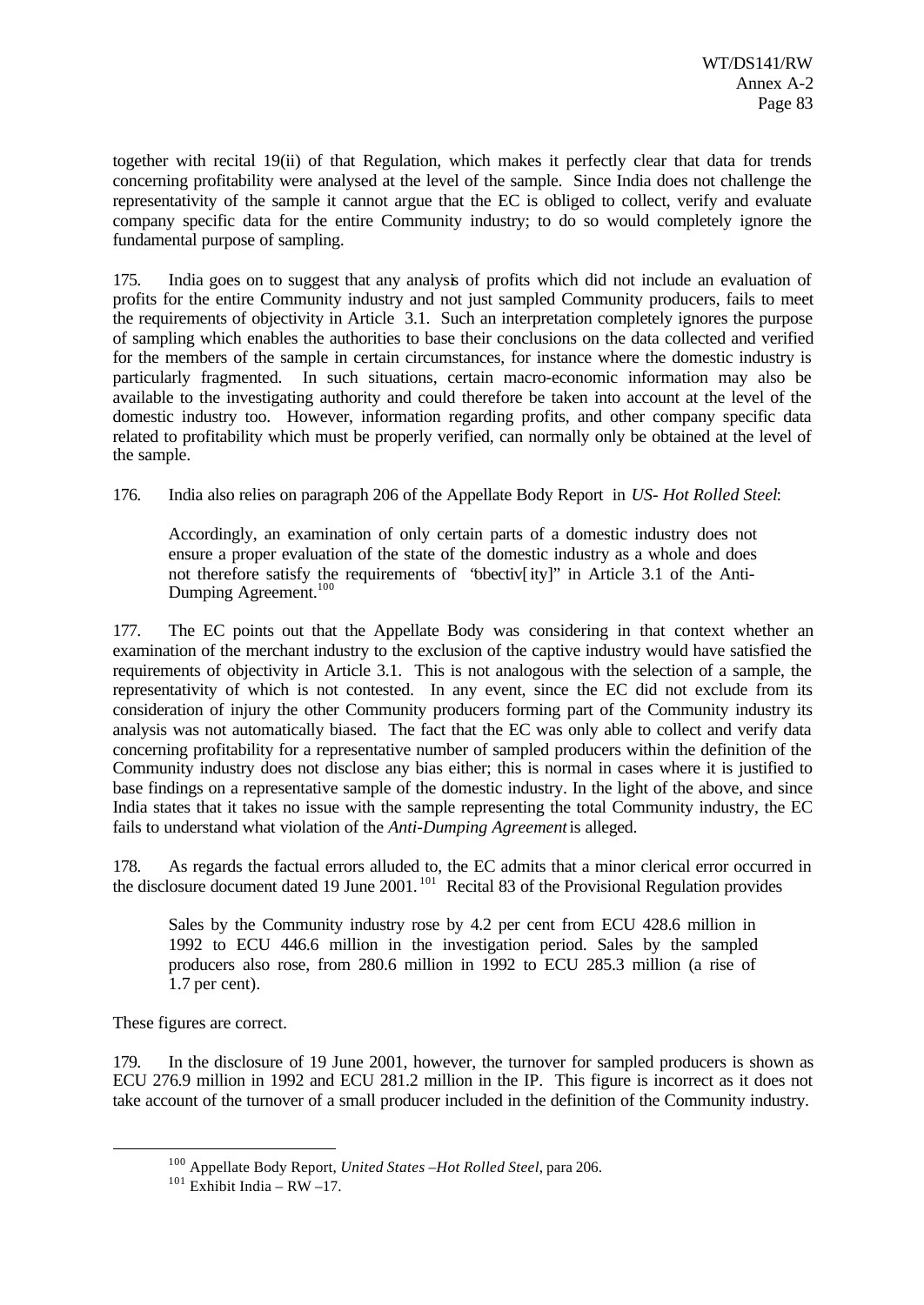180. It is not disputed that the profits of sampled producers decreased by over 50 per cent from 3.6 per cent to 1.6 per cent. India states that this factor is not adequately evaluated since the EC "did nothing more than allege that the profit is below the minimum level of 5 per cent" without providing any proof for such a level of profit. The EC does however provide evidence in support of this level of profitability, since it was actually achieved by the sampled companies in the past, in a year in which dumped imports were 30 per cent lower than in the  $IP<sup>102</sup>$ . The fact that this level is derived from actual profit levels is important.

181. India seeks to rely on paragraph 6.100 of the Panel Report in *Bed Linen* to demonstrate that the fact that the profits of EC producers are lower in the IP than in an earlier year does not render those profit levels inadequate. If this analogy is at all applicable, however, it does not support India's contention. The 5 per cent profit level cannot be said to be arbitrarily chosen or subjective since it represents an amount based on actual profit data.

182. In any event India has not suggested any alternative supposedly more objective level of profitability which could be expected in the absence of unfair competition from dumped imports. Moreover, the low level of profitability was also found by the EC to be below levels achieved by importers.

183. India goes on to argue that the profits for sampled producers would have exceeded 20 per cent if one takes into account the level of investments made.<sup>103</sup> This is grossly inaccurate and based on a lack of understanding of established international accounting practices. It has been made quite clear that the figures for investment do not represent yearly amounts but rather the accumulated amounts.<sup>1</sup> In other words India implies that a proper evaluation of profits consists in adding the amount of investments accumulated over many fiscal years to the profit realised one single year. Moreover, India fails to recognise that according to established international accounting practices investments are considered part of the assets of a company and cannot simply be added to profits.

## *(vi) Output*

184. The Community industry was found to have increased production by 8.7 per cent from 39370 tonnes in 1992 to 42781 tonnes in the IP. India argues that since output increased, this does not point towards injury and the EC cannot rely on the reasoning in recital 81 of the Provisional Regulation that those companies were the ones which were strong enough to survive the competition from dumped imports and which to a certain extent had benefited from the demise of other producers which had not survived.

185. India submits that this reasoning runs counter to the Panels findings as it "refers" to producers outside the domestic industry. The Panel criticised the EC for basing some of it conclusions regarding injury on the negative developments for producers outside the definition of the domestic industry. It did not prohibit all references to facts which merely put in context the information relating to the domestic industry.

186. Whilst there was an increase in production by the Community industry, which consisted of some relatively strong companies which had managed to survive in circumstances where others had not, the Community industry only managed to increase production (and to increase its sales volume and market share) by concentrating on more sales of higher value niche products. It nevertheless suffered declining and inadequate profitability, due *inter alia* to price suppression caused by dumped imports.

 $102$  Regulation 1069/97, recital 89.

<sup>&</sup>lt;sup>103</sup> India's First Submission, para. 178.

<sup>&</sup>lt;sup>104</sup> See the table at page 8 of the fax from EC to Texprocil of 27 July 2002 (India Exhibit RW-17).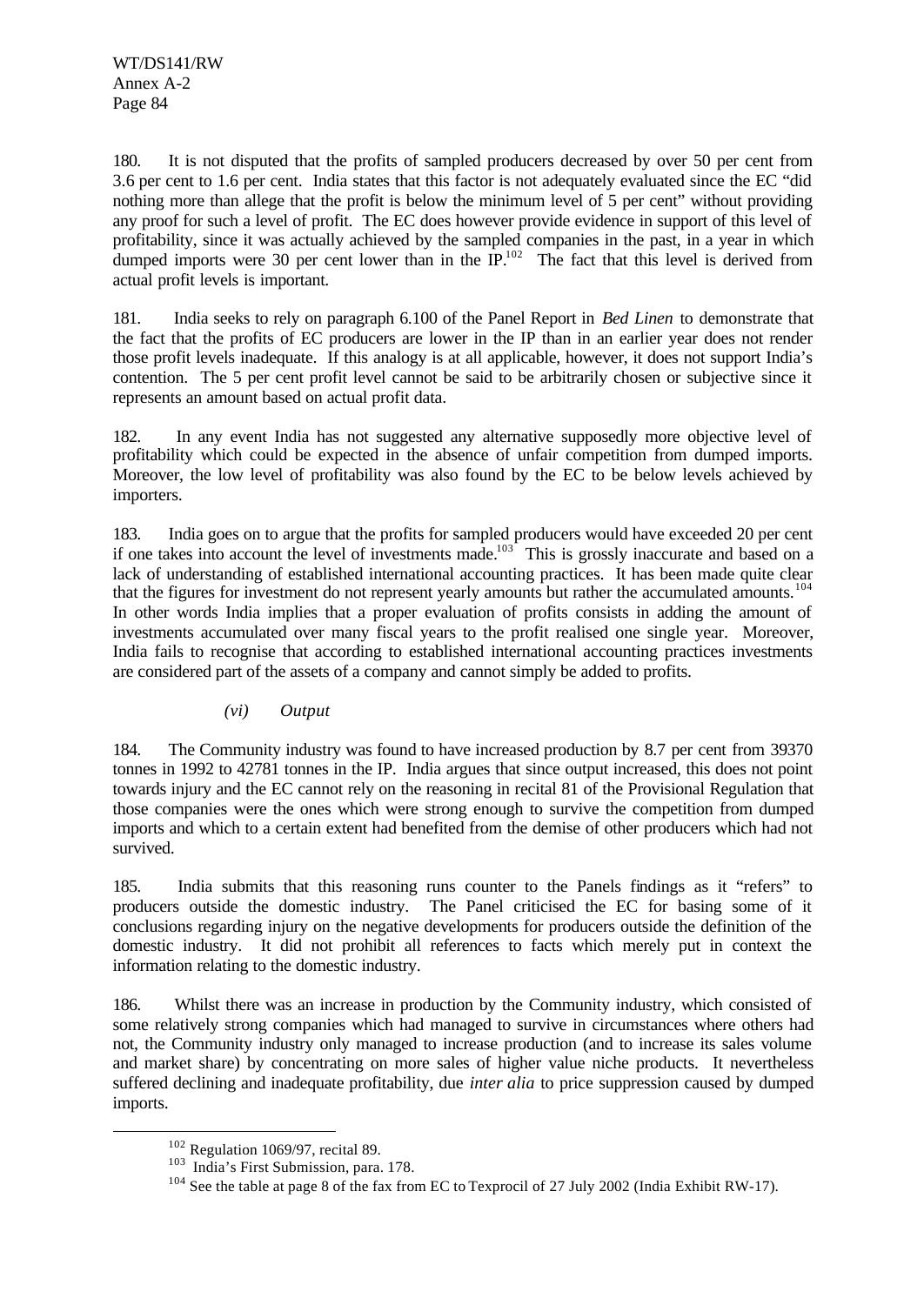187. India seems to completely ignore other pertinent analysis relating to output. From 1994 to the IP the Community industry's output actually decreased by 1.6 per cent. Furthermore, it was noted that the increase in exports had also led to the overall increase in production. <sup>105</sup>

### *(vii) Productivity*

188. The EC found that productivity had improved as a result of the decline in employment. The investigation showed that the gain in productivity occurred mainly in the period from 1992 to 1994 when most of the jobs were lost.

#### *(viii) Return on investments*

189. First, it has already been pointed out that the figures for investments in the table attached to the disclosure document of 19 June  $2001^{106}$  represent accumulated and not yearly amounts.<sup>107</sup> Whilst the return on investments remained positive throughout the injury analysis period, it decreased by over 50 per cent.<sup>108</sup>

### *(ix) Factors affecting domestic prices*

190. India alleges that the contraction in demand and raw cotton prices have nothing to do with the imports from India. The EC found, however, that in fair market conditions, and in the absence of other factors preventing this, domestic producers should have been able to increase their prices and pass on to their customers the increase in the cost of the raw material.<sup>109</sup> Furthermore, despite the contraction in demand the Community industry should have been able to benefit from the gap left by factory closures; instead the growth of the Community industry was negative between 1994 and the IP.

### *(x) Margin of dumping*

191. India alleges that the EC's evaluation in its redetermination was factually incorrect and inadequate. It bases its argument on the fact that two producers had zero dumping margins and one producer had a dumping margin of 3 per cent. Given that India has argued that the determination of injury should only be based on the effects of dumped imports by excluding Indian exports found not to have dumped, it seems somewhat surprising that India now contends that the zero margins of dumping should be taken into account. Based on the positive margins of dumping found, presumably India would not argue that these margins are not substantial or above *de minimis* levels. Even taking into account the margins of non-dumping producers, it can still be said that the margin of dumping is substantial and above *de minimis*.

## *(xi) Cash flow*

192. As stated in recital 19 of Regulation 1644/2001, data for trends concerning cash flow was collected at the level of the sample. The EC found that as with profitability, cash flow had decreased by 28 per cent from 1992 to the IP. This is not disputed. Whilst India submits that the evaluation regarding cash flow is inadequate, this allegation is wholly unsupported.

 $105$  Regulation 1069/97, recital 81.

 $106$  Exhibit –India- RW –5.

<sup>&</sup>lt;sup>107</sup> This is clearly indicated in the table in page 8 of the EC's fax to Texprocil of 27 July 2001 (India exhibit RW-17).

 $108$  Regulation 1644/2001, recital 39.

<sup>&</sup>lt;sup>109</sup> Regulation 1644/2001, recital 45. See also Regulation 1069/97, recital 88.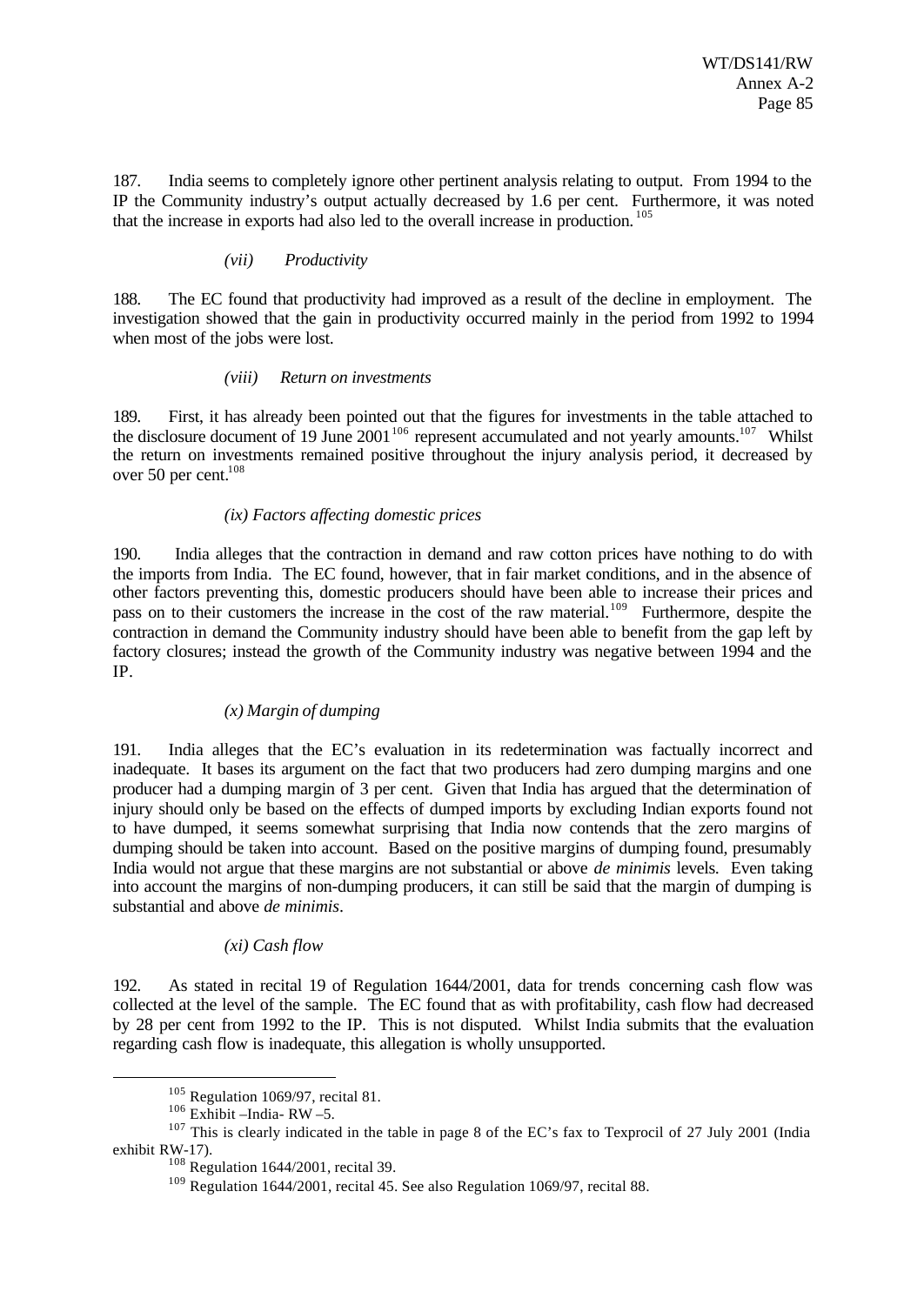#### *(xii) Inventories*

193. As has been demonstrated, data was obtained in relation to inventories from questionnaire replies and company accounts (see paras 150 - 151 above). At recital 29 of Regulation 1644/2001 it was explained in detail that production (e.g. of printed patterns) often takes place in response to or in anticipation of orders placed by particular clients. Secondly, stock valuation often takes place at 31 December which is towards the end of a peak period for the bed linen sector. While some increase in stocks was observed in some companies, there was no suggestion that this was evidence of injury. An increase in stocks or decrease in stocks in this sector can thus indicate actual or anticipated orders rather than unsold production.<sup>110</sup> Consequently, the EC was entitled to conclude that stocks did not have a bearing on the state of the domestic industry.

#### *(xiii) Employment*

194. India claims that the decrease in employment<sup>111</sup> is more probably due to the increase in productivity from more efficient machines. However no evidence is provided in support of this claim: it is merely asserted that "the increased production from more efficient machines could have been the reason to the 300 lay-offs in the sector".<sup>112</sup> In any event, there is not an increase but rather a decrease in production during the periods in which employment for the Community industry decreased. The same trend was found at the level of the sampled producers, as is evident from the table annexed to the disclosure document of 19 June 2001.<sup>113</sup>

*(xiv) Wages*

195. It is accepted that wages increased over the injury investigation period<sup>114</sup>, but this factor is not decisive as to the determination of injury and has to be viewed alongside all other factors.

## *(xv) Growth*

196. The EC considered the growth of the domestic industry and evaluated this in context by comparison to the growth in dumped imports. Whether one compares the growth of the domestic industry to the growth of the low priced dumped imports from India alone or from dumped imports from all countries concerned, it is clear that growth on the part of the Community industry was far less significant in both absolute and relative terms.

197. The EC does not disregard the fact that sales volume overall has increased but it does note that growth was negative for a significant period of the injury analysis period, i.e. between 1994 and the IP and growth in market share was also very limited during that period. In analysing the trends over the whole of the injury investigation period an investigating authority cannot be expected to ignore clear negative trends during that period. In this context, the EC recalls the finding of the Appellate Body in Argentina – Footwear Safeguard

<sup>110</sup> Regulation 1644/2001, recital 29.

<sup>&</sup>lt;sup>111</sup> Recital 91 of Regulation 1069/97 provides that direct employment in the Community industry decreased from "around 7000 jobs to 6900". The exact figures (7059 in 1992 to 6684 in the IP) correspond to the decrease of 5.3 per cent mentioned; see page 31 of provisional disclosure document of 2 June 1997 (Exhibit-India-23). The decrease in employment is mirrored at the level of the sample (a decrease of 5.9 per cent) as disclosed to Texprocil on 19 June 2001 (Exhibit-India –RW-5).

<sup>112</sup> India's First Submission, para 202.

 $113$  Exhibit –India –RW-5.

<sup>114</sup> Regulation 1644/2001, recital 33.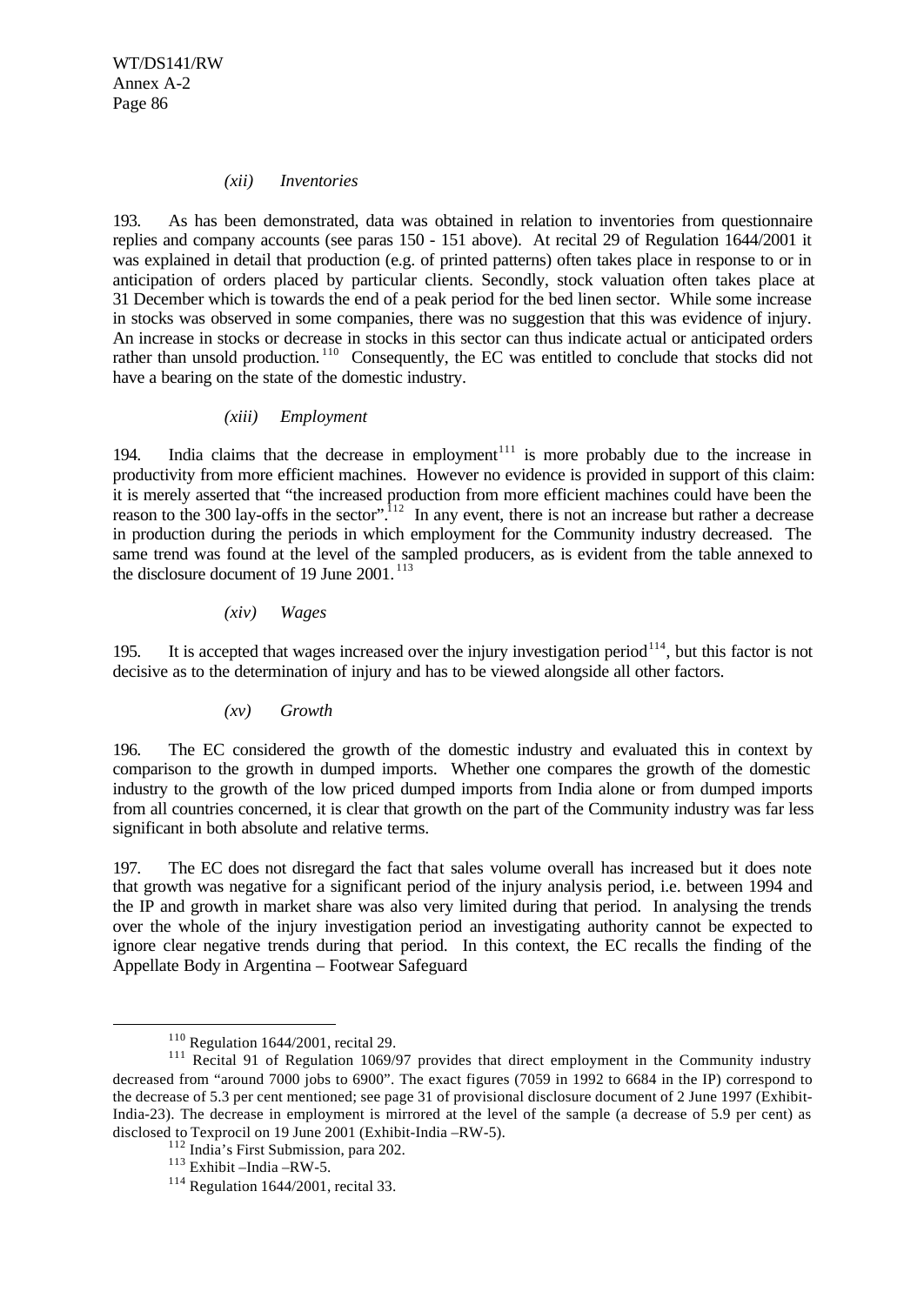… we do not dispute the view and ultimate conclusion that the competent authorities are required to consider the *trends* in imports over the period of investigation (rather than just comparing the end points) under Article  $4.2$  (a).<sup>115</sup>

198. Furthermore, whilst some factors may have showed a positive trend overall, this does not necessarily mean that there could have been no objective finding of injury. Indeed, in order to evaluate injury it is necessary to consider all the relevant economic indicators in context. Where there are both positive and negative trends, a balancing act must normally be performed, as one or several of these factors cannot necessarily give decisive guidance.

### *(xvi) Ability to raise capital*

199. The EC evaluated the sampled producers' ability to raise capital and found that the level of credits increased by 3 per cent from 1992 to the IP. Whilst the level of credits raised decreased during the period considered and then increased during the IP, there was no indication that the Community industry had encountered difficulties raising capital. The fact that credits raised increased does not necessarily indicate that sampled producers were performing better. Indeed, whilst the level of credits remained fairly stable, the debt ratio was particularly high.

# *(c) Alleged factual errors*

200. India alleges that there are a number of factual errors or factual misrepresentations in the EC's redetermination. By and large, these allegations have already been raised and dealt with under the second argument, so the EC shall limit its treatment of these claims and refer where appropriate to its earlier comments.

## *(i) Composition of the sample*

201. India considers that the producer which was eliminated from the sample during the original investigation because it was found to have imported dumped imports from Pakistan should have been included in the sample in the redetermination since Pakistan was no longer found to be dumping. First, the EC submits that this amounts to a claim that the EC has violated Article 4.1(i), however since this claim was not stated in the Panel request it is outside the scope of the Panel's terms of reference.<sup>116</sup> Second, the original Panel and Appellate Body findings do not give rise to any obligation to alter the composition of the sample. Finally, this can hardly be described as a deliberate decision to ignore positive evidence, as suggested by India. Nor can it seriously be contended that even if the EC committed an error in not including the data again for this one excluded producer – *quod non*- that this would have amounted to a manifest error such as to render the entire evaluation biased or otherwise not objective.

## *(ii) Sales values*

202. Whilst it is admitted that there was a minor clerical error in the table annexed to the disclosure document of 19 June 2001 in respect of sales values for the sampled companies, the redetermination correctly confirms that profit on turnover decreased from 3.6 per cent in 1992 to 1.6 per cent in the  $IP.$ <sup>117</sup>

<sup>115</sup> Appellate Body report, *Argentina – Safeguard Measures on Imports of Footwear*, WT/DS121/AB/R, (*"Argentina – Footwear Safeguard"*) para. 129

 $\frac{116}{117}$  See paras 51-54 above.

See paras 177-178 above.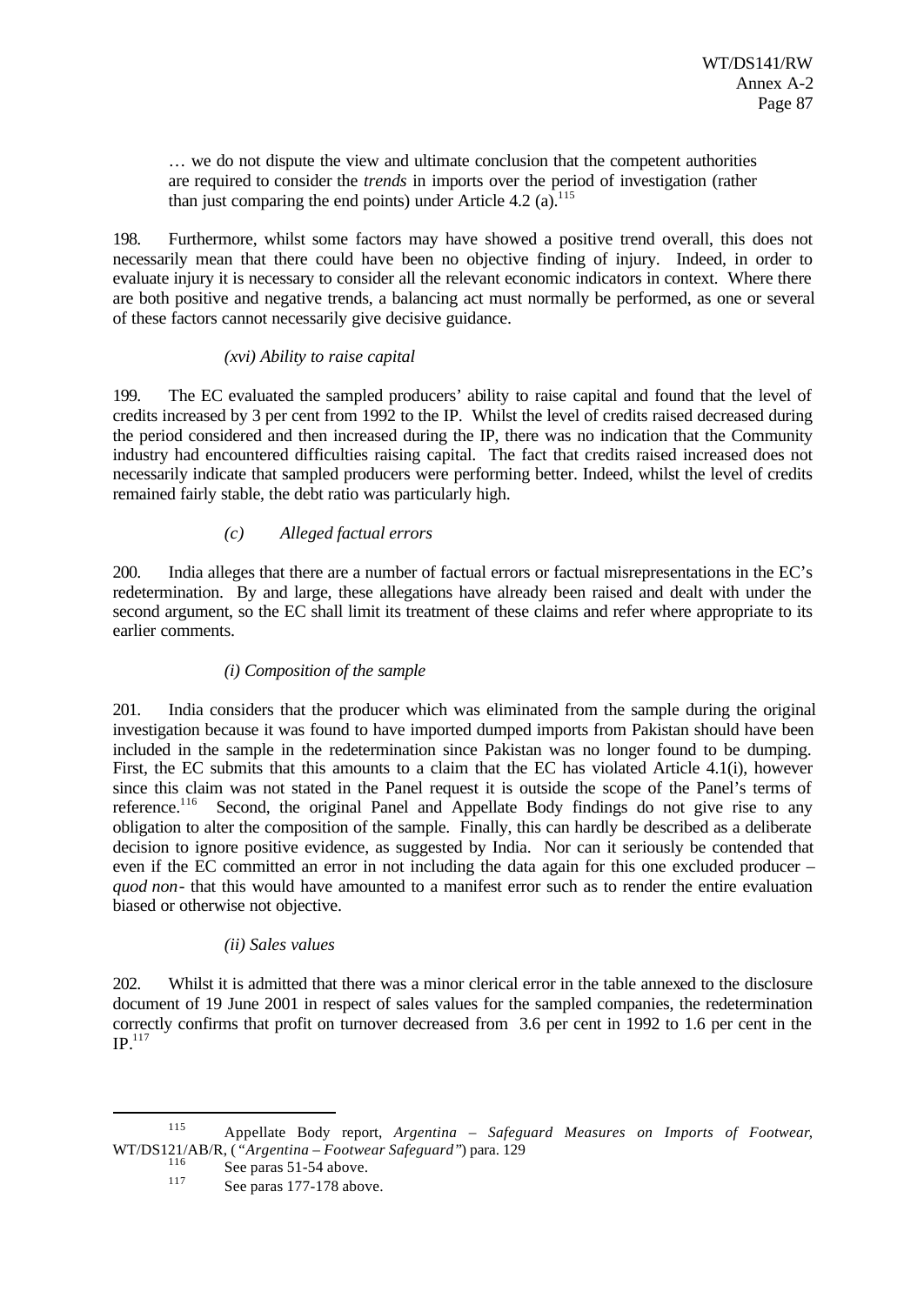.

l

#### *(iii) Market share*

203. There is no change in figures for market share of the Community industry in the redetermination; India has itself confused the figures for market share by value and market share by volume, as explained at para 187 above.

### *(iv) Attribution of sampled figures to Community industry*

204. The EC has already explained that it was made clear in recital 19 of Regulation 1644/2001 that certain information was collected only at the level of the sampled producers. The fact that India points this provision out itself demonstrates that it was not misled by any of these figures, rather, it understood perfectly well that they related to sampled producers.

### *(v) Margin of dumping*

205. In the event that the alleged factual errors or misrepresentations regarding Regulation 696/2002 are considered to be within the jurisdiction of the Panel, the EC submits that the margin of dumping was objectively examined for the same reasons set out at para 211 above. Similarly, the statement in recital 19 of that Regulation regarding undercutting and the level of dumping is based on the established findings for normal value and for dumping during the investigation period

206. In the light of the above, the EC submits that it did not base itself on erroneous or misrepresented facts and did not act inconsistently with Article 3.1.

### *(d) Conclusion on Article 3.1 and 3.4*

207. The EC submits that it did carry out an overall reconsideration an analysis of the economic indicators pertaining to injury. In doing so, it properly evaluated these factors in accordance with the requirements of Article 3.1 and 3.4. It concluded that whilst the Community industry managed to increase production and to slightly increase its sales volume and market share by concentrating on sales of higher value niche products, it nevertheless suffered declining and inadequate profitability, which was basically the result of price suppression. The injury indicators for cash flow, return on investments and employment also showed declining trends.

208. India fails to demonstrate that the EC did not have due regard to the relevant economic factors and concentrates in its criticism of the EC's analysis by referring to the fact that certain information was collected only at the level of the representative sample (a practice which is perfectly legitimate for the reasons given above), and it alleges a number of factual errors, which have been demonstrated to be either false or inconsequential.

## **6. Claim 6: Article 3.5**

## A. Claim

209. India alleges that "the EC acted inconsistent with Article 3.5 of the ADA, by incorrectly establishing a causal relationship between dumped imports and injury".<sup>118</sup>

<sup>&</sup>lt;sup>118</sup> Request for the Establishment of a Panel of 7 May 2002, WT/DS141/13/Rev.1.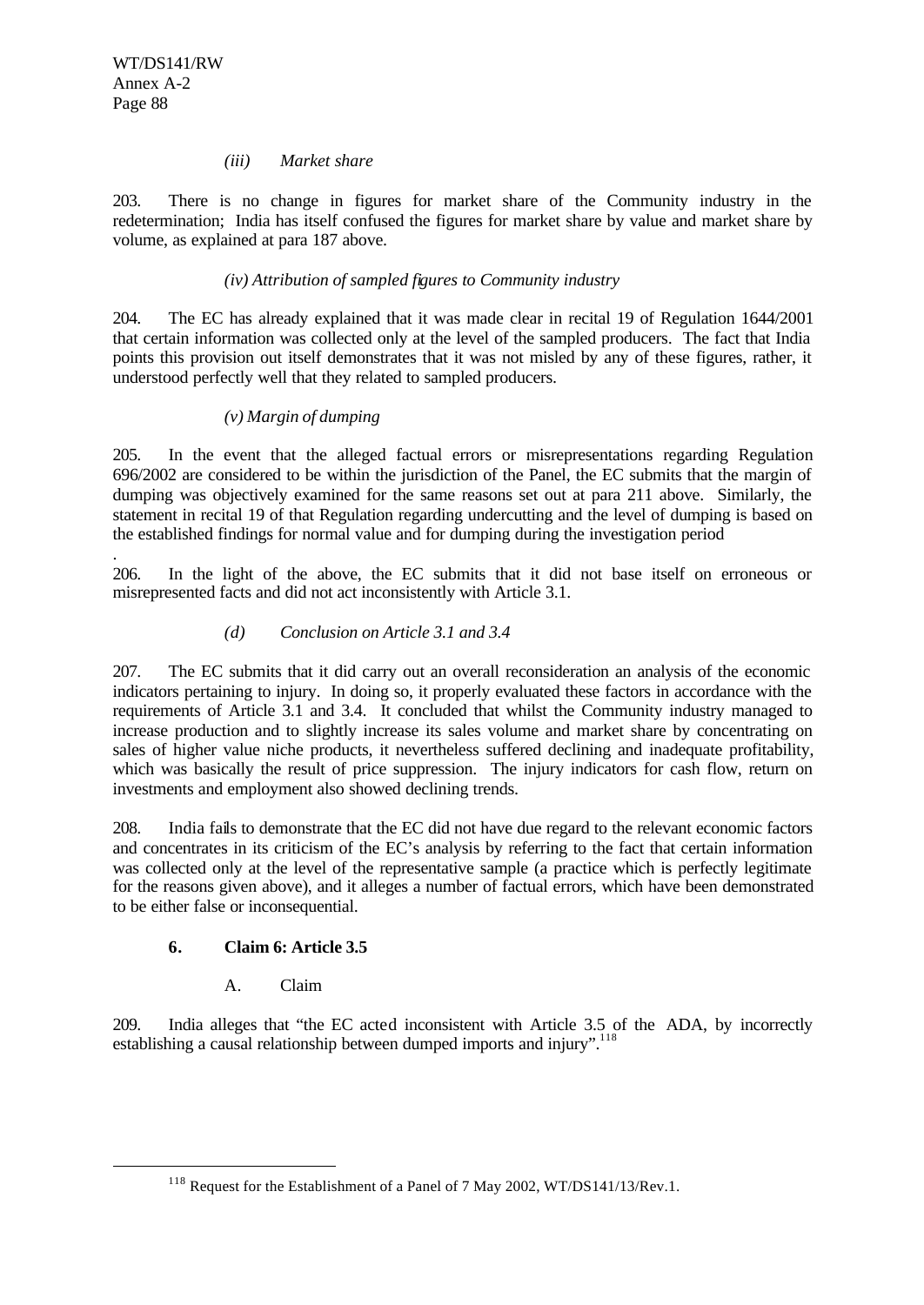### B. Facts

210. India "briefly highlights" what it describes as "some perplexing factual determinations by the EC".<sup>119</sup> The precise relevance of those determinations to the arguments made subsequently by India is nowhere explained. In any event, as shown below, India's criticisms are unjustified.

### *(a) Regulation 1644/2001*

211. India suggests that in recital 50 of Regulation 1644/2001 the EC authorities would have acknowledged that the alleged injury was actually caused by other factors, namely the increase in the costs of raw cotton and in consumer prices.<sup>120</sup>

212. As will be shown below, the passage quoted by India has been taken out of context. Recital 50 is not part of the causation analysis. It belongs to the analysis of the situation of the EC, the purpose of which is to establish whether the EC industry has suffered injury, regardless of the causes.

213. India complains that in recital 61 the EC includes "references to producers not forming part of the Community industry".<sup>121</sup> The EC believes that this criticism is based upon a misreading of the findings of the original report. The original panel found that

information concerning companies that are not within the domestic industry is irrelevant to the evaluation of the 'relevant economic factors and indices having a bearing on the state of the industry" required under Article 3.4.<sup>122</sup>

214. Thus, the original panel did not say that information concerning companies that are not within the domestic industry can never be relevant, but rather that such information is irrelevant for the purpose of assessing the sate of the domestic industry. Recital 61, however, is not concerned with the state of the domestic industry. The point made in recital 61 is that the impact of the decrease in consumption was felt notably by EC producers which were not part of the domestic industry, rather than by the domestic industry. The EC submits that such finding is perfectly relevant for the causation analysis.

215. India criticises that recital 54 considers as "dumped imports" the imports from Pakistan.<sup>123</sup>. This issue has already been addressed in the EC's reply to Claim 4.

216. India also criticises the price analysis made in recitals 55 and 57, and in particular that "an increase of sales prices with 3.1 per cent is 'by and large stable', while a decrease in profits with 2 per cent is 'declining'".<sup>124</sup>

217. The evolution of the prices of the domestic industry has been discussed in detail in the EC's response to Claim 5. At this point, the EC will limit itself to note that India's comparison is misleading. Indeed, India compares an increase in percentage points (for profits) to an increase in percentage (for sales). In percentage terms, profits fell by 56 per cent. The EC considers that, in view of that, it is no exaggeration to say that profits were "declining". Nor is it inaccurate to say that that, where prices vary by 3.1 per cent over five years, they are "by and large stable".

<sup>119</sup> India's First Submission, para. 236.

<sup>120</sup> India's First Submission, para. 237.

<sup>121</sup> Ibid., para. 237.

<sup>122</sup> Panel report, para. 6.182.

<sup>&</sup>lt;sup>123</sup> India's First Submission, para. 239.

<sup>&</sup>lt;sup>124</sup> Ibid., paras. 240 and 242. [Footnotes omitted]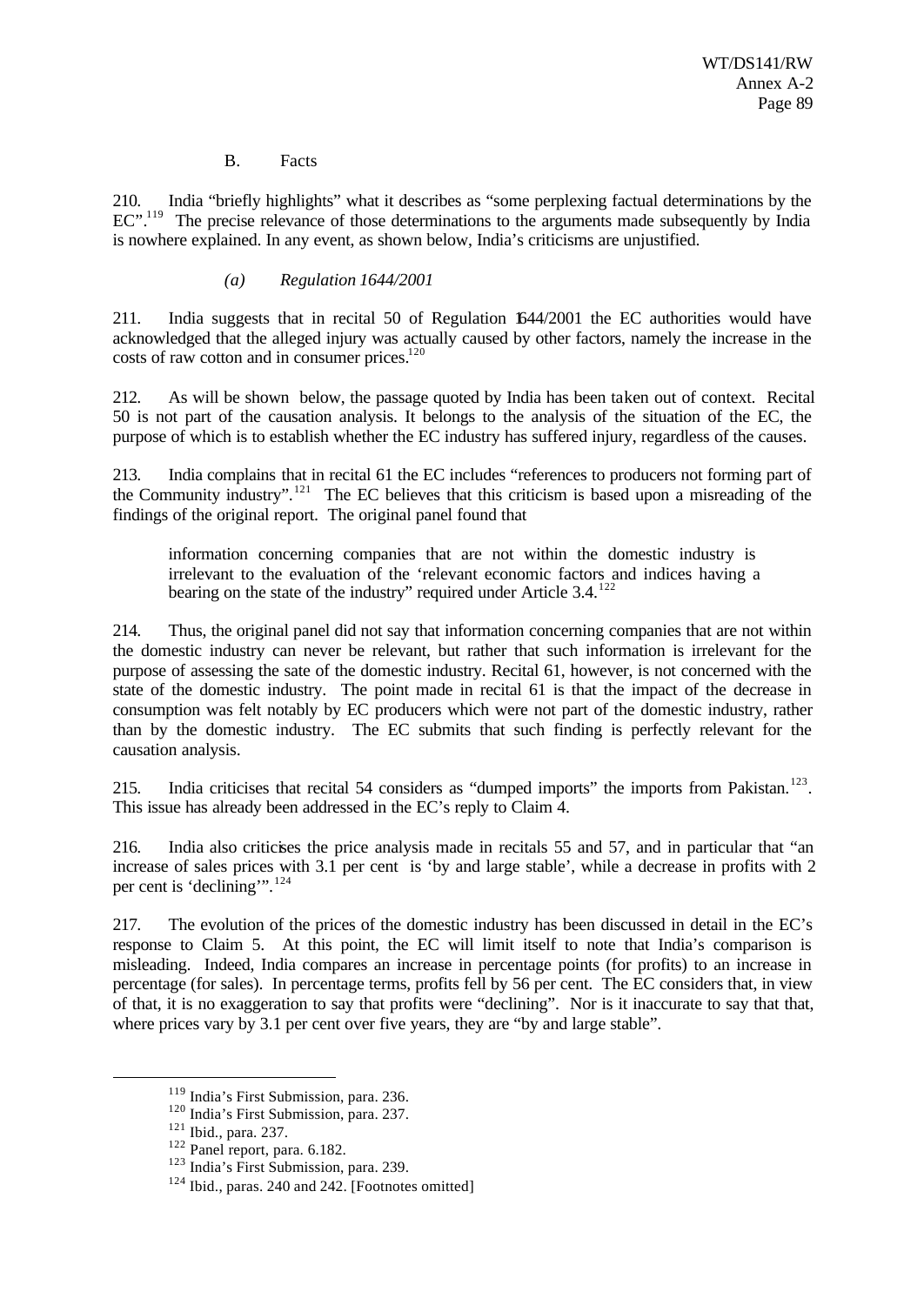### *(b) Regulation 696/2002*

218. India contests that the market share held by dumped Indian imports increased from 5.1 per cent to 8.5 per cent.<sup>125</sup> This issue has already been addressed at length in the EC's rebuttal to Claim 4.

219. India contends that, for the purposes assessing the effects of the imports from other countries, the EC should have disregarded imports from countries with a market share *de minimis*, which India defines as less than 1 per cent. $126$ 

220. The EC is not aware of any provision in the *Anti-Dumping Agreement* that requires to disregard particular sources of imports on account of their volume for the purposes of Article 3.5. In particular, the EC considers that the rule on "negligible" imports contained in Article 5.8 does not apply in this context. In any event, even if it applied, imports from countries which individually accounted for less than 3 per cent of total imports accounted collectively for more than 7 per cent of total imports.

- C. Argument
- 221. India puts forwards three different arguments in support of this claim<sup>127</sup>:
- (1) that the EC "has not proven a causal link between the dumped imports and the alleged injury";
- (2) that the EC "has not examined all the factors which might have caused injury"; and
- (3) that the EC "has not separately distinguished the injury caused by other factors".
- 222. The EC will address and rebut in turn each of the above three arguments.
	- *(a) India's first argument*

223. India alleges two different grounds in support of its argument that the EC authorities have not proven the causal link between dumped imports and injury.

224. In the first place, India contends that the determination of causality is based on incorrect factual findings.<sup>128</sup> Specifically, India mentions the following findings:

- (i) the EC treated imports from Pakistan as dumped imports; and
- (ii) the EC overstated the amount of dumped imports from India.
- 225. The EC has already dealt with these two alleged errors in its rebuttal of Claims 2, 3 and 4.
- 226. Second, India argues, in no more words, that

… the EC has not adequately proven at all that the increase in market share of dumped imports from India with 1.9 per cent (over a five year period) – and which coincided with an increase in market share of the Community industry from 18.1 to

<sup>125</sup> Ibid., para. 244.

<sup>126</sup> Ibid., para. 245.

<sup>127</sup> Ibid., para. 258.

<sup>128</sup> Ibid., para. 247.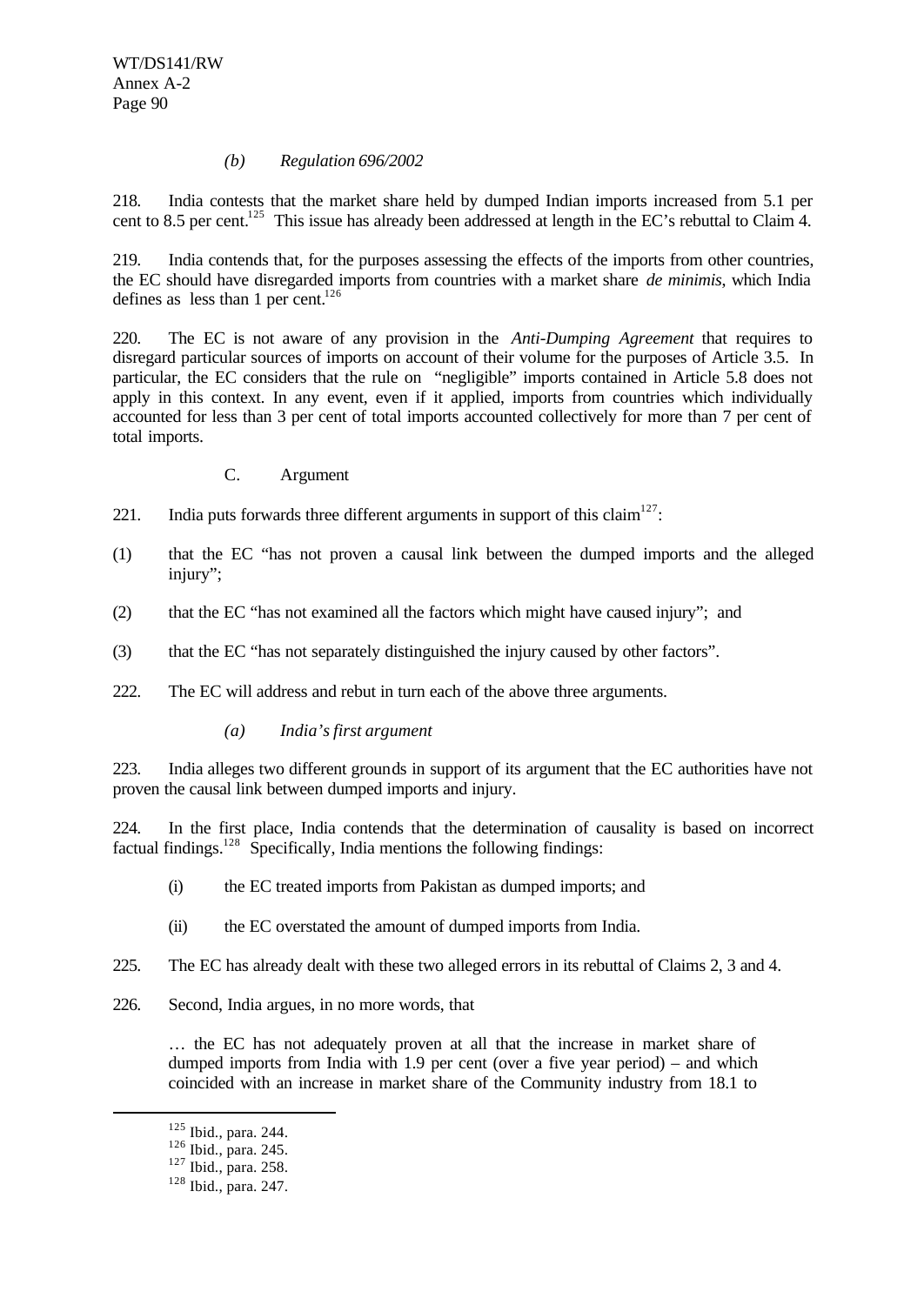19.7 per cent (or from 22.4 to 25.1 per cent)- were *the cause* of the profit reduction of the Community industry from 3.6 to 1.6 per cent (over a period of five years and which was, in fact, the alleged injury). $129$ 

227. As will be shown below, the above statement is, despite its brevity, replete with both legal and factual errors. In particular,

- ? Article 3.5 does not require that dumped imports be the sole cause of injury;
- ? injury can be found to exist even if dumped imports have not gained market share;
- ? the finding of injury reached by the EC authorities is not based upon the loss of market share by the domestic industry; and
- ? in any event, the increase in market share of the dumped imports was significant.
	- *(i) Dumped imports do not have to be the sole cause of injury*

228. The EC authorities were not required to prove that dumped imports were *the cause* of the injury suffered by the EC industry. The EC recalls that in *US – Wheat Gluten* the Appellate Body has clarified that

the language in the first sentence of Article 4.2 (b) [of the *Agreement on Safeguards*] does not suggest that increased imports be the sole cause of injury, or that "other factors" causing injury must be excluded from the determination of serious injury. To the contrary, the language of Article 4.2 (b), as a whole, suggests that "causal link" between increased imports and serious injury may exist, even though other factors are also contributing, "at the same time", to the situation of the domestic industry.<sup>130</sup>.

229. In the same case, the Appellate Body emphasised that the non-attribution language in the second sentence of Article 4.2 (b) of the *Agreement on Safeguards* means that the effects of increased imports must be examined in order to determine whether the effects of those imports establish a "genuine and substantial relationship of cause and effect"<sup>131</sup> between the increased imports and serious injury.

230. The wording of Article 3.5 of the *Anti-Dumping Agreement* is similar to that of Article 4.2 (b) of the *Agreement on Safeguards*. For that reason, as confirmed by the Appellate Body in *US - Hot Rolled Steel*, adopted panel and Appellate Body reports relating to the non-attribution language in the *Agreement on Safeguards* can provide guidance in interpreting the non-attribution language in Article 3.5 of the *Anti-Dumping Agreement.*<sup>132</sup>

231. In view of the above, the EC submits that, contrary to India's position, the relevant issue is not whether dumped imports were *the cause* of the injury suffered by the EC industry, but rather whether there was a "genuine and substantive relationship of cause and effect" between the two.

<sup>129</sup> India's First Submission, para. 248.

<sup>130</sup> Appellate Body report, *United States – Definitive Safeguard Measure on Imports of Wheat Gluten from the European Communities* ("*US – Wheat Gluten*"), WT/DS166/AB/R, , para. 67. See also the Appellate Body report in *United States – Safeguard Measures on Imports of Fresh, Chilled or Frozen lamb meat from New Zealand and Australia* ("*US – Lamb*"), WT/DS177/AB/R, WT/DS178/AB/R, para. 166.

<sup>131</sup> Appellate Body Report, *US – Wheat Gluten*, para. 69; Appellate Body report, *US – Lamb*, para. 168. <sup>132</sup> Report of the Appellate Body Report, *US – Hot Rolled Steel*, para. 230.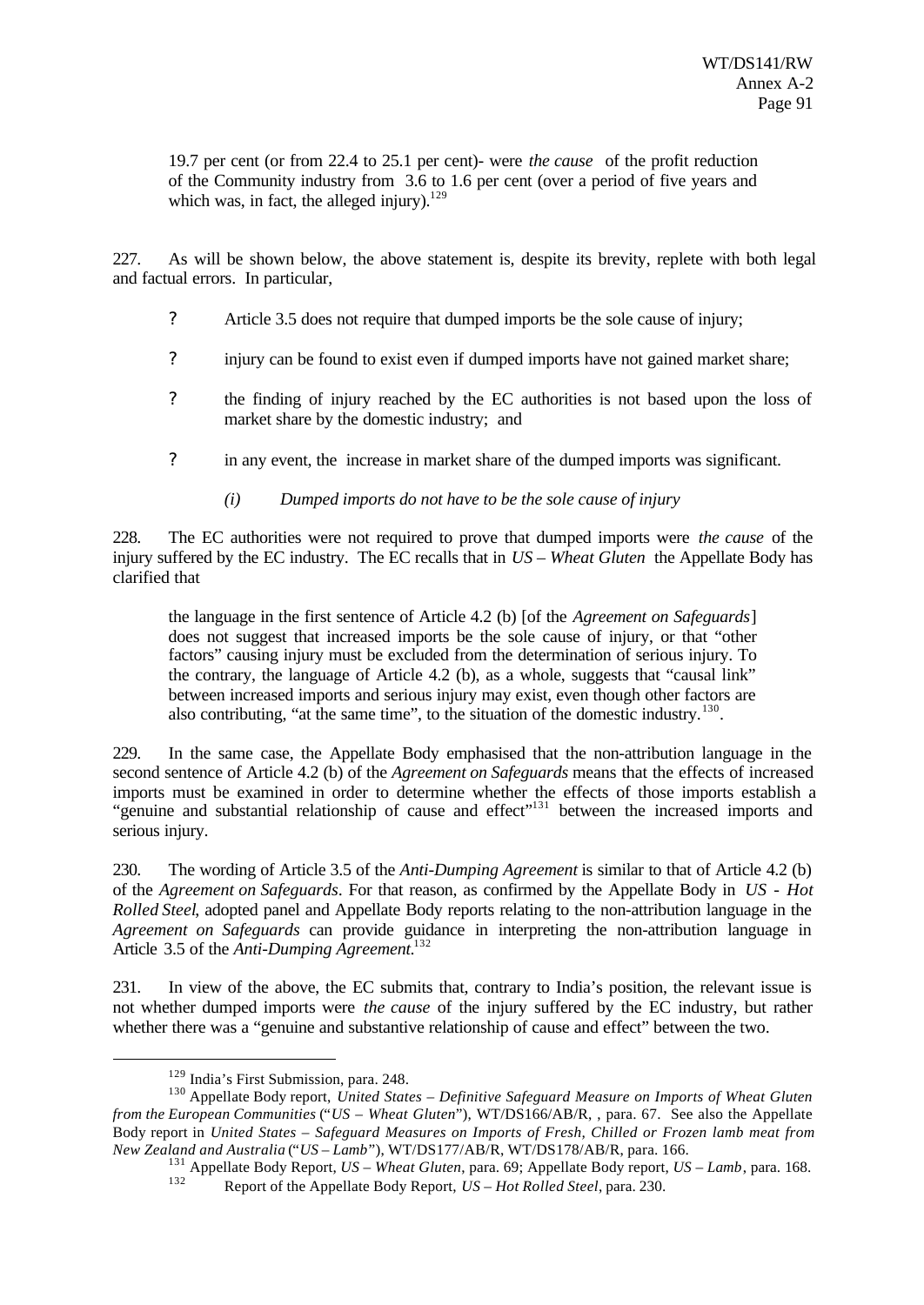### *(ii) Injury can be found to exist even where dumped imports have not increased*

232. India's argument suggests that if the increase in the market share held by the dumped imports is relatively small, those imports cannot be considered a cause of injury. That suggestion is incorrect.

233. Article 3.2 of the *Anti-Dumping Agreement* requires the investigating authorities to consider not only the volume of imports, but also the effect of the dumped imports on prices, including

whether the effect of such imports is otherwise to depress prices to a significant degree or prevent increases, which otherwise would have occurred, to a significant degree.

234. Clearly, if the *Anti-Dumping Agreement* directs the investigating authorities to consider the existence of price depression and price suppression, it is because those two situations are considered as a relevant form of injury. Yet, the existence of price depression or price suppression is perfectly consistent with the lack of increase, or even the decrease, in the market share held by dumped imports.

235. Further evidence that an increase in the market share of the dumped imports (and a correlative decrease in the market share of the domestic industry) is not necessary in order to establish the existence of injury is provided by Article 3.4. The first sentence of that Article lists the market share as one of the relevant factors having a bearing on the state of the domestic industry. Nevertheless, the second sentence of Article 3.4 provides that neither one nor several of those factors (including the market share) can "necessarily give decisive guidance". India's argument effectively renders the market share of the domestic industry a "decisive" factor.

## *(iii) the injury finding was not based upon a decrease of the EC industry's market share*

236. The finding of injury reached by the EC authorities was not based upon the loss of market share by the domestic industry, but mainly upon its declining profitability, which was the result of price suppression and not of a decrease in sales.<sup>133</sup>

237. Given the type of injury suffered by the EC industry, the contribution to that injury by the dumped imports cannot be measured by considering only the market share gained by those imports. Indeed, the prices of the dumped imports and their effects on the prices of the EC industry should also be considered. In any event, as explained below, dumped imports from India did increase significantly.

## *(iv) the market share of dumped imports increased significantly*

238. The market share held by the dumped imports from India increased from 5.9 per cent to 9.9 per cent (5.1 per cent to 85 per cent, if imports from exporters found not to be dumping are excluded) between 1992 and the investigation period. As a result, dumped imports from India represented over 50 per cent of the EC industry's sales volume during the investigation period.<sup>134</sup>

239. Imports from India increased more than imports from any other source<sup>135</sup> in both absolute and relative terms. For example, imports from Pakistan increased by 1.5 percentage points.<sup>136</sup>

 $133$  Cf. Regulation 1644/2001, recitals 50 and 51.

 $134$  Ibid., 17.

<sup>135</sup> Ibid., recital 30.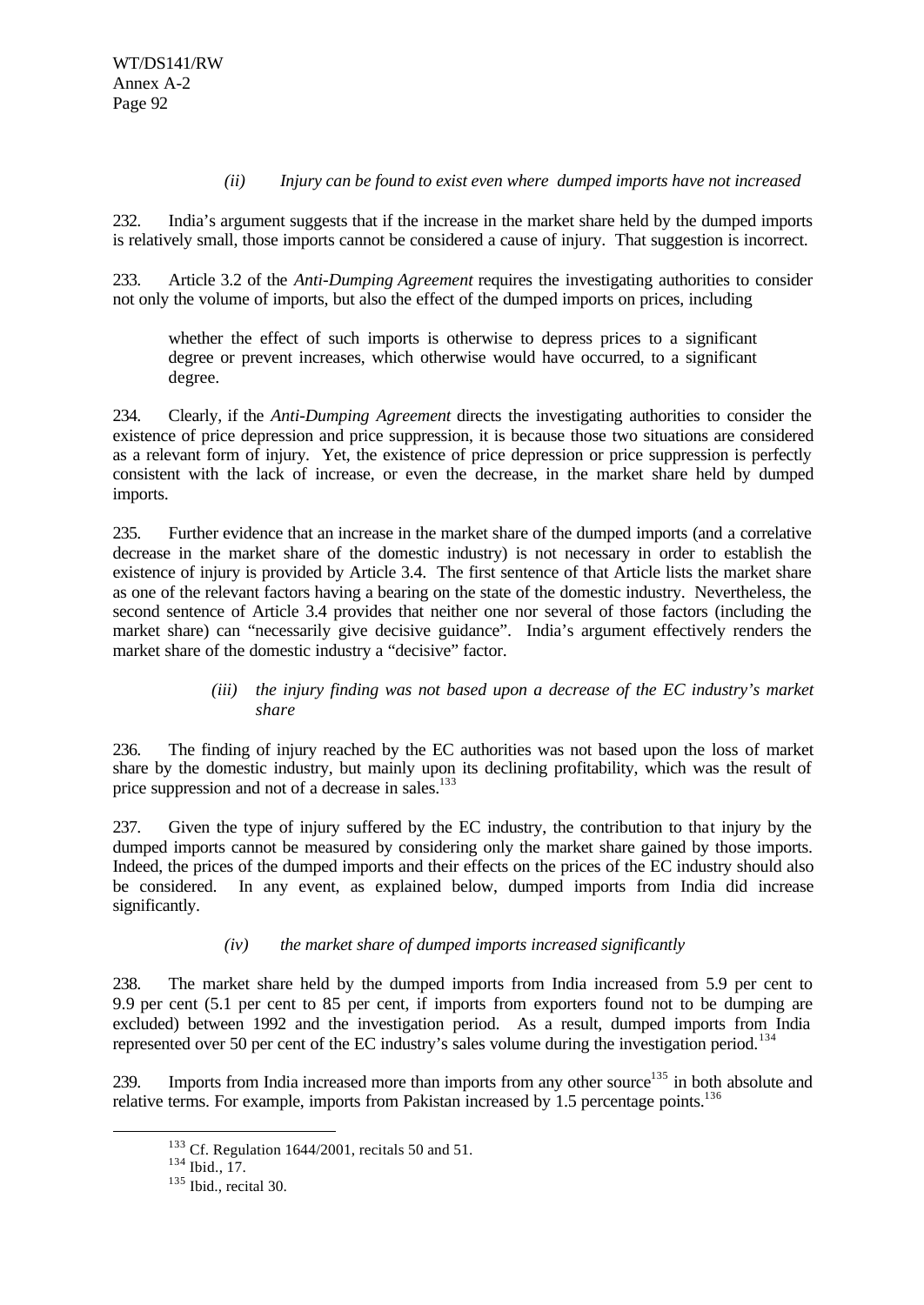240. Moreover, imports from India grew most in the period between 1994 and the investigation period (from 6.8 per cent to 9.9 per cent)<sup>137</sup>, thus coinciding with the deterioration of the financial situation of the Community industry.<sup>138</sup>

### *(b) India's second argument*

241. India alleges that the EC authorities cited the increase in consumer prices as one of the causes of injury but then failed to examine it as an "other factor" under Article 3.5.<sup>1</sup>

242. This argument misrepresents the findings made by the EC authorities. The EC authorities did indeed make the observation that the prices of the domestic industry did not keep pace with inflation in prices in consumer prices.<sup>140</sup> But they did not identify that fact as a cause of injury. The statement cited by India is not part of the causality analysis, but instead of the assessment of the state of the domestic industry. The fact that the domestic prices failed to keep pace with the inflation in prices for consumer goods was regarded as a further indication of price suppression and inadequate profitability. The causes of that price suppression and inadequate profitability were examined in a subsequent section of the determination (Section 5), where the EC authorities concluded that they were the consequence of the downward pressure on prices applied by dumped imports.<sup>141</sup>

(c) India's third argument

243. India states this argument as follows<sup>142</sup>:

In India's view, the EC did not engage in such separation nor did it distinguish the injurious different effects. For example, as regards the increase in raw cotton prices, the EC merely confirmed the findings of the provisional Regulation. That provisional Regulation in recital (103) stated that "The Commission concluded that increases in raw materials had caused injury. Nowhere, in the provisional Regulation, nor elsewhere for that matter, are the injurious effects caused by this price increase separated and distinguished from the effects of the dumped imports.

244. The EC rejects India's broad and unsupported allegations to the effect that the EC authorities failed to separate and distinguish the effects of dumped imports from those of other, unspecified, causes of injury. The EC refers the Panel to the relevant sections of the Provisional Regulation and of Regulation 1644/2001 and, to the extent that it was considered a measure "taken to comply", of Regulation 696/2002, where the EC authorities set out in detail the results of its careful examination of all relevant "other factors".

245. Since India has presented arguments with respect to only one alleged "other factor" (the increase in the cost of raw cotton), the EC will limit itself to reply to those arguments.

246. Once again, India's arguments misrepresent the findings of the EC authorities through selective quotation. While the EC authorities stated that the increase in the cost of raw cotton "had

<sup>136</sup> Ibid.

 $137$  Ibid, recital 5.

<sup>&</sup>lt;sup>138</sup> Ibid., recital 26.

<sup>139</sup> India's First Submission, para. 249.

<sup>140</sup> Regulation 1644/2001, recital 51. See also Provisional Regulation, recital 86.

<sup>&</sup>lt;sup>141</sup> Provisional Regulation, recitals 102 and 102, confirmed by Regulation 1644/2001, recital 60.

<sup>142</sup> India's First Submission, para. 256.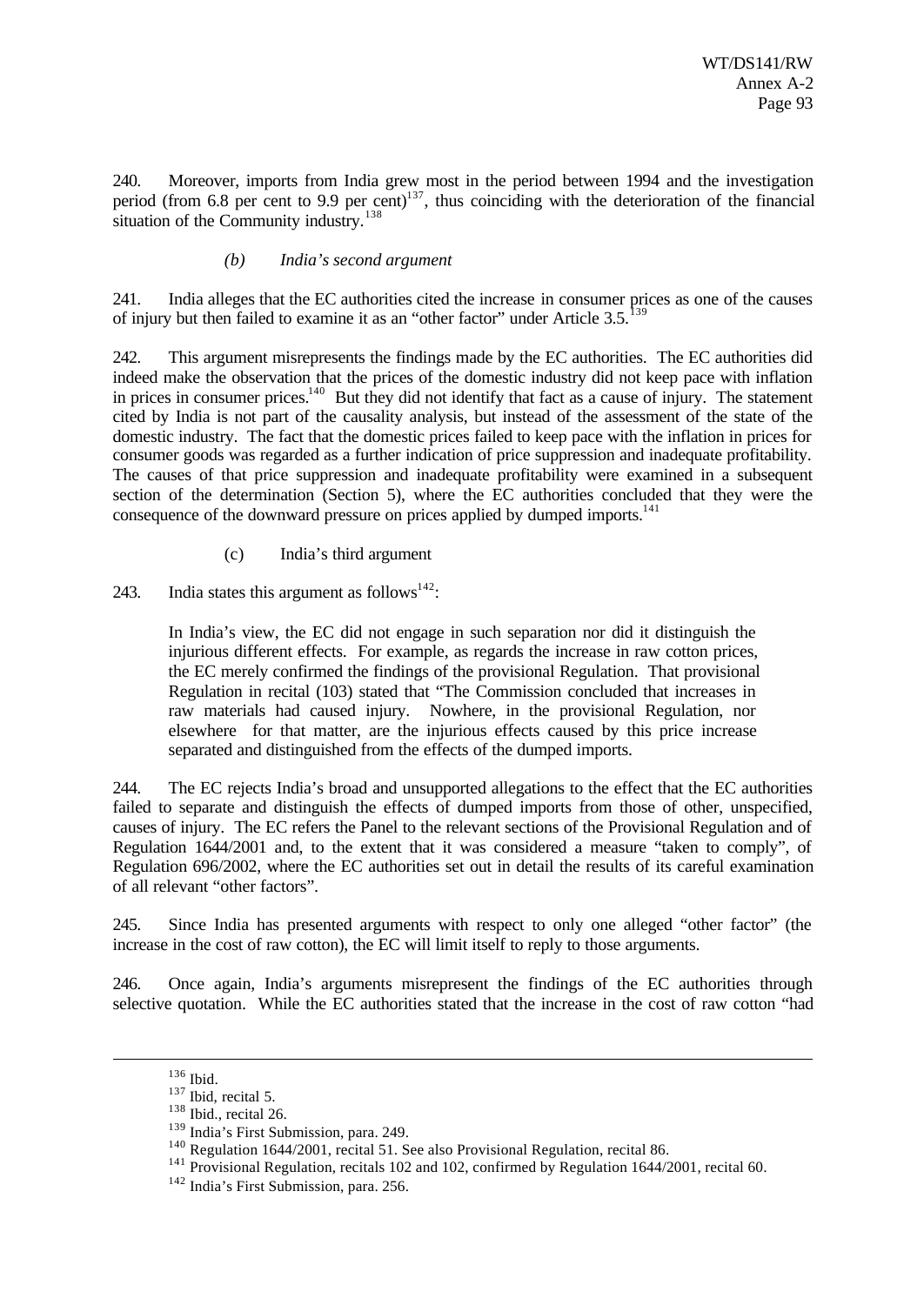WT/DS141/RW Annex A-2 Page 94

caused injury", the context makes it clear that the EC authorities did not consider that factor as a separate cause of injury.

247. The relevant findings are set out in recitals 102 and 103 of the Provisional Regulation, which state that

The world raw cotton price, as measured by the Cotton Outlook A index (converted from US\$ into ECUs) rose by 48 per cent between 1992 and the investigation period. Over the same period prices on the Community market of the product concerned by this proceeding were experiencing strong downward pressure because of price undercutting by the dumped imports. In this period the sampled producers were not able to achieve a satisfactory price development. As noted in recital (86) above, prices of the reference products fell on average in real terms.

The Commission concluded that increases in raw materials prices had caused injury. However, the extent of such injury depends on the ability to pass on some or all of the increased cost. In this case, it was reasonable to assess that the dumped imports were the main reason why such pass-through did not occur.

248. Also of relevance is recital 45 of Regulation 1644/2001:

The price of raw cotton, which can represent up to 15 per cent of the total cost of bed linen, increased significantly during the period considered. Normally, in fair market conditions, producers should have been able to pass on his cost increase to customers. The investigators has shown that the Community industry was not able to do so in this case.

249. The above passages evidence that the EC authorities considered that the increase in the cost of raw cotton "had caused injury" only because the EC industry was unable to reflect that increase in its prices. (In other words, because the Community industry had suffered "price suppression", as described in Article 3.2). The EC authorities found that, in turn, the reason why the EC industry could not pass on the cost increases was the downward pressure on prices exerted by the dumped imports. Thus, ultimately, the cause of the injury were the dumped imports, and not the increase in the cost of raw cotton. Since the increase in the cost of the raw cotton was not a separate cause of injury, its injurious effects cannot possibly be "separated/distinguished" from those of the dumped imports.

## **7. Claim 7: Article 15**

l

## A. Claim

250. India alleges that "the EC acted inconsistent with Article 15 of the ADA by failing to explore constructive remedies".<sup>143</sup>

B. Summary of relevant facts

251. In order to implement the DSB's rulings and recommendations, the EC authorities carried out a re-determination of the dumping findings made in Regulation 2398/97 with respect to imports of bed linen originating in India, as well as a re-determination of the injury findings reached in the same regulation. The results of those re-determinations are set out in Regulation 1644/2001.

<sup>&</sup>lt;sup>143</sup> Request for the Establishment of a Panel of 7 May 2002, WT/DS141/13/Rev.1.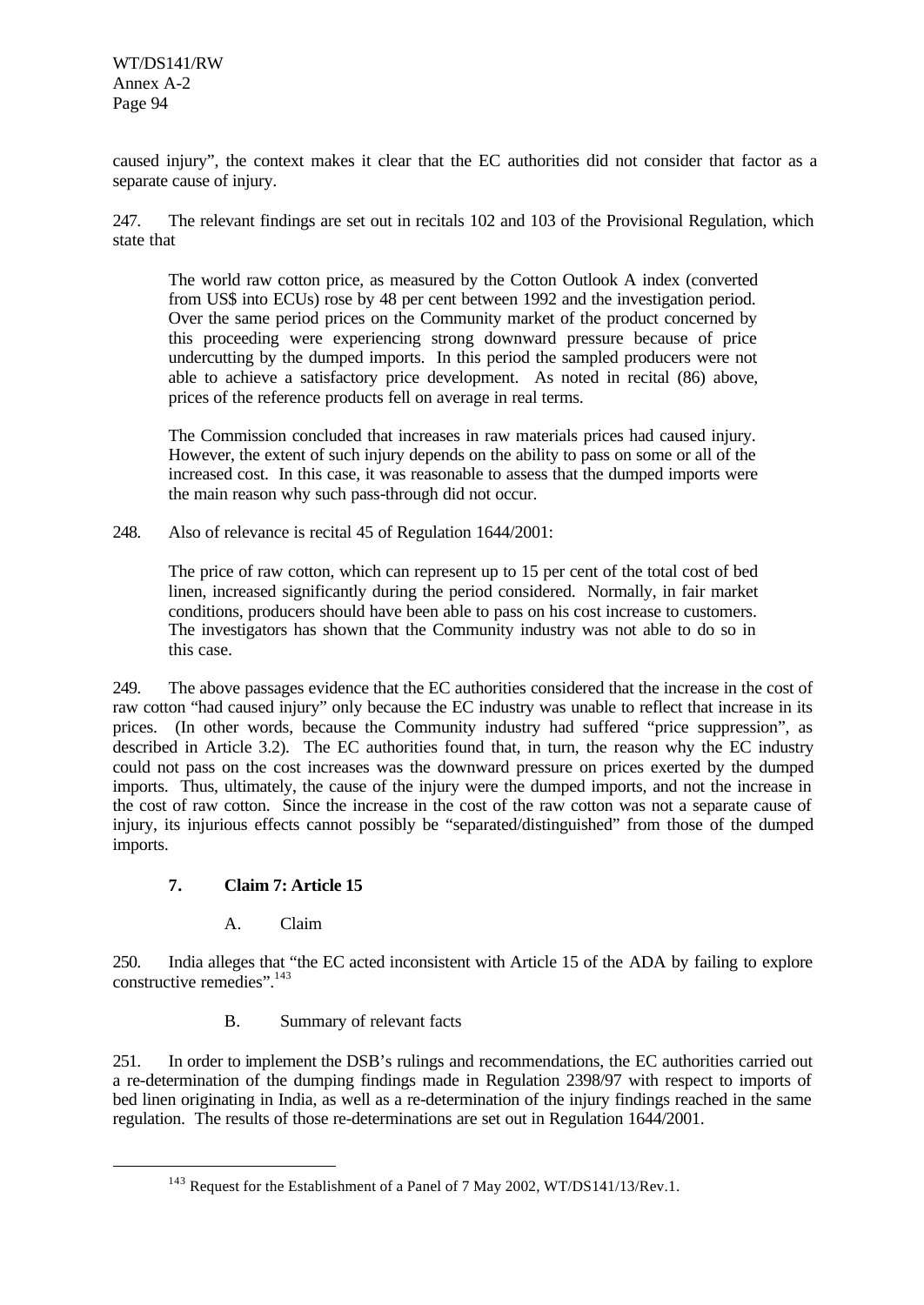252. Although the EC authorities concluded in Regulation 1644/2001 that imports originating in India were dumped<sup>144</sup> and, together with the imports originating in Pakistan and Egypt, caused injury to the EC industry<sup>145</sup>, they decided to "suspend the application" of anti-dumping duties on imports originating in India.<sup>146</sup>

253. The suspension stipulated in Regulation 1644/2001 has been confirmed by Regulation 696/2002. <sup>147</sup> Thus, currently the EC is applying no anti-dumping duties on imports of bed linen originating in India.

254. Regulation 1644/2001 further provided that the anti-dumping duties on imports originating in India would expire six months after its entry into force unless a review was initiated before that date.<sup>148</sup> Further to duly substantiated application made by the EC industry, the EC authorities opened a review on 13 February 2002.<sup>149</sup> That review is still ongoing. The EC authorities will decide whether or not to levy anti-dumping duties, or to accept an undertaking, once that review is completed. In the meantime, the application of the duties imposed pursuant to the original investigation will remain suspended.<sup>15</sup>

255. Contrary to what is suggested now by India<sup>151</sup>, the Indian exporters proposed no "constructive remedies" to the EC authorities. Instead, following the disclosure by the EC authorities of the findings which provided the basis for Regulation 1644/2001, the Indian exporters requested the following. <sup>152</sup>

- the repeal of the anti-dumping measures with retroactive effect;
- the reimbursement of the duties paid;
- the reparation of the damages suffered; and
- a moratorium on the initiation of new investigations until 31 December 2004

256. The above actions would not have provided any relief to the domestic industry and, therefore, are not "constructive remedies" within the meaning of Article 15.

257. The EC also wishes to clarify that Regulation  $1515/2001^{153}$  is not, contrary to India's allegations, "emergency legislation".<sup>154</sup> The adoption of Regulation 1515/2001 was rendered necessary by the *Bed Linen* report, which was, and remains, the only adopted report concerning an anti-dumping or anti-subsidy measure of the EC. Nonetheless, Regulation 1515/2001 is a generally applicable regulation which was not "specifically tailored to address the results of the Bed Linen

l

<sup>153</sup> Council Regulation (EC) No 1515/2001, of 23 July 2001, on the measures that may be taken by the Community following a report adopted by the WTO Dispute Settlement Body concerning anti-dumping and anti-subsidy matters (OJ L 201/10, 26.7.2001) ("Regulation 1515/2001") (Exhibit India – RW – 16).

<sup>144</sup> Regulation 1644/2001, recitals 8-14.

<sup>&</sup>lt;sup>145</sup> Ibid., recitals 17-70.

<sup>146</sup> Ibid., Article 1.1

<sup>&</sup>lt;sup>147</sup> Regulation 696/2002, Article 1.

<sup>148</sup> Regulation 1644/2001, Article 2.2.

<sup>149</sup> OJ C 39/17, 13.2.2002 (Exhibit India-RW-23).

<sup>150</sup> Regulation 1644/2001, Article 2.2.

<sup>&</sup>lt;sup>151</sup> India's First Submission, para. 261.

<sup>&</sup>lt;sup>152</sup> Texprocil's comments to the disclosure of 19 of June of 2001, pp. 17-18 (Exhibit IND – RW – 15).

<sup>&</sup>lt;sup>154</sup> India's First Submission, para. 261.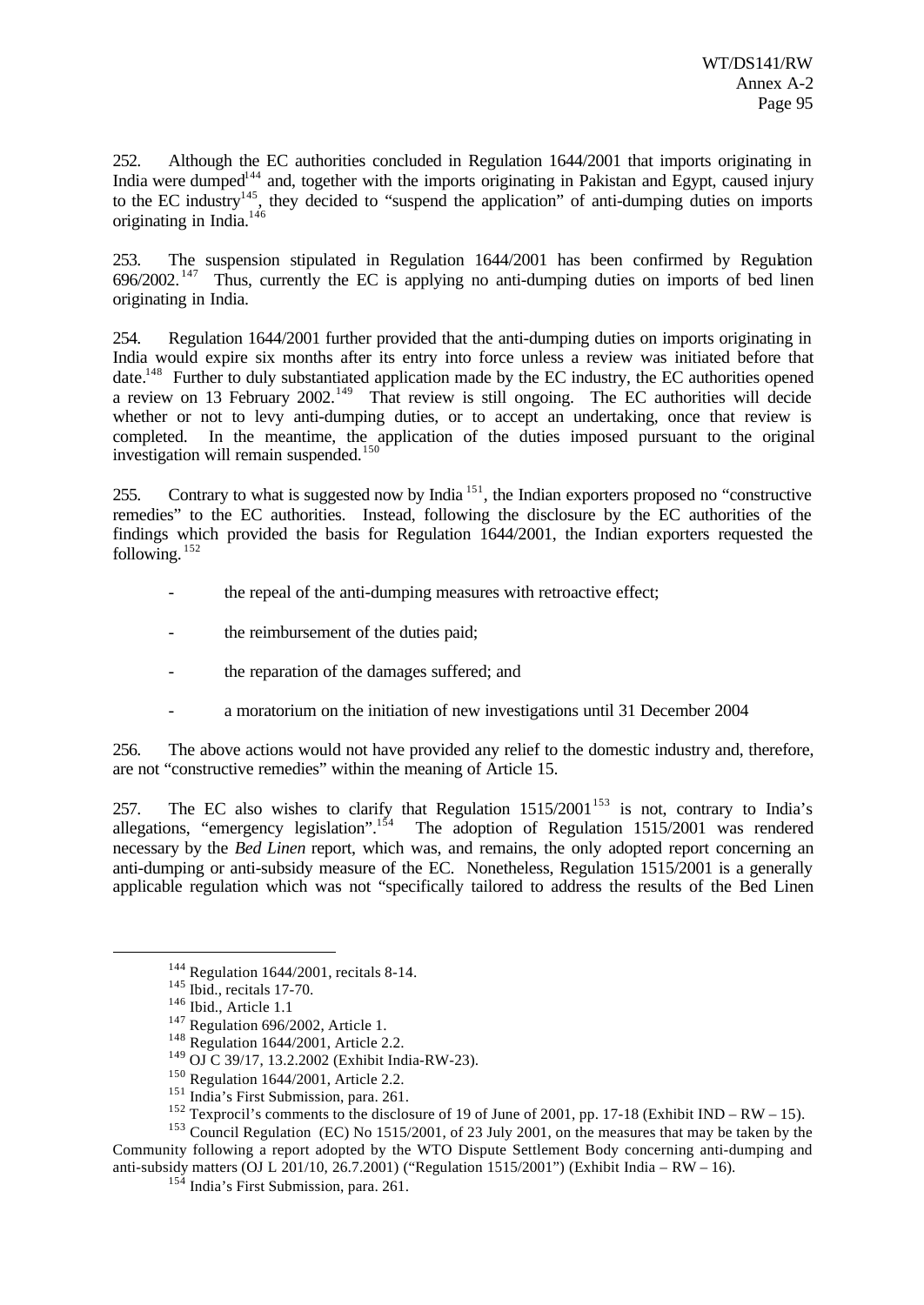dispute".<sup>155</sup> Furthermore, contrary to India's assertions<sup>156</sup>, Regulation 1515/2001 has no retroactive effect. Article 3 of Regulation 1515/2001 provides that

Any measures adopted pursuant to this Regulation shall take effect from the date of their entry into force and shall not serve as basis for the reimbursement of the duties collected prior to that date, unless otherwise provided for.

258. Regulation 1515/2001 would have been retroactive if, as requested by the Indian exporters, it had provided for the adoption of implementing measures with effects from the day of introduction of the disputed measure.

## C. Argument

*(a) Introduction*

259. The obligation to explore constructive remedies must be fulfilled before "applying" antidumping duties. The EC has suspended the "application" of anti-dumping duties on imports of bed linen from India. If and when the EC authorities decide to "apply" anti-dumping duties as a result of the ongoing review, they will explore first the possibilities of constructive remedies, and more specifically the possibility of a price undertaking with the Indian exporters. In the meantime, India's claim is premature and should be rejected by the Panel.

260. Furthermore, assuming *arguendo* that the EC authorities had been required to explore possibilities of constructive remedies, notwithstanding their decision to suspend the application of the duties, it is submitted in the alternative that such suspension would qualify as a "constructive remedy" for the purposes of Article 15.

## *(b) The EC is not "applying" anti-dumping duties*

## 261 The second sentence of Article 15 provides that

Possibilities of constructive remedies provided for by this Agreement shall be explored before applying anti-dumping duties where they would affect the essential interests of developing country Members.

262. Thus, the obligation to explore constructive remedies must be fulfilled "before applying antidumping duties".<sup>157</sup> It follows that, as long as a developed country Member is not "applying" any anti-dumping duties, it has still the possibility to explore constructive remedies and, therefore, cannot be found to be in violation of Article 15.

263. Currently the EC is not "applying" any anti-dumping duties on imports of bed linen originating in India. Although those imports were found to be dumped and to cause injury, the EC authorities decided to "suspend the application" of duties. Moreover, such suspension will remain in place for as long as the EC authorities do not decide expressly otherwise.

264. Should the EC authorities decide at a later stage to "apply" duties on imports of bed linen from India, they will still be able to comply with the obligation imposed by Article 15.

<sup>155</sup> Ibid., para. 261.

 $156$  Ibid.

<sup>&</sup>lt;sup>157</sup> According to the original Panel, "the phrase 'before applying anti-dumping duties' in Article 15 means before the application of definitive measures" (para. 6.231).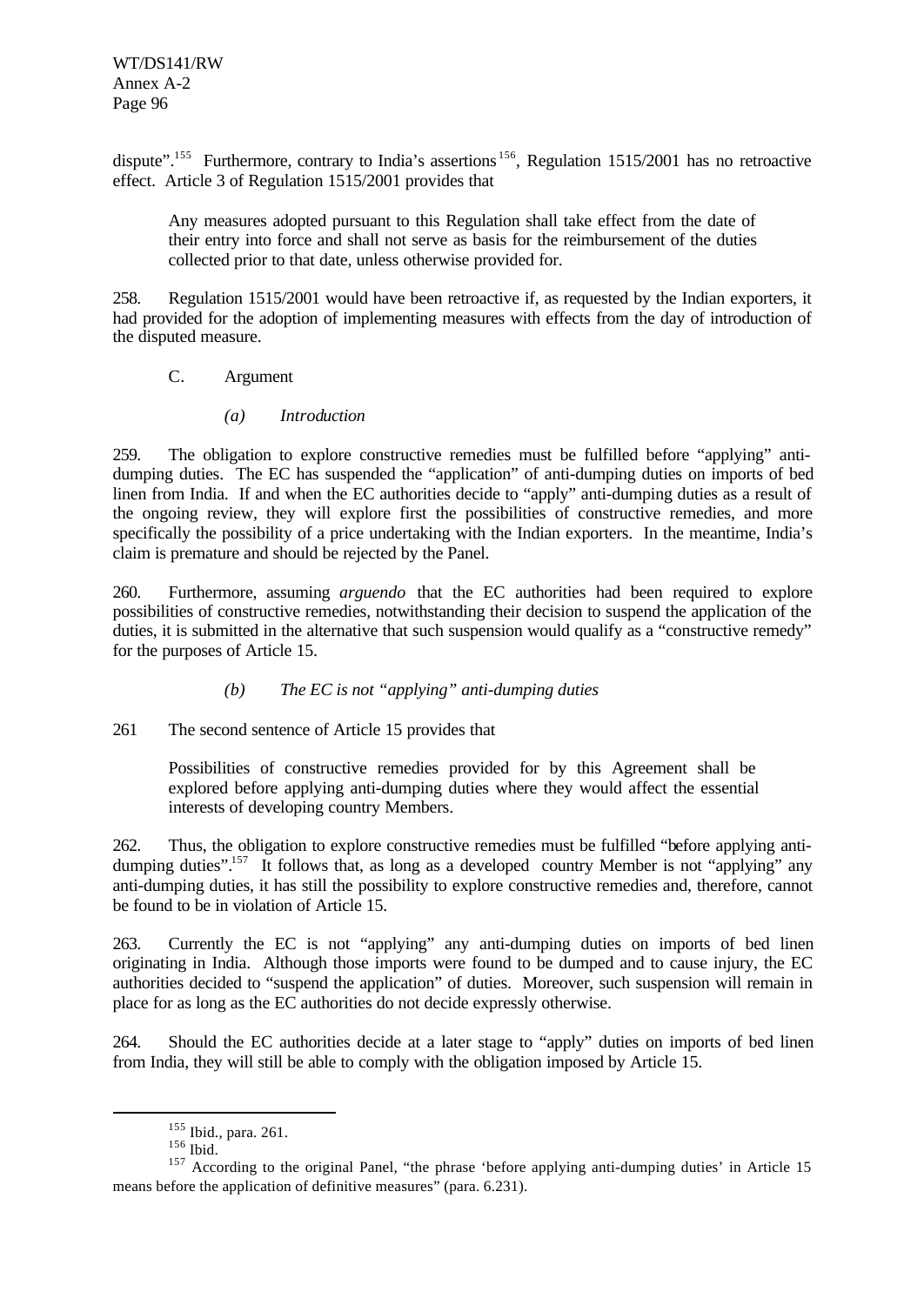265. More precisely, in the event that, as a result of the ongoing review, the EC authorities decided to "apply" duties on imports of bed linen from India, they would explore first the possibilities of constructive remedies, and in particular the possibilities of a price undertaking.

266. As long as no such decision to "apply" duties is taken by the EC authorities, India's claim that the EC authorities have acted inconsistently with Article 15 is premature and unfounded and should be rejected by this Panel.

### *(c) In the alternative, the suspension of the application of duties is a "constructive remedy"*

267. If, notwithstanding the decision of the EC authorities to "suspend the application" of antidumping duties on imports of bed linen originating in India, the Panel were to conclude that the EC is "applying" those duties within the meaning of Article 15, the EC submits in the alternative that such suspension would have to be considered as a "constructive remedy" for the purposes of Article 15.

268. The EC recalls that the original Panel held that a price undertaking is a "constructive remedy".<sup>158</sup> In essence, a price undertaking amounts to the suspension of the application of duties subject to the condition that the exporters respect certain price conditions. The suspension decided by the EC in the case at hand is more advantageous for the exporters than a price undertaking, because it is unconditional. It is, therefore, "constructive" *a fortiori*.

269. India argues that the suspension decided by the EC authorities is not "a remedy of any type" and, therefore, cannot be a "constructive remedy".<sup>159</sup> This argument begs the question: if the suspension of duties is not a "remedy of any type" for the EC industry, why does India consider it necessary to complain against that measure?

270. In fact, this argument undermines India's own position. If the suspension is "no remedy of any type", it follows that, as argued by the EC in the first place, the EC authorities are under no obligation to explore "constructive remedies", because such obligation only arises before, and as an alternative to, applying the basic "remedy" envisaged by the *Anti-Dumping Agreement*: definitive duties. Put another way, if a Member decides to "apply" no "remedy" at all, what could be the point of requiring that Member to explore possibilities of applying "constructive remedies"?

271. India further argues that the suspension is "a pretext to continue the proceeding and circumvent the Panel's finding with respect to Article 15".<sup>160</sup> This allegation is unfounded, and indeed illogical.

272. In the first place, the EC authorities need no "pretext to continue the proceeding". They have established that imports of bed linen from India are dumped and cause injury to the EC industry. Therefore, they would be entitled to apply anti-dumping duties on such imports.

273. Second, as recalled by the original Panel, Article 15 imposes "no obligation to actually provide or accept any constructive remedy that may be identified and/or offered".<sup>161</sup>

274. Third, the suspension of duties decided by the EC authorities is far more favourable to the exporters than a price undertaking, the "constructive remedy" which India appears to have in mind. <sup>162</sup>

<sup>158</sup> Panel report, para. 6.229.

<sup>&</sup>lt;sup>159</sup> Request for the Establishment of a Panel, claim (h), WT/DS141/13/Rev.1, 8 May 2002. See also paras. 272-273 of India's First Submission.

 $160$  Ibid.

<sup>161</sup> Panel report, para. 6.233.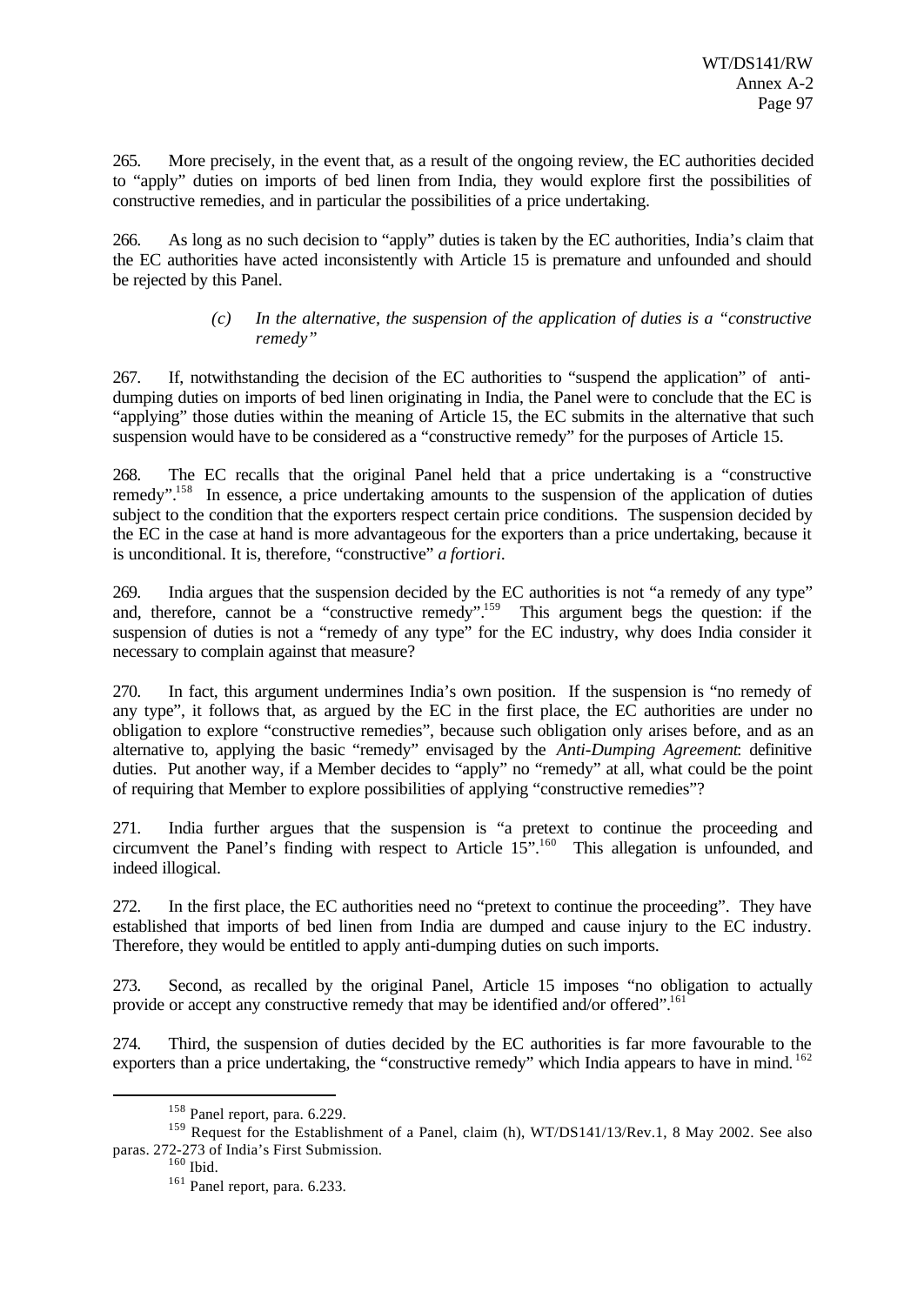It is absurd to pretend that, in order to avoid "exploring the possibilities" of a price undertaking, which, as explained above amounts to a conditional suspension of the application of duties, the EC authorities would have decided to suspend it unconditionally.

275. Finally, as explained repeatedly, should the EC authorities decide to apply duties as a result of the pending review, they will explore first with the Indian exporters the possibilities of constructive remedies.

### **B. CLAIMS UNDER THE DSU**

### **1. Claim 8: Article 21.2**

A. Claim

276 India alleges that the EC has "failed to respect the stipulations of Article 21.2 of the DSU".<sup>163</sup>

B. Summary of relevant facts

277. The relevant facts for the examination of this claim have been summarised above in section II.7.B.

C. Argument

278. Article 21.2 provides that

Particular attention should be paid to matters affecting the interests of developing country Members with respect to measures which have been the subject to dispute settlement.

279. As explained below, Article 21.2 of the *DSU* is a non-mandatory provision, which therefore imposes no binding obligations upon developed country Members, such as the EC. In any event, the EC authorities did pay "particular attention" to the interests of India.

## *(a) Article 21.2 is not a mandatory provision*

280. Article 21.2 is worded in hortatory terms: it uses the word "should", rather than "shall". India has not identified any relevant contextual element which would suggest that "should" is used in Article 21.2 with the meaning of "shall", unlike in the case of the provision examined by the Appellate Body in *Canada – Aircraft.*<sup>164</sup>

281. Moreover, Article 21.2 is cast in exceedingly broad and vague terms. It fails to specify with a minimum degree of precision what action, if any, is expected from developed country Members. As noted by a recent panel report in connection with a similarly worded provision contained in the first sentence of Article 15 of the *Anti-Dumping Agreement*<sup>165</sup>, "Members cannot be expected to comply with an obligation whose parameters are entirely undefined".<sup>166</sup>

<sup>162</sup> India's First Submission, para. 274.

<sup>&</sup>lt;sup>163</sup> Request for the Establishment of a Panel of 7 May 2002, WT/DS141/13/Rev.1.

<sup>&</sup>lt;sup>164</sup> Appellate Body Report, *Canada - Measures affecting the Export of Civilian Aircraft*, WT/DS70/AB/R, para. 187.

<sup>165</sup> The first sentence of Article 15 of the *Anti-Dumping Agreement* provides that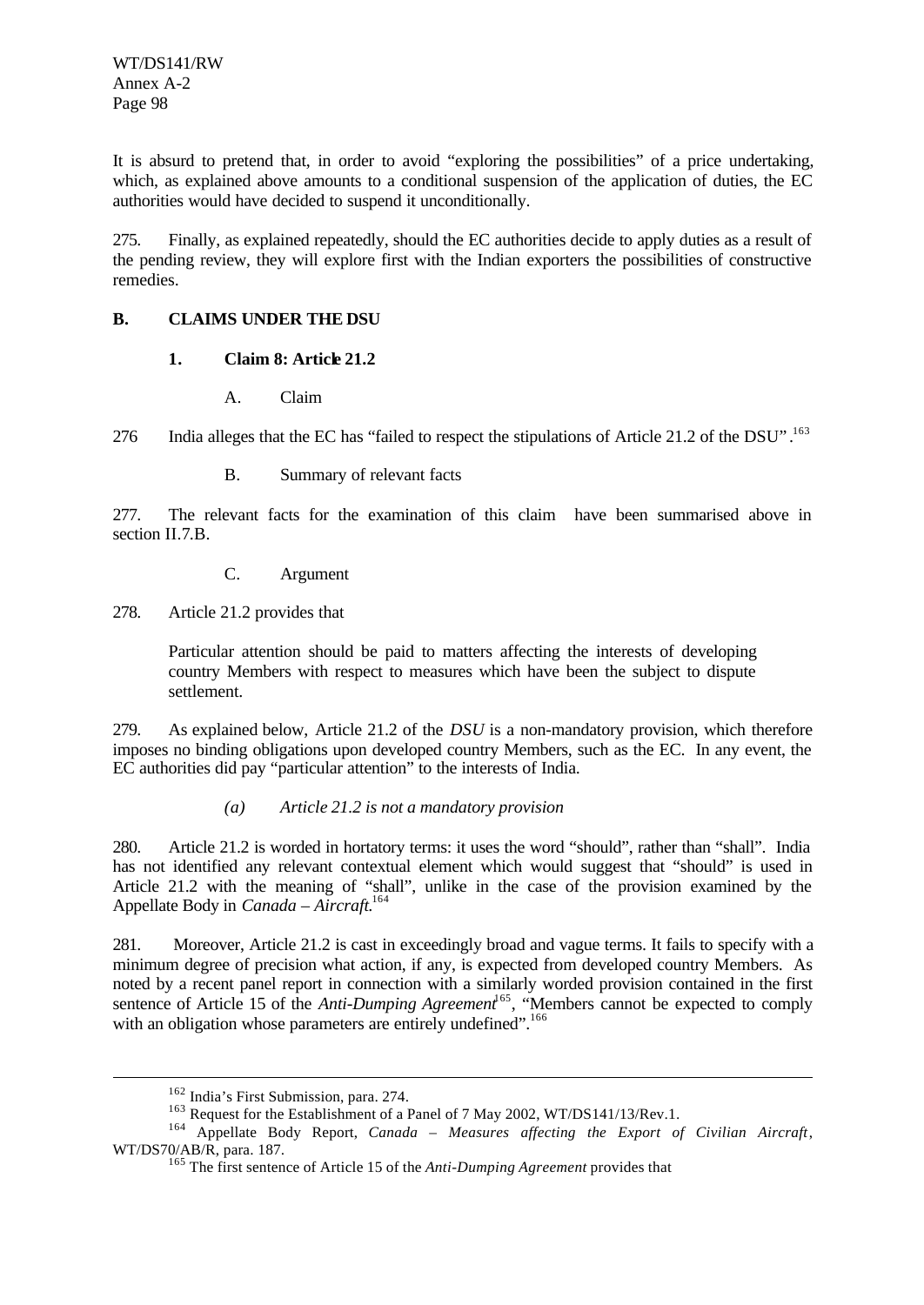282. The EC recalls that the *Decision on Implementation- Related Issues and Concerns* adopted at the Ministerial Conference of Doha instructed the Committee on Trade and Development

to identify those special and differential treatment provisions that are already mandatory in nature and those that are non-binding in character, to consider the legal and practical implications for developed and developing Members of converting special and differential treatment measures into mandatory provisions, to identify those that Members consider should be made mandatory, and to report to the General Council with clear recommendations for a decision by July 2002.<sup>167</sup>

283. By issuing that instruction, the Ministerial Conference recognised that some of the special and differential treatment provisions included in the *WTO Agreements* are non-mandatory. The EC submits that Article 21.2 of the *DSU* is one of such non-mandatory provisions.<sup>168</sup>

284. India itself has acknowledged as much in the proposal which it has submitted to the Committee on Trade and Development, where it has suggested that in Article 21.2 "the word 'should' be replaced by 'shall', so as to make this provision mandatory'.<sup>169</sup>

285. The EC supports India's proposal. But, as the law stands now, Article 21.2 of the *DSU* imposes no obligation upon developed country Members which can be enforced by resorting to dispute settlement.

### *(b) Article 21.2 does not restrict the discretion of Members to select the implementing measures*

286. Assuming *arguendo* that Article 21.2 imposed a binding obligation upon developed country Members, such obligation would relate to the procedural requirements of the implementation process set out in the other provisions of Article 21, and not to the content of any implementing measures adopted by those Members.

287. In other words, a developed country Member could not be found to violate Article 21.2 simply because it has chosen to take an implementing measure which, while being fully consistent with its substantive obligations under the *WTO Agreement*, is less favourable to the "interests" of a developing country Member than another measure suggested by that Member.

288. India has agreed with the above proposition outside the context of this proceeding. Thus, in the proposals which it has submitted to the Trade and Development Committee it has suggested that the phrase "matters affecting the interests of developing countries" should be clarified by providing that, where the dispute is brought by a developing country Member against a developed country Member,

It is recognized that special regard must be given by developed country Members to the special situation of developing country Members when considering the application of anti-dumping measures under this Agreement.

<sup>166</sup> Panel Report, *United States – Anti-Dumping and Countervailing Measures on Steel Plate from India*, WT/DS206/R, para. 7.110.

 $167$  WT/MIN (01)/17, at para. 12.1.

<sup>168</sup> The Notes by the Secretariat of 4 February 2002 on *Implementation of Special and Differential Treatment Provisions in WTO Agreements and Decisions – Mandatory and Non-Mandatory Special and Differential Treatment Provisions* (WT/COMTD/W/77 Rev. 1/Add.1/Corr.1) and on *Non Mandatory Special and Differential treatment Provisions in WTO Agreements and Decisions (*WT/COMTD/W/77/Rev. 1/Add. 3) categorise Article 21.2 of the *DSU* as a non-mandatory provision.

<sup>169</sup> TN/CTD/W/6 of 17 June 2002.